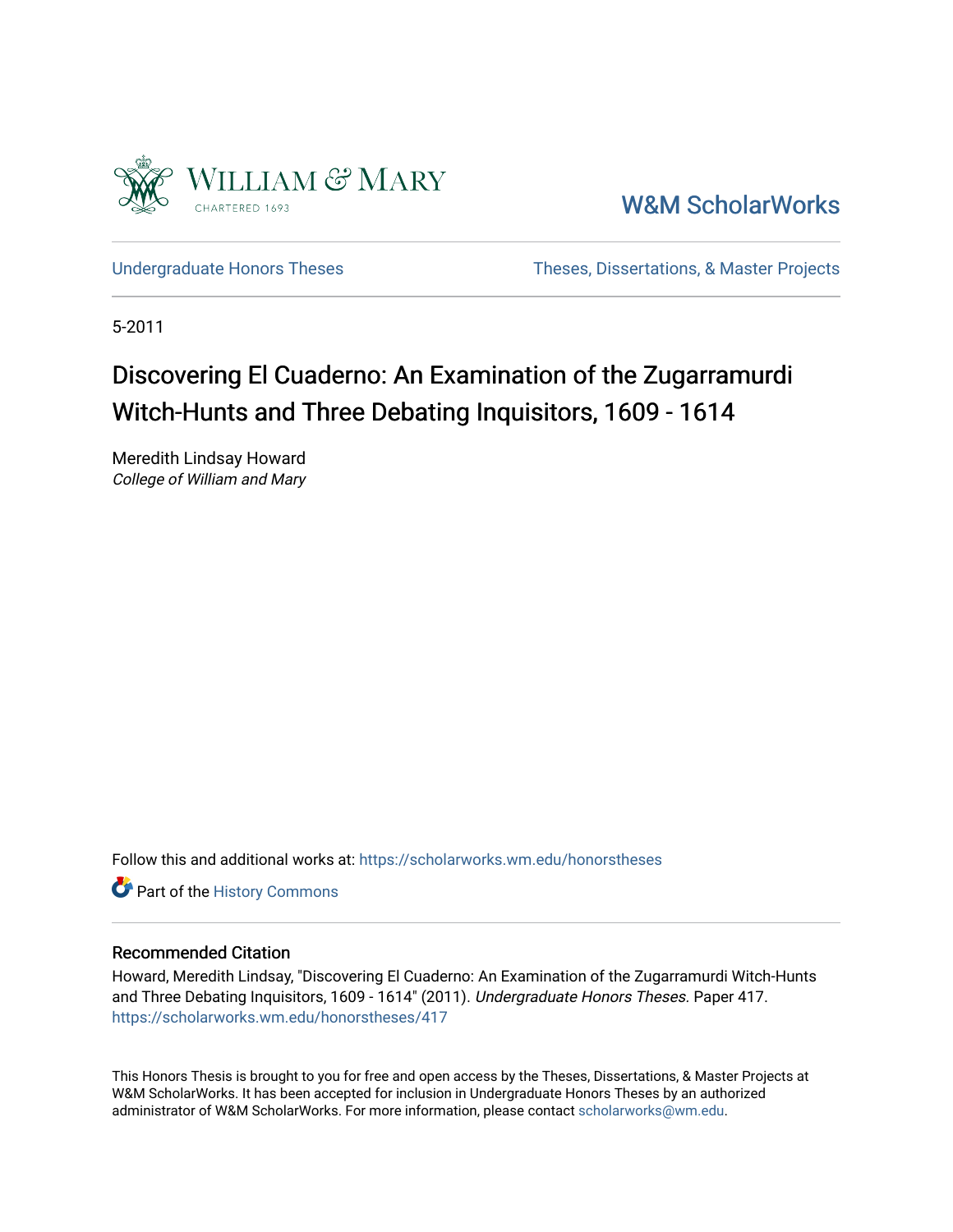Discovering *El Cuaderno*: An Examination of the Zugarramurdi Witch-Hunts and Three Debating Inquisitors, 1609-1614

A thesis submitted in partial fulfillment of the requirement for the degree of Bachelor of Arts in the Lyon G. Tyler Department of History from The College of William & Mary

By

Meredith Lindsay Howard

Accepted for\_

(Honors, High Honors, Highest Honors)

\_\_\_\_\_\_\_\_\_\_\_\_\_\_\_\_\_\_\_\_\_\_\_\_\_\_\_\_\_\_\_\_\_

\_\_\_\_\_\_\_\_\_\_\_\_\_\_\_\_\_\_\_\_\_\_\_\_\_\_\_\_\_\_\_\_\_

\_\_\_\_\_\_\_\_\_\_\_\_\_\_\_\_\_\_\_\_\_\_\_\_\_\_\_\_\_\_\_\_\_

Professor LuAnn Homza, Director

Professor Nicholas Popper

Professor Erin Minear

Williamsburg, VA April 25, 0211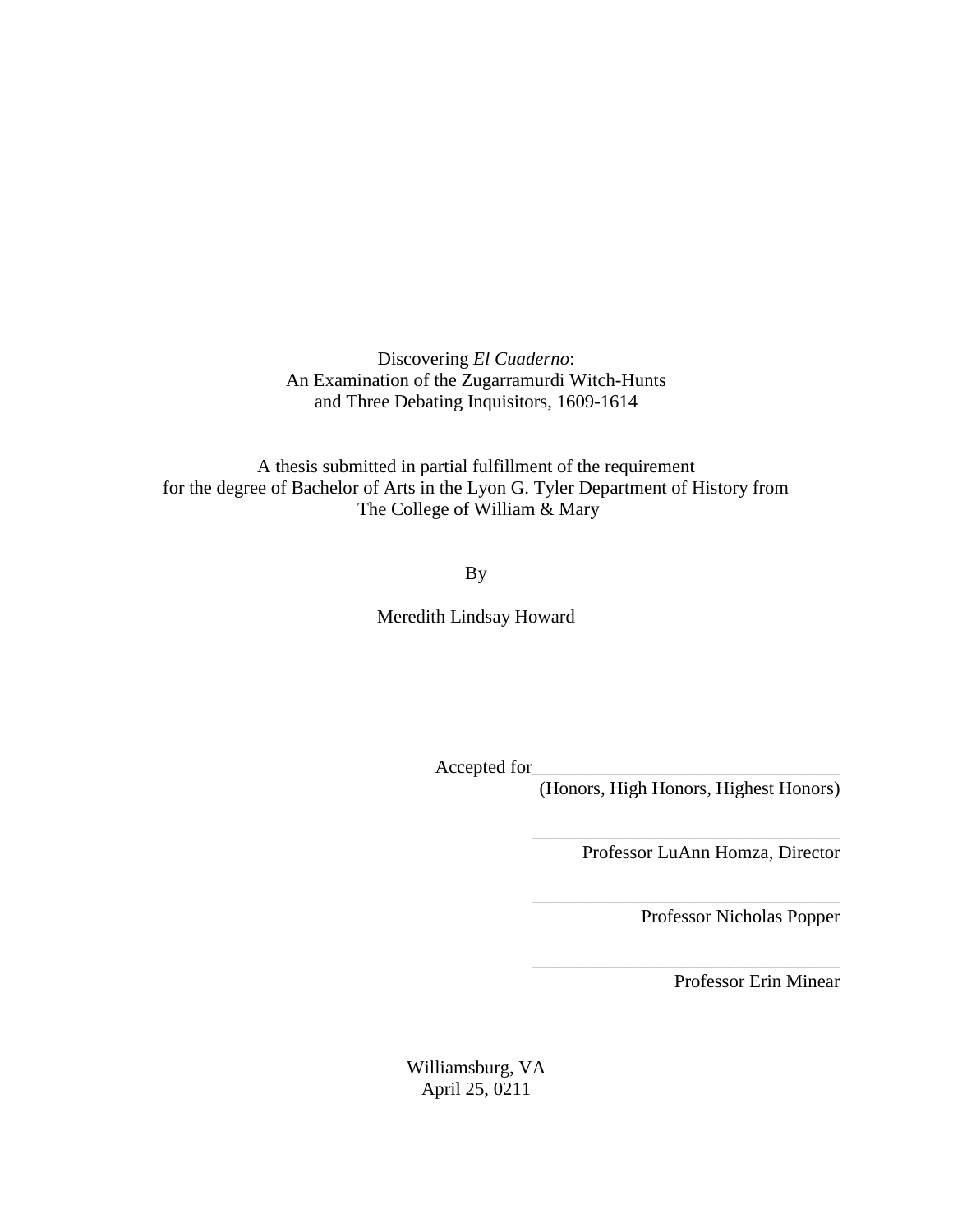# Table of Contents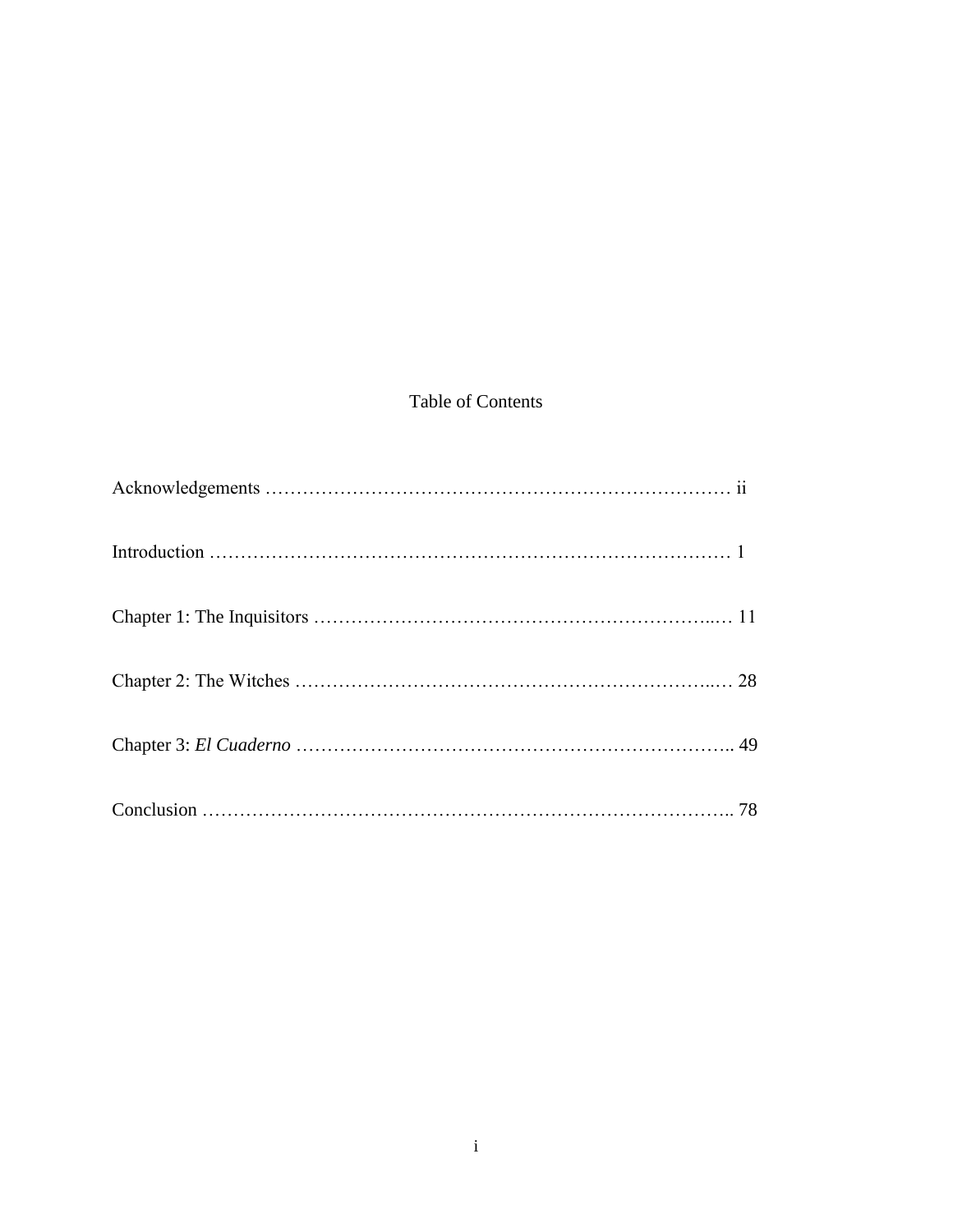#### Acknowledgements

This project and my entire research experience are indebted to a large number of people. Without Professor LuAnn Homza, whose teaching, guidance, support, and outstanding flexibility and availability made this entire project feasible, my thesis would never have materialized. Her unfailing faith in my ability to write worthy history (despite my own qualms) and her willingness to help with any and everything distinguish her as an exemplary thesis advisor and a stand-out professor among the History Department faculty. I know I would not be the person (nor the fledgling historian) I am today were Professor Homza not in my life. I also thank my two other committee members for being willing to assist in my defense. Both Professor Nick Popper and Professor Erin Minear were incredibly open and helpful.

Secondly, I must extend a well-deserved thank you to the staff of the Roy R. Charles Center, not only for the QEP Mellon Grant funding which first sent me and my compatriots to Pamplona, Spain in March 2010, but also for their support in granting me a Dintersmith Fellowship for the Summer of 2010. I must also thank three other notable donors to my project: Professor Homza of Williamsburg, VA, Mr. Ronald Colvin of Milledgeville, GA and Ms. Eugenia Shawl of Pittsburgh, PA. Their generous funds made my extended trip to Madrid, Pamplona, and Zugarramurdi, Spain possible. It is so rare for a historian to actually see the physical locations of their study; I am thankful for having the experience to travel so easily due to their giving.

In a similar vein, I must also thank Don José Luis Sales Tirápu from the Archivo Diocesano de Pamplona for his friendship and assistance. Unfortunately, I was unable to use most of the records I found in that archive; regardless, Don José Luis' demeanor will always be one I fondly remember. Thanks must also go to the workers at the Archivo Real y General de Navarra, which houses *el cuaderno*. A special thank you also belongs to Peio Joseaba Monteano Sorbet and his lovely girlfriend Mary for their care and a memorable visit to Zugarramurdi. I also feel indebted to my summer archive buddy Amanda Scott for her guidance in and out of the archives and what turned out to be a rather unexpected, but lovely friendship.

I also must thank the William & Mary Development Office. Their coverage of my research and others encouraged me to keep writing and produce something I could be proud of. It is my sincere hope that, due to their efforts, research opportunities will continue to flourish at The College, especially in the realm of history.

And finally I thank my friends and family who spurred me on, even in the midst of that dastardly plague, senioritis, and other kimchi-flavored entertainment distractions. They routinely pushed me back to work, even when I was most uninspired. For their love and support in the face of personal crises (which one hopes never to deal with at the peak of completing a thesis; but of course whatever can go wrong. inevitably will) I will always be most grateful.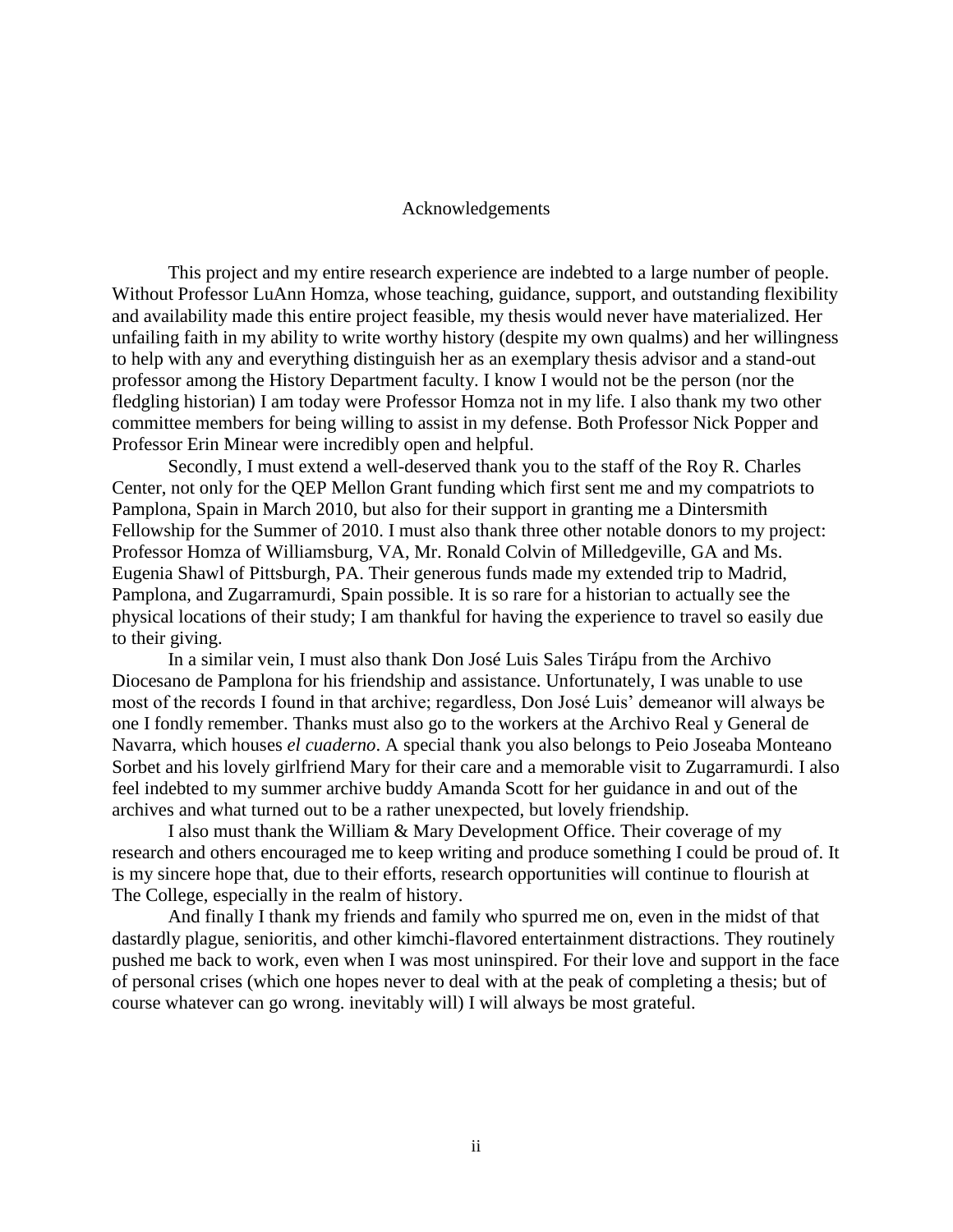## **Introduction**

From the outset, the manuscript book titled *Inquisición de Navarra: Cuaderno de actos comprovados de bruxos* sitting in the Archivo Real y General de Navarra makes clear the persuasive goals of its two Inquisitorial authors:

"Positive acts of things that the witches do as such witches, being awake, day and night, outside of their gatherings and *aquelarres*, and other [things] which proceed from the things they do at them [the *aquelarres*], which happen really and truly, without being able to claim that neither dreams or illusions intervene, as evidenced by their [the witches"] confessions "<sup>1</sup>

These prefatory remarks voice the concerns of the senior Inquisitors of the Logroño tribunal Alonso Becerra Holguín and Juan de Valle Alvarado. The Zugarramurdi Witch-Hunts, which lasted from about 1609 -1612, were documented by both contemporary inquisitors in Logroño and by civic officials throughout the Kingdom of Navarre. However, this text, which I shall refer to as *el cuaderno* is unique. It is a legal summary and an explicitly elite document that compiles thousands of witness testimonies with the aim of creating a certain view of witchcraft. *El cuaderno* was meant by Inquisitors Becerra and Valle to be the ultimate verdict of culpability against the witches who seemed to have overrun Navarre.

*El cuaderno* is organized in the following way: a table of contents containing a brief summary of the contained *actos* begins the document, each *acto* (of which there are 32) follows, and the extra confession of one Doña María de Endara is added onto the end of the manuscript. Each *acto* begins with a brief summary of a verified act of witchcraft and is followed by

<sup>&</sup>lt;sup>1</sup> "Actos positivos de cosas que los bruxos hazen como tales bruxos, estando despiertos, de dia y de noche, fuera de sus juntas y aquelarres, y otras que proceden de las que se hazen en ellos, las quales pasan real y verdaderamente, sin que se pueda pretender que interbenga sueño ni ylusion, como consta por sus confesiones …" Archivo General de Navarra, *MSS Códice L. 3*, 1612, fol. 1r.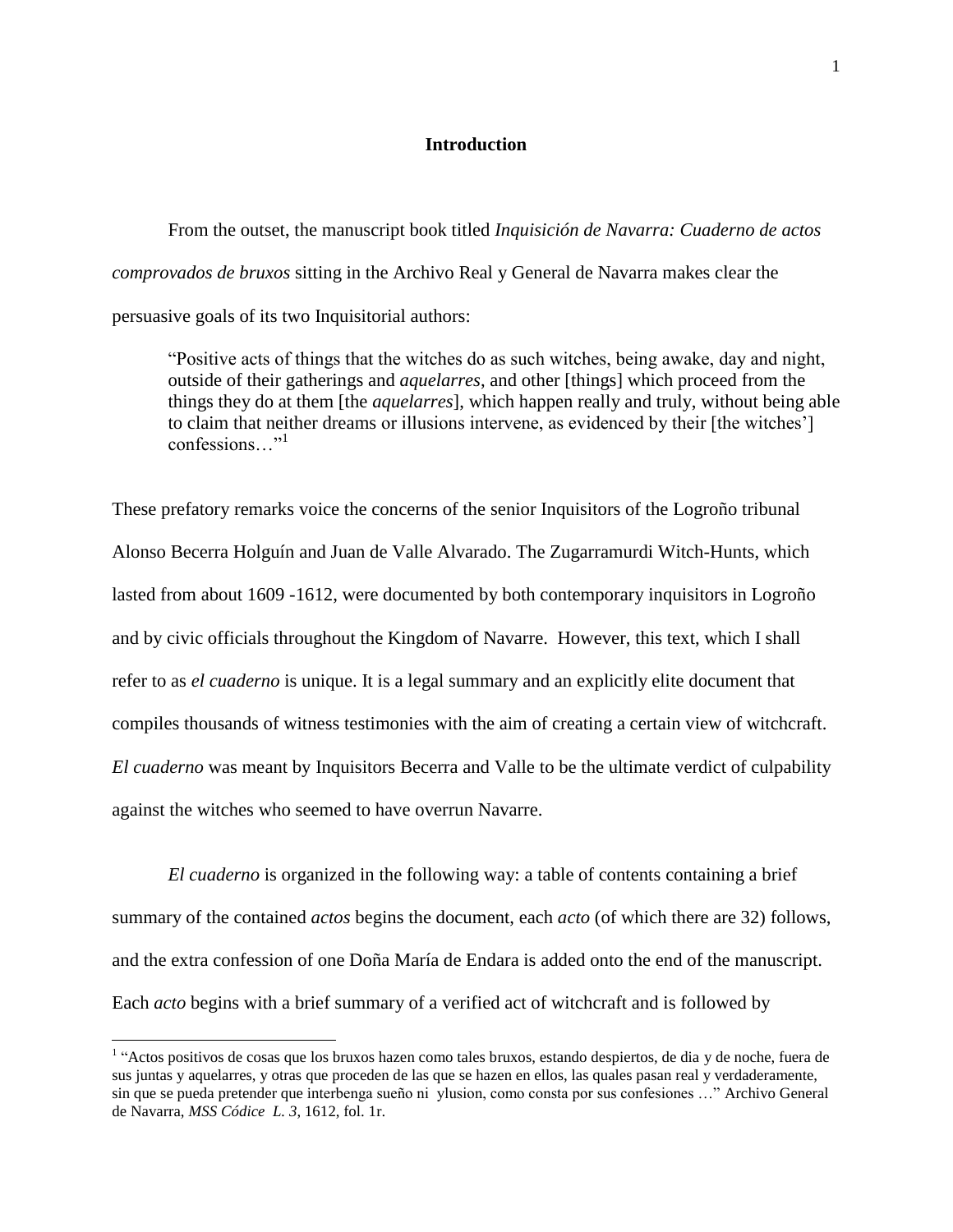supporting evidence extrapolated from witness confessions obtained during visitations and trials. All of the evidence is properly cited to a specific record so any reader could feasibly find the original record which the *acto* cites, if it still exists. And before the next *acto* begins, *el cuaderno*  lists even more citation numbers to support the *acto* discussed.

However, despite its readability, the infamy of the Zugarramurdi Witch-Hunts in Early Modern European Witchcraft studies, and even the popularity of the Spanish Inquisition among historians, this document has been quite understudied.<sup>2</sup> Perhaps this neglect stems from the uneven focus placed on Inquisitors Becerra and Valle"s victorious opponent and fellow junior inquisitor, Alonso de Salazar Frías. It is my goal to rebalance this scholarship and other work conducted on the witch-hunts by scrutinizing *el cuaderno* and interpreting how and why Becerra and Valle shaped their argument the way they did.

The Zugarramurdi Witch-Hunts purportedly began in the small village of Zugarramurdi located very near the French border in northern Spain. A number of contemporaries writing at the time blamed the French witch persecution just to the north for the stirring of diabolic heresy in Spain.<sup>3</sup> Regardless of the ultimate nationality of the witches or the origin of the persecution, twenty-five of the thirty-one the witches convicted and presented at the Logroño *auto de fe* were exclusively from Zugarramurdi and Urdax.<sup>4</sup> Although the witches confessed to belonging to the

 $2$  Two notable Spanish historians of witchcraft, namely Florencio Idoate and Gustav Henningsen devoted much of their scholarship to the Zugarramurdi Witch-Hunts. However, their work on *el cuaderno* specifically is negligible next to all the other research done on the famous incident.

 $3$  In letters written in 1609 to the Logroño tribunal during his visitation through the region, Inquisitor Valle mentions the "restlessness" of the region due to the prosecution of witches in Southern France. See Libro 794, Archivo Histórico Nacional, fol. 459r-v for Valle"s letter written from Urdax, dated 20 August 1609. Further evidence of this contemporary concern about the French witch persecution can also be found in Pamplona Bishop Don Antonio Venegas de Figueroa"s letters to the *Suprema*. See in particular Gustav Henningsen, *The Salazar Documents: Inquisitor Alonso de Salazar Frìas and Others on the Basque Witch Persecution* (Leiden, Boston: Brill, 2004) 190.

<sup>4</sup> Gustav Henningsen, *The Witches' Advocate: Basque Witchcraft and the Spanish Inquisition (1609-1614)* (Reno: University of Nevada Press, 1980) 27.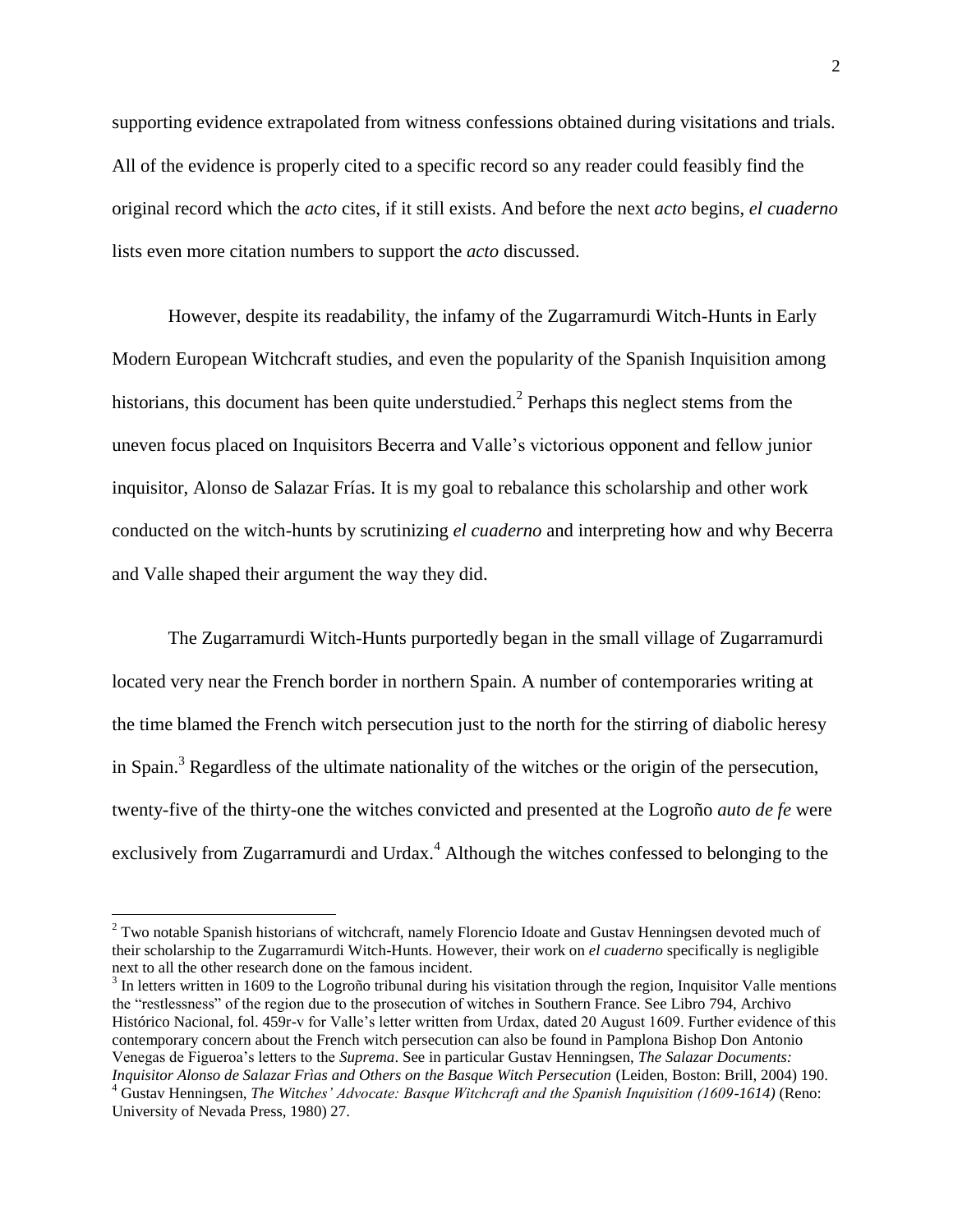Devil's sect for a number of years,<sup>5</sup> in December 1608 events began to reach a head for the witches' sect. Early in the New Year, worried villagers took "the law into their own hands"<sup>6</sup> and searched for incriminating evidence of witchcraft in the suspects' homes. However, by January many of the witches had publically confessed, asked pardon in their churches, and were privately reconciled to the rest of the community.<sup>7</sup> The most prominent historian of the Zugarramurdi episode, Gustav Henningsen, even suggests that the problems surrounding the witches may have been dealt with effectively within Zugarramurdi itself. But unfortunately for the witches, the Inquisition became involved.<sup>8</sup>

The Spanish Inquisition relied heavily upon a network of agents in the field to report information back to the appropriate tribunal; the tribunal at Logroño was no different. However, Zugarramurdi and Urdax were located at the far limits of this information web. Being on the other side of the Pyrenees Mountains, and relatively tiny villages compared to other important localities in Navarre, it seems the goings-on in Zugarramurdi and Urdax were not made known to the tribunal until 1609. Although Henningsen suggests that it may have been Fray Leòn de Aranibar of the monastery in Urdax who notified the tribunal, $9$  the official commissioner's report was not received in Logroño until January  $12^{th}$ .<sup>10</sup> Faced with the heresy, Inquisitors Becerra and Valle (Salazar had not yet been appointed to the vacant third inquisitor"s post) consulted past trial records and *Suprema* advice, since witchcraft had flared up a few times early in the century before. They then summoned four of the suspected heretics to the tribunal, where they were

<sup>5</sup> Henningsen, *The Witches' Advocate*, 28. In some cases, the witches confess to diabolic actions that took place "thirty years before." For the narrative of events that took place, I will be using Henningsen"s account as his work to sort out the confusing and complex sequence of events is easiest to follow in his book *The Witches' Advocate.*

<sup>6</sup> Henningsen, *The Witches' Advocate*, 32-33.

<sup>7</sup> Henningsen, *The Witches' Advocate*, 34.

<sup>8</sup>Henningsen, *The Witches' Advocate*, 36.

<sup>9</sup>Henningsen, *The Witches' Advocate*, 50.

<sup>10</sup>Henningsen, *The Witches' Advocate*, 51.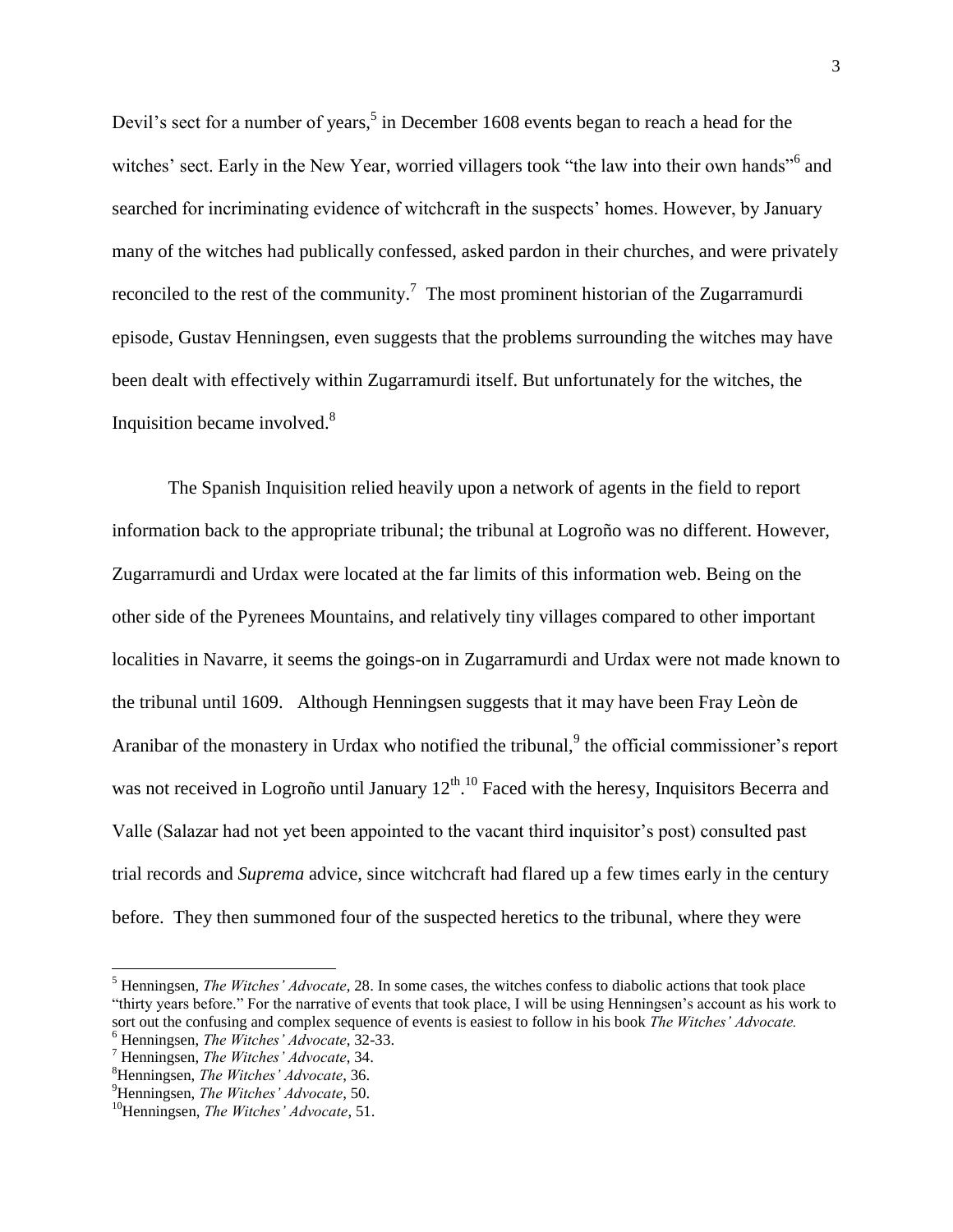jailed by the  $27<sup>th</sup>$  of January.<sup>11</sup> Six more suspects arrived of their own will by early February and were jailed themselves by the middle of the month.<sup>12</sup> Things moved quickly from there, with letters flying between the tribunal and the *Suprema*, especially a questionnaire which would factor heavily in the investigation to come.<sup>13</sup> Valle eventually went on visitation throughout the area in 1609 with an Edit of Faith, and thereby gathered more evidence: he conducted interviews and arrested a number of individuals to send back to the tribunal in Logroño. As the trials continued back in Logroño, however, illness struck the imprisoned witches in August of 1609 and 1610 just before the *auto de fe*. 14

It was before this on the 8<sup>th</sup> June of 1610 that the tribunal gave their verdicts in a *consulta de fe*; of the eight person jury, only Inquisitor Salazar voted against burning all of the witches at the stake.<sup>15</sup> It seems he had already become skeptical of the Inquisition's findings, but only voiced his opinion at the *consulta*.

Even so, the *auto de fe* began on November 7, 1610. The illnesses of the summer meant that only twelve of the original 31 witches were still alive, but the inquisitors had culled an ample repertory of diabolical deeds from the suspects.<sup>16</sup> In general, the witches confessed to ceremonies in which they denied their Catholic Faith, pledged their allegiance to the Devil and his unholy sect, and admitted new adherents to their sect. They also produced evil and poisonous powders, celebrated a Black Mass, feasted on the corpses of the dead which they exhumed,

<sup>11</sup> Henningsen, *The Witches' Advocate,* 52.

<sup>12</sup> Henningsen, *The Witches' Advocate,* 55-56.

<sup>13</sup> Henningsen, "The Fourteen Questions from *La Suprema*" in *The Witches' Advocate*, 57-59.

<sup>&</sup>lt;sup>14</sup> The tribunal prison seems to have surprisingly suffered from two August epidemics, one beginning with the reported death of Estavanía de Navarcorena in a letter to the *Suprema* on the 22<sup>nd</sup> of August 1609. This sickness eventually killed the notable witches Graciana de Barrenechea and one of her daughters Estavanía de Yriarte. The second epidemic began on the  $21<sup>st</sup>$  of August 1610 and had killed six more witches by the  $30<sup>th</sup>$ . All of this evidence of August illnesses makes one wonder why this summer month was such a particularly unhealthy time. See Henningsen, "The Two Prison Epidemics" in *The Witches' Advocate*, 150-153 and Libro 794, Sección de la Inquisición, Archivo Historico Nacional, fol. 433r.

<sup>15</sup> Henningsen, *The Witches' Advocate*, 176.

<sup>16</sup> Henningsen, *The Witches' Advocate,* 197.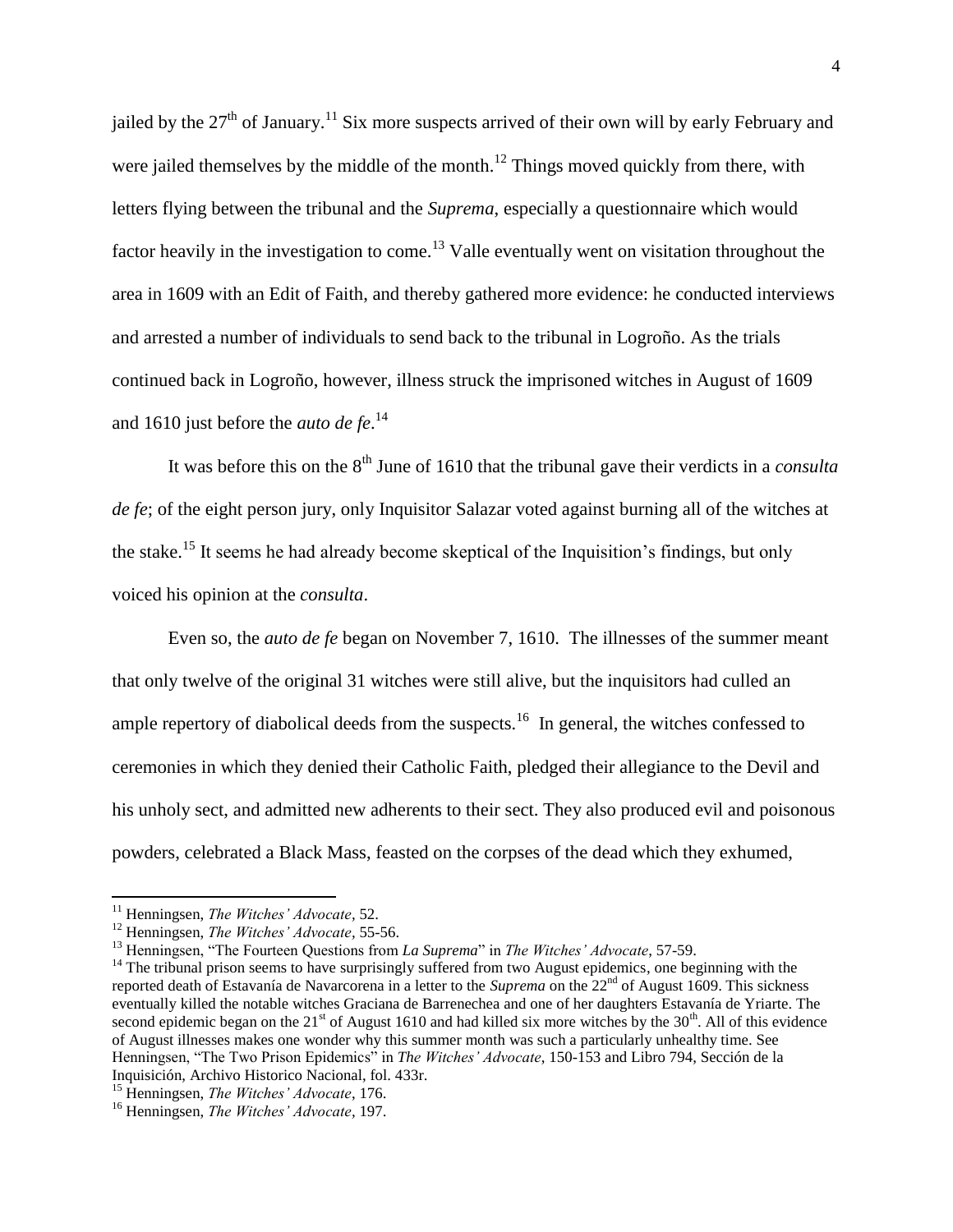damaged crops, committed infanticide, disciplined one another with vicious beatings, and engaged in sexual intercourse with the Devil.

All of these activities were read out to the supposedly 30,000 attendants at the *auto de fe* in November 1610. In fact, the personalized sentences and descriptions of heretical activity were so detailed and long-winded that some may have taken hours to read.<sup>17</sup> Furthermore, in contrast to the 25 other heresy cases presented at the *auto*, which all represented the usual workings of the Inquisition,<sup>18</sup> the witches' confessions were certainly more dramatic, terrifying and titillating. In response, publications were produced from the memorable event. One in particular, a pamphlet published by Juan de Mongastón in  $1611<sup>19</sup>$  includes both eye-witness accounts of the processions and ceremony and reports of the witches" confessions, some of which may have been taken from reports made by the Tribunal itself.<sup>20</sup>

The *auto* of November 1610 certainly was intended to end witchcraft in Navarre. And it is logical to believe that news of the large *auto* may have been spread by these circulating pamphlets or by eye-witness reportiing, and thus could account for what historians have assumed was a new surge in witchcraft accusations in the winter of 1610-11. Yet witchcraft accusations were already numerous before the *auto*, with the Inquisitors writing frantic letters to the *Suprema*. News of relapsed witches and new adherents from Fray León de Aranibar in October of 1610 increased the number of *aquelarres* to 22.<sup>21</sup> Shortly thereafter, the violence of the witch-

<sup>17</sup> Henningsen, *The Witches' Advocate,* 191.

<sup>&</sup>lt;sup>18</sup> The tribunal also prepared sentences condemning "six for Judaism, one for Mohammedanism, one for Lutheranism, one for bigamy, twelve for blasphemous and heretical utterances, and two for masquerading as agents of the Inquisition." Henningsen, *The Witches' Advocate*, 181.

<sup>19</sup> Juan de Mongastón, *El auto de fé de Logrono de 1610*, ed. Manuel Fernández Nieto (Madrid: Editorial Tecnos, 1989) 32.

<sup>20</sup> Henningsen, *The Witches' Advocate,* 195.

<sup>21</sup> Henningsen, *The Witches' Advocate,* 203-205.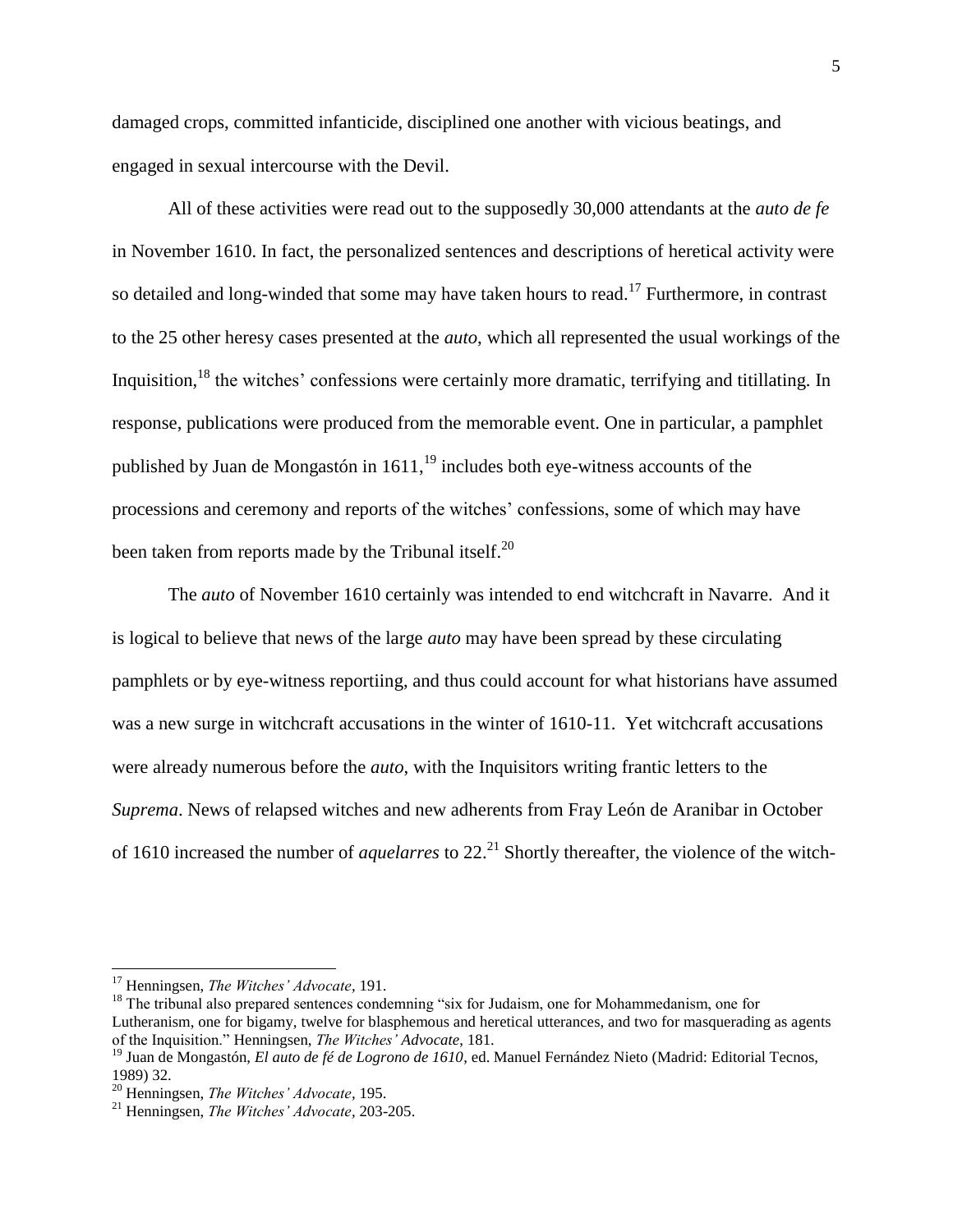hunts increased and the incidences of witchcraft spread throughout northern Navarre and into parts of neighboring regions in the east.<sup>22</sup>

As the Inquisition then began anew their investigation of witchcraft, it seemed a few things had changed. Interrogating witches and sending their written confessions to the tribunal had been the role of the Inquisition's agents, but gone was the need for commissioners to put pressure on the suspected witches to confess. Instead, local authorities -- including priests, councilors and village elders, along with family members -- assisted in wringing confessions from the accused. $^{23}$ 

Ironically, skeptics began to arise simultaneously. Besides Inquisitor Salazar, who would voice his own critical opinions between 1611-12, the Jesuit Hernando de Solarte, the Bishop of Pamplona, Don Antonio Venegas de Figueroa, and other notable parish priests began to doubt the means by which the witchcraft evidence had been collected. They seemed to understand the role of hysteria in spreading accusations and witchcraft stories, the overstepping of authority that many civil authorities had practiced against the suspects, and the maltreatment many accused witches had suffered. By the spring of 1611, Salazar would submit a letter to the *Suprema* accusing Becerra of despotism; he also pointed out the failings of the tribunal in following proper interrogation procedure. Salazar noted too that Inquisitor Valle was behaving badly toward him on account of his own dissenting vote made in the *consulta de fe* before the *auto de fe*. <sup>24</sup> A rift was growing in the tribunal between Becerra and Valle on the one hand and their junior colleague Salazar on the other. By 1612, this rift would result in both sides composing polemical documents against each other, one of which was *el cuaderno*.

 $^{22}$  I must agree with Henningsen therefore, and suggest that some fActor other than the *auto de fe* itself must have contributed to all the new outbreaks. ibidem, *The Witches' Advocate,* 206.

<sup>23</sup> Henningsen, *The Witches' Advocate*, 210.

<sup>24</sup> Henningsen, *The Witches' Advocate,* 222-223.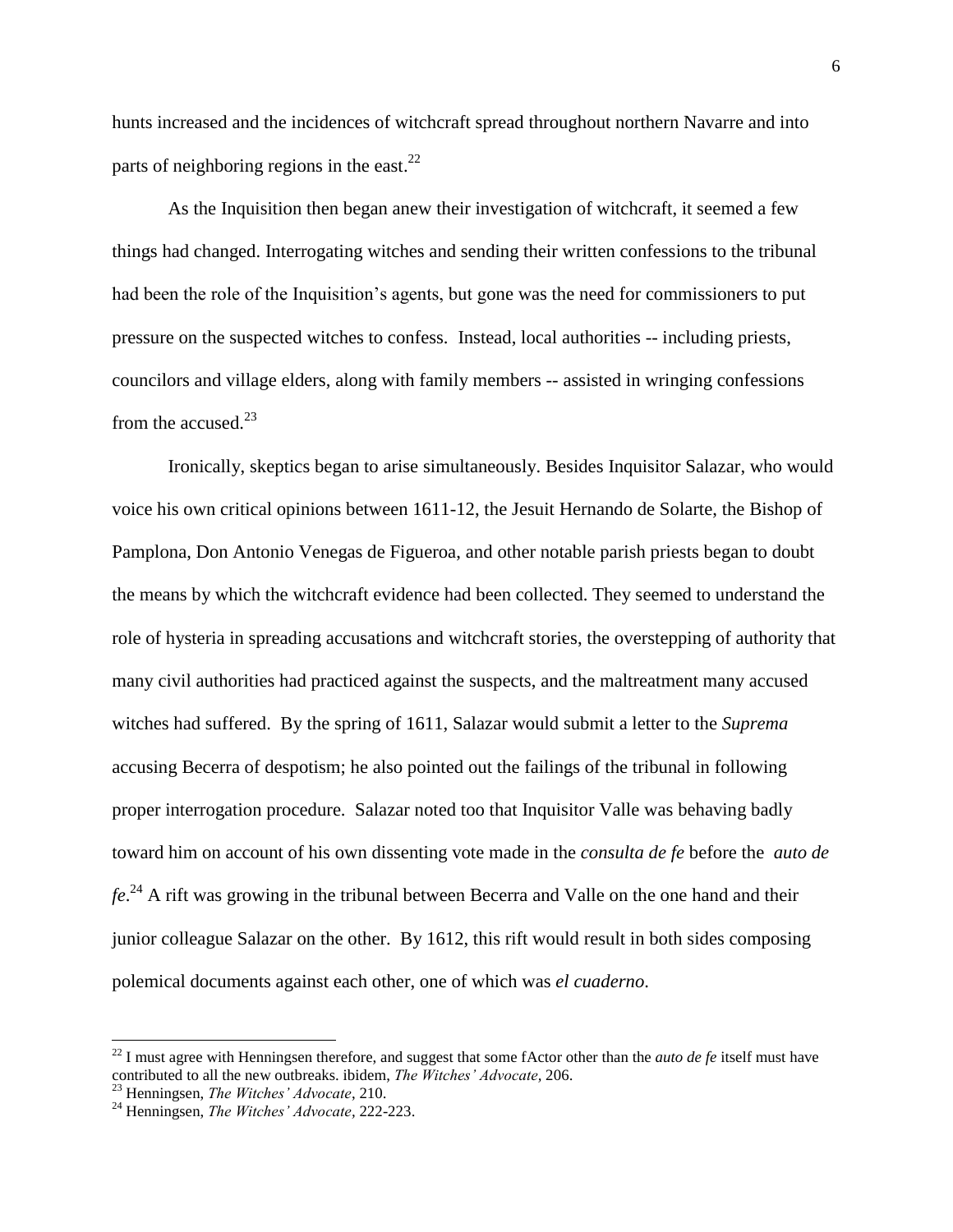Becerra and Valle worked on their own to suppress Salazar's and other skeptics' voices. In attempting to disqualify the aforementioned parish priests and even arrest some for opposing the Inquisition, it seems that Becerra and Valle were doing all they could to ensure that their war against witchcraft continued.<sup>25</sup> But the conflict became even more inflamed once Salazar went on visitation himself in 1611, and began to send reports to the *Suprema.* Salazar"s writings from the field relay a skepticism that stands in stark contrast to the opinions of his senior inquisitors. Eventually, Becerra and Valle responded to the claims of their junior inquisitor by writing their own verdicts, one of which is *el cuaderno*. Until the *Suprema* sent new instructions to the tribunal in 1614 outlining a more skeptical and lenient treatment of witchcraft accusations, Becerra and Valle and Salazar were locked in a heated debate over the proof of the witches" sect in Navarre.

At this point it must be clear that a large number of primary sources about this entire event are extant. Letters are the main documents used in the reconstruction of the Zugarramurdi Witch-Hunts. Letters from *comisarios* in the field, from Valle and Salazar on visitation, and from bishops, priests and other influential figures abound. Furthermore, other letters and pamphlets also exist on the actual November 1610 *auto de fe*. Inquisitorial documents are also important: although the records of complete interrogations and confessions are  $few<sub>1</sub><sup>26</sup>$  summaries of missing confessions survive. And finally *el cuaderno*, a manuscript book of 65 folios or 130 pages, remains to be studied.

The way in which these various documents have been interpreted is important to my research endeavor. Mentioned perpetually in the footnotes of this paper are the contributions of

<sup>25</sup> Henningsen, *The Witches' Advocate*, 224-225.

<sup>&</sup>lt;sup>26</sup> The Napoleonic wars have destroyed many of the holdings of the Logroño tribunal, including such potentially influential material as Salazar"s Visitation Book. See Henningsen, *The Witches' Advocate,* 318.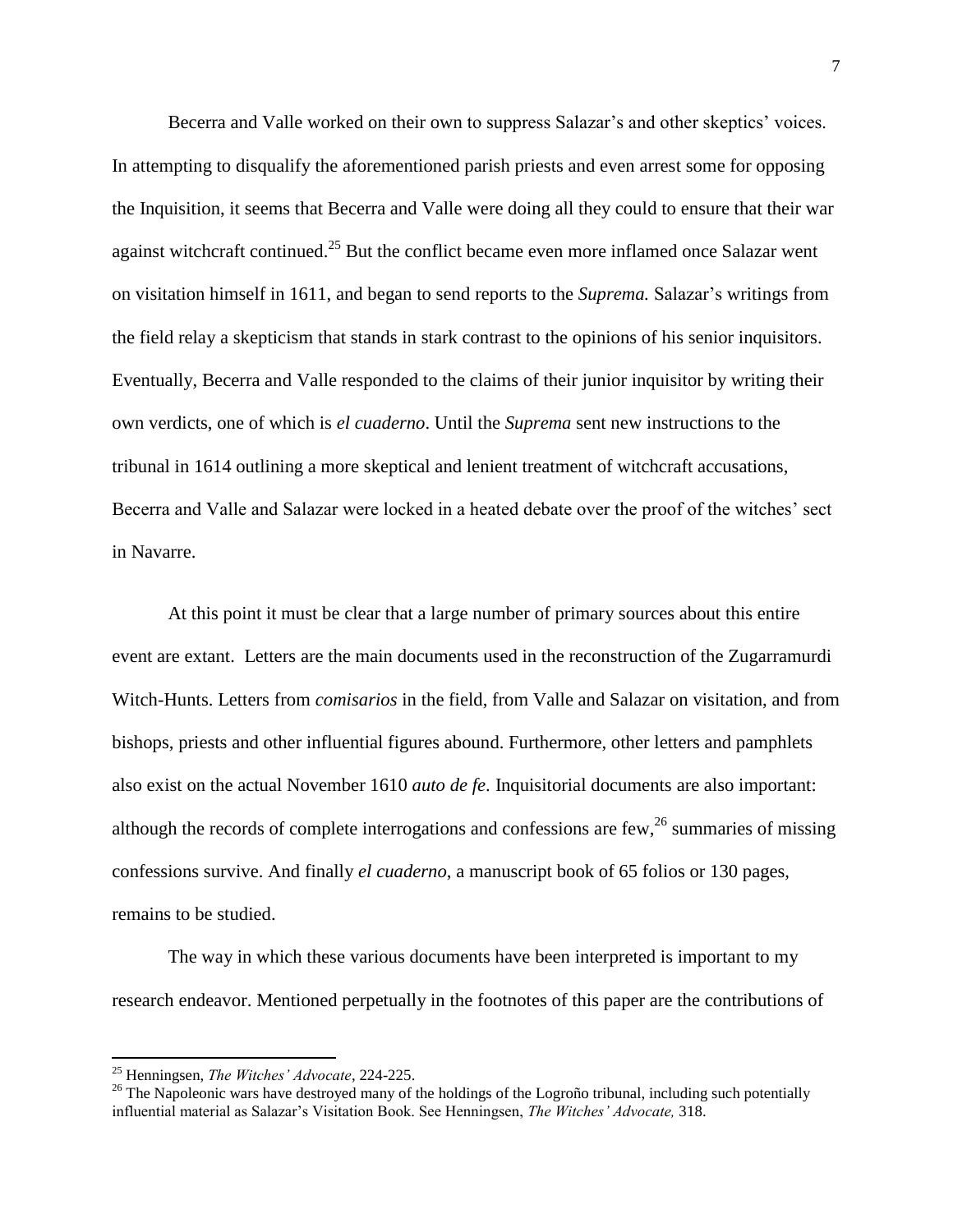Gustav Henningsen. The influence of Henningsen"s work on the Zugarramurdi Witch-Hunts is of utmost importance to a proper study of *el cuaderno*. In truth, many of his claims will be tested by my study of *el cuaderno* in the subsequent chapters. As Henningsen only makes a passing reference and performs only a perfunctory study on *el cuaderno* himself, which he titles "The Pamplona Manuscript: Memorial  $A$ ,  $27$  his conclusions on the context of the witch-hunts are missing a crucial aspect. Furthermore, Henningsen's obvious bias in favor of Inquisitor Salazar as "the witches" advocate" hinders a truly critical study of the beliefs of the three Logroño inquisitors, how they arrived at those beliefs, and the shape of their arguments against one another.

Overall, it seems that Henningsen too often overlooks the fact that none of the historical characters in the Zugarramurdi Witch-Hunts knew how things were going to turn out. His major study, *The Witches' Advocate*, narrates the persecutions in a way that seems to neglect what the inquisitors themselves may have actually felt about such events. Circumstance and human dynamism play a huge role in understanding how the persecutions unfolded and, more importantly, how all of the people involved reacted to the witch-hunts. Trying to recreate the mental state of any historical actor from the documents left behind is difficult and perhaps impossible for many reasons. But in attempting to do so, the careful historian must not force any document or individual into predetermined and static attitudes, as Henningsen seems to have done with Inquisitors Salazar, Becerra and Valle.

Nevertheless, Henningsen has performed a large amount of the leg work necessary for placing *el cuaderno* within a chronological context. In his collection of texts from the events,

<sup>27</sup> Henningsen refers to *el cuaderno* as "The Pamplona Manuscript: Memorial A." He offers no reasons for why the manuscript ended up in Pamplona and suggests that a *Memorial B* may still be missing. See Henningsen, *The Witches' Advocate*, 336-346.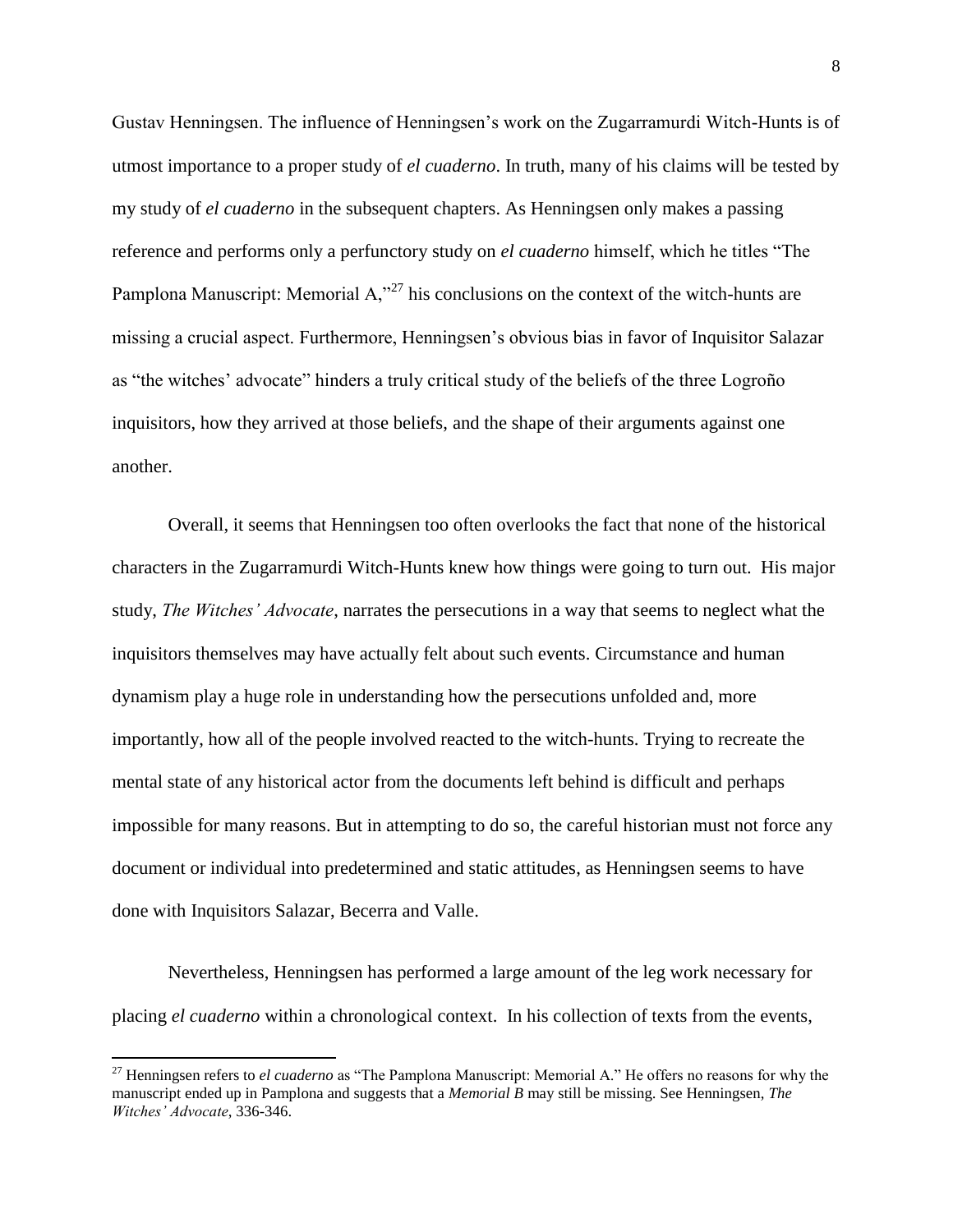*The Salazar Documents*, he even provides helpful geographic background and additional translated letters from relevant bishops and other priests. Essentially, Henningsen is *the* expert on the Zugarramurdi Witch-Hunts and it is his works and conclusions which I will hold in direct comparison with my findings from *el cuaderno*.

A number of other historians have also contributed to the field of Spanish witchcraft, and their approaches and conclusions have influenced my own approach to understanding *el cuaderno* and the events which surround it. Despite their age, the works of both Julio Caro Baroja and Florencio Idoate are crucial for my study. Caro Baroja"s interest in tracing the communal mentalities of the persecuted and persecutors may eventually have some bearing on my elite document. <sup>28</sup> Idoate"s introduction to his transcription of *el cuaderno* also provides a wealth of background and data which have informed my conclusions.<sup>29</sup>

To research a document such as this, it is also important to consider all facets of the witchcraft persecution in play. Local religion, elite written precedents such as demonological treatises and older witchcraft trials, popular writings and possible literary genres (such as Mongastón"s pamphlet), and the workings of Inquisitorial law are all acceptable lenses of interpretation for *el cuaderno*. Furthermore, other approaches may be gleaned from such works as Maria Tausiet"s *Ponzoña en los Ojos<sup>30</sup>* and Lyndal Roper"s *Witch Craze. <sup>31</sup>* Both Tausiet and Roper entertain interesting anthropological conclusions. Although both were looking for causal

<sup>&</sup>lt;sup>28</sup> "Much more is known about sorcery and witchcraft from the point of view of those who believe in witches that from the witches themselves. And we have to analyze the mentalities of such people: the mentalities of whole communities gripped by a specific fear, not simply individuals convinced of their own unnatural powers." See Julio Caro Baroja, *The World of the Witches*, trans. O.N.V Glendinning (Chicago: University of Chicago Press, 1964) xiii. <sup>29</sup> Florencio Idoate, *Un Documento de la Inquisicion Sobre Brujeria en Navarra* (Pamplona: Editorial Aranzandi, 1972).

<sup>30</sup> María Tausiet, *Ponzoña en los ojos: Brujería y superstición en Aragón en el siglo XVI* (Zaragoza: Institución Fernando El Católico, 2000).

<sup>31</sup> Lyndal Roper, *Witch Craze: Terror and Fantasy in Baroque Germany* (London: Yale University Press, 2004).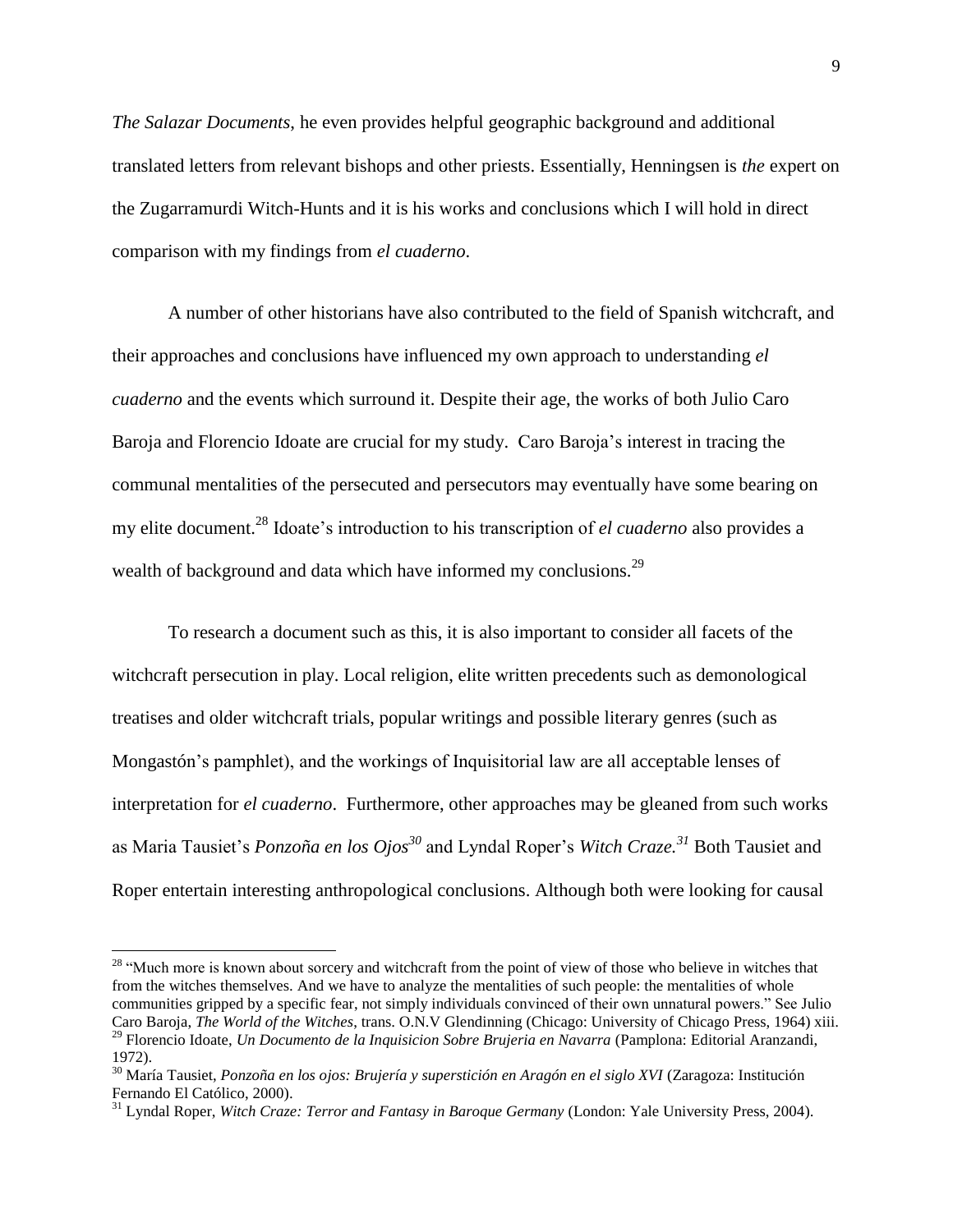agents in witchcraft persecutions, whereas my work focuses more on the contextualization of a document, any popular voice which I might be able to glean from *el cuaderno* may benefit from their anthropological approaches.

What is so fascinating about this document is the many uses it can serve in supplying the curious historian with a glimpse into an inquisitorial tribunal: dissent within a tribunal, the clash between skepticism and belief, modes of written persuasion, and the values of such men embroiled in a large and seemingly uncontrollable persecution are all themes for study. Finally, and perhaps most attractively for me, lies the slim possibility that some voices of the persecuted may be found. Those accused of witchcraft rarely were given their own voice in the documents that survive; indeed, any of the examples of popular voice we may find in *el cuaderno* were all mediated through the elite inquisitor. Nevertheless, in examining the types of summaries that the inquisitors favored as most persuasive and chose to include in *el cuaderno*, there may be a slight chance of unearthing the popular voice.

In any case, the independence of Becerra and Valle in creating their own persuasive narrative reveals itself in *el cuaderno*. A hallmark of their agency, this document speaks to Becerra and Valle's own views on witchcraft, demonic persuasion, and the spiritual health of Christians in Navarre. Most importantly, *el cuaderno* is the product of their particularly unique argument, which was affected by a number of outside forces, yet also full of its own legal and spiritual preoccupations. In other words, Becerra and Valle imagined witches in a certain way in *el cuaderno* in order to facilitate their own goals. And just how this picture of witchcraft was concocted is quite the stor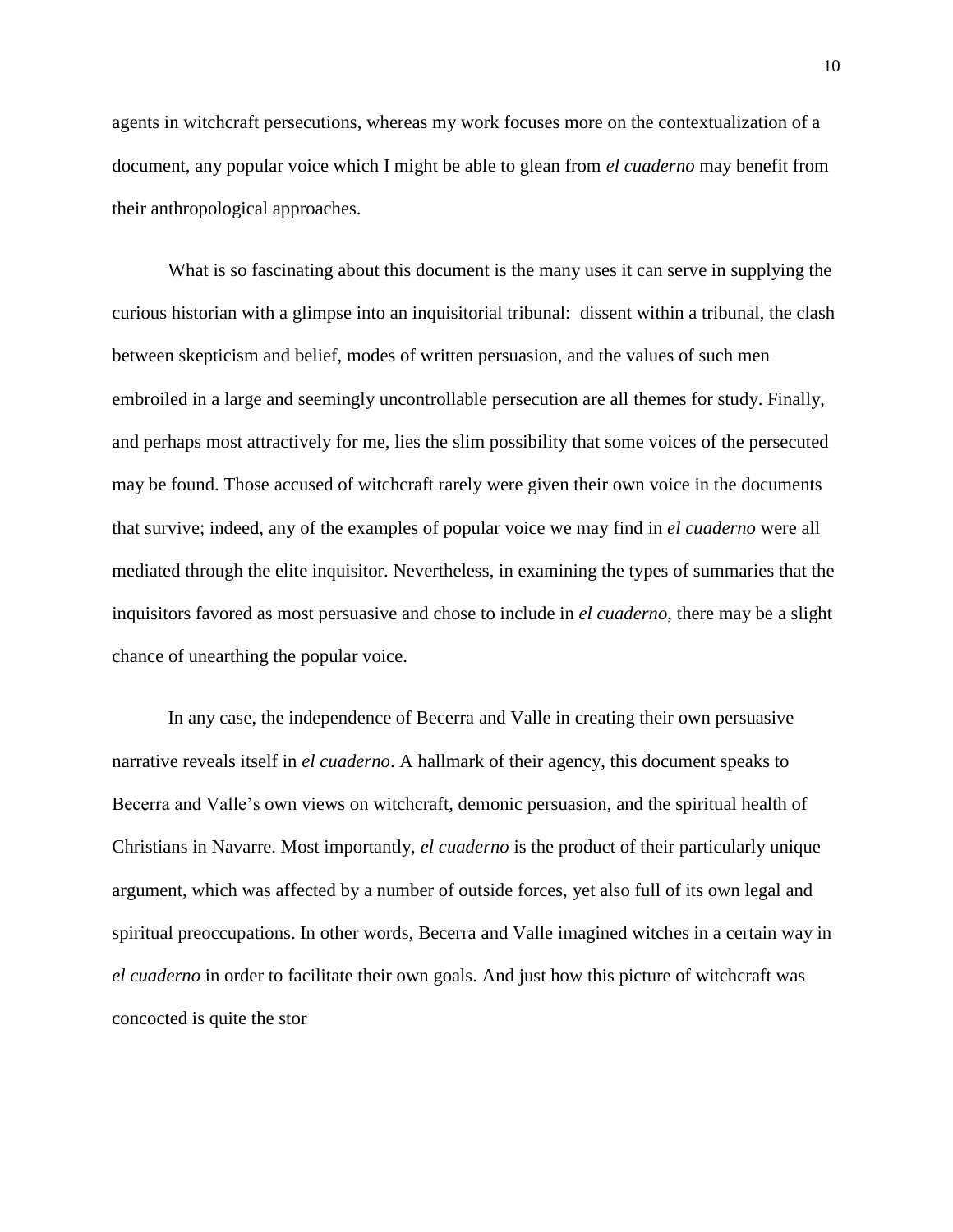## **Chapter One: The Inquisitors**

Historically speaking, inquisitors in Spain have been painted in a mostly negative light: the backwards torturer or the nefarious heresy hunter who burned countless numbers at the stake. The stereotypical Inquisitor is the infamous prosecutor, a "symbol of abusive legal power and narrow-minded orthodoxy."<sup>1</sup> Yet recent scholarship has done much to reveal the career tracks, the everyday practices, and the many difficulties faced by inquisitors; this fairly recent work has revealed the inquisitor himself to be a useful conduit for the study of inquisitorial legal practice and the differences between elite and local religious and intellectual life in Early Modern Spain.<sup>2</sup> Being a Spanish Inquisitor was about much more than extracting confessions through torture and presiding over the public spectacle of the *auto de fe*. Being an inquisitor was to be a part of an overlapping world of secular and ecclesiastic authority, a policeman of religious belief and practice among the Spanish Catholic flock, and a religious judge intent upon both upholding legal precedents and working as a pastoral figure to ensure the safety of their brothers" and sisters' souls.

The inquisitor was not a new or unique character to European history when the Spanish Inquisition was first authorized by Pope Sixtus IV in  $1478<sup>3</sup>$  Spanish inquisitorial practice was indebted to ancient Roman legal precedents; the practice of inquisition itself was fundamentally

<sup>1</sup> Kimberly Lynn Hossain**,** *Arbiters of Faith, Agents of Empire: Spanish Inquisitors and their Careers, 1550- 1650*,Doctoral dissertation, Johns Hopkins University, 2006: ii.

 $2 \text{ Among this new scholarship overturning the negative sigma of earlier Inquisition study is Kimberly Lynn's work}$ on the careers of inquisitors (see above), and Sarah Nalle"s work on *comisarios* in "Inquisitors, Priests, and the People During the Catholic Reformation in Spain," *The Sixteenth Century Journal* 18 (Winter 1987): 557-587.  $3 \text{ In fact, mendicant orders and bishop often acted as medieval inquistors when the Pope authorized them to do so.}$ 

See Kimberly Lynn Hossain, *Arbiters of Faith, Agents of Empire: Spanish Inquisitors and their Careers, 1550- 1650*, 4.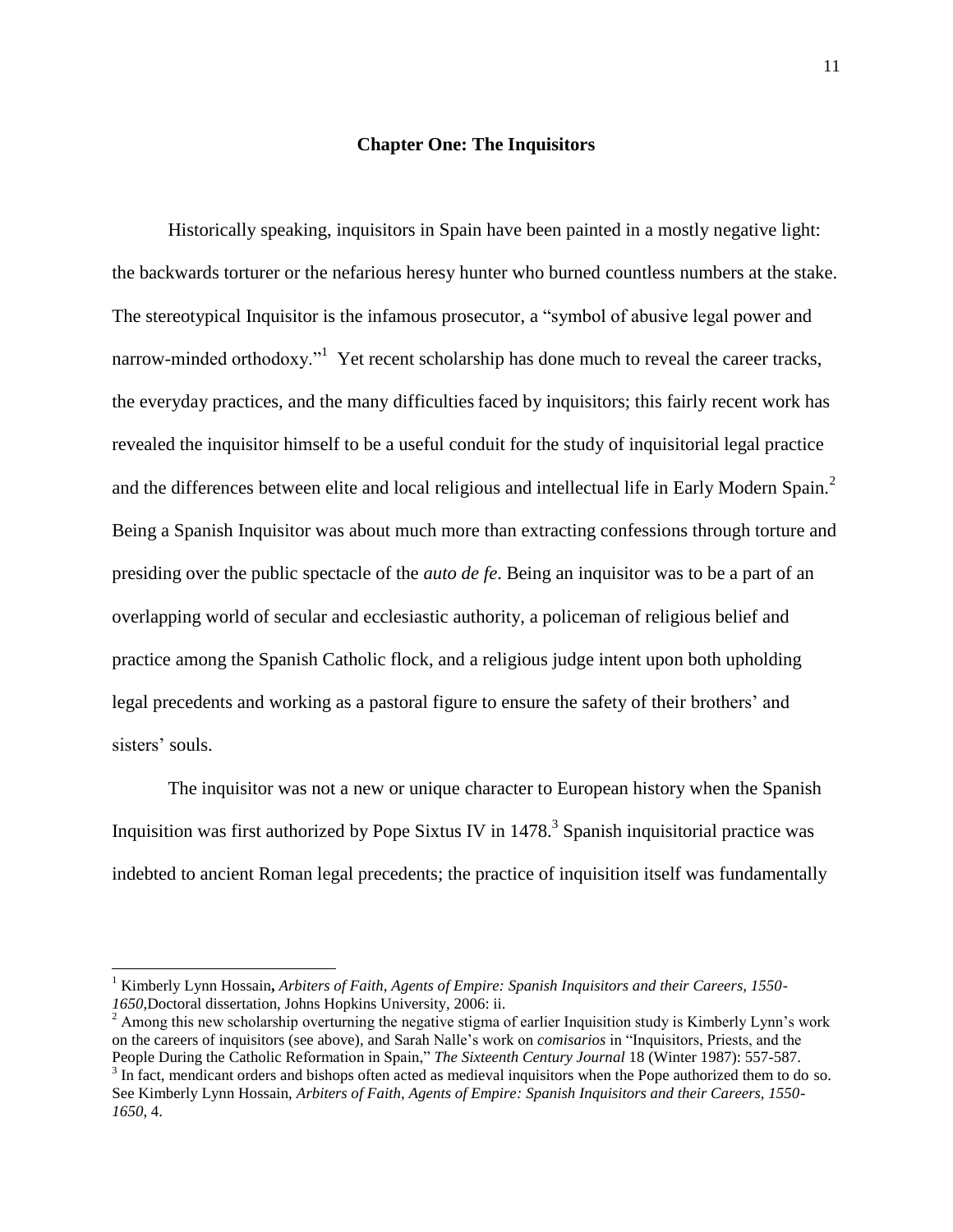a legal procedure deriving its name from the Latin *inquisitio*, meaning "investigation."<sup>4</sup> Thus, inquisitorial methods had existed since Roman times and continued to persist through the medieval ages as they were applied to new Christian concerns. These ancient re-used methods relied upon human inquiry and worked towards obtaining a "complete proof"; a "complete proof" was only obtained through the agreement of two witness testimonies or through confession of the victim. $5$ 

However, the Spanish Inquisition"s *particular* character derived not only from its widereaching presence as a governing tool, its entrenched bureaucracy, and its own specific origins; the Spanish Inquisition was unique in that it possessed a large number of inquisitors who maintained their positions for consecutive years at a time at various levels of authority throughout the realm. Medieval inquisitors, who certainly also had careers as inquisitors, were only able to practice their trade spontaneously as ad hoc missions in a specific place and in response to a certain heretical activity. In contrast, once the Spanish Inquisition"s tribunals were established, they endured irrespective of any certain mission in the area until their dissolution.

In response to the specific heresy of "judaizing," or continuing to practice Judaism despite being a baptized Christian, King Ferdinand and Queen Isabella requested the enactment of an inquisition; Pope Sixtus IV granted their request in a 1478 papal bull. Christian judaizers were the focus of the first inquisitors. Dominicans invested with the power of *inquisitio* by the two monarchs arrived in Seville in 1480, published their Edict of Grace, and began to make arrests and hold trials in the *converso*-populated city. The papal bull ultimately imbued a number

<sup>4</sup> LuAnn Homza, *The Spanish Inquisition 1478-1614: An Anthology of Sources* (Indianapolis and Cambridge: Hackett Publishing Company, Inc., 2004) x-xi.

<sup>5</sup> Homza, *The Spanish Inquisition*, xi.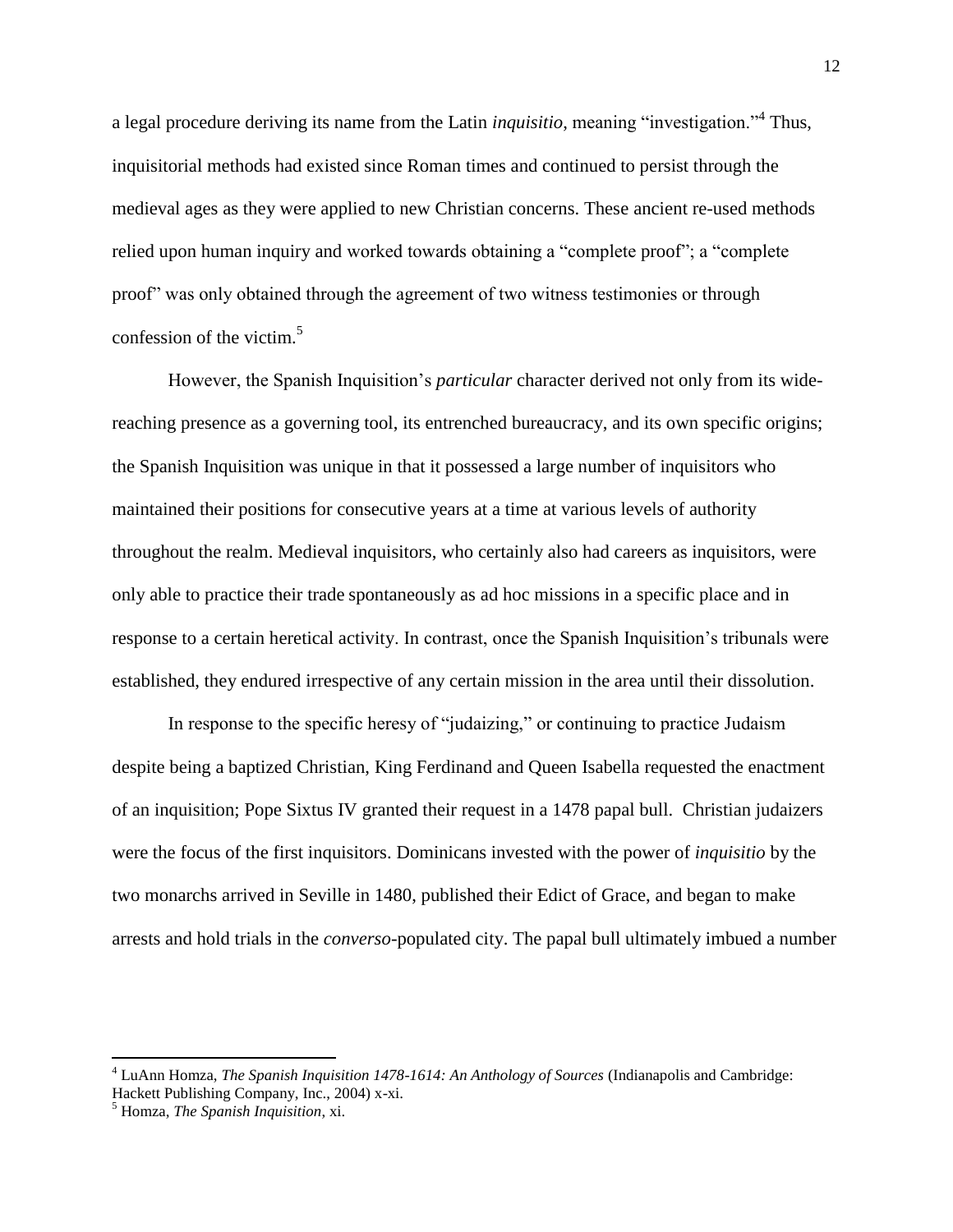of crown-selected bishops and priests with the authority to fulfill the inquisitorial office in cities and dioceses throughout the kingdom.<sup>6</sup>

Little documentation has survived from the first years of inquisition activity in Spain, and the lack of evidence continues for the first two decades of the institution"s history, likely due to the peripatetic nature of the early inquisitors.<sup>7</sup> We also lack documentation as to how any sort of institutionalization within the Inquisition may have been established at this time. However, tribunals did begin to form around the country: between 1480 and 1504, tribunals were established in Seville, Córdoba, Jaén, and Granada in the south, in two locations in New Castile, near the border with Portugal, and in Murcia along the Mediterranean Sea.<sup>8</sup> The creation of these tribunals was perhaps a response to the ineffective nature of a traveling inquisitor and the need for a more established and lasting presence in order to root out the allegedly pervasive judaizers.

Simultaneously, the bureaucracy of the Spanish Inquisition was also being built. In 1483, Pope Sixtus IV again involved himself in Spanish religious affairs by appointing Dominican prior Tomás de Torquemada as the first Inquisitor-General. The Inquisitor-General then accrued counselors who collectively came to be known as the "Council of the Supreme and General Inquisition," or the *Suprema*.<sup>9</sup> Thus the Inquisition was founded and continued to exist in a nexus of Spanish royal power and papal authority. Owing allegiance and appointments to crown, but also invested with authority by the pope, inquisitors, even the Inquisitor-General, walked a fine

<sup>6</sup> Homza, *The Spanish Inquisition,* xvi.

 $<sup>7</sup>$  The first inquisitors were initially meant to travel continually, much like their monarchs. The inquisitors kept up</sup> this lifestyle in order to address the geography of their *converso* targets. As a new crop of judaizing was allegedly discovered, the inquisitors traveled to the new location to conduct their *inquisitio.* These perceived bursts of heretical behavior may have been related to forced expulsions. Oftentimes, especially after partial expulsions, where non-Christians were given the option to convert or migrate, a new generation of *conversos* was created. Although Ferdinand and Isabella created these expulsions to keep Jews from contaminating the new *conversos*, "inquisitors continued to find judaizing *conversos* ten years after starting work in Seville." Ultimately, the 1492 Expulsion purged the entire Jewish population from Spain, although it seems likely that even this complete expulsion created new judaizing *conversos* as well. See Homza, *The Spanish Inquisition,* xvii.

<sup>8</sup> Homza, *The Spanish Inquisition,* xviii.

<sup>9</sup> Homza, *The Spanish Inquisition,* xx.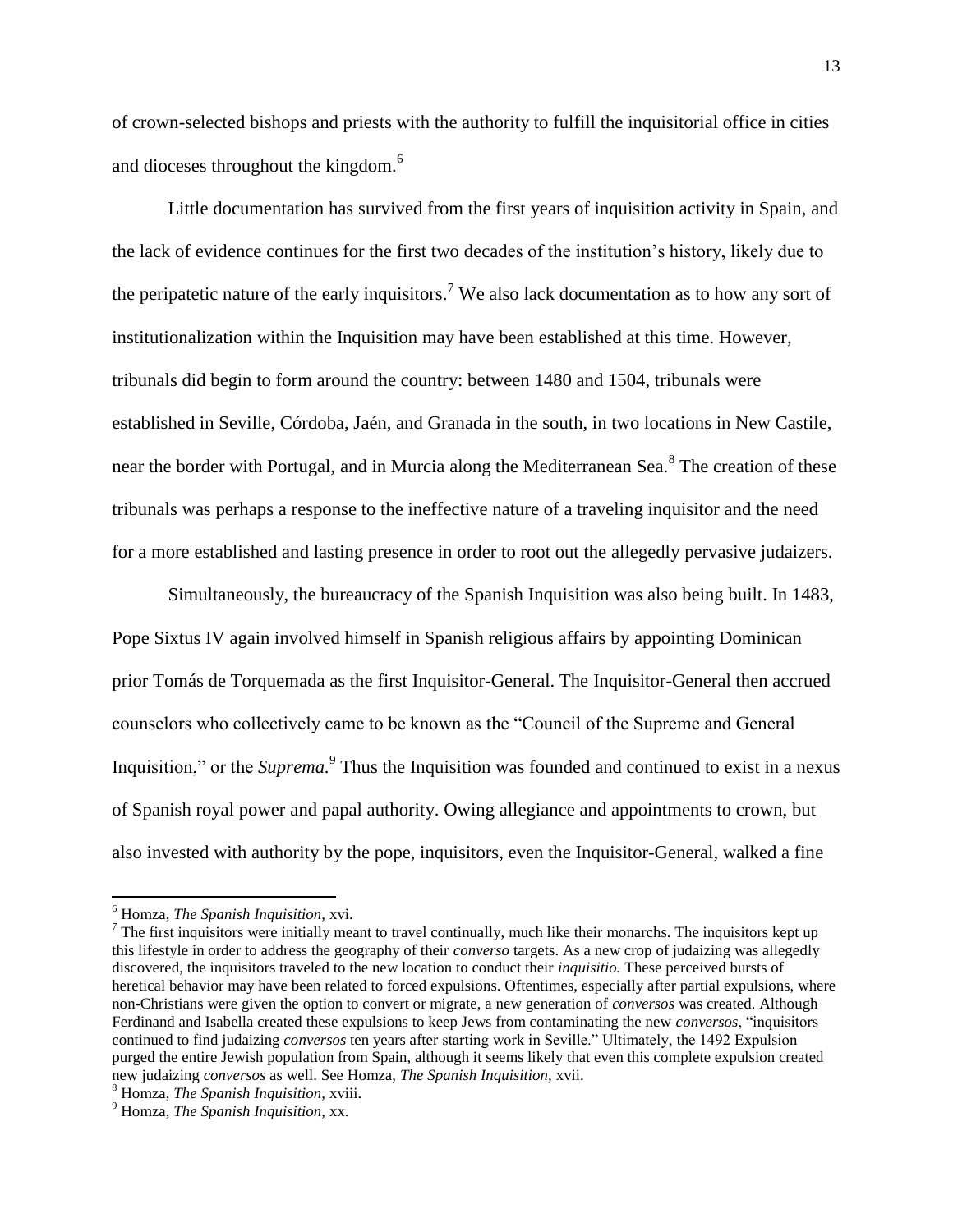line between the secular and religious authorities. For example, since *Suprema* nominations came from the king, the tribunals have been regarded as more akin to secular courts than ecclesiastical ones by many modern historians.<sup>10</sup>

These mixed origins (both papal and secular) of the Inquisition"s foundation were paralleled by the even more complicated process of prosecuting heresy on the ground. Heresy itself was defined as the active, "public denial of some aspect of orthodox Christian theology or religious practice."<sup>11</sup> Therefore, the inquisition was not permitted to prosecute non-Christians nor Christians who simply doubted their faith privately. Furthermore, definitions of heresy changed over time as definitions of orthodoxy were modified. And although in other parts of Europe, bishops continued to be the main prosecutors of heresy,<sup>12</sup> the inquisitors were to supposed to take over this role in Spain; this sometimes resulted in conflicts between existing ecclesiastical authority and inquisitorial authority. In a number of ways, bishops could insert themselves into the world of the inquisitors. They could seize and try inquisition cases themselves. Or, in an example from the Zugarramurdi Witch-Hunts, they could intervene in other way: Pamplona Bishop Don Antonio Venegas conflicted with the inquisitors at the Logroño tribunal and reported to the *Suprema* his own observations. Not only did Bishop Venegas follow Inquisitor Juan de Valle Alvarado on his visitation to Zugarramurdi in the fall of 1609 and question the residents himself, but in 1611, he wrote to the *Suprema* to de-legitimize the claims and conclusions of the two senior inquisitors of the tribunal.<sup>13</sup> It may be a stretch to suppose that Bishop Venegas felt his authority threatened by the work of the Logroño inquisitors; however, it

l

<sup>10</sup> Henry Kamen, *The Spanish Inquisition*: *A Historical Revision* (New Haven: Yale University Press, 1998) 163. <sup>11</sup> Homza, *The Spanish Inquisition,* xi.

<sup>12</sup> Kamen, *The Spanish Inquisition: A Historical Revision*, 137 and 158.

<sup>&</sup>lt;sup>13</sup> See Chapter Three of Henningsen, *The Salazar Documents*. In this chapter, Henningsen has compiled letters demonstrating Bishop Venegas" "recommendations" and intervention in the affairs of the Zugarramurdi Witch-Hunts.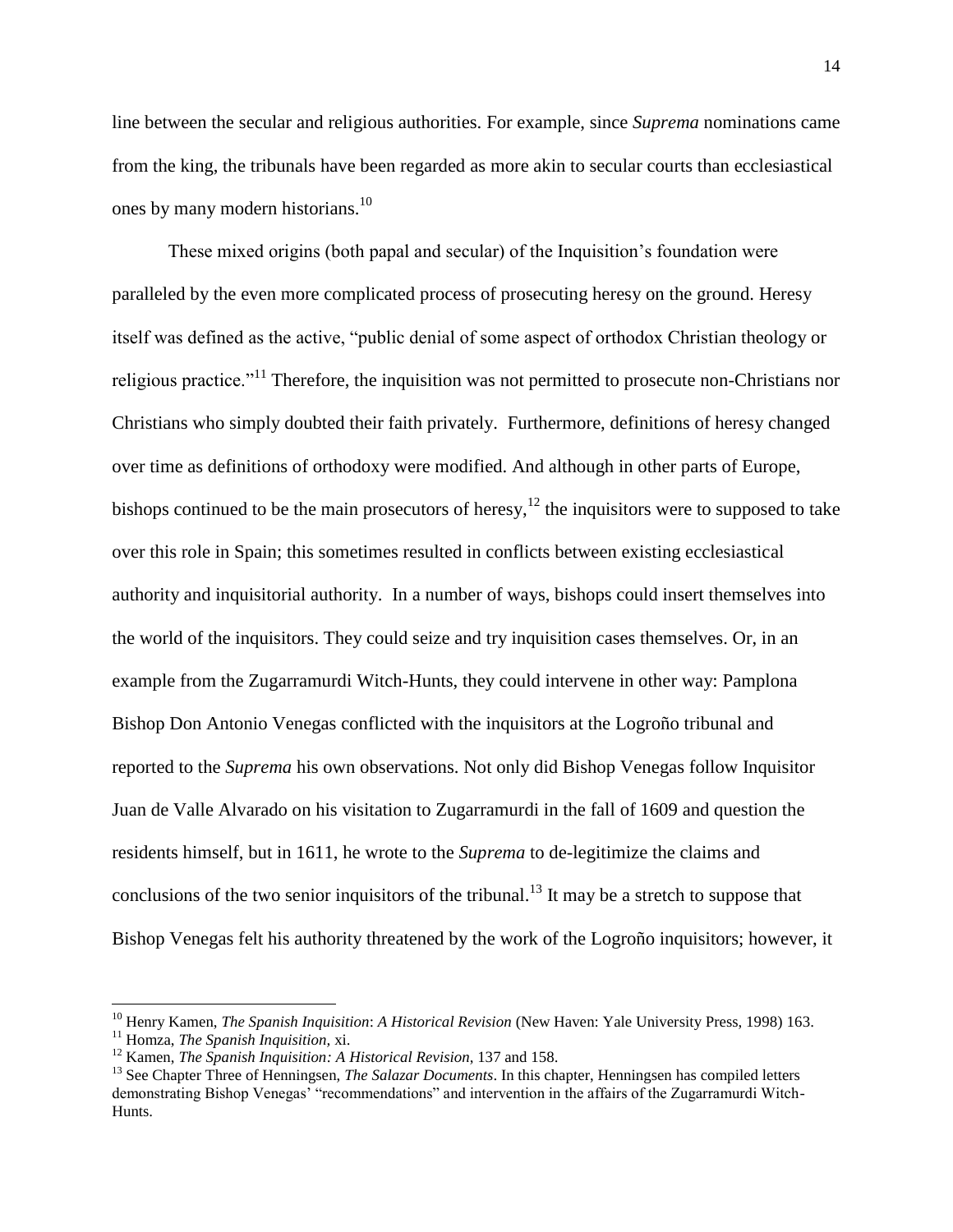may be possible that he viewed the proceedings of the witch-hunt as being detrimental to his bishopric rather than beneficial. Bishop Venegas's example illustrates the challenges that the inquisitors sometimes had to endure from other religious authorities. Significantly, in Venegas"s case, he had been a member of the *Suprema* before becoming a bishop.

Inquisitors faced challenges as well from the secular population, particularly in dealing with the heresy of witchcraft. Since witchcraft allegations often centered on acts of *maleficia* which damaged victims' possessions or physically harmed or killed individuals through cannibalism, poisonings or evil spells, the secular authorities legitimately claimed the right to try those suspects in secular courts.

Prosecuting heresy in such a mixed-jurisdiction world was also difficult because it seems that the Inquisition itself claimed dual jurisdiction, especially in the justice administered to its own officers: although secular courts could not try *familiares* or other essential Inquisition personnel, the "Inquisition itself claimed the right to try laymen for non-ecclesiastical offences and for injuries done to its officers."<sup>14</sup> This issue of civil courts especially arose for the Logroño tribunal: in some cases civil authorities and angry family members took witch hunting into their own hands, and mimicked inquisitorial process by arresting and torturing witches on their own. In fact, the accused witches took their secular "judges" to court and accused them of attempted rape, for beating them every time they invoked the help of God or the Virgin Mary, and for forcing a confession from them.<sup>15</sup>

Despite these challenges from other authorities, inquisitors could bring an impressive staff to bear in their prosecution efforts. Besides the top officials of the Inquisitor-General and the *Suprema*, each tribunal held a variety of essential people. Along with the required two

<sup>14</sup> Kamen, *The Spanish Inquisition: A Historical Revision*, 164.

<sup>15</sup> Archivo General de Navarra, Proceso 100796: 1611, 5v, 7v-8r, 10r.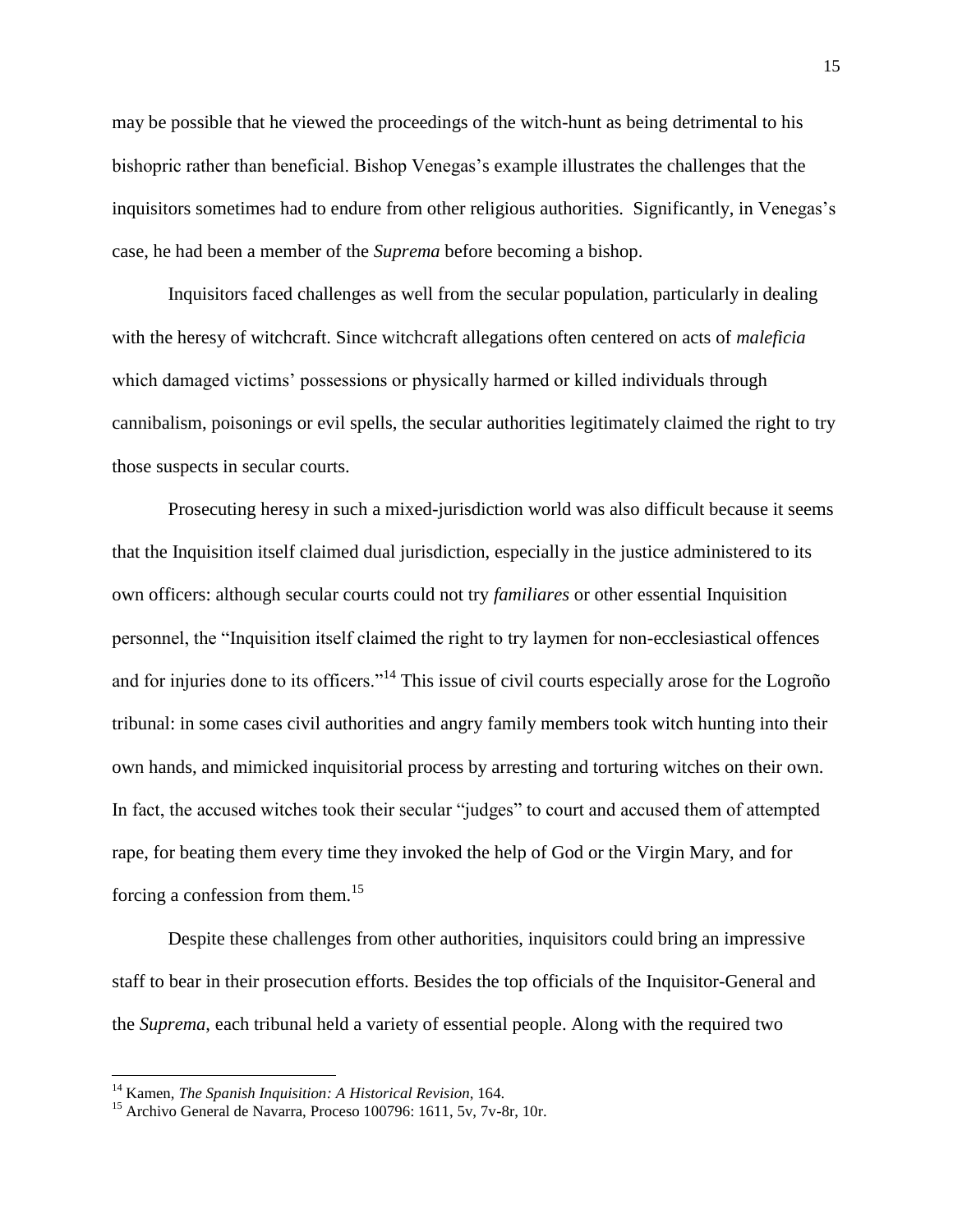inquisitors (who were to be composed of either canon law jurists or one jurist and one theologian) as stipulated by Inquisitor-General Torquemada in  $1498$ ,  $^{16}$  most tribunals also included a prosecutor (*fiscal),* a constable (*alguacil*), theologians (*calificadores*) not employed by the tribunal, a *receptor* who dealt with the tribunal"s finances, a warden and a quartermaster of the prison (*alcaide* and *despensero* respectively), a notary "of the secret" who recorded witness testimony (*notario del secreto*), a notary "of the sequestration" who dealt with seized property (*notario del secuestro*), a general secretary who registered other major inquisition documents, and other subordinate workers and scribes.

Additionally, although not employed at the tribunal, familiars (or *familiares)* and *comisarios* were two other major officials related to the work of the tribunal. The familiar was "a lay servant of the Holy Office, ready at all times to perform duties in the service of the tribunal."<sup>17</sup> Familiars could be called the "secret police" of Spain, <sup>18</sup> although neither the familiar nor *comisario* were ever meant to perform espionage. Familiars were also laymen, and thus were often involved in issues of mixed jurisdiction with the secular courts. Oftentimes, familiars were of noble blood since the title was honorable and highly coveted; it didn"t hurt that a few of the privileges of being a familiar included removal from secular jurisdiction (in theory) and taxation freedoms in some cases. $19$ 

*Comisarios* were often parish priests (or *curas*) removed from the confines of the tribunal. They were especially necessary in rural areas where the inquisitors were loathe or unable to make their presence regularly felt. *Comisarios* could collect testimony, compile evidence, and prepare all the necessary material to prosecute to such a degree that inquisitors'

<sup>16</sup> Homza, *The Spanish Inquisition 1478-1614*, xxii.

<sup>17</sup> Kamen, *The Spanish Inquisition: A Historical Revision*, 145.

<sup>&</sup>lt;sup>18</sup> Nalle, "Inquisitors, Priests, and the People," 559.

<sup>19</sup> Kamen, *The Spanish Inquisition: A Historical Revision*, 147.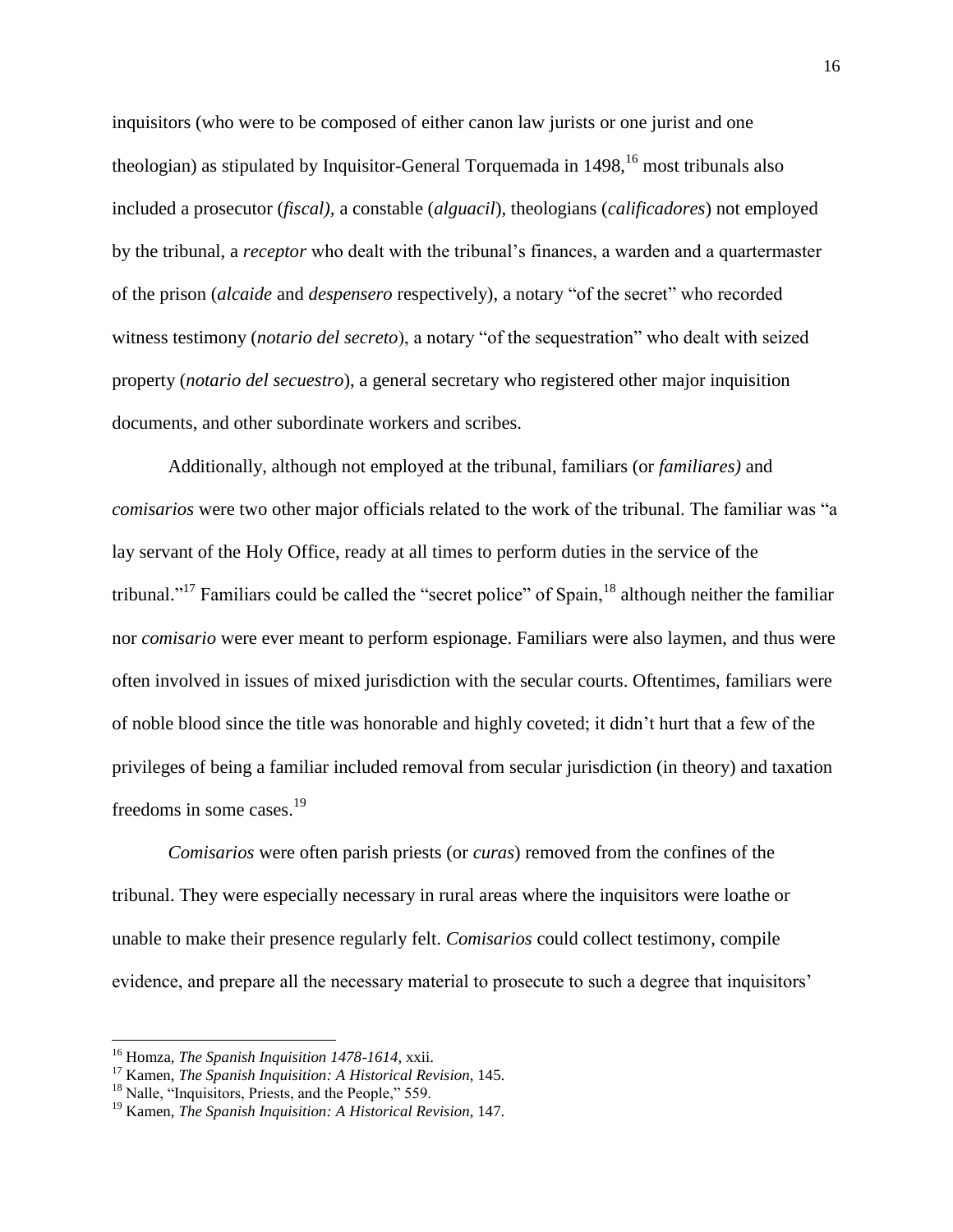productivity could increase significantly with a number of active *comisarios*. <sup>20</sup> In order to effectively administer to the localities, the Inquisition required the use of these local priests to "extend the Inquisition"s presence into the countryside on a permanent basis."<sup>21</sup> *Comisarios* were fundamentally different from familiars in their duties and abilities, however. For, despite being a similar non-salaried official, *comisarios* "were a legal extension of the inquisitor himself."<sup>22</sup>

For a number of reasons, *comisarios* were especially valued by the Logroño tribunal. Not only were the potential *comisarios* already well-located as parish priests in the mountainous regions of the Basque country, but they were much more likely to be knowledgeable about the culture of their region. None of the three inquisitors concerned with the Zugarramurdi Witch-Hunt was from the Basque region, nor could they speak Basque. It was for this reason that León de Aranibar, *abad* (or abbot) of the monastery of San Salvador at Urdax, was made a *comisario*. With Urdax being situated less than 5km away from Zugarramurdi and on the active French border, Aranibar was well-situated for his position. Furthermore, for his knowledge of the trade routes and cargo, Aranibar considered himself especially well-qualified. In his own letter of personal recommendation to the Logroño tribunal, Aranibar highlights this benefit:

"… the said monastery is located in the valley of France and Spain and by the doors of the monastery pass very typically many travelers, flocks, and cargoes of Bayonne, San Juan de Luz and other parts of France for Pamplona, Tudela, and parts of Aragón, and on the entire road, up to the entrance of Pamplona, there is no *comisario* or any other official of the Inquisition to check on the bundles of merchandise that entre the kingdom through that port of Urdax, and it is very important and necessary that in this place there should be a competent *comisario* with the requisite attributes for such a position."<sup>23</sup>

 $\overline{\phantom{a}}$ <sup>20</sup> Nalle, "Inquisitors, Priests, and the People,"559.

<sup>&</sup>lt;sup>21</sup> Nalle, "Inquisitors, Priests, and the People," ibid.

 $22$  Nalle, "Inquisitors, Priests, and the People," ibid.

<sup>23</sup> "…el dicho monasterio esta sito en la vaya de Francia y España y por las puertas de dicho monasterio es passo muy ordinariamente de muchos caminantes, recuas y cargas que de Bayona, San Juan de Lus y otras partes de Francia passan para Pamplona, Tudela y partes de Aragon, y en todo el dicho camino hasta entrar en la cuidad de Pamplona no ay comissario ni otro official de la santa inquisicion para reconocer balas de mercadurias q por el dicho puerto de Urdax entran en el dicho Reyno, ni para hazer otras cossa tocantes al servicio del sancto officio y es muy importante y necesario q en este puesto aya un comissario confidente con las calidades requisitas para tal cargo." Archivo Histórico Nacional, Sección Inquisición, Libro 794, 434r.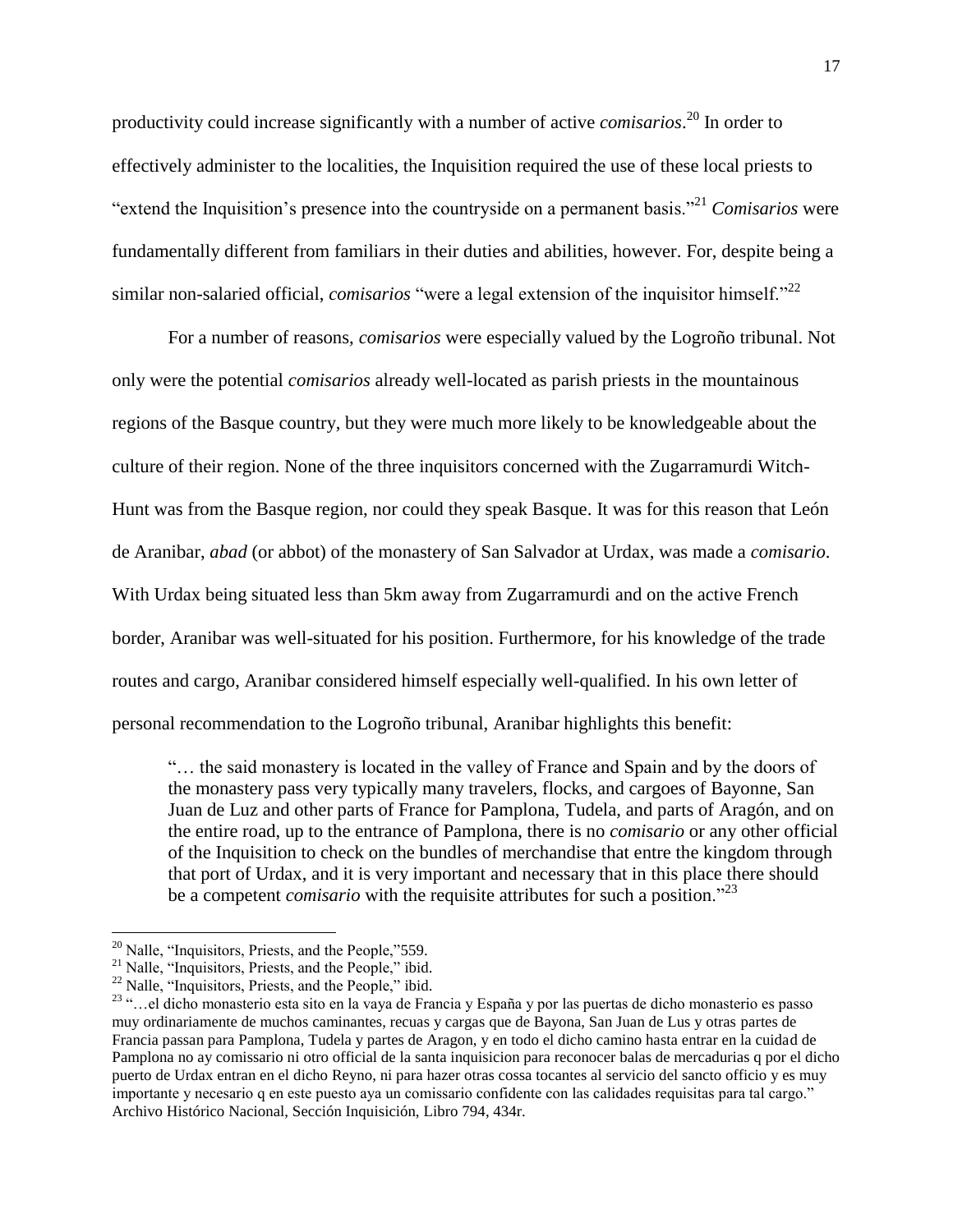We may infer from Aranibar's assertions that the Spanish Inquisition may have seen fit to acquire *comisarios* who were also versed in local trade patterns, who understood the localities surrounding them, and whom they could trust. The exact reason as to how this knowledge could benefit the inquisitors is unclear, but it is doubtful that Aranibar would dedicate such a substantial part of his letter to such concerns if trade patterns or at least human traffic were not something that could be of value to the proceedings of the inquisitors. It fact smuggling, especially of heretical material, was a major problem along this border that would have interested the inquisitors. Thus, it becomes clear that *comisarios*" competency in a wide range of local knowledge made them invaluable assets to the local tribunals.

Similarly, for their competency in legal and theological matters, consultants known as *consultadores* were also part of the tribunal"s personnel. These men could play a huge role in the outcomes of cases as they were given equal ability to vote at the *consultas de fe* in which the inquisitors and the representative of the bishop (the *ordinario*) also voted and gave their verdicts. In fact, the *consultadores* were to give their verdicts first, followed by the *ordinario* and then the inquisitors themselves.<sup>24</sup> Worthy and knowledgeable *consultadores* were highly valued for their learned opinion and according to Gaspar Isidro de Argüello"s *Instructions of the Holy Office of the Inquisition, Handled Summarily, Both Old and New*, the "lack of learned men" could be a major problem:

"In some places, learned men cannot be had either at all or in such numbers as the inquisitors desire; this is relevant because inquisitors have to consult with learned men over the cases. And even if the learned men are available, or can be had, they are not of such trustworthiness or confidence as is necessary. As a result, some of the inquisitors do

<sup>24</sup> Henningsen, *The Witches' Advocate,* 176.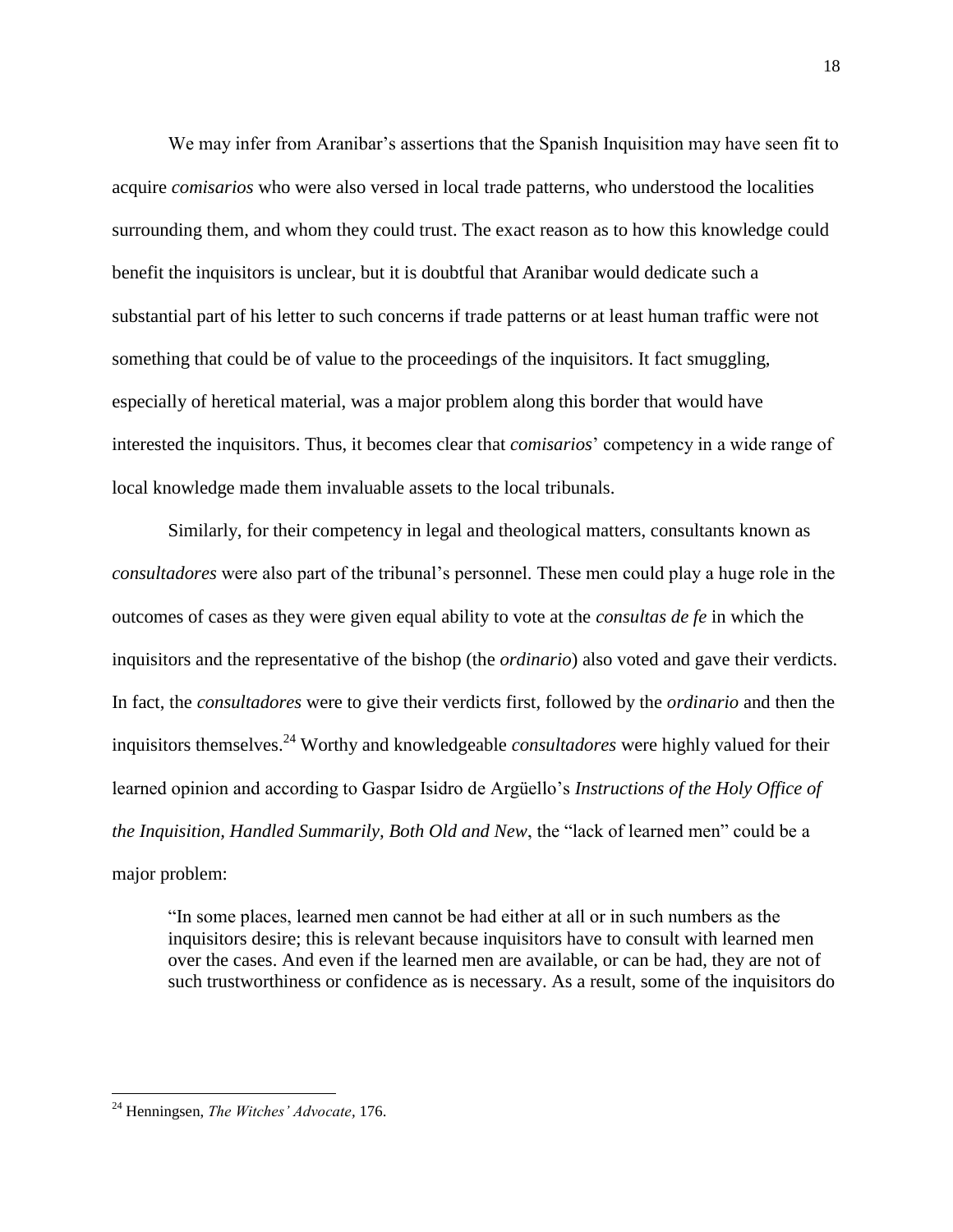not feel secure or satisfied in their consciences, and for this reason the determination of the trials is delayed, which is against the disposition of the law.<sup>225</sup>

Of course, the Logroño tribunal had its share of *consultadores* as well. Indicative of even more bureaucratic sophistication was also the use of *calificadores*, or other theologians who did not vote, but nonetheless "acted as assessors and weighed the evidence for heresy" before trials began.<sup>26</sup> Furthermore, even outside apothecaries and doctors (not given official inquisition titles) could be consulted; they even accompanied Inquisitors Valle and Alonso de Salazar Frías on their visitations in order to substantiate proof. These doctors were often involved in the testing of potions, powders and ointments said to be created by witches for evil purposes.<sup>27</sup> They also assisted the inquisitors in testing what many accused witches' called "the Devil's mark;" these marks on the bodies of the accused were pricked with needles to observe any strange effects.<sup>28</sup> Doctors were also consulted by the inquisitors remaining at the tribunal around December 1609 in order to diagnose the illness which afflicted the imprisoned witches. <sup>29</sup> *Consultadores, calificadores* and other learned men like secular doctors, then, played a very important role in the verification of proof, the administration of justice and theological truth, and the evaluation and care of sick accused heretics in inquisitorial tribunals.

Each of the personnel of the tribunal played integral roles in the procedures of the inquisition. The process was so complex and littered with protocol that all these hired hands were necessary for the successful operation of even one tribunal. It is important to note here, then, the basic judicial assumptions and processes which the inquisition followed. Just as their medieval counterparts resurrected the Roman law antecedents, the inquisitors and their retinue of

<sup>25</sup> Gaspar Isidro de Argüello, *Instructions of the Holy Office of the Inquisition, Handled Summarily, Both Old and New.* Part I in Document 7 of *The Spanish Inquisition 1478-1614: An Anthology of Sources,* LuAnn Homza, ed. and trans. (Indianapolis and Cambridge: Hackett Publishing Company, Inc., 2006): 71.

<sup>26</sup> Homza, *The Spanish Inquisition*, xxii.

<sup>27</sup> Henningsen, *The Salazar Documents*, 312-313.

<sup>28</sup> Archivo Histórico Nacional, Secc. Inquisición, Libro 794, 445r.

<sup>29</sup> Archivo Histórico Nacional, Secc. Inquisición, Libro 794, 444r.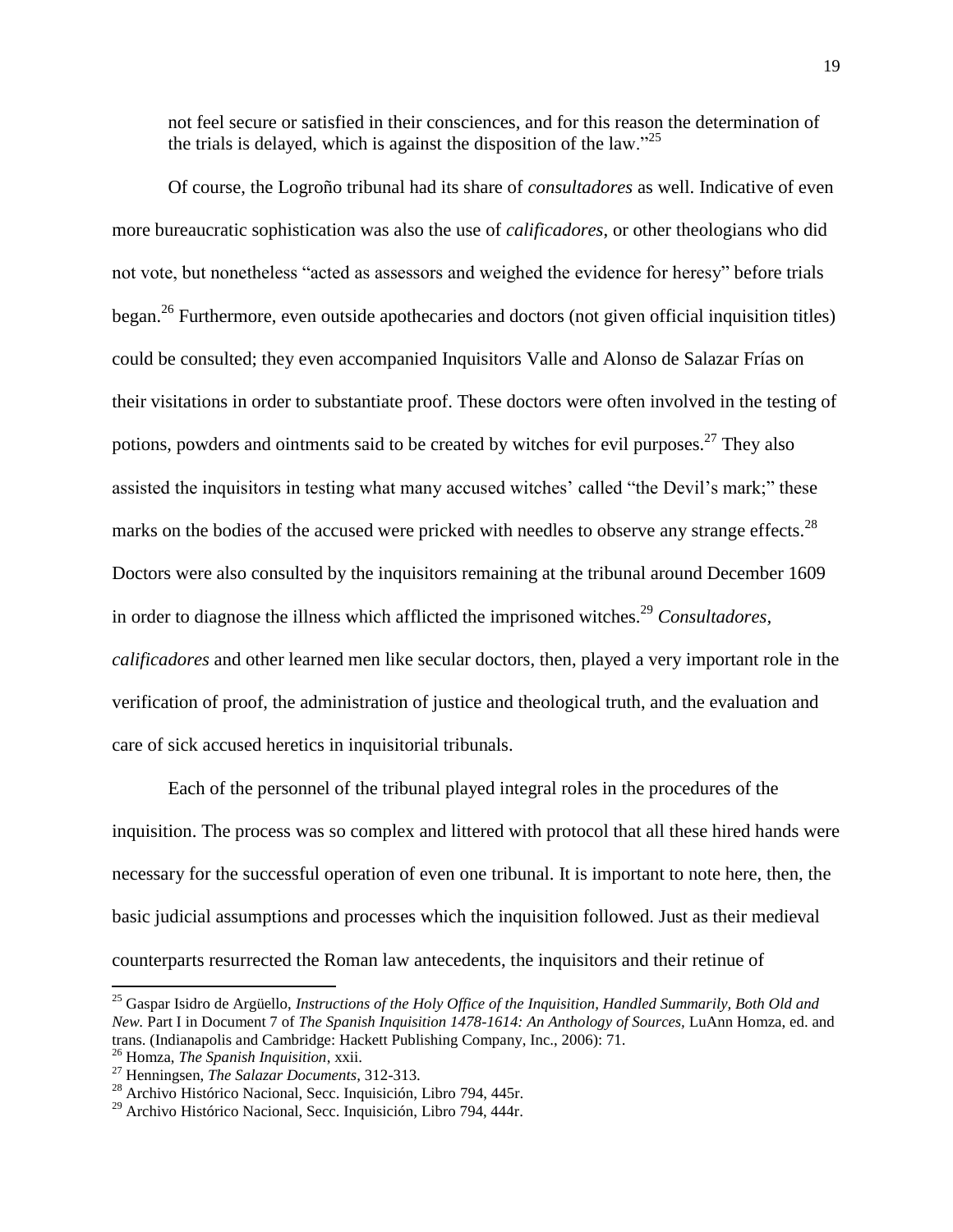associates closely modeled their work after the procedures prescribed by both medieval and Roman legal precedent:

"there was in reality no other precedent from which to work, and the Spanish inquisitors followed down to the last detail – in all aspects of arrest, trial, procedure, confiscations, recruitment of personnel – the regulations that had been in use in thirteenth-century Languedoc and Aragón."<sup>30</sup>

Guilt was presumed and the power of confession and witness testimony was supreme. The inquisitors operated in deep secrecy, with accused heretics kept unaware of who had testified against them. Because of this secrecy, the imprisoned had few avenues for defense. Character witnesses could be used to confirm the prisoner"s Christian behavior; this strategy was known as *abonos*. Other witnesses could be called to cast doubt on certain pieces of evidence in a tactic known as *indirectas*. In a case of capital enmity, the prisoner could also invalidate the prosecution by attempting to name those who had testified against him in an approach called *tachas*. In extreme cases, the defendant might try to recuse the inquisitors or appeal their case directly to the *Suprema*. 31

Compurgation was also another technique used by defendants to prove their innocence; if eight witness named by the defendant could swear to the prisoner"s Christianity, her or she might be released. However, this technique was fraught with problems caused by the extensive secrecy of the tribunal; in many cases, a defendant could, in ignorance, name someone to testify on their behalf who had already testified *against* them, thereby nullifying the entire exercise. This was the case with the relapsed *conversa* Marina González, who began to name witnesses for her compurgation with apparent ease. She then suddenly stopped, perhaps with the anxiety that those

<sup>30</sup> Kamen, *The Spanish Inquisition: A Historical Revision*, 139.

<sup>31</sup> Homza, *The Spanish Inquisition,* xxiv*.*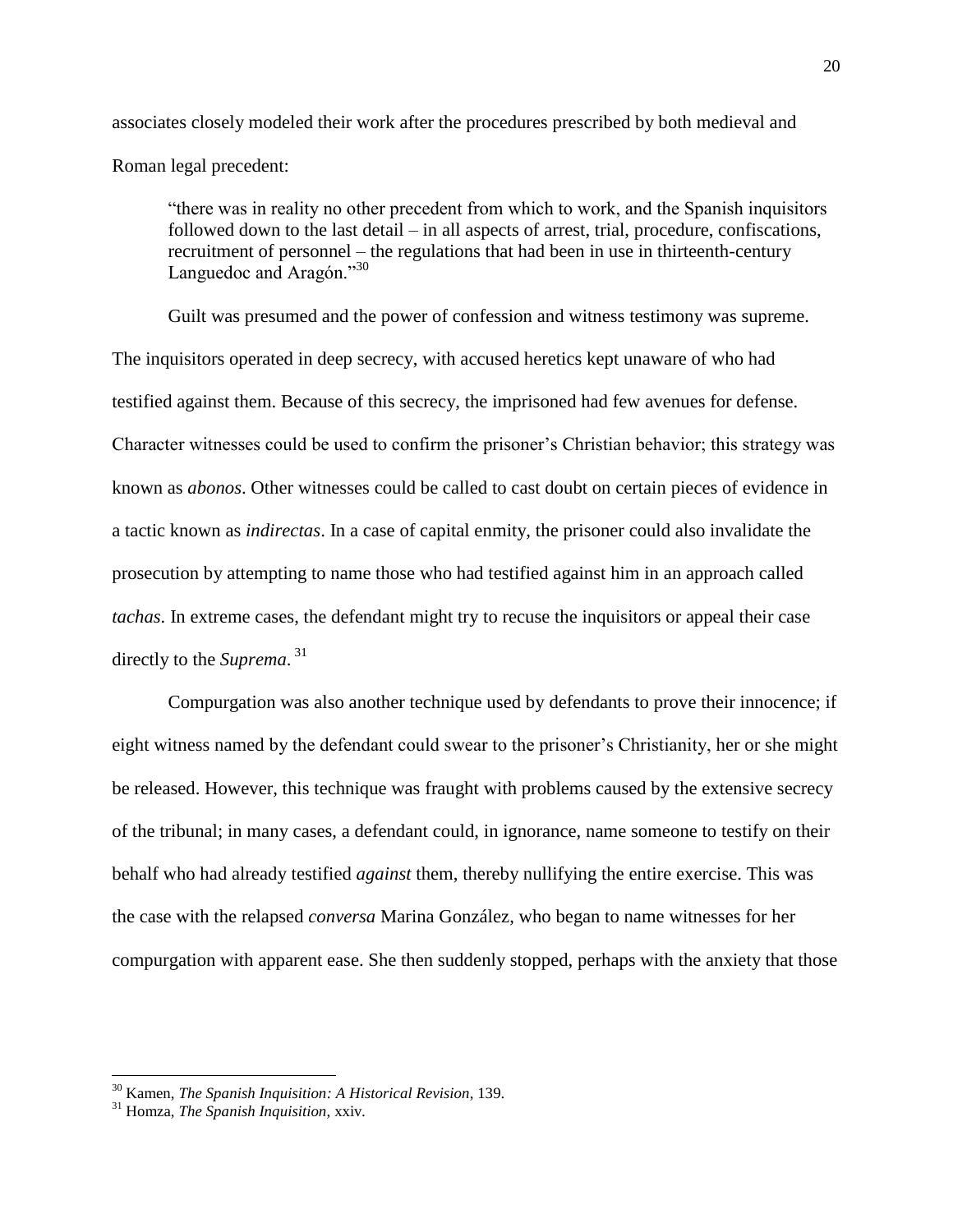she named were unfit to testify on her behalf. Unfortunately, this was interpreted by the inquisitors as implying "that she knew she was guilty of the crime of which she was accused."<sup>32</sup>

In the case of ambiguous guilt or a stubborn *negativo* prisoner, <sup>33</sup> the inquisitors could authorize the use of torture to elicit a confession. Torture of accused heretics was highly structured and controlled; prisoners were given multiple chances to confess, and the entire session of torture was recorded by a scribe. The forms of torture were conducted by professionals and seemed to take one of the following three types: the *toca*, an early modern equivalent to waterboarding; the *potro,* or rack; and the *garrucha*, in which prisoners were hung by their bound wrists from behind. Whatever was confessed during torture had to be ratified by the defendant again the next day, or another session of torture could be warranted. Yet, despite a modern-day cultural preoccupation over inquisitorial torture, it seemed to be a feature that was applied rarely during the Spanish Inquisition.<sup>34</sup>

In a similar vein, punishments for convicted heretics are often viewed by the modern public to have consisted of mass burnings and deaths of thousands. In reality, numbers for those burned at the stake were comparably low.<sup>35</sup> Only relapsed heretics (those convicted once for heresy, then found guilty again of relapse) or heretics who refused to confess despite powerful evidence were burned.<sup>36</sup> Inquisitors used the term "relaxed to the secular arm" to refer to the sentence of burning at the stake. This was actually exactly what happened, as convicted heretics

<sup>&</sup>lt;sup>32</sup> For the entire sequence of Marina González's failed compurgation, see Homza, Document 5 in *The Spanish Inquisition*, 46-47.

<sup>&</sup>lt;sup>33</sup> The adjective *negativo* was used by inquisitors to describe defendants who refused to confess.

<sup>&</sup>lt;sup>34</sup> Homza, *The Spanish Inquisition*, xxv; see ibid., Document 5, 27-49 for a description of a torture sequence.

<sup>35</sup> See William Monter"s evaluation of the statistical evidence on Inquisition punishments in *Frontiers of Heresy: The Spanish Inquisition from the Basque Lands to Sicily* (Cambridge: Cambridge University Press, 1990) 32. <sup>36</sup> Homza, *The Spanish Inquisition*, xxvi.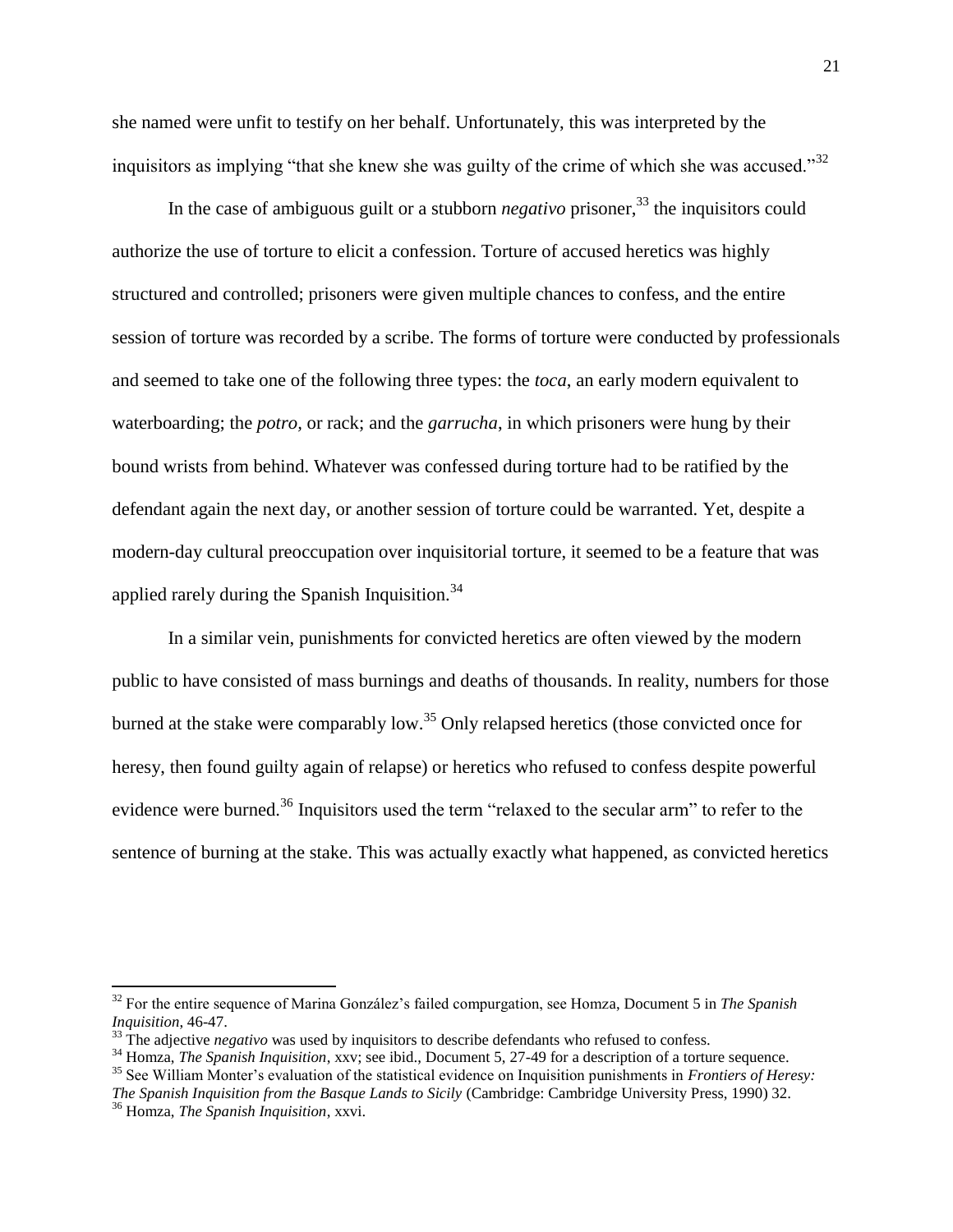were given to the secular authorities of the city for the administration of the sentence. In many cases, the heretic was strangled before the fire was  $lit.^{37}$ .

Other sentences could include an abjuration of light (*de levi*) or grave (*de* vehementi) suspicion of heresy. These convicted heretics were often penanced; penances could include anything from paying fines, wearing for a period of time garish yellow smocks called *sanbenitos*, attending a certain number of masses, or most likely, participating in a form of public humiliation.<sup>38</sup> Although the *sanbenito* certainly fell into this realm, nothing accomplished public humiliation as well as the famed *autos de fe*. In these huge public spectacles, penanced and convicted heretics marched around the town square wearing symbols of their heresy, had their convictions read aloud, and then (if the sentence warranted it) were burned at the stake beyond the city limits.

Two final punishments also included admittance to "perpetual prison," in which convicted heretics were enclosed in a monastery for a number of years. The last punishment, and by far the worst, as it was tantamount to a death sentence, was galley service in the king"s fleet for a number of years. And although not considered a punishment, the sequestration of an accused heretic's goods (often immediately upon arrest) was often another negative element of the inquisitorial process. The prisoner"s goods were used throughout their trial to pay for any expenses incurred on their behalf. Only when the prisoner was convicted of heresy were their goods officially confiscated. This may have been one way in which the Inquisition financially sustained itself, but the reality of inquisitorial finances was much more complicated.<sup>39</sup>

Inquisitors themselves had a number of specific duties. Of course, their presence at witness depositions, collection of other pertinent evidence, and verdict delivery were all

<sup>37</sup> Homza, *The Spanish Inquisition*, xxvi.

<sup>38</sup> Homza, *The Spanish Inquisition*, xxvi-xxvii.

<sup>39</sup> Homza, *The Spanish Inquisition,* xxvii-xxviii.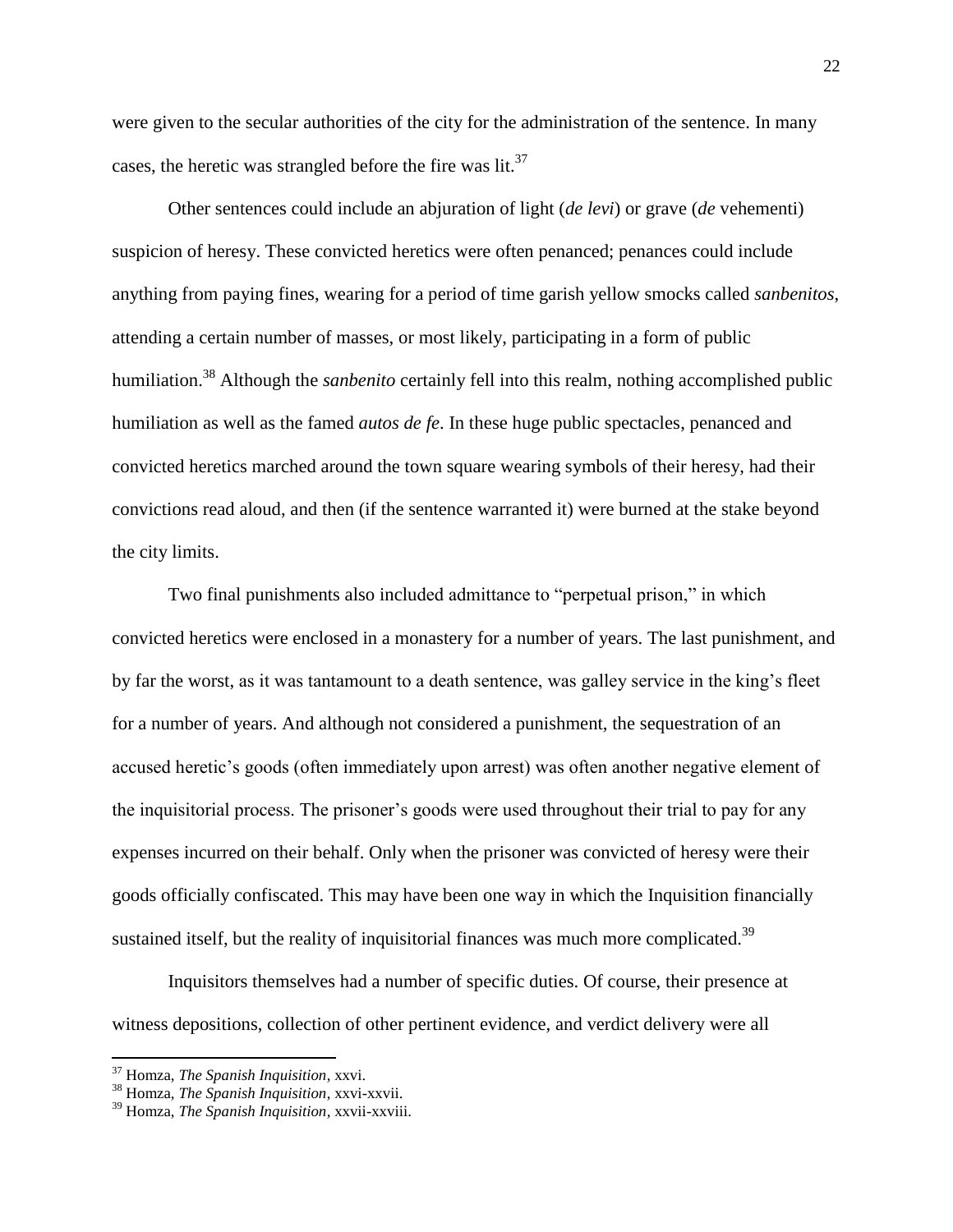required. But inquisitors were also obliged to go on visitation throughout their territory once a year.<sup>40</sup> Inquisitors took turns to perform these loathed visits in order to read Edicts of Grace and collect the subsequent testimony. These edicts allowed Christians to come forward and admit to their heretical activity without fear of punishment. Inquisitors also collected witness testimony against other community members during this probationary period. $41$ 

The visitation records of the Inquisitors Valle and Salazar are rich documents for this very reason. Most information from beyond the tribunal"s reach was provided via *comisarios*. But when an inquisitor could see for himself the evidence (or lack thereof as may be the case), and comment about their experiences in letters to the tribunal, we are provided with an insight into his thoughts. For example, both Inquisitor Valle and Salazar went on visitation during the Zugarramurdi Witch-Hunts, and their writings (especially Salazar"s) provide much of the basis for the historical interpretations of the event. Their reports, or *relaciones*, also vary in important ways. For one, the precise composition and very detailed construction of Salazar's reports from 1612 lead the reader to doubt that such lengthy statements were written during the actual visitation. In contrast, the letters sent from Inquisitor Valle to the tribunal about the mundane and colloquial things which he discusses stand in stark contrast to the legal concerns of Salazar.<sup>42</sup> Valle"s letters are shorter and to the point, stressing what he believes to be important. This is in marked contrast to Salazar's carefully crafted long summaries. Yet, in both instances, these reports are integral to the historian attempting to understand what it must have been like to be an inquisitor on visitation.

l

<sup>&</sup>lt;sup>40</sup> Although initially itinerant, once the Spanish Inquisition set up tribunals, 1498 Instructions required that "the inquisitors go to all the towns that have not taken the oath of the general Inquisition." By 1581, inquisitors were required to make these rounds once per year; see Kamen, *The Spanish Inquisition: A Historical Revision*, 179. <sup>41</sup> Homza, *The Spanish Inquisition*, xiii.

<sup>&</sup>lt;sup>42</sup> One example of Inquisitor Valle's letters from his 1609 visitation can be found in Archivo Histórico Nacional, Secc. Inquisición, Libro 794, 445r.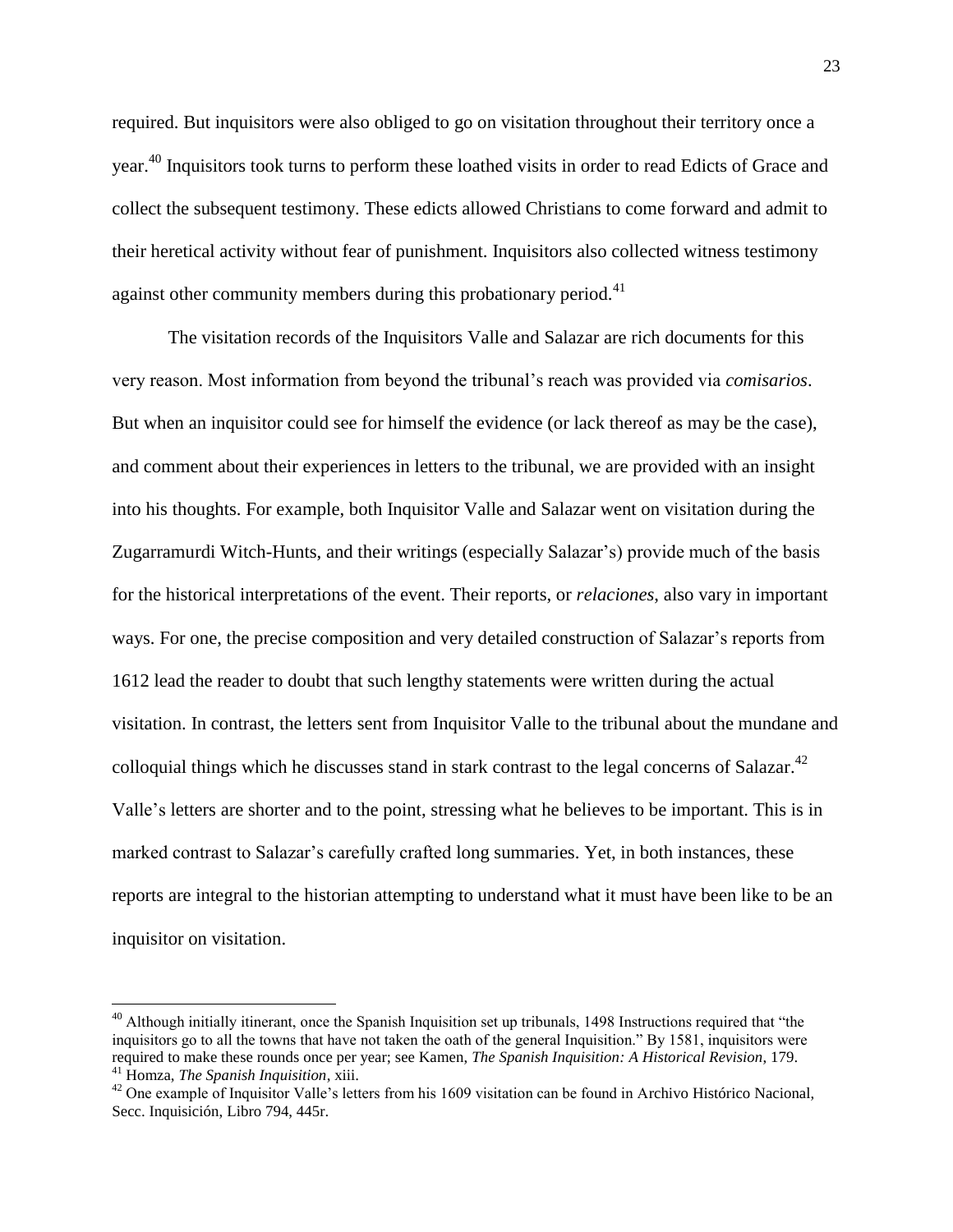According to one prominent scholar, inquisitors may have often encountered villagers that did not "know the Holy Inquisition."<sup>43</sup> In fact, many local communities may have either used the Inquisition"s presence to settle scores against one another or simply rejected the Holy Office's intervention outright.<sup>44</sup> Following this argument, we would expect that (especially in the Basque region) the small seemingly isolated communities would have had some warning of the visiting inquisitor"s approach as the visitations were often infrequent. This paints of a picture of a large Spanish population "that was largely out of touch with the Inquisition."<sup>45</sup> At the same time, however, it is hard to believe that even the most removed villages in the early modern Spanish countryside did not understand the effects of the Inquisition; in fact, most other scholars disagree with Kamen's assertions. Especially with the notable presence of the Logroño tribunal's *comisarios* in the region, such a statement should not be applied so indiscriminately to Zugarramurdi. In reality, by the documents left for study, it seems that even these most remote areas of the Spanish Empire keenly felt the presence of the Inquisition. For example, it was the *comisario* in Urdax, Fray León de Aranibar, who first reported the accusations of witchcraft to the otherwise ignorant tribunal and who continued to provide the inquisitors with letter upon letter of the events of Zugarramurdi and the surrounding area.<sup>46</sup>

But what kind of heresies did visiting inquisitors find? What kind of heresies did the tribunals deal with overall? With the initial purpose of the Spanish Inquisition being the hunting of Christian judaizers, *conversos* were the obvious targets of the first inquisitors. By the later sixteenth century however, inquisitors seemed to have widened their gaze and began to prosecute Old Christians for heretical behavior. Moral offenses replaced judaizing trials, and possessing

<sup>43</sup> Kamen, *The Spanish Inquisition: A Historical Revision*, 180.

<sup>44</sup> Kamen, *The Spanish Inquisition: A Historical Revision*, ibid.

<sup>45</sup> Kamen, *The Spanish Inquisition: A Historical Revision*, ibid.

<sup>46</sup> Henningsen, *The Witches' Advocate*, 50.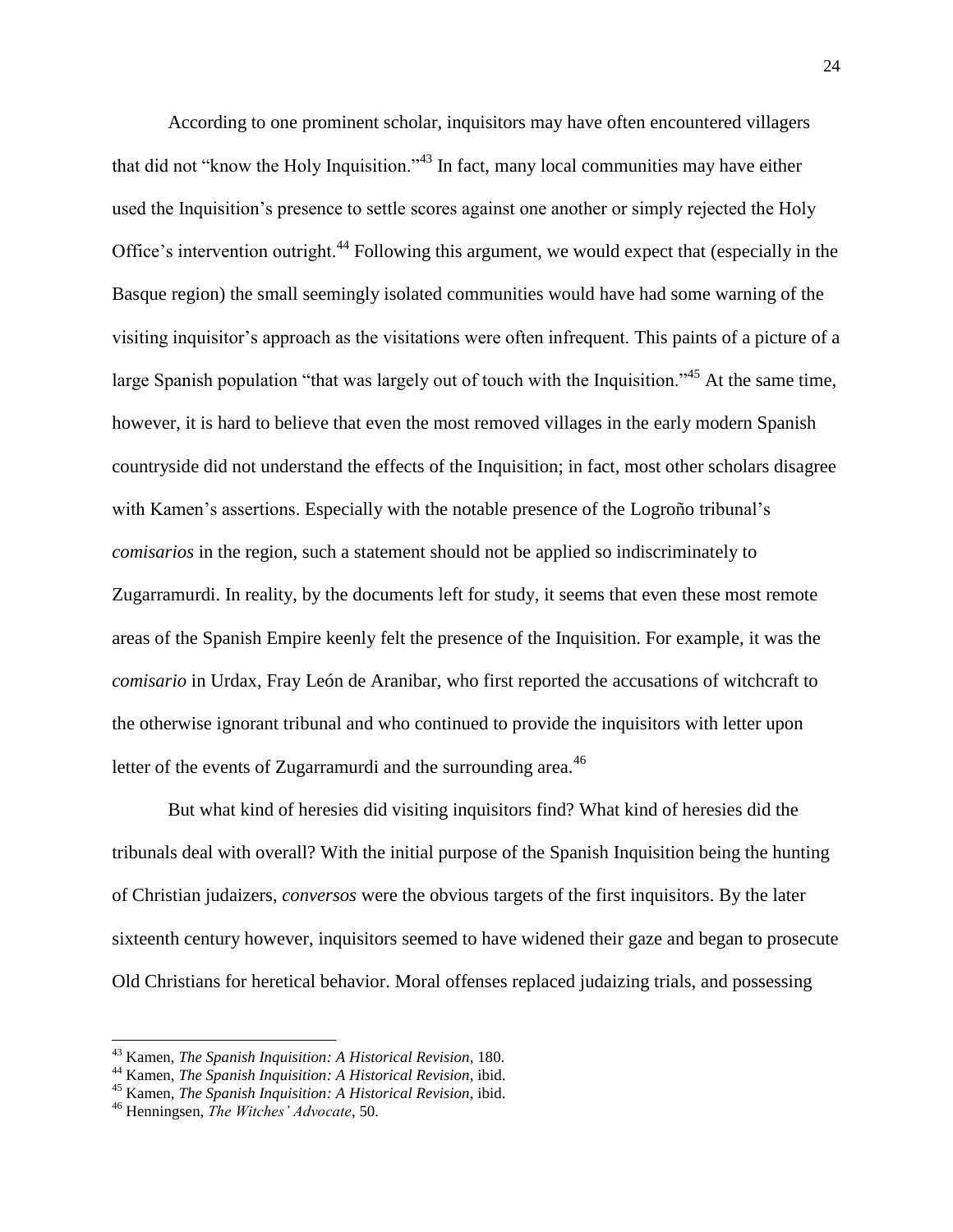heretical Lutheran texts or beliefs could be grounds for accusation by  $1521<sup>47</sup>$  Other less clear deviations from the Catholic faith, such as *alumbradismo*, were also prosecuted by Inquisitors in Toledo.<sup>48</sup> *Moriscos*, the Muslim equivalent to *conversos*, became of focus of inquisitorial activity in the late sixteenth century, decades after they had first been ordered to be baptized in 1502 and 1525 – 1526.<sup>49</sup> And another surge in *converso* trials followed the absorption of Portugal in 1580; this may be due to the fact that many Jews fled from Spain to friendlier Portugal after the Expulsion of 1492.<sup>50</sup>

While the day-to-day activity of the Logroño tribunal reflected these victim trends to some degree, the regional variety of Navarrese heresy accounted for some major differences. The inquisitors of the Logroño tribunal dealt with a number of different operational concerns and heresies: the misbehavior of an ex-*licenciado*, <sup>51</sup> a Frenchman, Juanes de Corbero accused of bigamy,<sup>52</sup> the collection of a proper genealogy of León de Aranibar,<sup>53</sup> and a nebulous argument between a vicar and a local woman<sup>54</sup> all fell under the to-do list for the Logroño tribunal. The fact that their territory also shared a border with France often caused the Logroño inquisitors to deal with problems like the smuggling of banned literature.<sup>55</sup>

However, the three inquisitors involved in these trials would find themselves embroiled in a heresy much bigger than the mostly moral offenses listed above. Who exactly were these

<sup>47</sup> Homza, *The Spanish Inquisition,* xxix.

<sup>&</sup>lt;sup>48</sup> For more on this seemingly original heresy which debated the proper techniques for prayer, emphasized personal contemplation, and among other things was characterized by increased female involvement see Stefania Pastora, *Un'eresia spagnola: spiritualità conversa, alumbradismo e inquisizione (1449-1559)* (Florence: Leo S. Olschki, 2004); and Homza, Document 8 in *The Spanish Inquisition*, 80-92.

<sup>49</sup> Homza, *The Spanish Inquisition*, xxxiv.

<sup>50</sup> This shift in heretical focus is demonstrated by Document 26 of Homza"s *The Spanish Inquisition*, 257-266.

<sup>51</sup> Archivo Histórico Nacional (AHN), Secc. Inquisición, Libro 794, 445r.

<sup>52</sup> AHN, Libro 794, 447r.

<sup>53</sup> AHN, Libro 794, 447r.

<sup>54</sup> AHN, Libro 794, 448v.

<sup>&</sup>lt;sup>55</sup> In fact, the inquisitors and even Bishop Venegas often blamed the whole witch-hunt on the ferocious activity of French prosecutors whose victims fled into northern Spain and Zugarramurdi. See in particular Henningsen, *The Salazar Documents*, 190-191.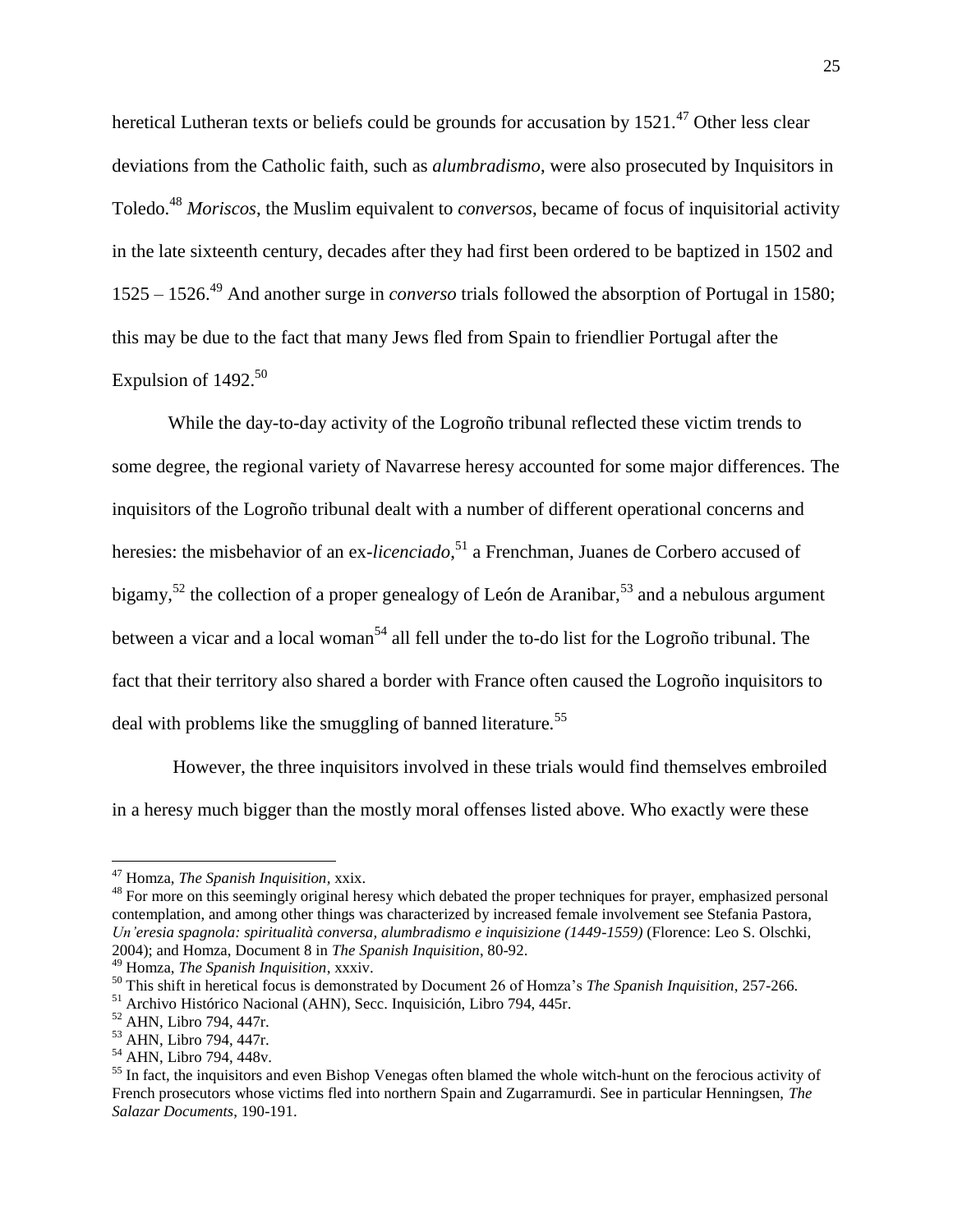unfortunate men? The two senior inquisitors of the Logroño tribunal were Alonso Becerra Holguín (the Senior Inquisitor) and *licenciado* Juan de Valle Alvarado. Both of these men advanced to their positions in the tribunal in 1608. Becerra was a monk of the military Alcántara order from Extremadura, where witchcraft was for the most part unknown. He most likely also held a doctorate in theology.<sup>56</sup> Valle came from Northern Spain, where witchcraft beliefs were widely held. Valle had worked for many years as a secretary to several bishops.<sup>57</sup>

Then, months after the tribunal"s first notification of the activities of Zugarramurdi in January of 1609, the last inquisitor was added. <sup>58</sup> The 44 year-old *licenciado* Alonso de Salazar Frías was from northern Spain himself, and it is likely that he also possessed a familiarity with popular belief in witches.<sup>59</sup> Salazar held a degree in canon law and was the son of wealthy Burgos merchants and civil servants. He had connections with bishops and through his career may have mixed with ministers of the empire and the king of Spain himself. In other words, Salazar came from much more illustrious origins than his fellow inquisitors. <sup>60</sup>

It had been a little more than a year since Salazar had joined Becerra and Valle at Logroño when the *auto de fe* of 1610 was held. Although a few murmurs of new witch accusations had been heard,  $61$  it is likely that the three men considered the bulk of this strange and disturbing heresy to be behind them. Yet little did these Spanish Inquisitors know that they would find themselves involved in a full-blown witch-hunt which would last for four more years, involve a major tribunal disagreement and *Suprema* intervention, and result in history-making decisions on the nature of witchcraft and legal proof.

<sup>56</sup> Henningsen, *The Salazar Documents*, 17.

<sup>57</sup> Henningsen, *The Salazar Documents*, ibid.

<sup>58</sup> Henningsen, *The Salazar Documents*, 18.

<sup>59</sup> Henningsen, *The Salazar Documents,* 21.

<sup>60</sup> See Henningsen"s heading "The Witch Trial at the Logroño Inquisition" in *The Salazar Documents* for added information on the appointment of Becerra, Valle and Salazar to the Logroño Tribunal, specifically pages 17-20.

<sup>61</sup> Henningsen, *The Witches' Advocate*, 203-205.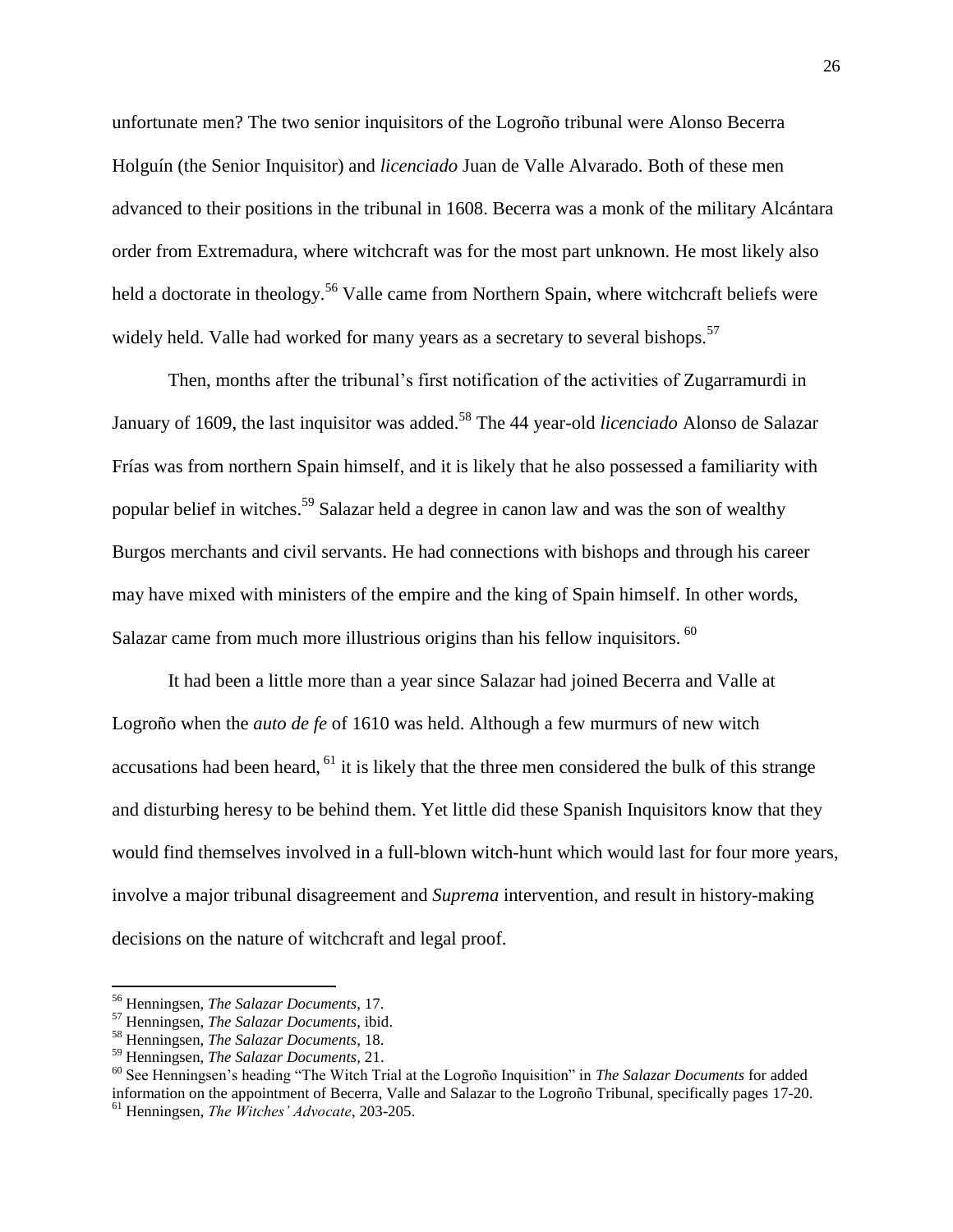Regardless, the history of the Spanish Inquisition up to that point distinctly showed how the institution had changed over time to better facilitate its mission. From peripatetic inquisitors to fully-staffed tribunals, the people of the Inquisition had transformed in size and in power. The victims of the inquisitors also varied both from region to region and from decade to decade. An increasingly codified legal practice reinterpreted the ancient and medieval precedents in the practice of *inquisitio*. So, as we shall see in the coming chapters, inquisitors faced new and virulent forms of heresy with all of these tools and standards at their beck and call. How they would individually use these forms of power and interpretation would vary considerably and make for debate. To what degree they decided to do their jobs, to actively address the needs of the Catholics in their region, and to deal with a virulent form of heresy sprung upon them, was in fact quite dependent upon the individual inquisitor.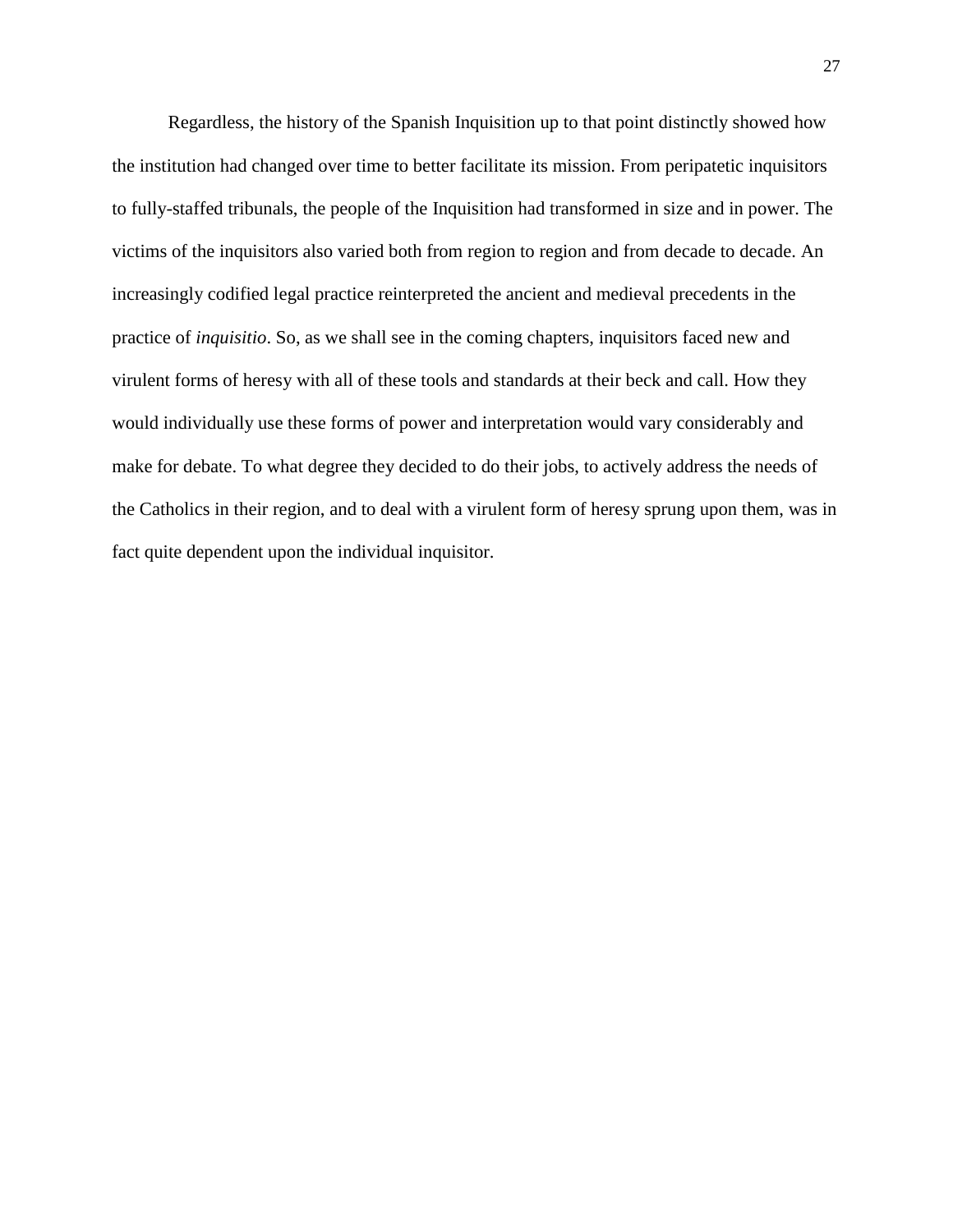#### **Chapter Two: The Witches**

The 31 witches from Zugarramurdi who were all either dead, burned or reconciled at the 1610 *auto de fe* left few surviving inquisitorial records. Much of the original testimony and other invaluable primary materials were destroyed by French forces during the Napoleonic wars; in fact, the entire archive of the tribunal at Logroño was lost.<sup>1</sup> Due to this lack of such crucial documents, piecing together the confessions of the witches via other secondary compilations (such as *el cuaderno*) becomes the task in question, and this can be done with some relative success for a few of the 31 Zugarramurdi witches.<sup>2</sup> At best, however, the historian must be satisfied with only a brief analysis of who these witches seemed to be and why their stories may have contained certain elements. By investigating well-known witchcraft tracts, we may be able to re-create an image of the Early Modern witch, who they were, and what they did. It is worth noting that despite the regional variations across Europe of the feared Devil"s servant, a common foundation of witch belief was present. Prototypes for this foundation existed for the construction of the witch, and were employed even in such rural and seemingly isolated villages like Zugarramurdi, Spain.

However, noting the preoccupations of Becerra and Valle as they dealt with the witches is even more important to understanding how the Zugarramurdi witch was conceived and represented in the records. After initially receiving reports of witchcraft from León de Aranibar and jailing the first four Zugarramurdi witches in the tribunal in late January  $1609$ , Becerra and Valle were then forced to deal with the rest of the witches when they arrived of their own

l

<sup>1</sup> Henningsen, *The Witches' Advocate,* 318.

 $2^2$  For example, the account of María de Zozaya is one of the most complete stories of a single witch's confession and trial from the Zugarramurdi Witch-Hunts. Henningsen re-creates Maria de Zozaya"s trial record with sources from Libro 835, fol. 401r - 420r in the Archivo Histórico Nacional, from fragments of Juan de Mongastón"s *Relación,* and from Becerra and Valle"s *Cuaderno de Actos comprovados de bruxos.*

<sup>3</sup> Henningsen, *The Witches' Advocate*, 52.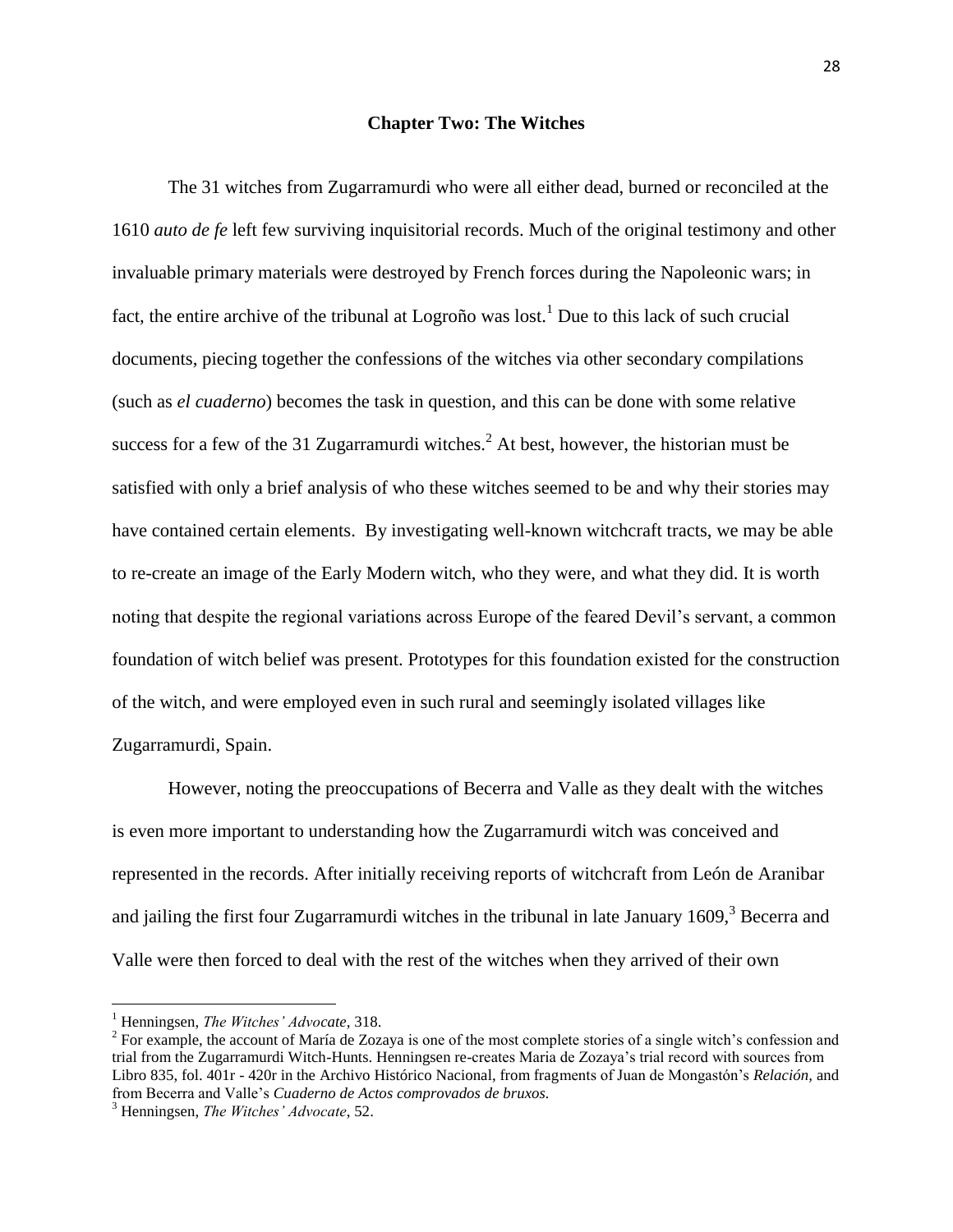volition to set matters straight and essentially revoke the heretical confessions they had made in Zugarramurdi.<sup>4</sup> Yet from an early date, Becerra and Valle seem unwilling to permit the revocations, saying

"We gather, that either it must be the advice of the Devil – with whom the Graciana in question is on intimate terms – or at the request of their relatives that they have presented themselves to the Tribunal in order to explain away the confessions they made to the parish priest in the presence of other people."<sup>5</sup>

Already then, the two inquisitors were beginning to create a diabolical relationship which fought against the work of their tribunal. They began to exercise their control and force their own interpretations onto a situation unfamiliar to both of them. In trying to figure out who these heretical Christians were and what they were up to, Becerra and Valle certainly drew upon some resources on witchcraft. But what resources could they refer to?

To begin with, medieval and early modern documents preserved in canon law and other widely circulated print manuals described who witches were and what they did for an elite, literate audience. In fact, Gustav Henningsen asserts that Spanish theologians wrote some of the earliest treatises on witchcraft.<sup>6</sup> The motifs created by such pervasive documents may have informed most witch persecutors and their victims, but elite publications were not the only engines of witch-hunting. In her book on the German witch craze, Lyndal Roper asserts that local culture in Germany also affected witch-hunts. Although she also outlines a number of elite printed texts on witchcraft (of which there were many for baroque Germany), she asserts that,

"For although it was a Europe-wide phenomenon, the witch craze only took hold by persuading people that the apocalyptic battle between God and Satan, man and Devil, was taking place in their very own villages, that witches were dancing in the woods

l

<sup>4</sup> Henningsen, *The Witches' Advocate,* 55.

<sup>5</sup> Henningsen, *The Witches' Advocate,* ibid.

<sup>6</sup> Henningsen, *The Witches' Advocate*, 22. Henningsen points to the work of Alfonso Tostado written sometime around 1440, Alphonsus de Spina"s *Fortalicium fidei* printed in 1471 (supposedly the first book on witchcraft), and Martín de Arles y Andosilla"s *Tractatus de superstitionibus,* printed 1510, as examples of early Spanish work on witchcraft.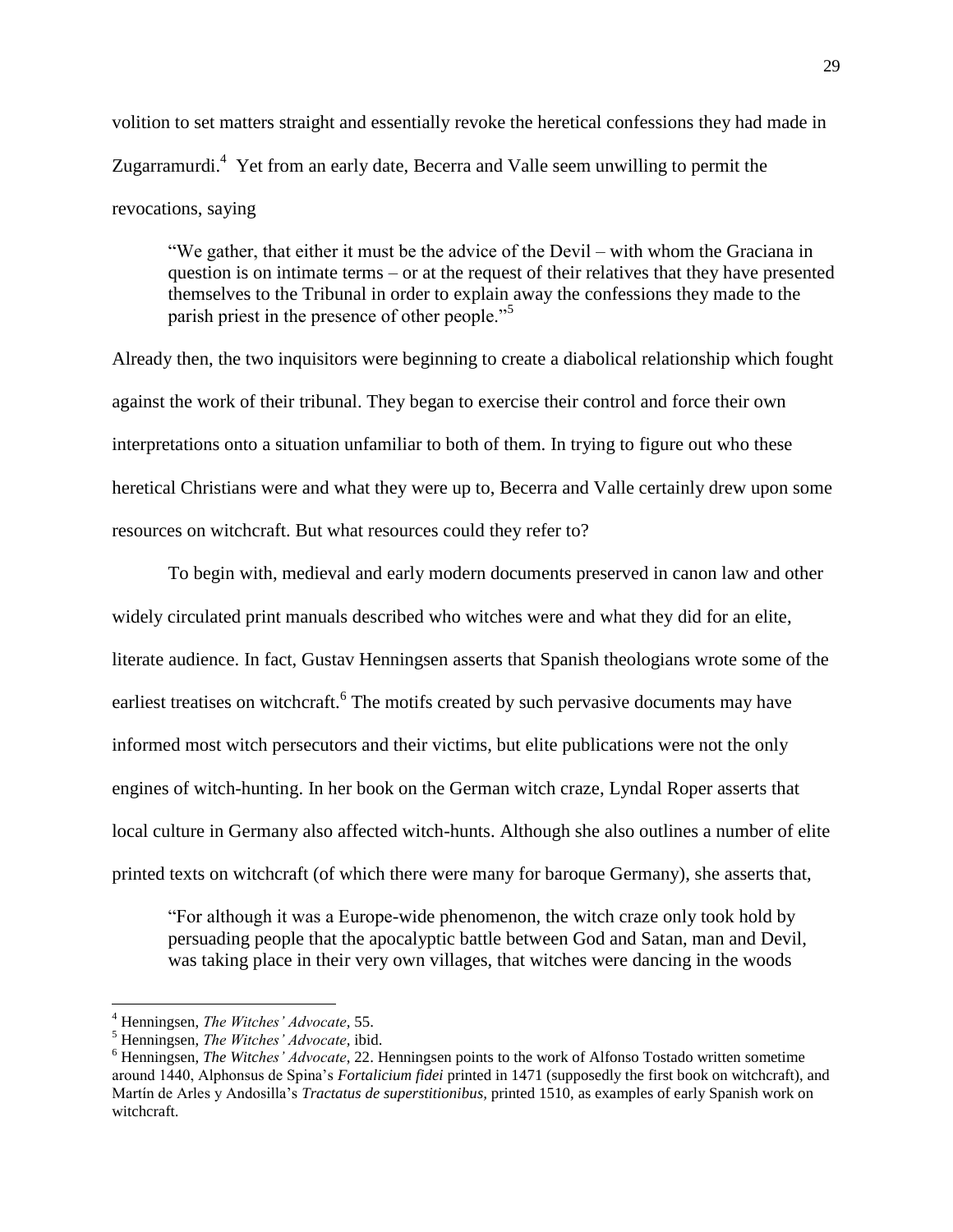where they gathered their firewood, or holding sabbaths on the hills, or congregating under the very streets of their town."<sup>7</sup>

Zugarramurdi and all of Navarra were not excluded from such an emphasis on local religious traditions and demonic fears. Furthermore, elites were only given an idea of what the witch was capable of through published texts; the actual witch supplied the "real" story.<sup>8</sup> Thus, the dynamic between the elite and popular mind-set of witchcraft was a fluid framework of constantly exchanged ideas and expectations from "top" to "bottom" and back up again. Methodologically, this understandably causes problems for any historian of witch-hunts; for those researchers of the Spanish Inquisition"s witch-hunts, this interplay between elite (inquisitor) and popular (suspected witches and accusers alike) influences the way in which prejudices can be assigned to one side or another. In other words, an investigation of the witch-hunt carried out in Navarre from 1609- 1614 requires that a critical eye is applied to any testimony read by the researcher. For at any given time, the expectations of either the witch or inquisitor may be attributed to their own beliefs or the adopted beliefs of the other.

Certainly the villagers of Zugarramurdi never had access to the written documents that may have influenced the expectations of the inquisitors; but it may be the case that the accused witches were influenced by the elite witchcraft ideas that came from the inquisitors and their interrogation questions. At the same time, however, Becerra and Valle most likely had never heard of the existence of some of the witches" claims: costumed toads as demonic witch familiars that assisted in potion-making and flying were certainly unique aspects of Zugarramurdi witchcraft. Nonetheless, the senior inquisitors were forced to make a place for the existence of such a creature in their idea of witchcraft. In the case of the expanded experiences of the elite witch-hunters, Roper provides a helpful note as well:

<sup>7</sup> Roper, *Witch Craze,*19.

<sup>8</sup> Roper, *Witch Craze*, 45.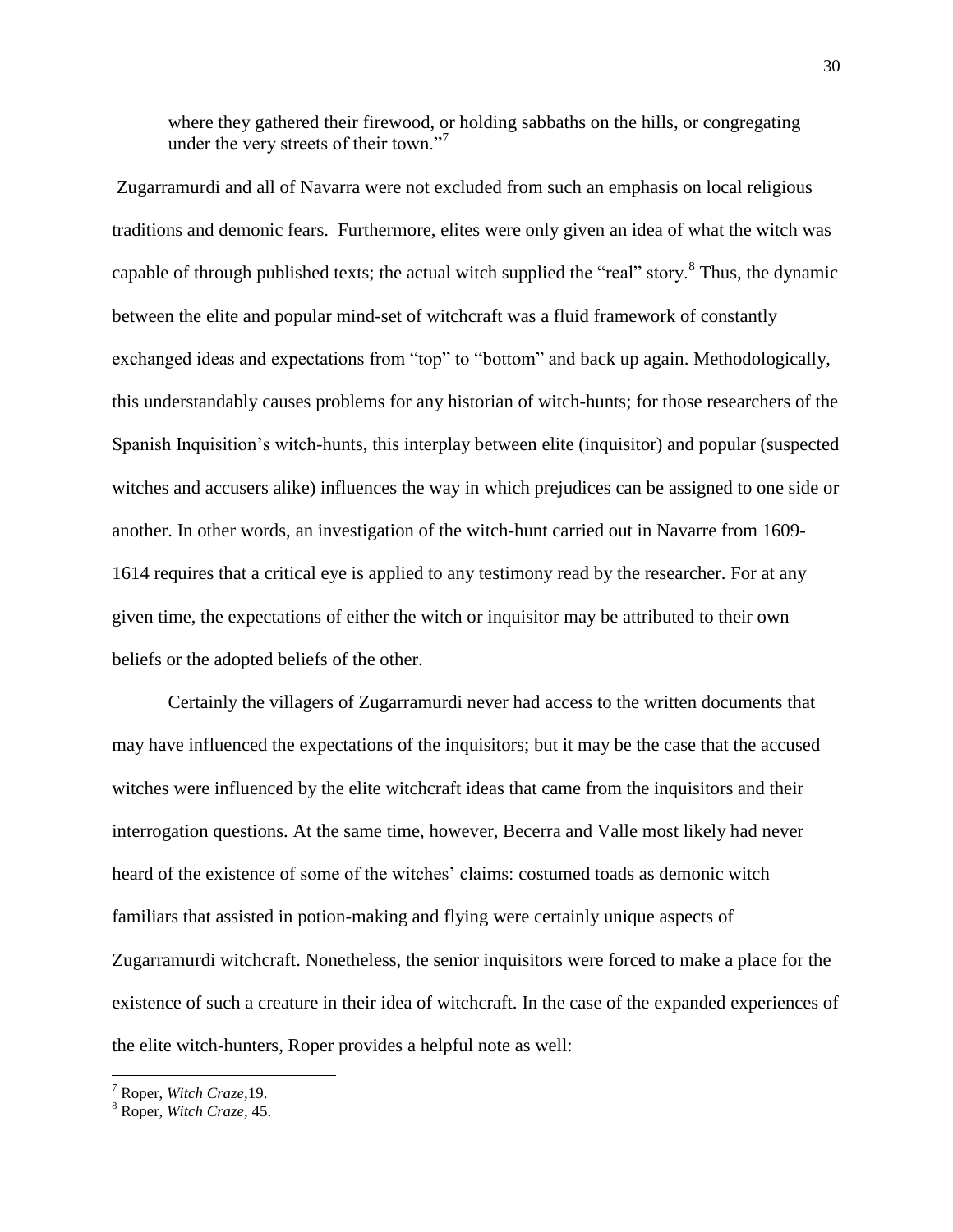"Though [witchcraft interrogators] had a rough idea of what witches normally did, they relied on the accused witches to furnish the story of their experiences with the Devil. Witchcraft confessions do not report real historical events. They do, however, tell us what their hearers believed that witches did, and so they help us to understand why the interrogators were so passionately determined to root out the terrible sect of witches."<sup>9</sup>

This is the key to effectively interpreting the witchcraft preoccupations of Becerra and Valle. Just as they were able to respond as individuals to the demands of their inquisitorial careers, so too were they in the position to create for themselves the witchcraft of Zugarramurdi. Thus the beliefs encapsulated in *el cuaderno* are indebted to common Early Modern European witchcraft tropes found in elite treatises, among the common masses, *and* within the imaginations of Inquisitors Becerra and Valle.

A number of notable characteristics compose the model of the elite witch. First and foremost, the witch was a woman. Though men certainly were convicted at the 1610 *auto de fe*,<sup>10</sup> the majority of the witches accused, interrogated, and convicted were female.<sup>11</sup> However, it is wrong to assume that simple misogyny was the cause for such a bias; in fact, certain texts wellknown to canon lawyers clearly laid out the female bias for witchcraft. Although an elite construction, the view of the female witch as described in what is commonly called the *Canon Episcopi* was an enduring motif. Supposedly a canonical decision delivered at the Council of Ancyra in 314, the *Canon Episcopi* was included in Gratian"s *Decretum*, the much-referenced collection of ecclesiastical law and the "primary body of teaching material for the study of canon

<sup>9</sup> Roper, *Witch Craze*, 45.

<sup>&</sup>lt;sup>10</sup> Roughly one third of the 31 witches were men. See Henningsen's *Witches' Advocate*, 198-200 for a graph of the 1610 *auto de fe* convicted witches and their sentences.

 $11$  It should be noted, though, that men were often accused of witchcraft in the hysteria that followed the November 1610 *auto de fe*. In one case, a number of children in Aranaz accused a cowman Yricia of taking them to the aquelarres. As new young initiates, young male children were also accused of witchcraft as well. See Henningsen, *The Witches' Advocate*, 210.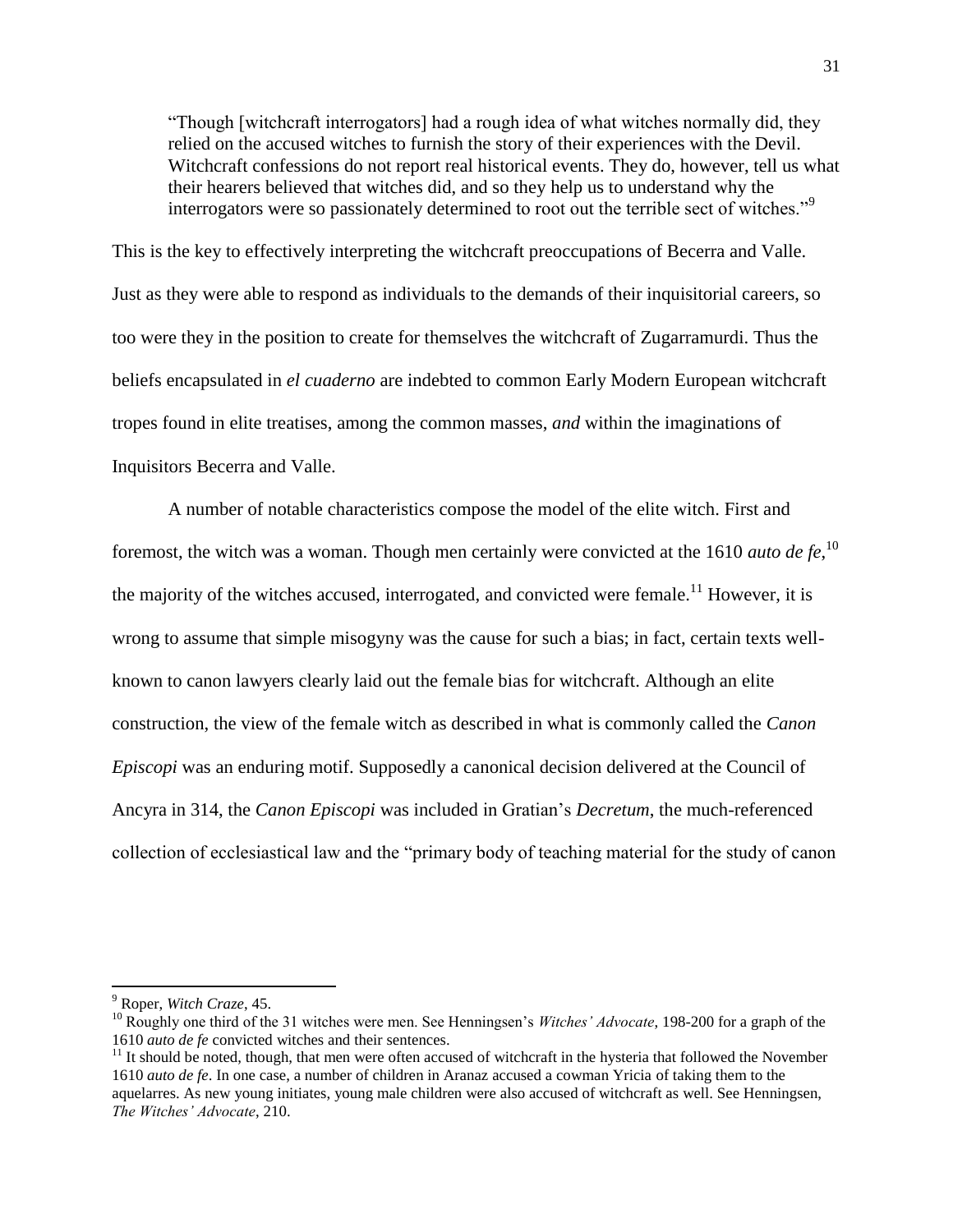law." Furthermore, the text "became the starting point for all systematic discussions of sorcery and witchcraft from the fourteenth century on." *<sup>12</sup>*

First, the *Canon Episcopi* makes it clear that witchcraft is heresy. "Heresy" derives from the Greek word *hairesis*, essentially meaning a choice. In choosing to make a pact with the Devil and reject their Christian baptism, whether implicitly and explicitly, the witch committed heresy. Implying the faults of such a heretical act, the *Canon Episcopi* says, "Those who have been subverted and are held captive by the Devil, leaving their creator, seek the aid of the Devil. And so the Holy Church must be cleansed of this pest."<sup>13</sup> Then the *Canon Episcopi* continues, focusing on women only:

"It is not to be omitted that some wicked women, who have given themselves back to Satan and been seduced by the illusions and phantasms of demons, believe and profess that, in the hours of the night, they ride upon certain beasts with Diana…" 14

Setting aside the debate over the physical reality of the power of the Devil, the *Canon Episcopi* lays out certain foundational beliefs about the faith of women. It may be the case that the words "some wicked women, who have given themselves *back* to Satan" (my italics) may refer to the initial weakness and sin of Eve. Most importantly however is the issue of transvection, or night flight. The *Canon Episcopi* makes it clear that these flights are pure illusion. Despite still being the work of the Devil, no witch actually flies to a sabbath. Flight is important because Becerra and Valle place great significance upon this diabolical act in their early opinions. In a July 11, 1609 letter from the Suprema, the inquisitors are encouraged throughout their investigation to

<sup>12</sup> Document 5: "Regino of Prüm: A Warning to Bishops, the *Canon Episcopi* (ca. 906) in *Witchcraft in Europe 400- 1700: A Documentary History*, eds. Alan Charles Kors and Edward Peters (Philadelphia: University of Pennsylvania Press, 2001) 60-63.

<sup>13</sup> Regino of Prüm, *the Canon Episcopi*, 62.

<sup>14</sup> Regino of Prüm, *the Canon Episcopi*, 62.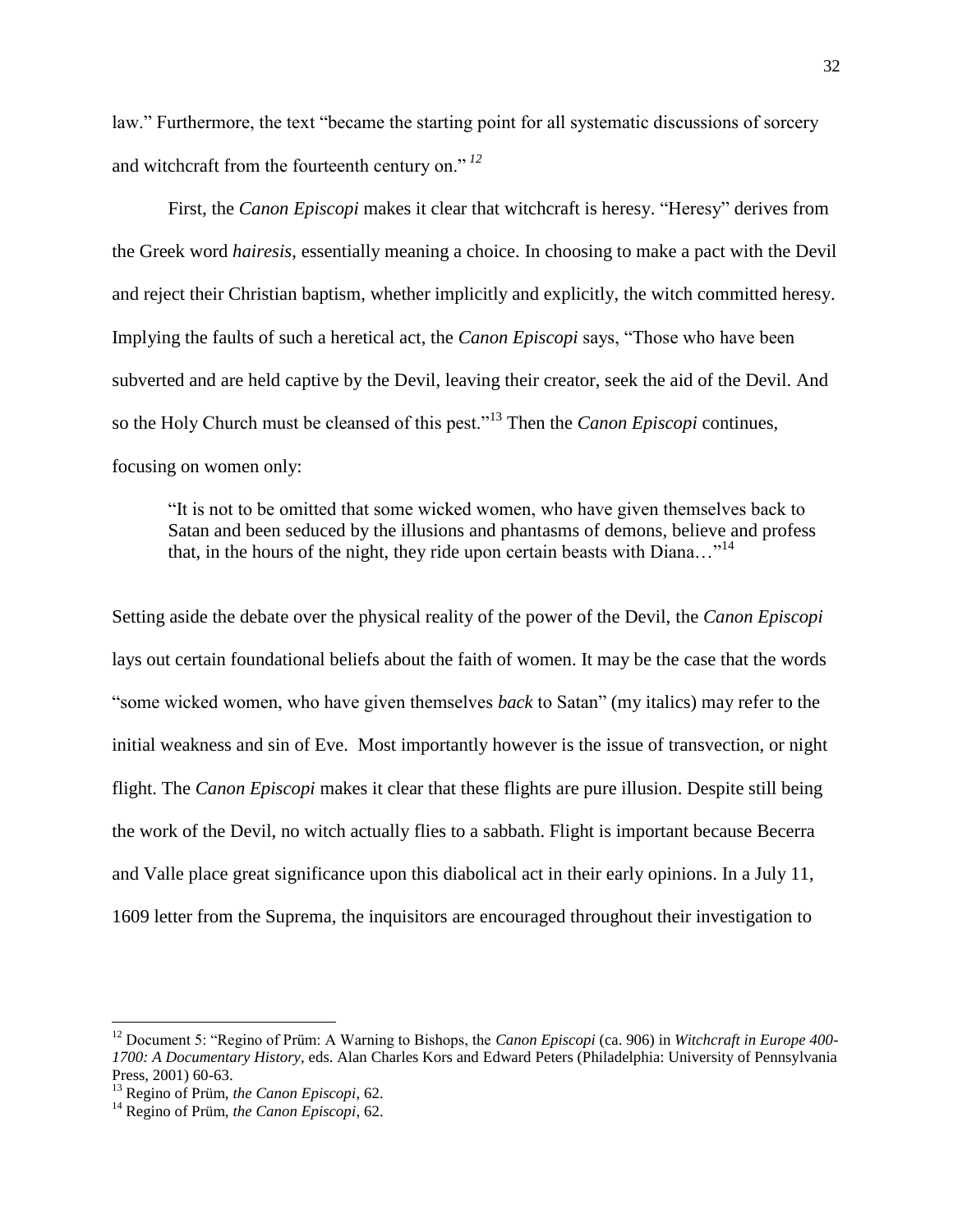"test and verify with the same witnesses of the complicity or with others the facts that have resulted from their trials such as having toads, making unctions and powders, killing children<sup>"15</sup>

These powders made from the toad"s fluids were responsible for enabling the witches to fly in the first place.<sup>16</sup> Therefore, not only could Becerra and Valle expect to be dealing with the dramatic trial of the decade,<sup>17</sup> but they were engaging with a centuries-old discussion over the possibility of witch flight. Over the course of the witch-hunt, Becerra and Valle changed their opinions about this one particular act of witchcraft, but the fact that witches might be flying to and from devil-meetings remained an integral part of the Zugarramurdi witch trope.

In another popular early modern manual on witchcraft and sorcery, a more subversive and evil construction of the elites' ideal witch comes into play. The ways in which Becerra and Valle engage with the *Malleus Maleficarum* (or not) are notable. The *Malleus Maleficarum*, written by Henrich Kramer and Jacob Sprenger,  $18$  two Dominican Inquisitors in Upper Germany, was widely circulated with the papal bull *Summis Desiderantes* after its initial publication in 1486.<sup>19</sup> Using authoritative sources such as the Bible, ratified testimony from witch-hunts in Germany, and other personal narratives, the authors qualify women as being more prone to

 $\overline{\phantom{a}}$ 

<sup>17</sup> One letter from the *Suprema* insists that the inquisitors do what they believe best suits the pursuit of justices in such a "grave business." AHN, Sección de la Inquisición, Libro 332, fol. 231v-232r, 11 March 1609.

<sup>15</sup> "…comprobar y verificar con los mismos testigos de la complicidad o con otros los hechos que resultan destos procesos como son tener los sapos, hazer los unguentos y polvos, matar los niños…" AHN, Sección de la Inquisición, Libro 332, fol. 252v, 24 July 1609.

<sup>&</sup>lt;sup>16</sup> The "evil-smelling fluid" described by Henningsen was the unction that came from the toads. See Henningsen, *The Witches' Advocate*, 71.

<sup>&</sup>lt;sup>18</sup> It should be noted here that the joint authorship on the *Malleus* is questioned by many. It may be the case that Kramer wrote the bulk of the large book. See Christopher Mackay"s Introduction to *The Hammer of the Witches*  (Cambridge: Cambridge University Press, 2009) 2-6 for more information.

<sup>&</sup>lt;sup>19</sup> "Introduction" in *The Hammer of the Witches*, ed. Christopher Mackay, 7. For the overwrought sex bias in the *Malleus Maleficarum*, many historians have accused Kramer and Sprenger of outright misogyny; after reading the stories the two inquisitors collected and printed it is hard to think otherwise. This version of the female witch begins in Question 6: "why a large number of sorcerers is found among the delicate female sex than among men; what sort of women are more often to be found to be superstitious and sorceresses," Kramer and Sprenger, *The Hammer of Witches*, 61.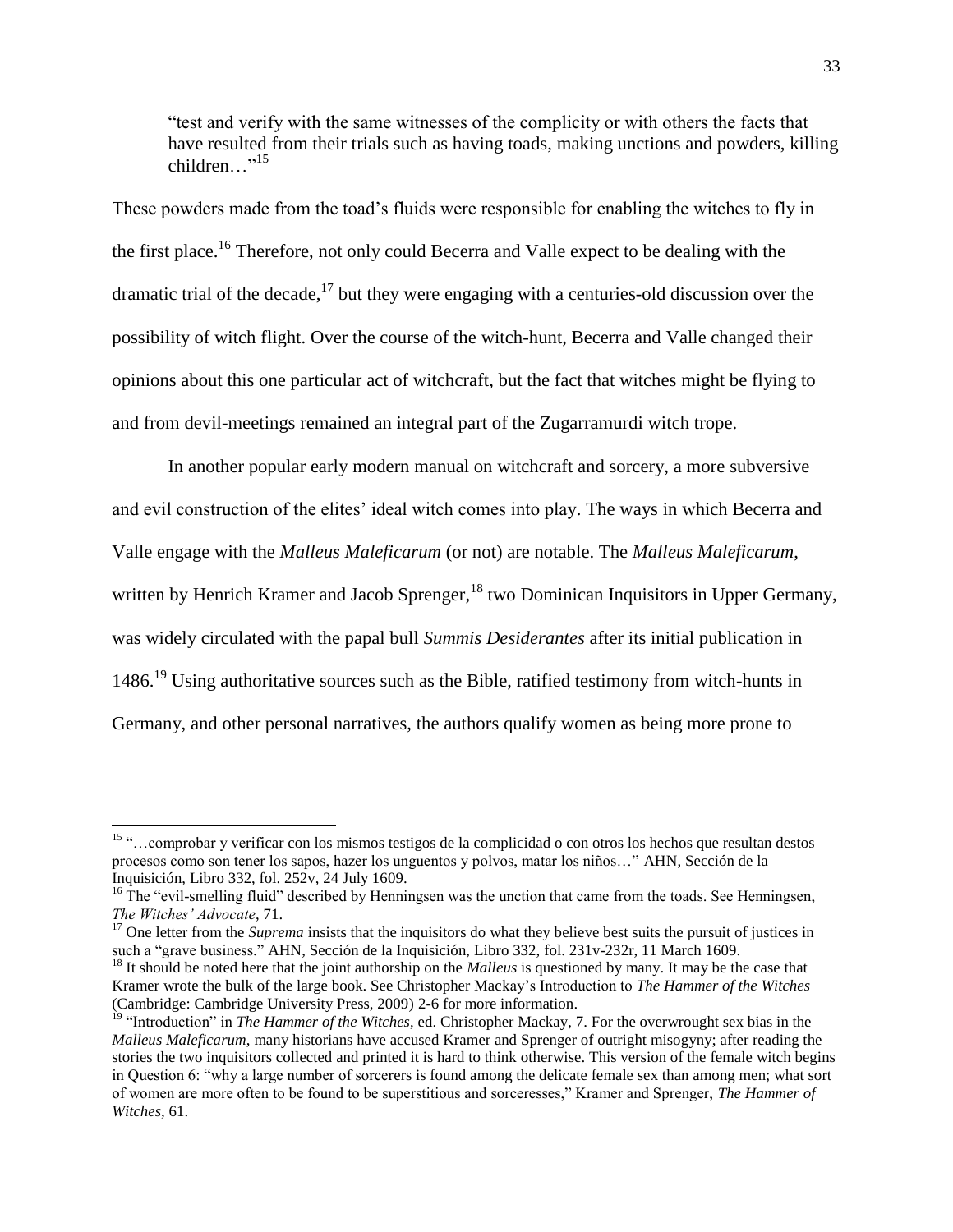superstition via their insatiable and unstable carnal desire and their fickle belief, among other things. $20$ 

The *Malleus* belongs among the elite texts discussed here not only for its wide reach and notoriety, but also because the *Suprema* warned inquisitors in 1538 against its wholesale use. In a November 23 letter to the tribunal concerning the proper process for dealing with the witches, the *Suprema* wrote:

"…it is hugely inconvenient that you all [the people] imagine that only witches do these things, and be warned not to believe everything that the Malleus maleficarum says because it seems like something seen and verified, and [yet] the matter is of such quality that one can be fooled like the others  $\ldots$ <sup>21</sup>

Through such a warning, we may presume that the *Malleus Maleficarum* had reached Spain;<sup>22</sup> because the *Suprema* feared its contents might affect the correct pursuit of justice, they felt obliged to warn their inquisitors against its application and use in the real world. Furthermore, upon closer inspection, it seems that many of the personality characteristics of witches as described in the *Malleus* did not appear with great consistency among the witches of the Zugarramurdi Witch-Hunt. At the very least, the inquisitors did not seem to make a special point of noting how jealous or given to lying the accused witches seemed to be, despite the *Malleus'* preoccupation with such characteristics. It is much more likely that Becerra and Valle may have feared lying not because the act of false testimony denoted something heinous in the personality

<sup>&</sup>lt;sup>20</sup> Women are described as temperamental and jealous, prone to fits of vengeance through spells since their weaker bodies and lower social status prevent a male-like vengeance. They tend to sin more often because they sinned first through Eve. In fact, God created women imperfectly since they were made from man"s curved (versus a straight) rib. Women lie and envy; they contradict the deeds and commands of God and of their husbands. Women are Sirens, who overturn kingdoms and celebrate vanity. I could go on, but the gist of the argument is clear very early on. Kramer and Sprenger, *The Hammer of Witches*, 164 - 169.

<sup>21</sup> "…es grande inconveniente que tengan imaginación que estas cosas las hagan solamente las bruxas, y estar advertidos no creer todo lo que dize el malleus maleficarum porque lo relata como cosa que vide y averiguo y la materia es de calidad en que puede engañarse como los otros…" in AHN, Sección Inquisición, Libro 322, fol. 216v-217r.

 $22$  Monter has found evidence that some seventy-six copies of the dangerous tract had been confiscated by a *comisario* in Bilbao as late as 1608, right at the beginning of the Zugarramurdi Witch-Hunts. The texts may have belonged to a Madrid book-seller, in fact. See Monter, *Frontiers of Heresy,* 270 – 271.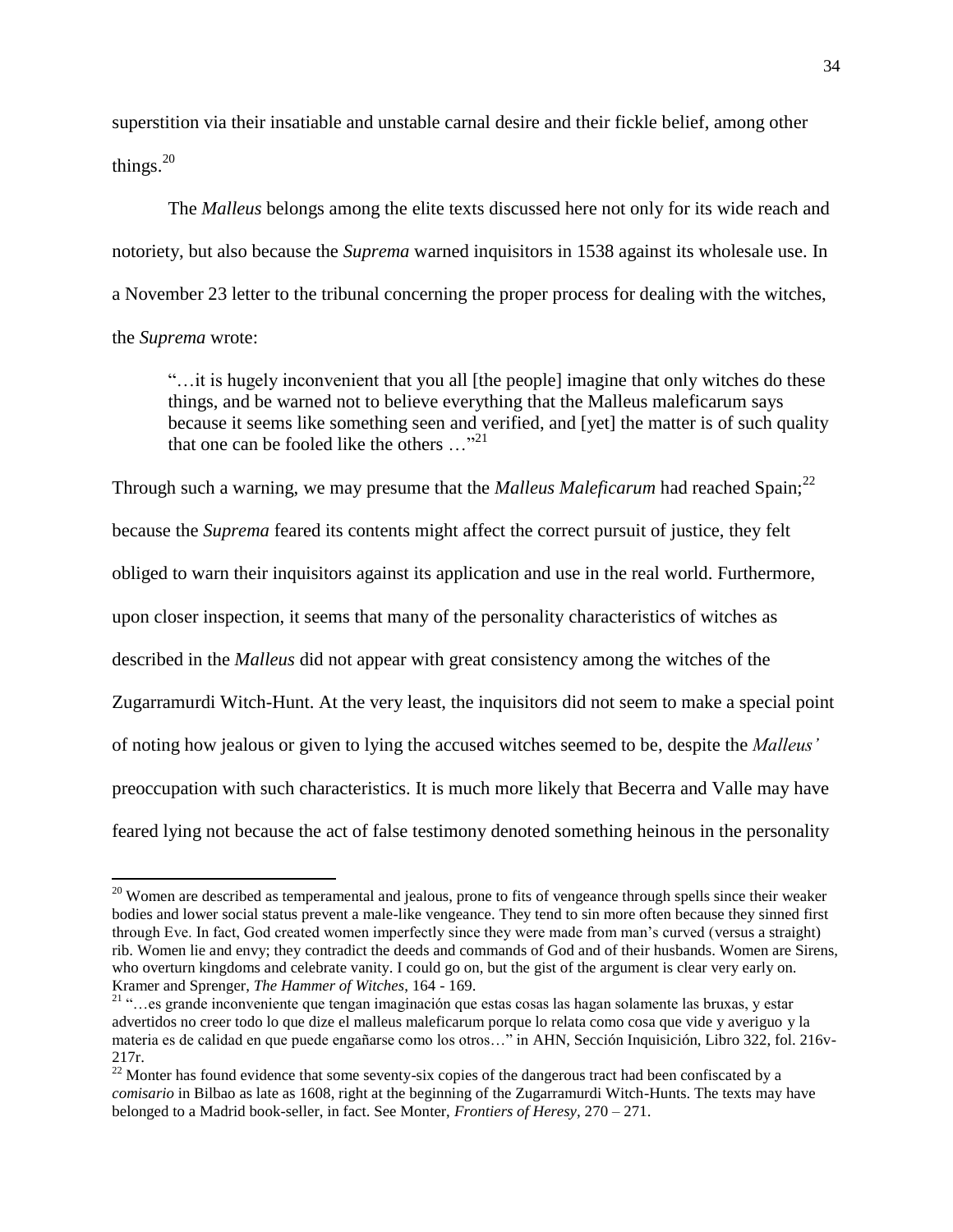of their suspects, but because it caused real legal problems for their cases. Thus, despite its popularity among elites (and modern-day historians for that matter), the character of the *Malleus'* witches must be applied prudently or not at all to the way in which Becerra and Valle represented the accused women of the Zugarramurdi Witch-Hunts.

The *Malleus* also does not hold up when scrutinized against the *maleficia* and other activities of the witches of Navarre. Sprenger and Kramer held that witches were capable of "turning the minds of men to love or hatred," affecting the fertility of others, conjuring illusions to make it seem as if men's penises were removed, and transforming humans into beasts. $^{23}$ Finally, midwife sorceresses caused greater harm than any other witch, since they could not only cause a women to miscarry, but they also acted to either kill the child or offer it to the service of the Devil without the parents' knowledge shortly upon birth.<sup>24</sup> Yet, when compared to this evidence, it is clear that Becerra and Valle created their victims to be different from the European "standard;" though the incidence of child death related to the Zugarramurdi witches was high, there seems to be no evidence of midwives being responsible for the killings. Also, few if any of the witches" spells were intended for love magic. Animal transformations were noted: accused witch María de Zozaya admitted to turning herself into a rabbit in order to confound the hunting of a young priest.<sup>25</sup> But attempts to thwart the fertility of men in their village via the removal of certain anatomical parts did not seem to be practiced by witches in Zugarramurdi, either. So by comparing the representations of the *Malleus'* witch with the actual witches that Becerra and Valle met, a disjuncture between elite expectation and popular reality grows. In the end, although it may be helpful in re-creating the mental landscape of the inquisitor, not all elite texts matched or fully explained the behavior inquisitors reported from the

<sup>23</sup> Kramer and Sprenger, *The Hammer of Witches*, Questions 7, 8, 9 & 10, 62.

<sup>24</sup> Kramer and Sprenger, *The Hammer of Witches*, 212.

<sup>25</sup> Henningsen, *The Witches' Advocate*, 159.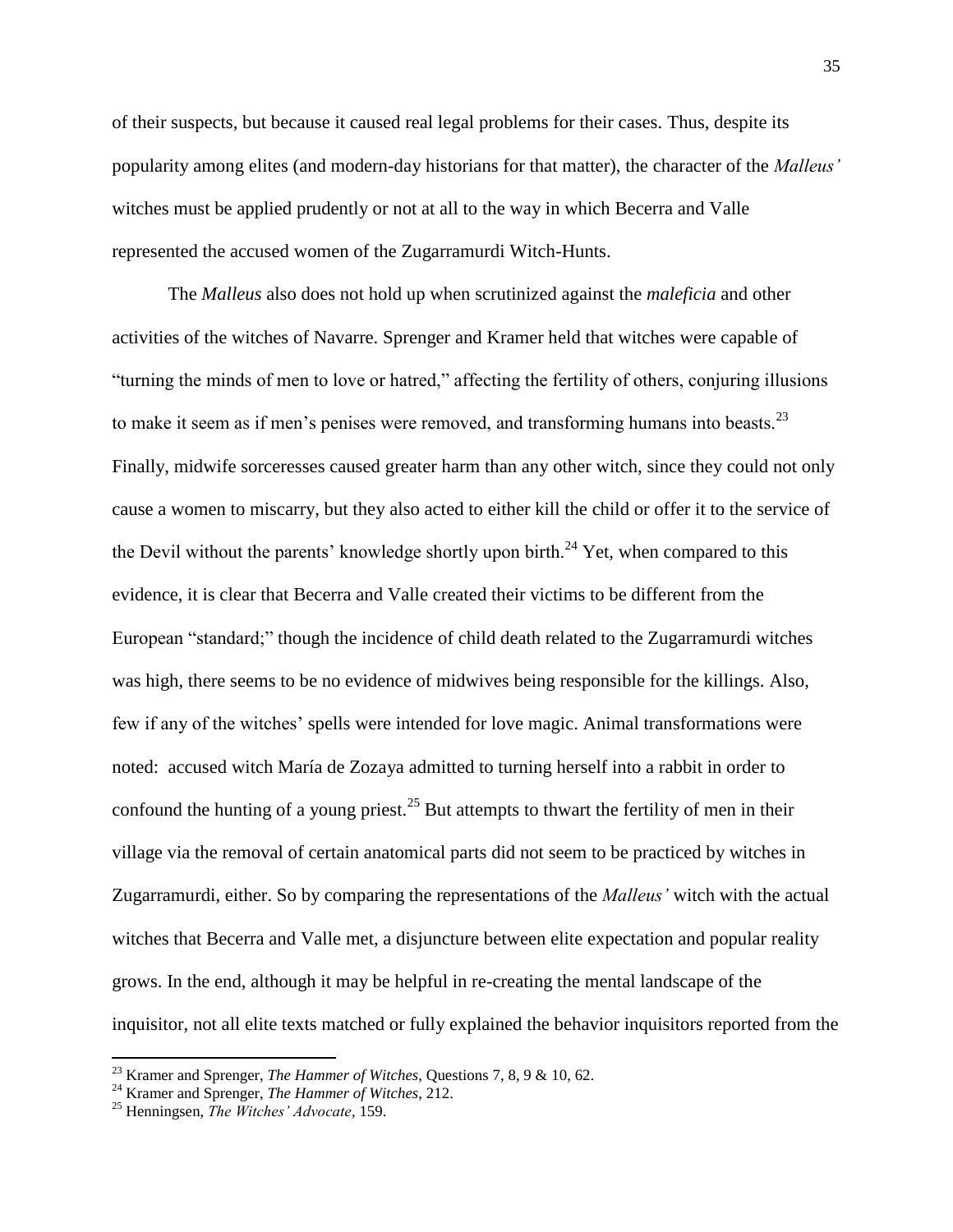field. And despite the *Malleus'* reputation as the "most handled manual in Spain and in Europe surely,<sup>"26</sup> the inquisitors in Zugarramurdi encountered witches with distinctive local flairs which contravened the *Malleus'* conventions.

One last elite text which outlined possible demonic behavior for Becerra and Valle may be noted, however. Spanish theologian Pedro Ciruelo"s *Reprobación de las Supersticiones y Hechizerías*,<sup>27</sup> written in 1530, serves as another elite source of demonological knowledge.<sup>28</sup> As a heavily reprinted and cited vernacular source, such a tract might have been well-known to the inquisitors at Logroño. Although Ciruelo focused heavily on local religious superstitions and the problem of rogue conjurors, he did delve into the dangerous elements of unapproved local magic which happened to resemble witchcraft very much. Ciruelo's text argues against the many false beliefs "the simple people"<sup>29</sup> possessed and against those who robbed and fooled them into believing false superstitions and acts of witchcraft.<sup>30</sup> The *hechizerías* Ciruelo points out were similar to the diabolical acts of *maleficia* Becerra and Valle often envisioned their witches committing.

The entire third part of Ciruelo"s tract is an argument against *hechizerías*, "that are used to reach good things, or to stop bad things, outside of the usual course.<sup>31</sup> Descriptions of destroyed crops, insect infestations, and the devil's communication with witches<sup>32</sup> all point to a mental framework that envisioned witches as occupying a vital role in daily experiences, even

 $\overline{a}$ 

<sup>26</sup> "…el manual más manejado en España y en Europa seguramente." In Florencio Idoate, *La Brujería en Navarra y sus Documentos* (Pamplona: Diputación Foral de Navarra, 1978) 21.

<sup>27</sup> Pedro Ciruleo, *Reprobación de Las Supersticiones y Hechizerías* (Spain: Albatros Hispanofila, 1978).

<sup>&</sup>lt;sup>28</sup> Stuart Clark references Ciruelo's work throughout his giant work on demonology. Clark uses Ciruelo to prove that elites were worried about the Devil"s ability to work magic, to instigate superstition among victims and accusers of witchcraft, and the dangers of such superstition and witchcraft. See Clark, *Thinking With Demons: The Idea of Witchcraft in Early Modern Europe* (Oxford: Clarendon Press, 1997) 245, 485, and 632 respectively.

<sup>29</sup> Ciruelo, *Reprobación de Las Supersticiones y Hechizerías,* 28.

<sup>30</sup> Ciruelo, *Reprobación de Las Supersticiones y Hechizerías,* 108.

<sup>31</sup> " …contra las hechizeras: que se ordenan para alcançar alguno bienes: o para de algunas males: fuera del curso natural." Ciruelo, *Reprobación de Las Supersticiones y Hechizerías,* 73.

<sup>32</sup> Ciruleo, *Reprobación de Las Supersticiones y Hechizerías,* 75.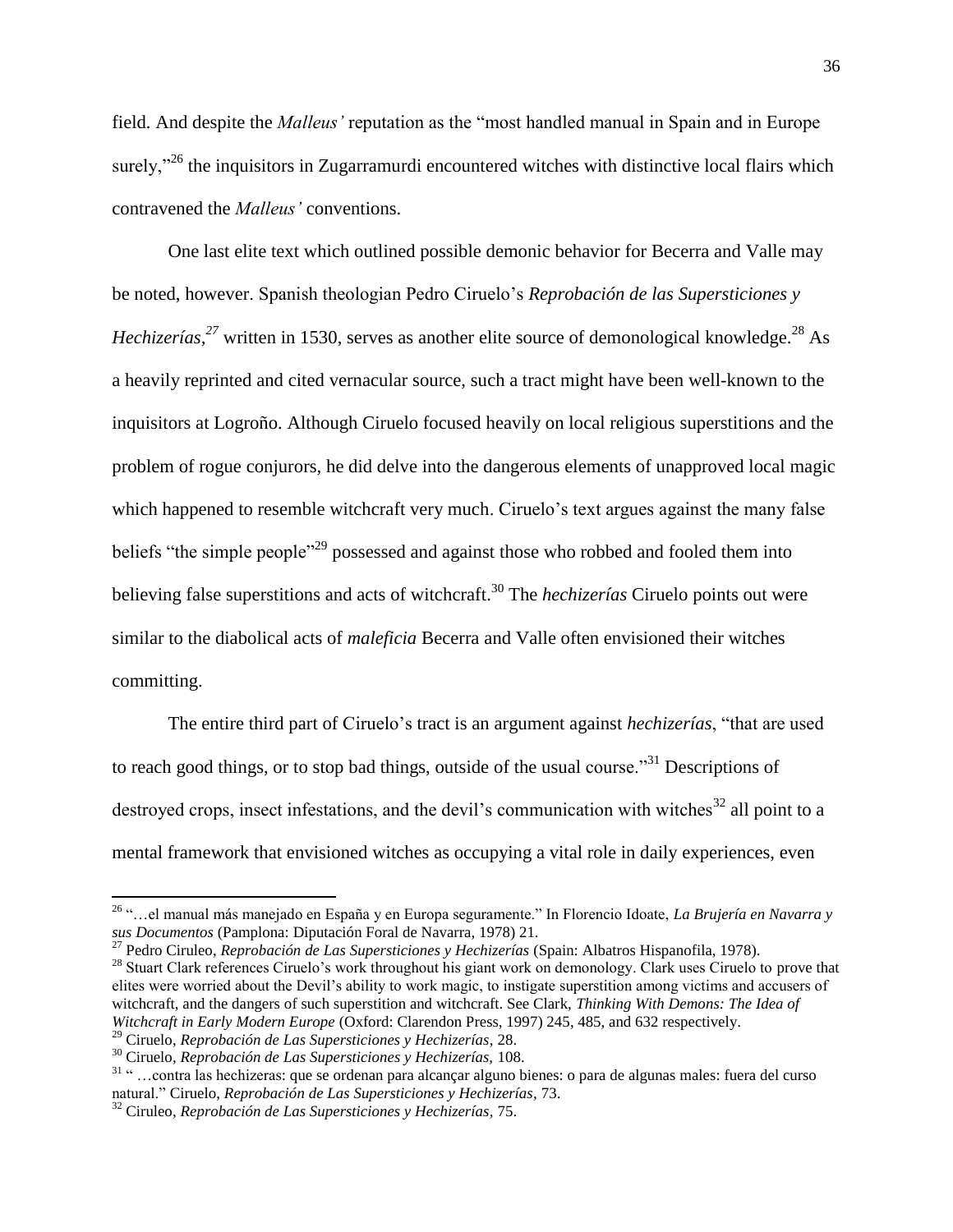ones as routine as agricultural fertility concerns. Such a framework for acts of the Devil and his sect in humans' everyday lives certainly would have affected the way in which the two inquisitors perceived the witches and their capabilities.

As far as well-known elite literature was concerned, the inquisitors at Logroño had plenty to read when shaping the characteristics and activities of their own witches. But certainly of the most influence to the inquisitors were the stacks of legal precedent housed in their own tribunal archives. The documented presence of witchcraft in Navarre before 1609 extended back to the early 1520s for the inquisitors, and thus covered three large witch-hunts of the past century.<sup>33</sup> In a state of surprise, fear and ignorance at the outbreak of the witch craze, the inquisitors turned to an archive full of trial records, letters from the *Suprema*, and even local secular trials against witches (which dated back even further than the sixteenth century)<sup>34</sup> for guidance. In their letter to the *Suprema* in February of 1609, Becerra and Valle demonstrated that they had taken full advantage of these resources about witchcraft. They wrote that they had surveyed the "similar cases of the sect of Witches" encountered by the Logroño tribunal in 1526 and 1555.<sup>35</sup> With a point of view guided by a wealth of inquisitorial recommendations, the two inquisitors were by no means limited to the elite printed texts and classic ecclesiastic precedents.

The letters from the *Suprema* to the tribunal during past outbreaks of witchcraft focused on determining the possibility of illusion, or *engaño*. Obsessed with determining whether the accused witches actually flew to Sabbaths, brewed potions, and killed children and adults with demonic incantations, the *Suprema* constantly reminded the inquisitors to verify with utmost

 $\overline{a}$ 

<sup>&</sup>lt;sup>33</sup> Henningsen notes three "hectic with persecutions in the Pyrenees and the Basque provinces in 1507, 1517, and the 1520s…" See *The Witches' Advocate*, 22.

 $34$  The first documented case of a witch trial in Upper Navarra (of which Pamplona was the capital) is dated to 1300 from the mayor"s *cuentas* of the city of Estella. See Idoate, *La Brujería en Navarra y sus Documentos*, 15. <sup>35</sup> AHN, Sección de la Inquisición, Legajo 1679, No. 18**.**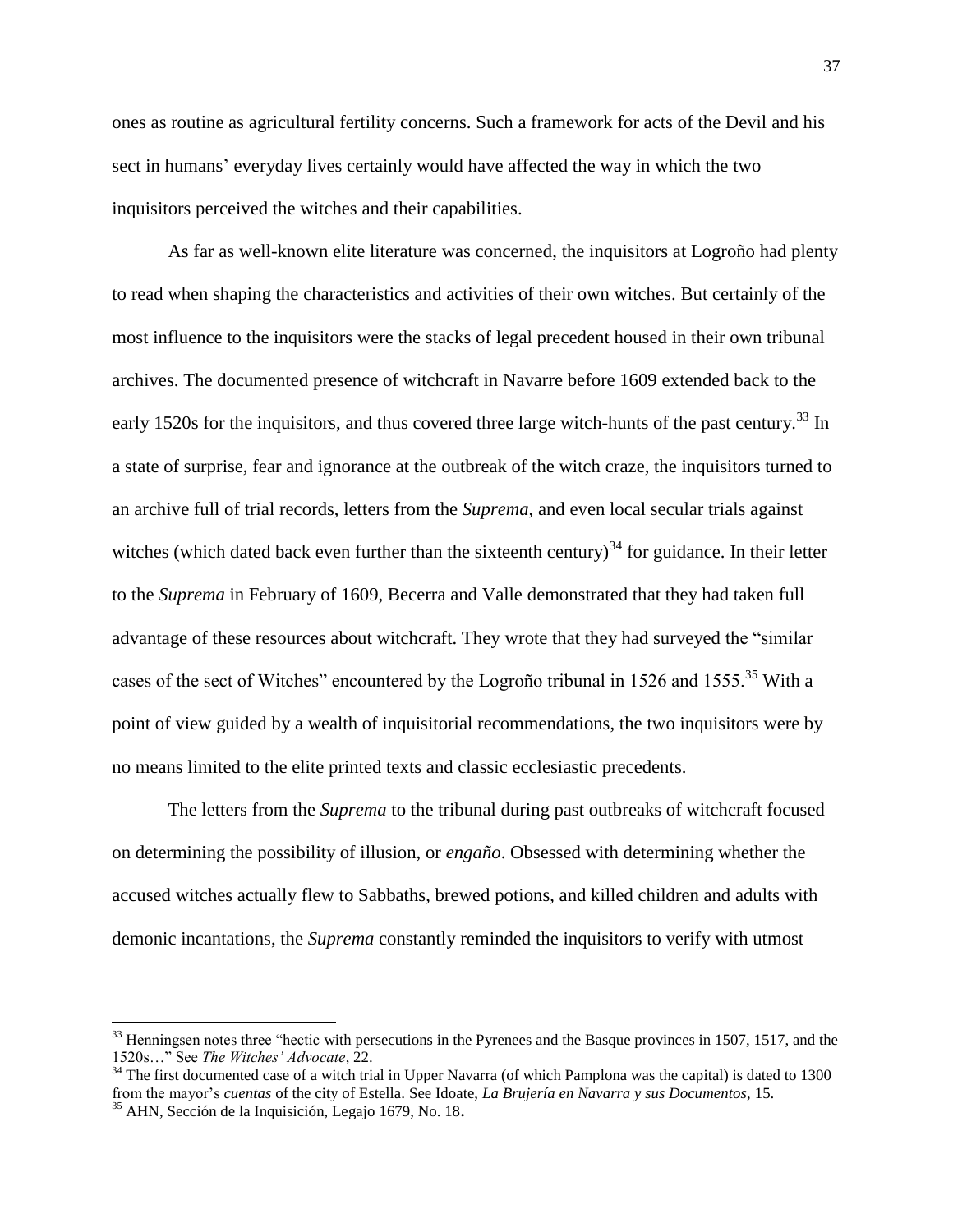diligence the truth of the witches" claims. For example, in one letter from the *Suprema* to the inquisitors in Navarra in 1526, the governing body instructs the tribunal to

"verify the persons that they say have died [from the witches" maleficia], [to discover] in what manner did they die, and if there were wounds or bruises ...and other natural diseases …were [the persons who died] found dead outside their houses and beds, and if inside, did they have fevers, and how many days before they were ill…if the [witches] said they made hail or thunder and lightning, [the inquisitors] were to get the specific day and area and confirm that it really occurred..."<sup>36</sup>

Thus we can surmise that Becerra and Valle may have been inclined to view the fantastic accounts of their witches with a grain of salt. Each clause of these instructions also evinces a clear inquisitorial interest in finding verified proof (or *actos comprovados*) of witchcraft as well. Reading such archival documents may have also made Becerra and Valle susceptible to certain witchcraft confessions which matched these previous cases and instructions. In reading such past instructions (and in instructions the *Suprema* would eventually send before the beginning of Inquisitor Valle"s visitation through Navarra in 1609), the inquisitors at the Logroño tribunal were supposed to place a definite emphasis on finding verified proof of witchcraft. Whether or not Becerra and Valle eventually made such efforts is left for review in *el cuaderno*.

Even the uppermost echelons of the Spanish Inquisition devoted themselves to unraveling this problem of illusion and proof where witchcraft was concerned. In Granada in 1526, Inquisitor-General Alonso Manrique held a consultation. A direct result of the contemporaneous, secular witch-hunt in Navarra, the Inquisitor-General called a number of *calificadores* and other influential and learned persons to Granada in order to address this issue of illusion; they wanted to determine whether or not the witches truly went to the night sabbaths, whether they in fact flew, or whether that act was in their imaginations or a result of the Devil"s tricks. Besides voting

<sup>36</sup> AHN, Sección de Inquisición, Libro 319, 1526, fol. 270v.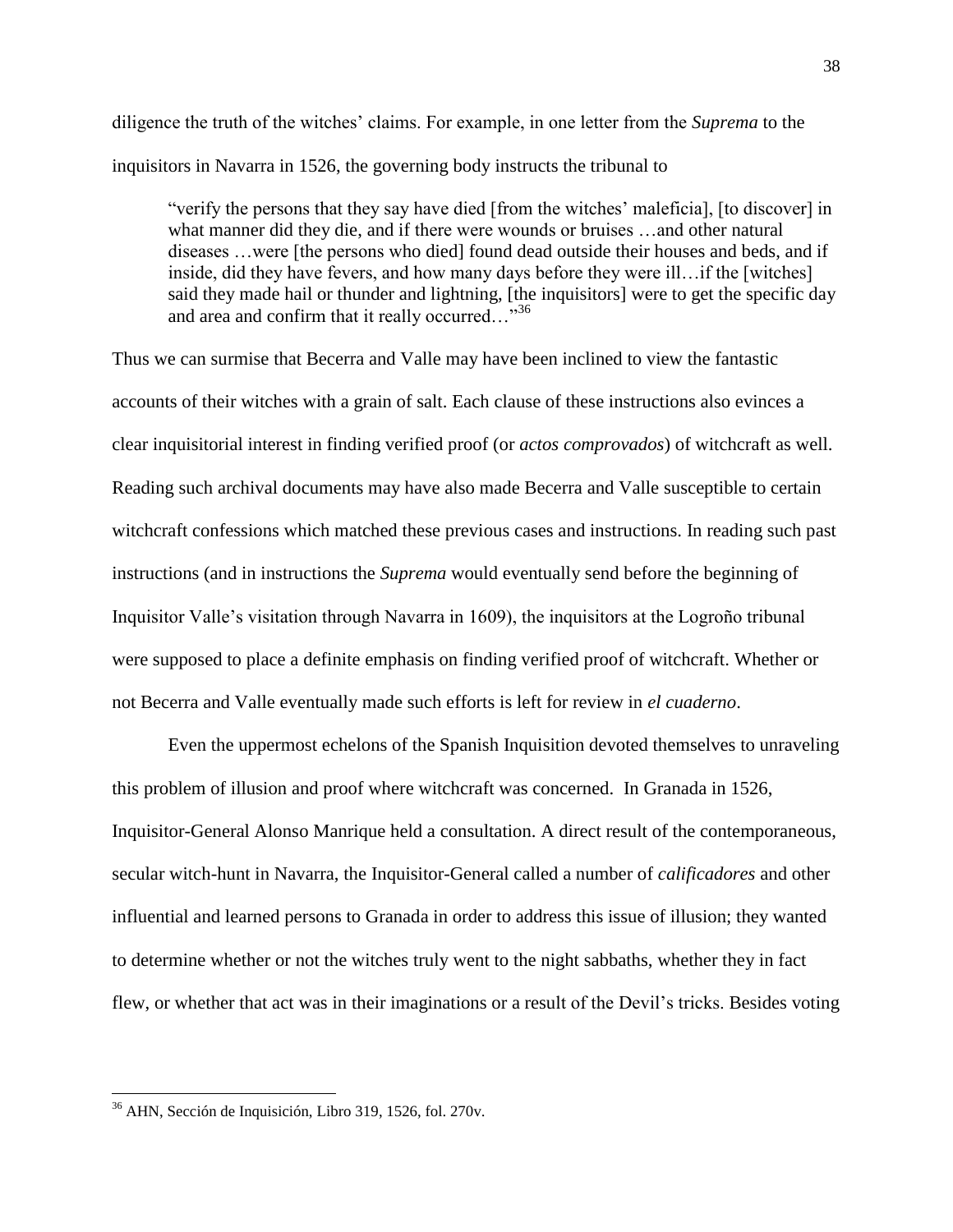$6 - 4$  that the witches really did fly to the *aquelarres*,<sup>37</sup> the council emphasized the need to exercise due diligence in determining whether the acts of *maleficia* were really committed or not.<sup>38</sup> In the extant document,<sup>39</sup> we read both their legal interest over proper punishments and their pastoral concern for stopping the spread of such a disruptive and violent sect. Those who attended the consultation were even trying to determine the role of the Inquisition in witch-hunts; in question four, the inquisitors considered the idea that the Inquisition should not play a role in witchcraft trials:

"Fourth Question: Whether knowledge of the those evil deeds [maleficia] and their punishment should concern inquisitors of heretical depravity, [or] whether it is [even] appropriate for the inquisitors to know about those deeds<sup>740</sup>

Of course, each of the consultants promptly agreed that witchcraft was "infidelity" to God and rightly resided under the purview of the Inquisition, despite the mixed company of the consultation.<sup>41</sup> However, this question could also be interpreted as a concern over the proper jurisdiction of witchcraft cases. In the previous chapter, I have already discussed the issues inquisitors faced in battles for jurisdiction with secular authorities and bishops. In fact, the 1526 witch-hunts involved the secular magistrates directly,<sup> $42$ </sup> so surely the *Suprema* would have seen the merit in solidifying their right to join (or perhaps take over) such cases.

Thus, Inquisitors Valle and Becerra, and eventually Salazar, may have held a diversity of views about their own roles in addressing the heresy of witchcraft. In fact, their interpretations (according to the *Suprema* 1526 consultation) might have been more in line with the *Canon* 

<sup>37</sup> See the "First Question" in LuAnn Homza, *The Spanish Inquisition,* 155- 156.

<sup>&</sup>lt;sup>38</sup> See in particular Licentiate Valdés' answer to the "Second Question" in Homza, *The Spanish Inquisition*, 157.

<sup>&</sup>lt;sup>39</sup> See "Document 13: Pondering Witchcraft, Deliberations on the Reality and Heresy of Witchcraft, 1526" in Homza, *The Spanish Inquisition,* 153-163.

<sup>40</sup> Homza, *The Spanish Inquisition,* 158.

<sup>&</sup>lt;sup>41</sup> Inquisitors were not the only participants in the Granada consultation; famous learned men who corresponded with Desiderius Erasmus like Dr. Luis Coronel, a number of bishops, and other major leaders in the *Suprema* made up the group. See Homza, *The Spanish Inquisition,* 155 – 156.

 $42$  Licenciado Balanza, a member of the Consejo Real de Navarra was the instigator of the 1526 hunt which focused on witchcraft activity in lower Navarra particularly. See Idoate, *La Brujería en Navarra*, 23-30.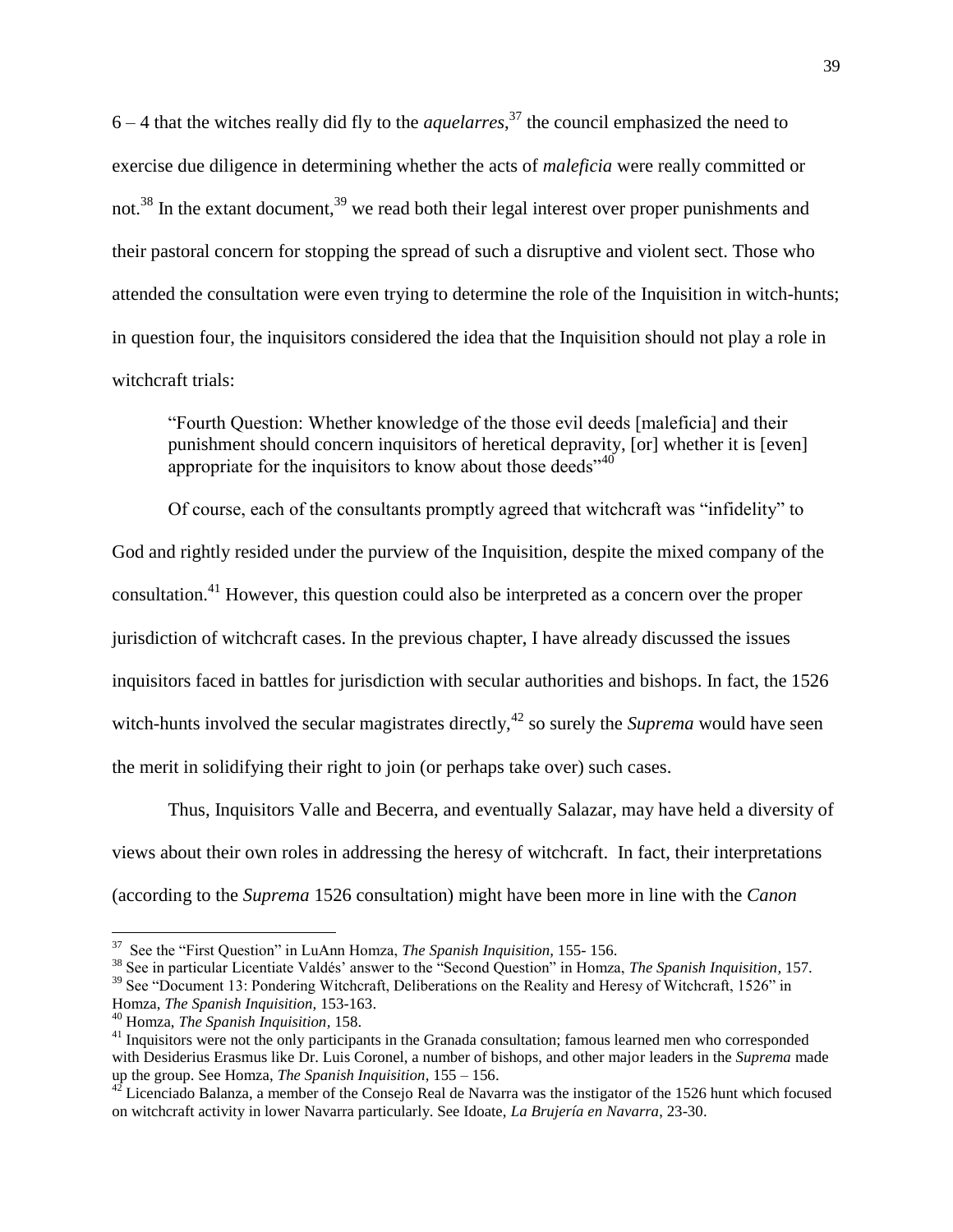*Episcopi*, and therefore more concerned with eradicating the witches and saving their souls. This brings us to another notable aspect of the Inquisition"s operation when it came to witchcraft. The *calificadores* and bishops of the 1526 consultation displayed pastoral concerns by ending their meeting with a discussion of the best ways in which to "destroy the plague of those witches."<sup>43</sup> Often hidden beneath the misogyny of even the most popular European elite texts, worry over the spiritual health of the afflicted flock is omnipresent. So, even at the Granada meeting, the inquisitors make it explicitly clear that increased preaching (even of the *Canon Episcopi* itself)<sup>44</sup> and good Catholic teaching would help to turn the people away from the Devil"s sect. Clerical reforms, the inclusion of holy water and crosses in the witches" homes, and the construction of crosses over probable *aquelarre* locations would all defer demonic practice among the "simple people of those mountains."<sup>45</sup> The inquisitors at Logroño possibly had all of these arguments and precedents, even of the pastoral variety, at their disposal in order to frame their actions against the witches" sect. What authorities might have thought about witches and the Devil was not merely crafted by elite literature; rather, legal and spiritual precedents contained in the writings of past witch-hunts might have deeply influenced the expectations and beliefs of inquisitors. Even if Becerra and Valle were "somewhat at a loss"<sup>46</sup> upon receiving news of the witches' sect at first, they soon could gain a much clearer sense of their goal and mission against the witches through reading the Inquisition"s own records.

Yet even with our inquisitors properly situated, the question still remains: what acts did the "real" witches of Zugarramurdi confess to committing? How did the real witch encountered during the hunts compare with what the inquisitors may have expected? Were the legal

 $\overline{a}$ 

<sup>45</sup> Homza, *The Spanish Inquisition,* 161.

<sup>43</sup> Homza, *The Spanish Inquisition*, 160.

<sup>&</sup>lt;sup>44</sup> The Bishop of Mondoñedo recommended explicitly that "the clergy shall deliver an educational sermon, and teach the people the things relayed by the *Canon Episcopi*." Homza, *The Spanish Inquisition*, 161.

<sup>46</sup> Henningsen, *The Witches' Advocate*, 51.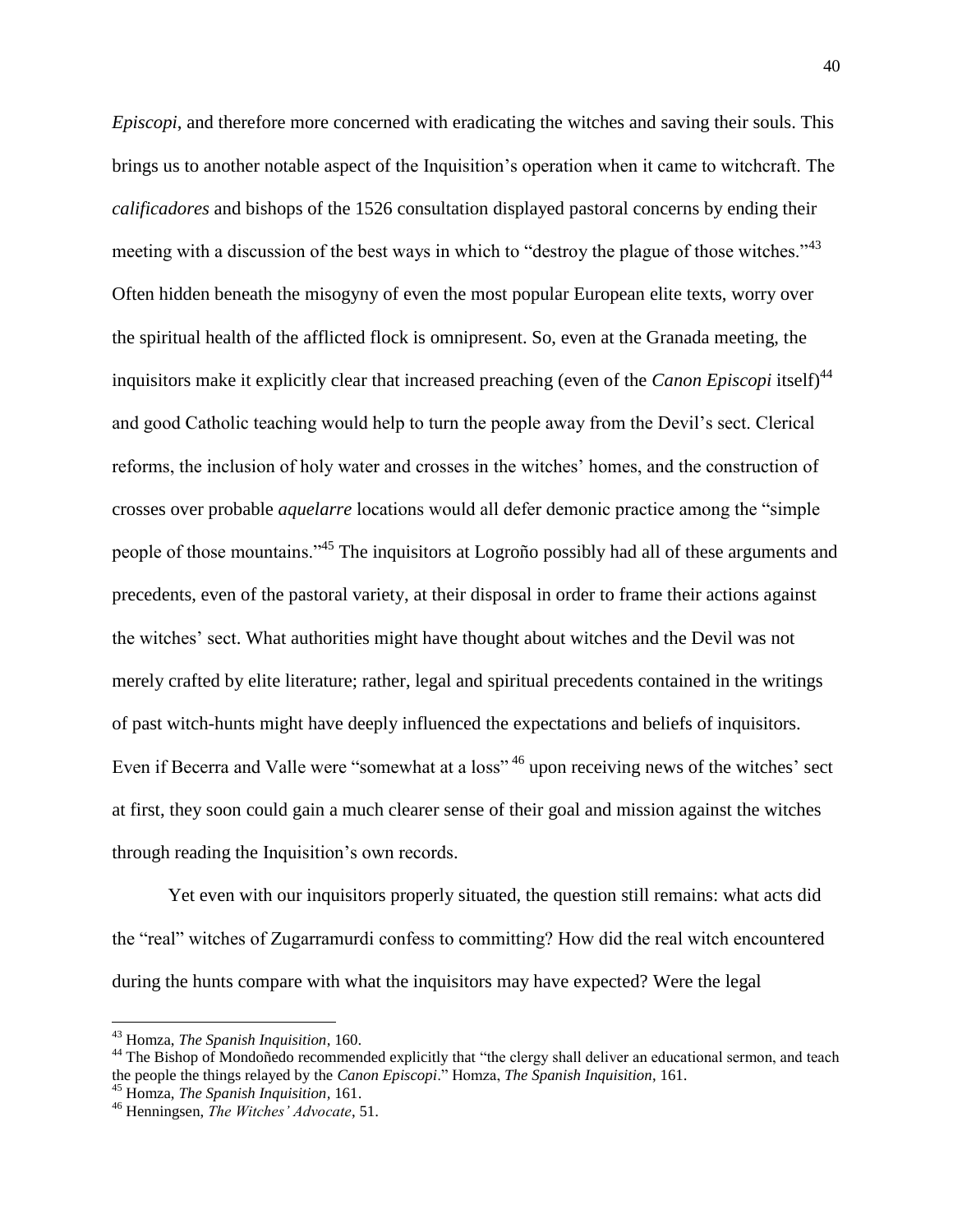precedents and elite vernacular texts enough to help the Logroño inquisitors understand what they were up against?

First, it should be noted that all of the extant records about the Zugarramurdi witches, whether letters to the *Suprema*, visitation letters from Inquisitors Valle and Salazar, legal summaries like *el cuaderno*, and the second-hand accounts of the *auto de fe* (like the pamphlet by Juan de Mongastón), all contain only the reconstructed voice of the accused witch.<sup>47</sup> In other words, no document written by the accused witches themselves remains to this day; all the historian has to work from are the sources mediated by the men with power and authority over the accused. Thus, getting at a victim"s voice in any witchcraft history becomes fraught with problems since filtered descriptions are all that exist. Furthermore, the role of torture, fear, sickness and even collusion in the jails where the witches were imprisoned (both secular and inquisitorial) also skews the reliability of the existing confessions. And of course, just like the inquisitors, the historian must be concerned that the witches" confessions were nothing more than the products of imaginative story-telling or Devil-induced illusions. All we have to work from, then, are these incredibly complicated and problematic sources.

So, according to the Zugarramurdi witches' own confessions, not any elite idea,<sup>48</sup> how did they describe themselves and their activities? A notable distinction seemingly absent from both the *Malleus* and the *Canon Episcopi* was the Zugarramurdi Witches" organization. There was a clear hierarchy among the witches descending from the Queen (Graciana de Barrenechea and after her, Maria de Arburu), through the senior witches, down to the new novitiates and even

<sup>47</sup> Henningsen has an excellent graph in *The Witches' Advocate* which outlines who possessed information about the witch trials. Unfortunately, most of these sources are lost. See Diagram 3 in *The Witches' Advocate*, 196. <sup>48</sup> Again, it should be stressed that just because the witches confessed to certain acts does not mean they were creating a completely original representation of their activities. They were most likely very aware of the existing elite preconceptions and expectations towards witches and may have confessed accordingly. The interplay between the popular creation of witchcraft activity and belief and the elite expectations of witchcraft is something that makes studying the Zugarramurdi Witch-Hunts particularly difficult.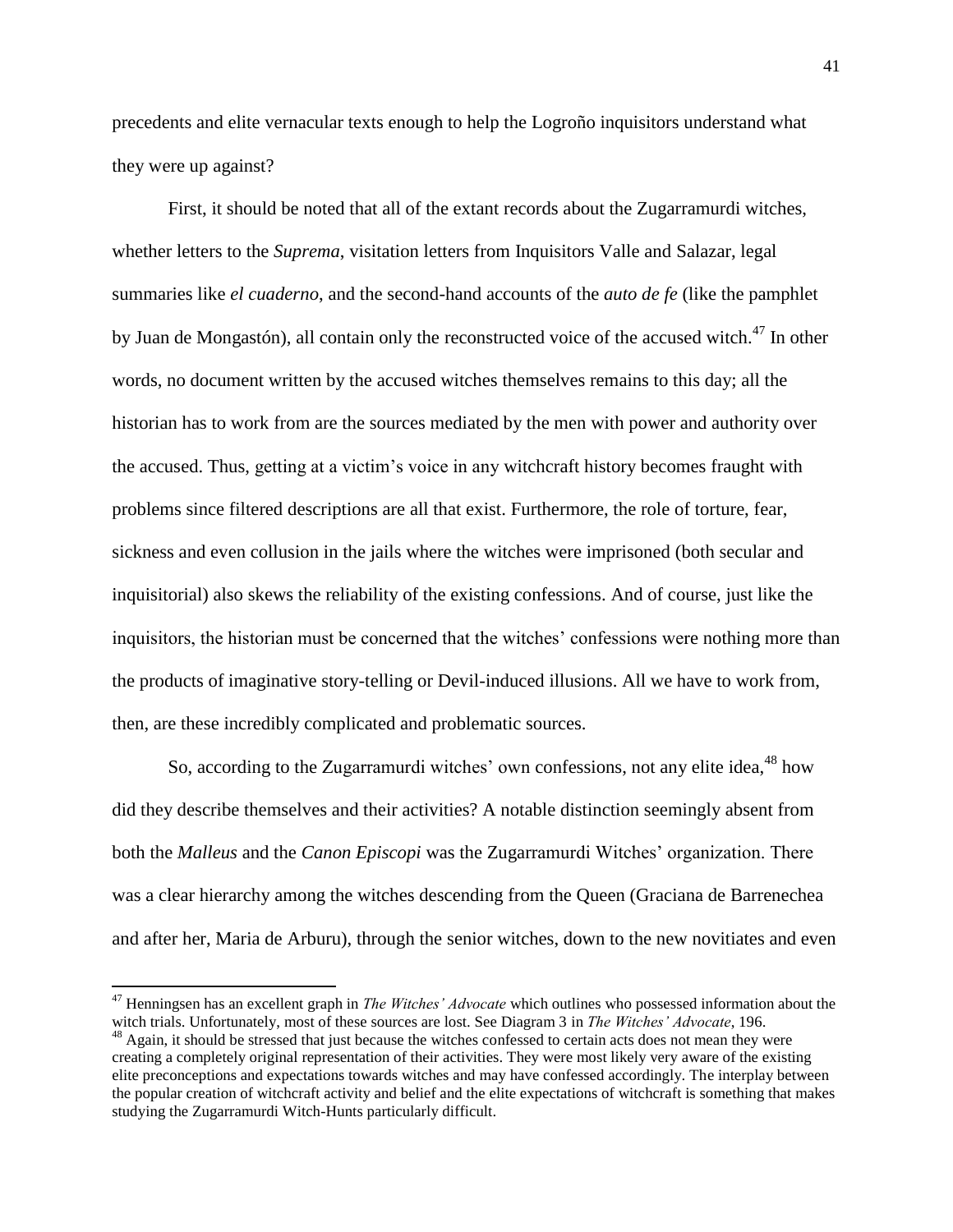the children. Men and children attended the sabbaths; many of the participants were family members as well.<sup>49</sup> The "King of the *Aquelarre*" was Miguel de Goiburu, yet he was still subordinate to the Queen in an interesting gender reversal. Another notable witch of the Zugarramurdi sect was Estavanía de Yriarte who was "on the most intimate terms with the Devil."<sup>50</sup> Although this diabolic hierarchy demonstrates the elite's love for inversion, few of the documents Becerra and Valle may have read depicted such an organized group of witches.

Another notable aspect of the witches" organization came from one of the four witches described above, Miguel de Goiburu. Supposedly, the Zugarramurdi Devil would lead his sect not just on visits to other local covens headed by other Devils, but also to a regional Navarrese meeting presided over by the Pamplona Devil who "was respected by all the others as their head."<sup>51</sup> This information might have especially worried the inquisitors as descriptions of such large-scale, regional sabbaths were lacking in both the vernacular and legal sources. They would be facing a completely unknown situation if such accounts of a wide-scale *aquelarre* were a reality.

Other than this large meeting, the witches assembled three times a week on Mondays, Wednesdays and Fridays, as well as on holy days. These assemblies, as noted above, were known as *aquelarres*, the Castilian spelling of the Basque *akellarre*, meaning "meadow of the he-goat."<sup>52</sup> This is a reasonable name given that the Devil was often present at the *aquelarre* in the form of a male goat. To arrive at the *aquelarre*, the witches confessed to walking by foot in a group or flying through cracks in the walls and windows of their homes to the arranged meeting place. Once there, they would greet the Devil by kissing him on various parts of his body.

 $\overline{a}$ 

<sup>49</sup> Henningsen has another helpful graph on page 33 of *The Witches' Advocate* which outlines the many familial relationships which existed between the Zugarramurdi Witches.

<sup>50</sup> Henningsen, *The Witches' Advocate*, 91.

<sup>51</sup> Henningsen, *The Witches' Advocate*, 92.

<sup>52</sup> Henningsen, *The Witches' Advocate*, 71.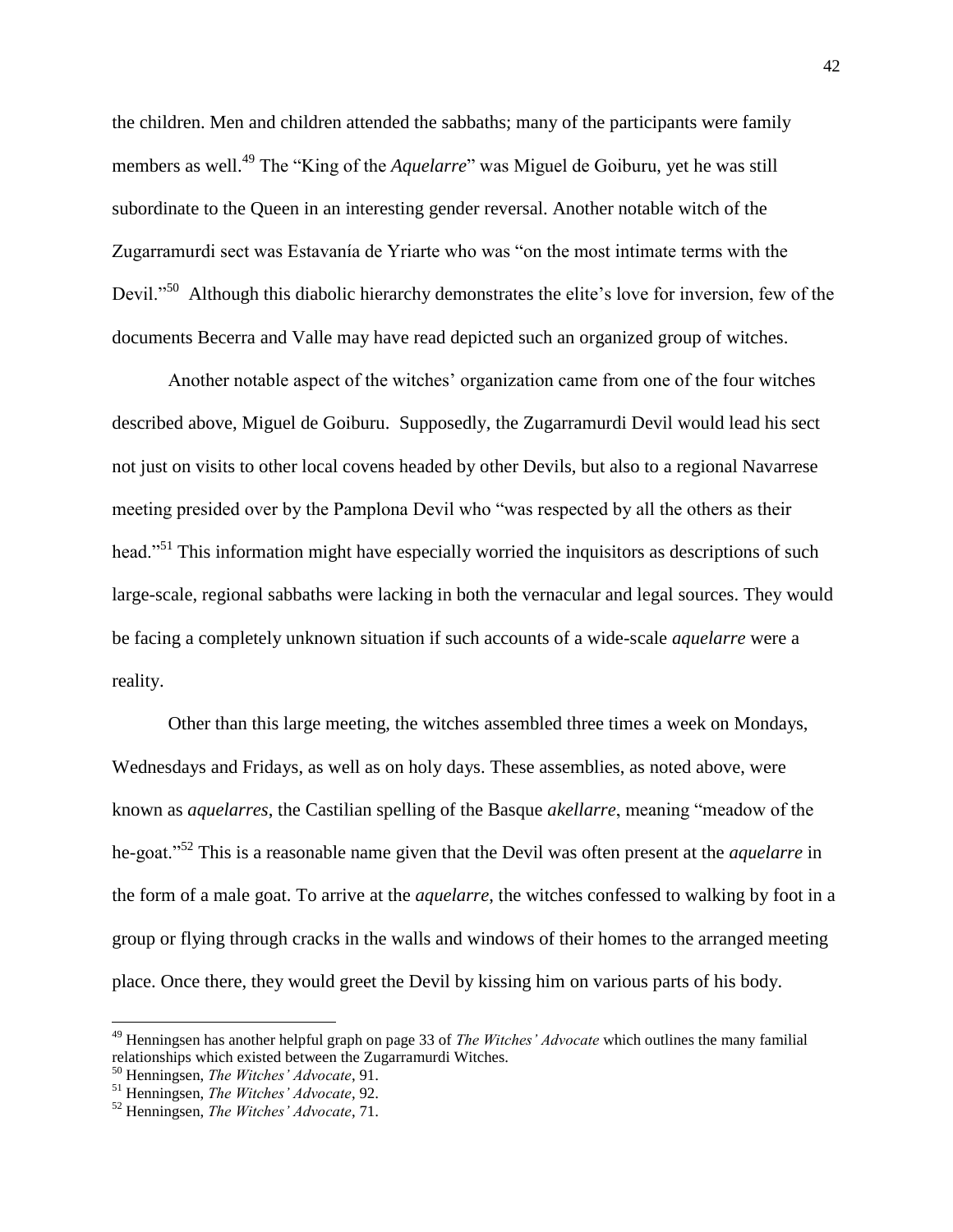Then the witches would engage in a number of different activities; if new witches were to be admitted to the sect, the *Reniego* would be performed. The novitiate had to renounce God, Mary, and all the saints; his or her baptism and confirmation, as well as the sacramental oils used on those occasions, and his or her godparents, parents and other Christians; "for she would have to accept the Devil as her Lord and Master."<sup>53</sup> Oftentimes, the new witch was then asked to seal the *Reniego* with the anal kiss (in which the witch kissed the Devil under his tail) and was subsequently marked with the Devil"s mark (often a small prick) and give her very own toad dressed in a colored suit.<sup>54</sup> Few of the witches' confessions seemed to stray from this basic formula.

Clearly, inversion provided a framework for the witches" activities. Inversion of Christian sacraments and oaths (such as the *Reniego*) were common themes in witchcraft across Europe. However, the explicit confessions of the Zugarramurdi witches painted a much more virulent form of inversion: in the descriptions of demonic activity given by these witches, the Holy Eucharist, the kiss of peace, and even the ceremonial nature of holy processions serve the purposes of the Devil in an inverted form. In every way (according to Becerra and Valle), it seems the witches confessed to acts which were deliberate and unequivocal opposites of proper Christian belief and practice.

Following their acceptance into the sect, a *maestra* witch would keep the new initiate's toad until they had advanced enough in the sect to care for it properly themselves. The toad familiars are a notable characteristic of Zugarramurdi witchcraft; in fact, except for English witches, witches' familiars were not often found on the Continent. However, the toads played an

<sup>53</sup> Henningsen, *The Witches' Advocate*, 73.

<sup>54</sup> Henningsen, *The Witches' Advocate*, 75.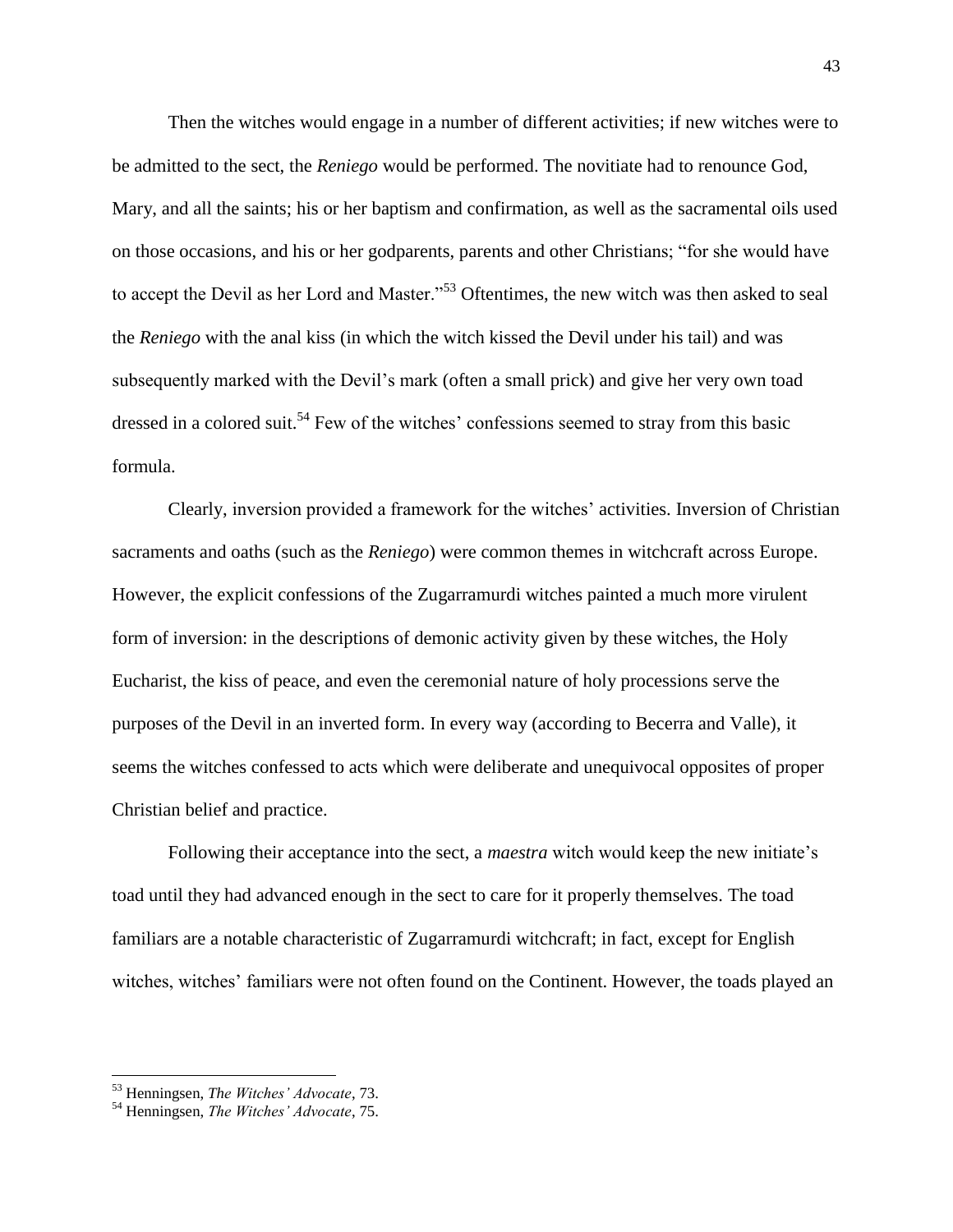integral part in the Zugarramurdi witches' lives; they acted as more than just "guardian angels."<sup>55</sup> They provided the witch with knowledge of when to go to the *aquelarre*, and the little demon toad had to be well-cared for everyday or else the witch would suffer punishment from the Devil if the toad complained. Curiously enough, the toads were the main ingredient used to create potions and powders with which to accomplish their evil acts and arrive at the *aquelarre* as well:

"Every day when the toad had finished eating, the witch would whip it with a small switch. The toad would swell up, take on a poisonous color, and finally say, "That will do." Next the witch would tread on it with the left foot so that the excrement burst out at both ends. The substance was a greenish-black fluid. The witch would collect it carefully and put it into a little bowl; this was the salve that was used as the means of traveling to the sabbath. Whether the journey was undertaken on foot or through the air, the witches were always accompanied by their toads, which could either hop along or else fly at the witch's left side."<sup>56</sup>

Once at the *aquelarre*, children witches shepherded the herds of toads. While the younger witches looked on, the adults danced to music<sup>57</sup> around a fire which did not burn the witches' flesh. After dancing, the witches would engage in mutual intercourse with the Devil and the other demonic minions present. However, as exemplified in María de Zozaya"s testimony as well as many others", the Devil would often visit the women both during the day and the night to engage in sexual acts.

In one pivotal act of spiritual inversion, the witches often held a Black Mass at their *aquelarre*. First, the Devil would hear the confessions of the witches' Christian acts against the sect. As a choir raucously sang, the Devil robed himself in appropriate black vestments, alms were collected, and forgiveness dispensed for the witches' sins against him. Finally the Devil's Eucharist of foul-tasting black bread and acrid wine was shared. A feast of roasted meat was

<sup>55</sup> Henningsen, *The Witches' Advocate*, 78.

<sup>56</sup> Henningsen, *The Witches' Advocate*, 79.

 $57$  Two male witches in particular confessed to being the drum players for such dancing. See Henningsen's graph in *The Witches' Advocate*, 198.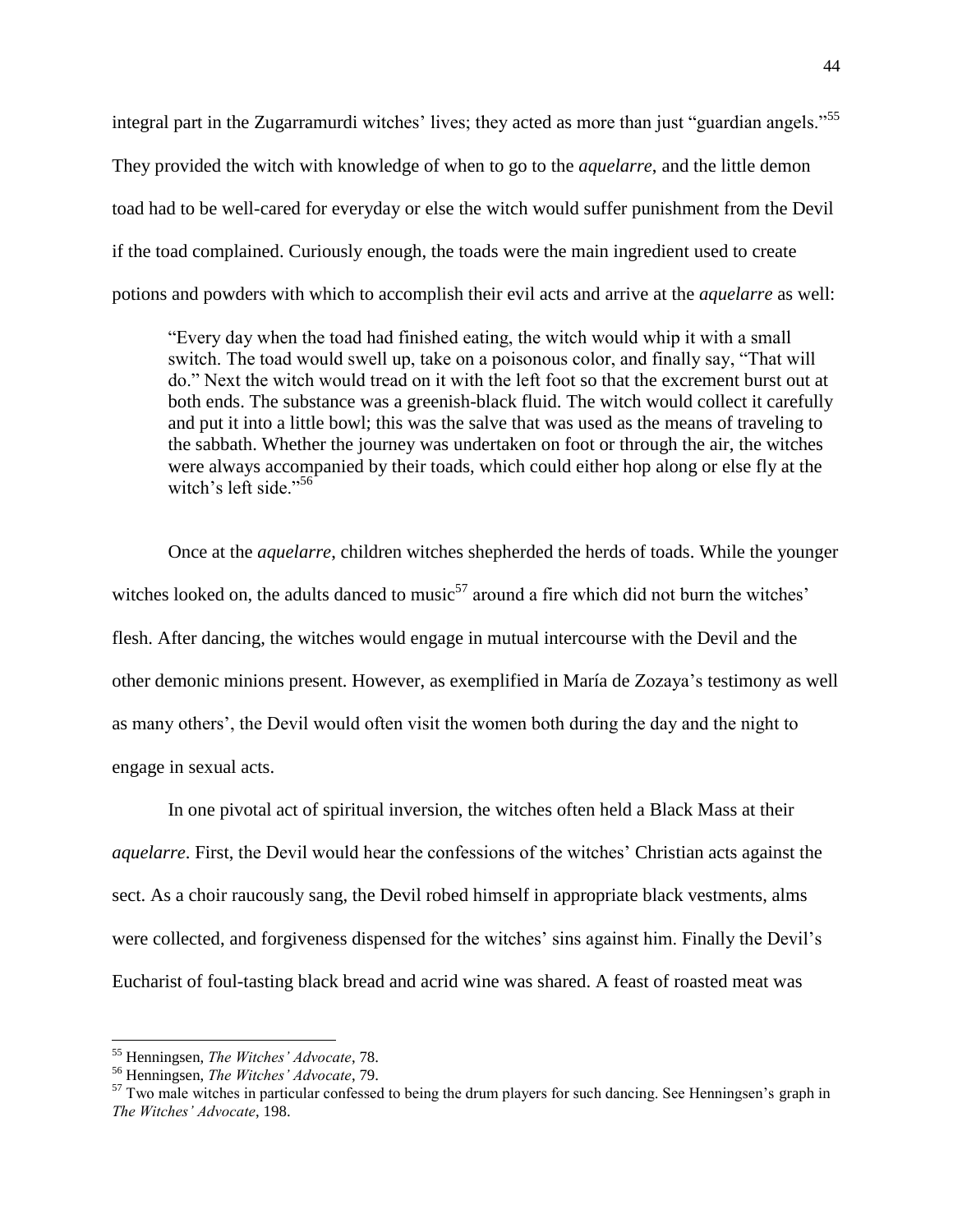shared on such feast and "holy" days for the sect as well. However, this meat came from the bodies of deceased witches and other victims which were dug up from tombs. All the witches were required to partake of the meal, even if it required them to consume their own deceased child or spouse.<sup>58</sup> Such a celebration mimicked the real religious experience of Christians; feast day celebrations at the local level would have been marked by very similar activities, albeit directed towards the glory of God and not characterized by such morally corrupted behavior.

To perform magic intended to harm (or *maleficia*) the witches often made potions and powders from the human remains of the feast and the excrement of the toads. They even met in one another"s homes to make the more complicated poisons. These poisons could then be used to harm humans in an act of revenge. The powders were often put right into the mouths of the sleeping victims after the Devil put a special sleeping spell over the entire house. Nausea and violent vomiting were then reported, possibly followed by death. In comparison, children were often killed by vampirism; the witches would suck the blood from the children while they slept in their cradles.<sup>59</sup>

These confessions, which amounted to attacks on fertility, mesh well with Lyndal Roper's argument in *Witch Craze*, where she holds that the witches' neighbors and accusers "could become inclined to see threats to fertility lurking everywhere, and to expect older women to envy the fecund young."<sup>60</sup> Fertility in humans, animals and crops was a gift and blessing from God; any attack against it or a celebration of infertility (such as the Black Mass), was the work of the Devil against the divine wishes of God.<sup>61</sup>

<sup>58</sup> Henningsen, *The Witches' Advocate*, 83-84.

<sup>59</sup> Henningsen, *The Witches' Advocate*, 86-88.

<sup>60</sup> Roper, *Witch Craze*, 8.

<sup>61</sup> Roper, *Witch Craze*, 150.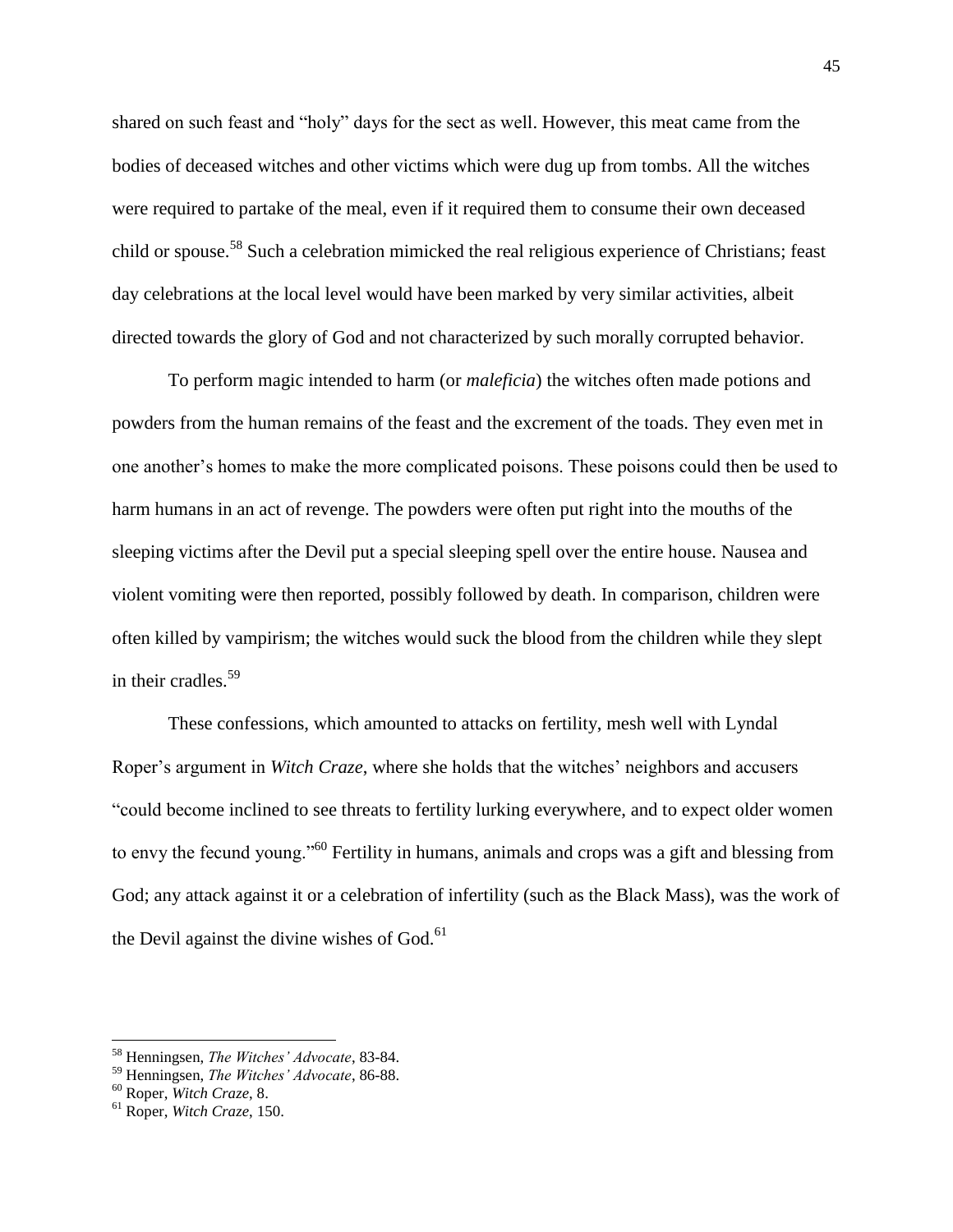Another notable behavior of the Zugarramurdi witches included physical mistreatment. The Devil cruelly whipped witches accused of disobeying the rules of the sect or failing to attend the *aquelarres*. <sup>62</sup> The Devil marked his novitiates (adult and child alike) with a painful mark until they reached the age of majority and could be officially initiated. The Logroño inquisitors desperately sought out the Devil's mark in order to test it with pricks and verify its' demonic nature.<sup>63</sup>

Again, it becomes clear after reviewing such fantastic claims, that everything the witches *allegedly* confessed to and what the inquisitors actually heard were all set within existing frames of belief and expectation. The cultural literacies regarding witchcraft differed greatly between the witches and Becerra and Valle, yet in some way through these trials both the elite and popular ideas of the witch were woven together and preserved in the existing documents. For example, the idea of an old woman often being a witch is a perfect illustration of such a dynamic intersection. An inquisitor, some other secular justice, or even a village person could be expected to accuse the oldest women in the village of witchcraft first. Because of the existing sexual notions regarding old women<sup>64</sup> and through the scape-goating and social isolation perpetrated against them, a preference for older female witches makes sense in a world driven by expectations about fertility.

Once an old woman was denounced, then the tale of her life-long involvement in the witches" sect could begin. Old women such as the Zugarramurdi Queen, Graciana de Barrenechea, would confess to being witches for decades and converting countless numbers of

 $\overline{\phantom{a}}$ 

<sup>63</sup> For an example of Inquisitor Valle"s inspection of the Devil"s marks, see *The Witches' Advocate*, 117.

<sup>62</sup> Henningsen, *The Witches' Advocate*, 91-92.

<sup>&</sup>lt;sup>64</sup> Roper outlines the background of humoral medicine and existing beliefs of the ageing process for women. According to such prevalent notions, women became drier, less likely to rid their bodies of impurities through menstruation and thus craved moisture (to be found in sex) as they aged. Such a desire for sexuality at an old age on the part of women is terrifying, for their desire cannot lead to fertility. Thus, older women could very quickly become reasonable targets for witch-hunts. See Roper, *Witch Craze*, 162-164.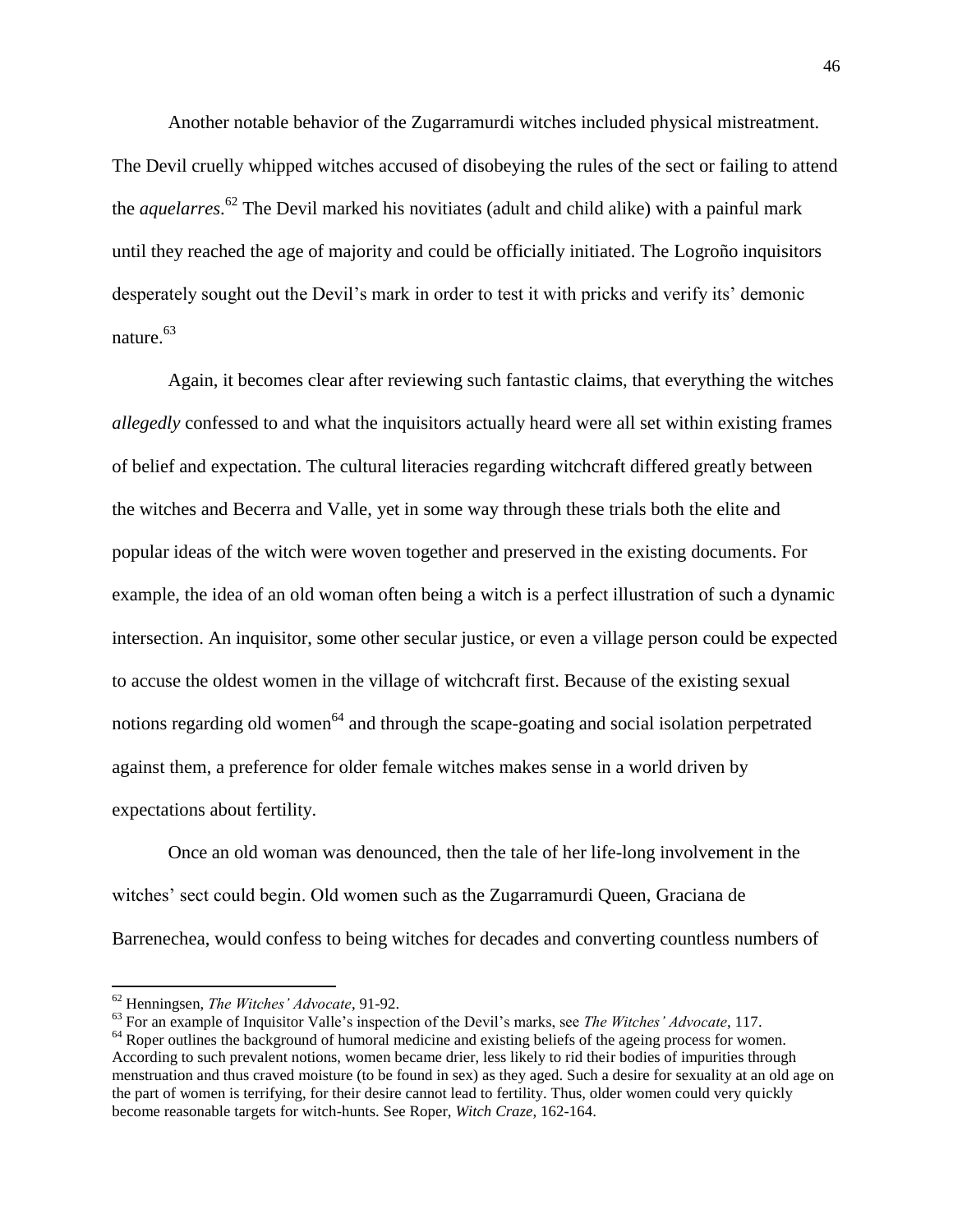people, including their own children, grandchildren, and other relatives.<sup>65</sup> Older women were often the sexual victims of the Devil, as e*l cuaderno* attests: of the ten women referenced in the Devil-sex *acto*, six were over the age of 50.<sup>66</sup> In reality, these women may have just been lonely widows deprived of any amorous life; therefore such stories, in which the women seemed to crave a caring lover even in the form of the Devil, evince a deeper, more psychological component to the confession stories of the accused.

In terms of the deaths allegedly caused by witches, infant mortality and child mortality rates were very high in the early modern age. It was easy for parents to blame the woman who watched their child while they were away as the cause behind an unexpected deadly illness. Even adult people died suddenly, seemingly without explanation. If a local woman knew medicinal remedies, attempted them, and then failed, another charge of witchcraft could be easily made. In such a way, midwives were often blamed for infant deaths, as the *Malleus* so blatantly emphasizes.<sup>67</sup>

It seems though, that the inquisitors in Logroño were aware of all these contingencies. The *Suprema* certainly advised them throughout the trial of the initial witches that such variables could thwart their pursuit of truth and justice. Yet they still decided to burn most of the witches, whether alive or dead, in their November 1610 *auto de fe.* How the inquisitors at Logroño arrived at such a verdict came from their personal interactions with the witches, whether in the courtroom, the jail, or the many witch-infested villages, and their own personal convictions on the activities of the accursed sect. The first of these documented interactions between inquisitor and witch came with Inquisitor Valle"s visitation in 1609. As Becerra, Valle and Salazar

<sup>&</sup>lt;sup>65</sup> Graciana de Barrenechea confessed to converting her children, the two Yriarte women, and possibly a niece. See Henningsen, *The Witches' Advocate*, 33.

<sup>66</sup> Archivo Real y General de Navarra, MSS Códice L. 3, 1612, fol. 41v-41r.

<sup>67</sup> Kramer and Sprenger, *The Hammer of Witches*, 212.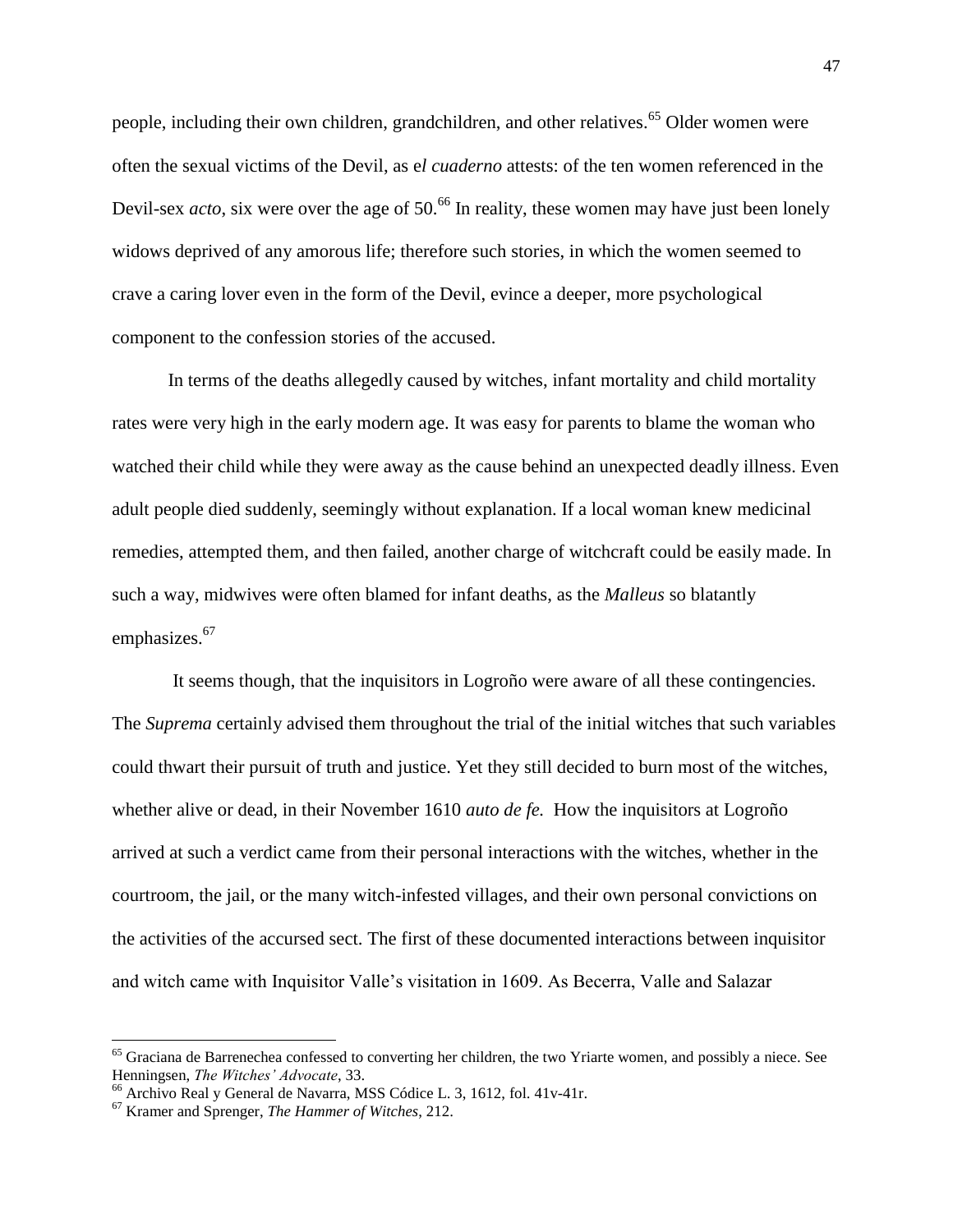collected evidence and ran the trials against the Zugarramurdi witches' sect, they were confronted with the witches themselves and forced to reconcile or alter their pre-existing notions of what it meant to be a witch – especially as they themselves began to disagree over the true nature of the witchcraft in Navarre. As Becerra and Valle recognized Salazar to be a fierce opponent to *their* conception of the Zugarramurdi witch, they created their own defensive document utilizing the many witchcraft discourses available to them. This process, ironically enough resulted in yet another elite (albeit unique) text on the proven acts of witchcraft committed by thousands of Navarrese Catholics, *el cuaderno.*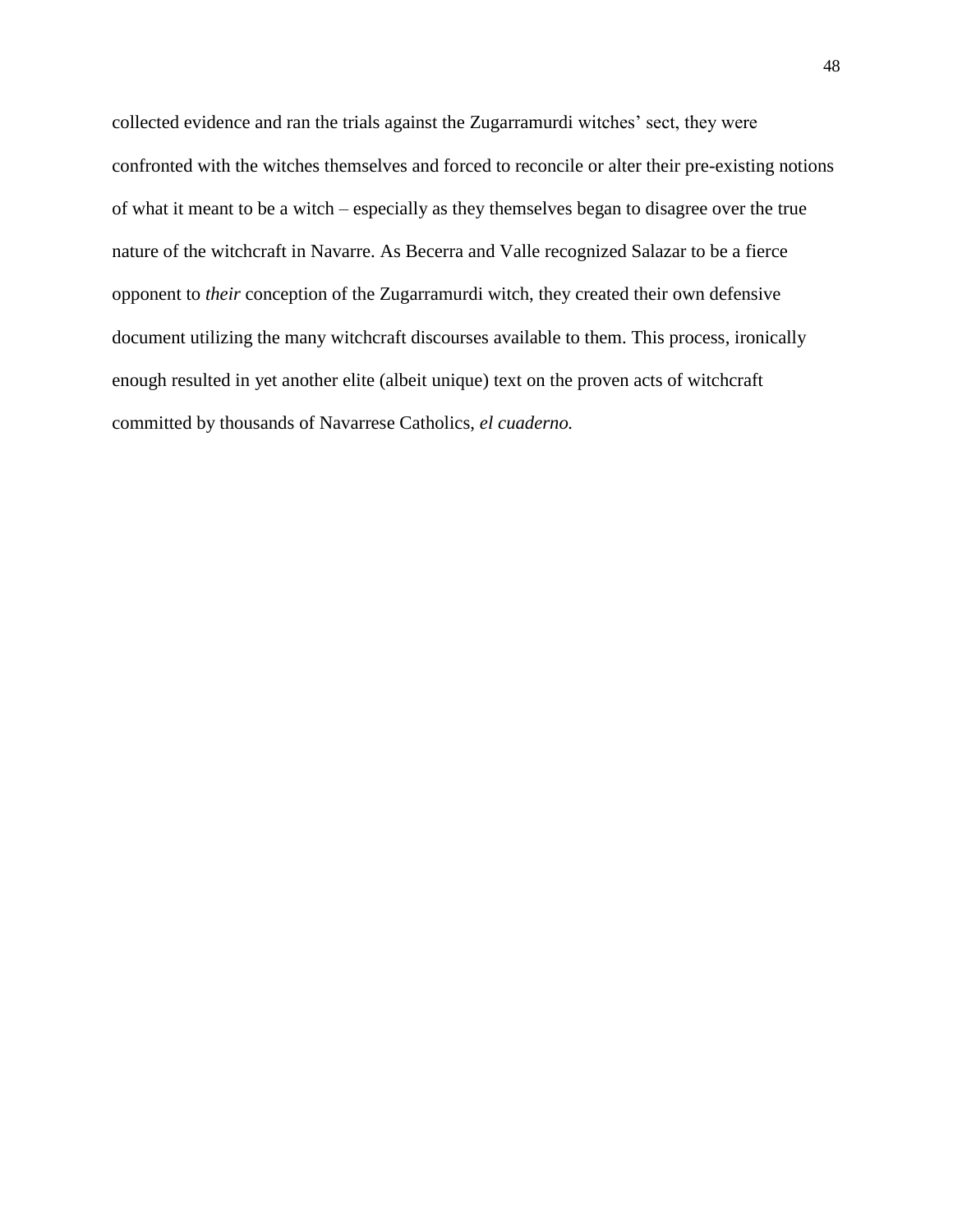## **Chapter 3: El Cuaderno**

In the manuscript entitled "*Inquisición de Navarra. Cuaderno de actos comprovados de bruxos,"<sup>1</sup>* Inquisitors Becerra and Valle compiled their evidence for the veracity of witchcraft in the case against their junior inquisitor Salazar. The extant 65-folio manuscript was certainly only meant for the eyes of the *Suprema*, and, according to Gustav Henningsen, may have been only the first part of a two-part verdict.<sup>2</sup> Regardless, it remains to this day the largest extant statement dealing with the Zugarramurdi Witch-Hunts. A close study of this neglected document in the proper context sheds light on the argumentative strategies of Inquisitors Becerra and Valle; *el cuaderno* also reveals a notable pervasiveness of witchcraft beliefs among the accused, a consistency of certain witchcraft tropes among the confessed and the inquisitors, and the impressive organizational skills of the tribunal.

This document can be used by different historians in different ways. Gender studies could certainly use *el cuaderno* in order to interpret what made neighbors and inquisitors suspect certain types of women to join the Devil"s sect, and what the experiences of accused women may have been like over the course of a witch-hunt. Legal historians (especially of the Spanish Inquisition) may also find in *el cuaderno* a wealth of legal practice and argumentative tropes. The religious historian may use *el cuaderno* in an attempt to highlight expectations about heresy and witchcraft in general. And even the folklore historian can read *el cuaderno* in the pursuit of literary and genre conceits from the early modern period. In my brief overview, I shall attempt to read *el cuaderno* though these perspectives. Along the way, I hope to dispel a few continued

<sup>&</sup>lt;sup>1</sup> Archivo Real y General de Navarra (AGN), MSS Códice L. 3, 1612.

<sup>2</sup> Henningsen, *The Witches' Advocate*, 336.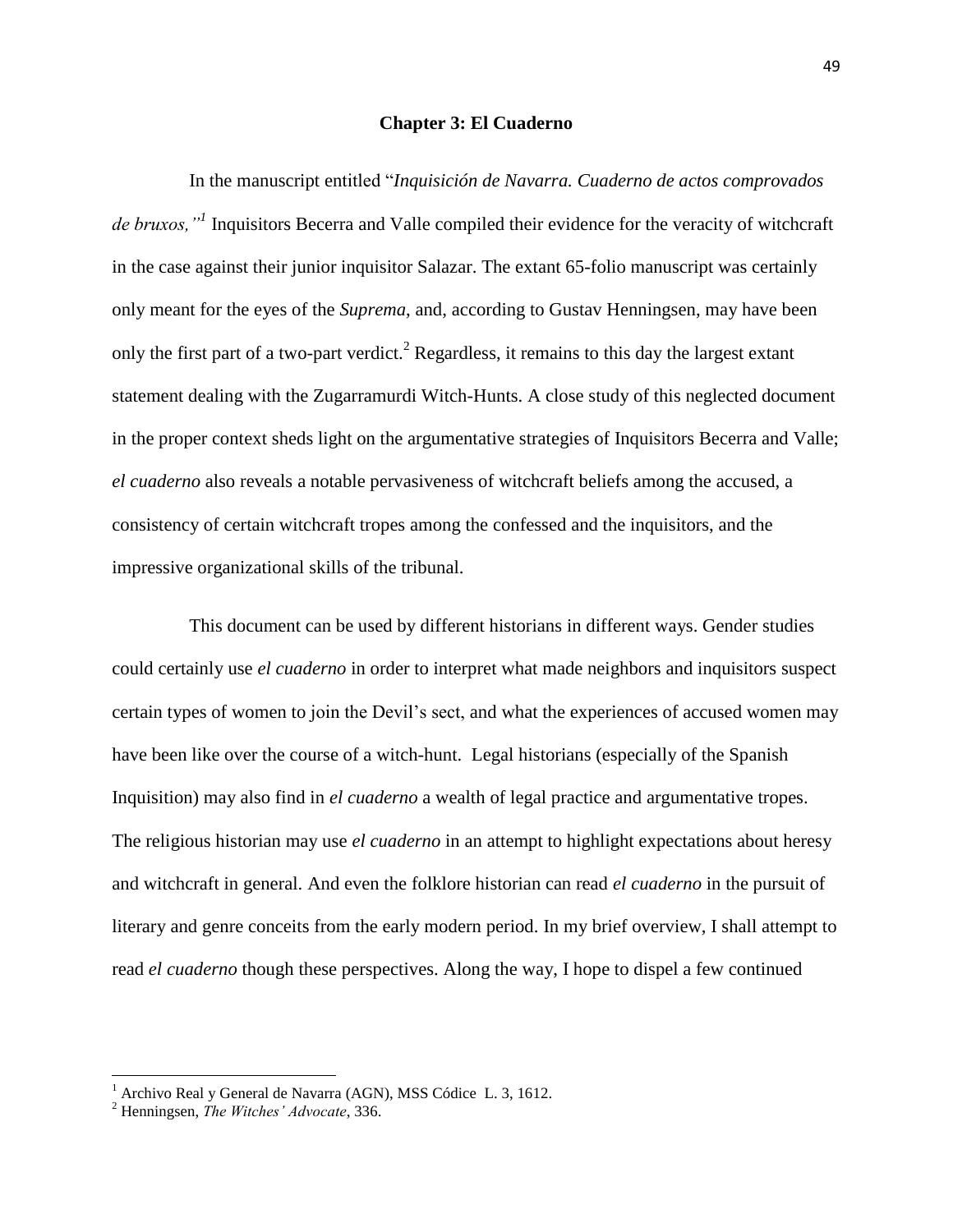misconceptions about Becerra and Valle"s seemingly ineffective argumentative choices and instead shed light on the reasons why the two men wrote *el cuaderno* the way they did.

Reviewing the lay-out of the large text offers a helpful first step into understanding Becerra and Valle's arguments. In the margins of the title page, we read

"The book bound in parchment is about *actos comprovados*, but in that one the particular and individual acts that the witches confessed with other witnesses are proven, and in this one the common things the witches uniformly confess are proven with single actions."<sup>3</sup>

From the beginning then, it is clear that *el cuaderno* was meant to compile and summarize all the evidence from the Zugarramurdi Witch-Hunts which Becerra and Valle deemed to be especially consistent and damning among the witches" testimonies. In other words, Becerra and Valle planned to strengthen their argument for the veracity of witchcraft in Navarre by amassing those things which the witches uniformly confessed in common. Furthermore, this distinction between using evidence which was confessed by many witches consistently (which *el cuaderno* proposes to do) and other perhaps atypical witch confessions which were verified by witnesses helps the reader to interpret the manuscript's purpose. We can expect, then, that *el cuaderno* will name accused witches only, that it will include a large number of citations, and that the evidence may seem repetitive since the nature of the manuscript was to summarize those *actos* which were unvarying across a large number of witch confessions.

Supposedly written by inquisitorial secretary Juan de Agüero, $4$  the manuscript is organized according to a table of contents written on the first few pages. The list, aptly titled

<sup>&</sup>lt;sup>3</sup> "El libro encuadernado en pergamino es de Actos comprovados, pero en aquel se comprueban los Actos singulares e individuales que confesaron los bruxos con otros testigos, y en este se comprueban con Actos singulares, las cosas comunes que uniformemente confiesan los bruxos" AGN, MSS Códice L. 3, 1612.

<sup>4</sup> Henningsen, *The Witches' Advocate*, 337.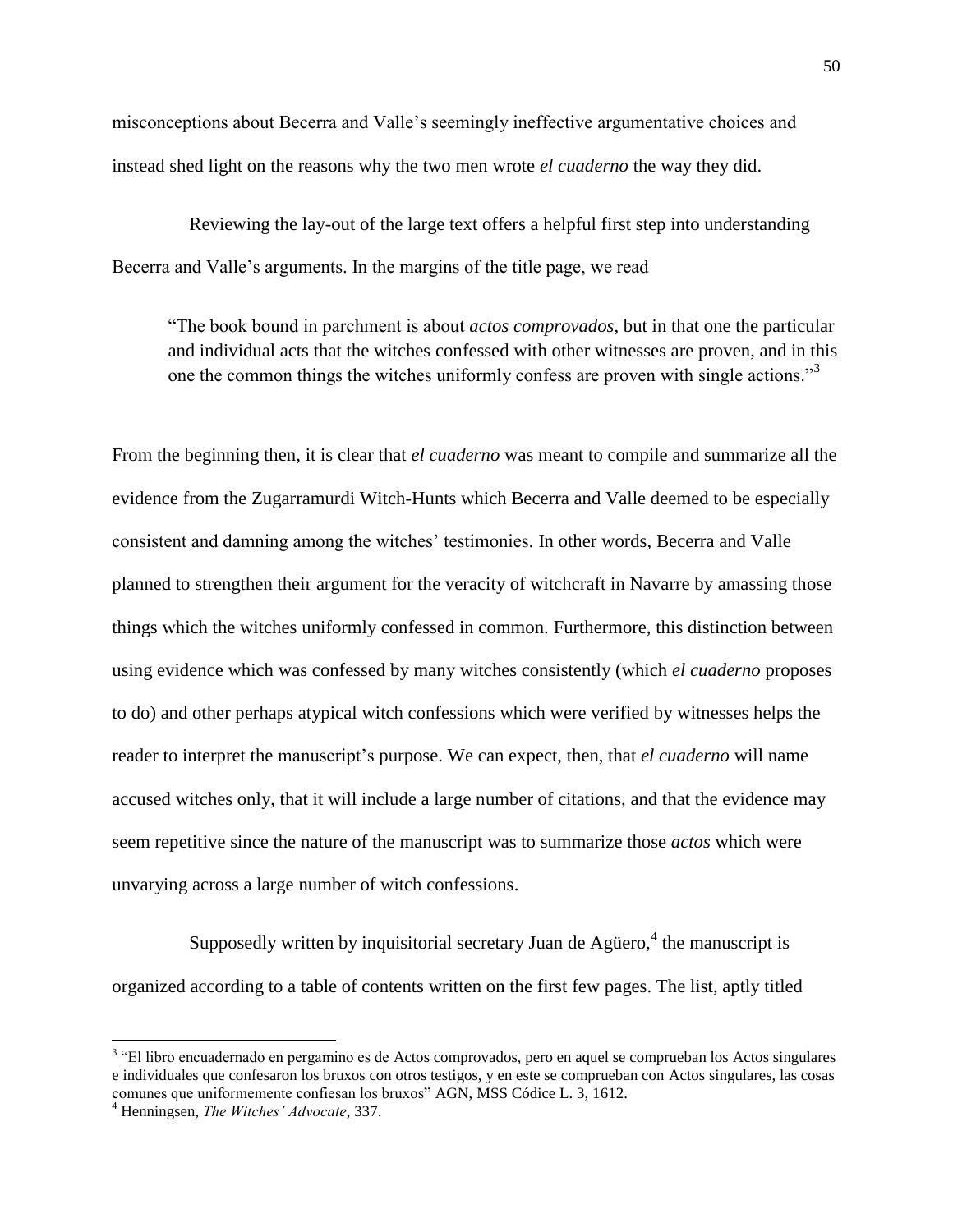"what the *actos positibos* of this *cuaderno* contain and at which folio is each one," 5 begins the list of acts to be verified. The term *acto comprovado* (or *positibo*) refers to literally "a verified act;" in this case, the *actos comprovados* were meant to be seen as statements of proven truth, ratified and verified through witness testimony or witches" confessions, and thus supportive of Becerra and Valle's position on the veracity of witchcraft. Such a term accurately reflects the legal concerns of the inquisitors over what kinds of evidence carried more legal weight. Again, Roman legal precedent in the practice of the Spanish Inquisition is key; the observance of external acts viewed by at least two outside eyewitnesses was tantamount to proof and a confession of guilt.<sup>6</sup> Thus, witchcraft events confessed by the accused had to proven and ratified in a similar way. Wrapped up in this as well was the belief in the age of majority; at a certain age, children and young people could be expected to tell the truth and accurately relay the events they saw.<sup>7</sup> As we shall see, Becerra, Valle and Salazar were all concerned with these facets of legal practice in the creation of their defensive documents and the *actos comprovados*.

Each *acto comprovado* (of which there are 32) begins with a description of the heretical activity of the witches' sect meant to be proven by the evidence that follows. After the narrative of each *acto*, snippets of compelling witness testimony include the name of the witch who provided the supporting evidence, his or her age, home, and a reference to the pertinent records where the full trial or confession information might be found. According to Henningsen, Becerra and Valle took their sources from a variety of places. Material from the 1610 *auto de fe* in Logroño used both to convict the witches and declare their heretical activities to the gathered audience makes up a portion of *el cuaderno*"s sources. *El cuaderno* also includes confessions

<sup>&</sup>lt;sup>5</sup> "Sumario de lo que contienen los Actos positibos deste cuaderno y a quantas fojas esta cada uno," AGN, MSS Códice L. 3, 1612.

<sup>6</sup> Homza, *The Spanish Inquisition,* xi.

<sup>&</sup>lt;sup>7</sup> In one document, Homza finds that the "minors under the age of twenty ... [must be] receive[d] kindly and with light penances, even if they come after the period of grace…" See Homza, *The Spanish Inquisition*, 66.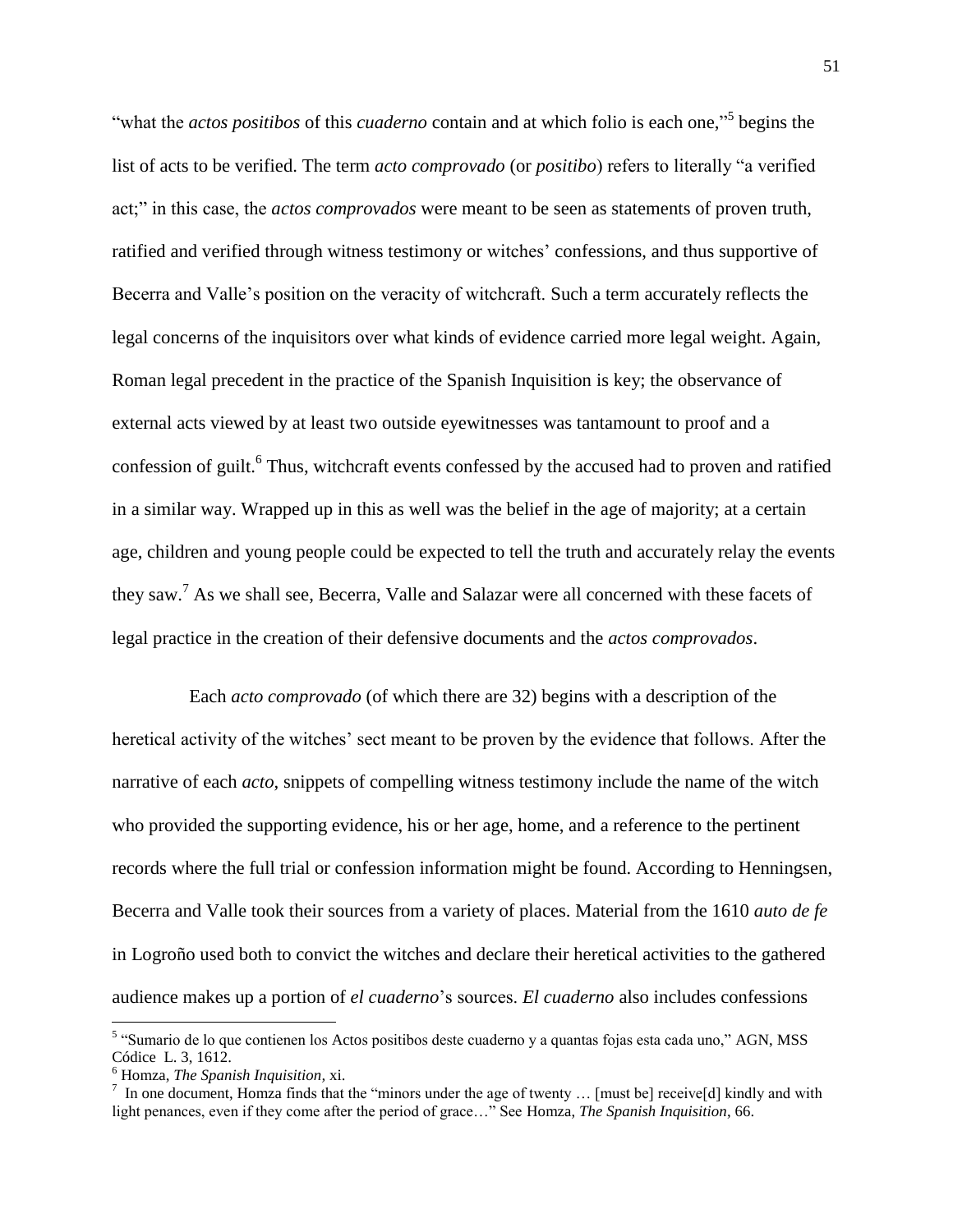from suspects imprisoned at the tribunal. Finally, evidence collected by Inquisitors Valle and Salazar during their respective visitations rounds out the sources for Becerra and Valle"s legal summary.<sup>8</sup>

Becerra and Valle arranged the 32 *actos comprovados* in a very specific way. In general, the majority of the *actos* laid out the diabolic events that occurred in going to, participating in, and leaving the *aquelarre*, the Basque term for the witches" sabbath. *Actos* 1 – 8 9 and 13<sup>10</sup> present verified proof that *aquelarres* were corporally experienced; in many cases these *actos* also address the persuasive measures the witches and the Devil used to add new recruits. *Acto* 10 discusses the cruel treatment witches received if they considered leaving the sect or missed *aquelarre* meetings.<sup>11</sup> *Actos*  $9$ ,<sup>12</sup> 12 and  $13^{13}$  address the spiritual consequences of becoming a witch: afterwards, witches could not bear to hear the name of God, nor could they confess, pray, or see the Holy Host during Mass. Belonging to the sect was manifested through both verbal agreements (the *Reniego*) and physical maltreatment (in the form of the Devil"s Mark) and covered in *acto* 11.<sup>14</sup> *Actos* 14 through  $16^{15}$  describe the hierarchy of the sect and the many "perks" that came with initiation and advancement through it, such as the assignment of a demonic familiar (or literally "a guardian angel"<sup>16</sup>) in the form of a toad. Becerra and Valle then enter into descriptions of the evil acts (or *maleficia*) practiced by the witches in the form of

 $12$  MSS Códice L. 3, fol.  $17v - 19v$ .

 $14$  MSS Códice L. 3, fol. 21r.

 $\overline{\phantom{a}}$ 

<sup>15</sup> MSS Códice L. 3, fol.  $25r. - 31r$ .

<sup>8</sup> Henningsen, *The Witches' Advocate*, 338.

 $9$  AGN, MSS Códice L. 3, 1612, fol. 1r – 17v.

 $10$  MSS Códice L. 3, fol.  $23v - 24v$ .

<sup>&</sup>lt;sup>11</sup> MSS Códice L. 3, fol.  $19v - 24v$ .

<sup>&</sup>lt;sup>13</sup> MSS Códice L. 3, fol.  $21v - 23v$ .

<sup>&</sup>lt;sup>16</sup> In the description for *Acto* 14, Becerra and Valle describe the toads as being "dressed in different colors, with an entire vest, adjusted to their size and body with a little cap. … And [the Devil] gives [the new witches] the [toads] as a guardian angel…"in MSS Códice L. 3, fol. 25r.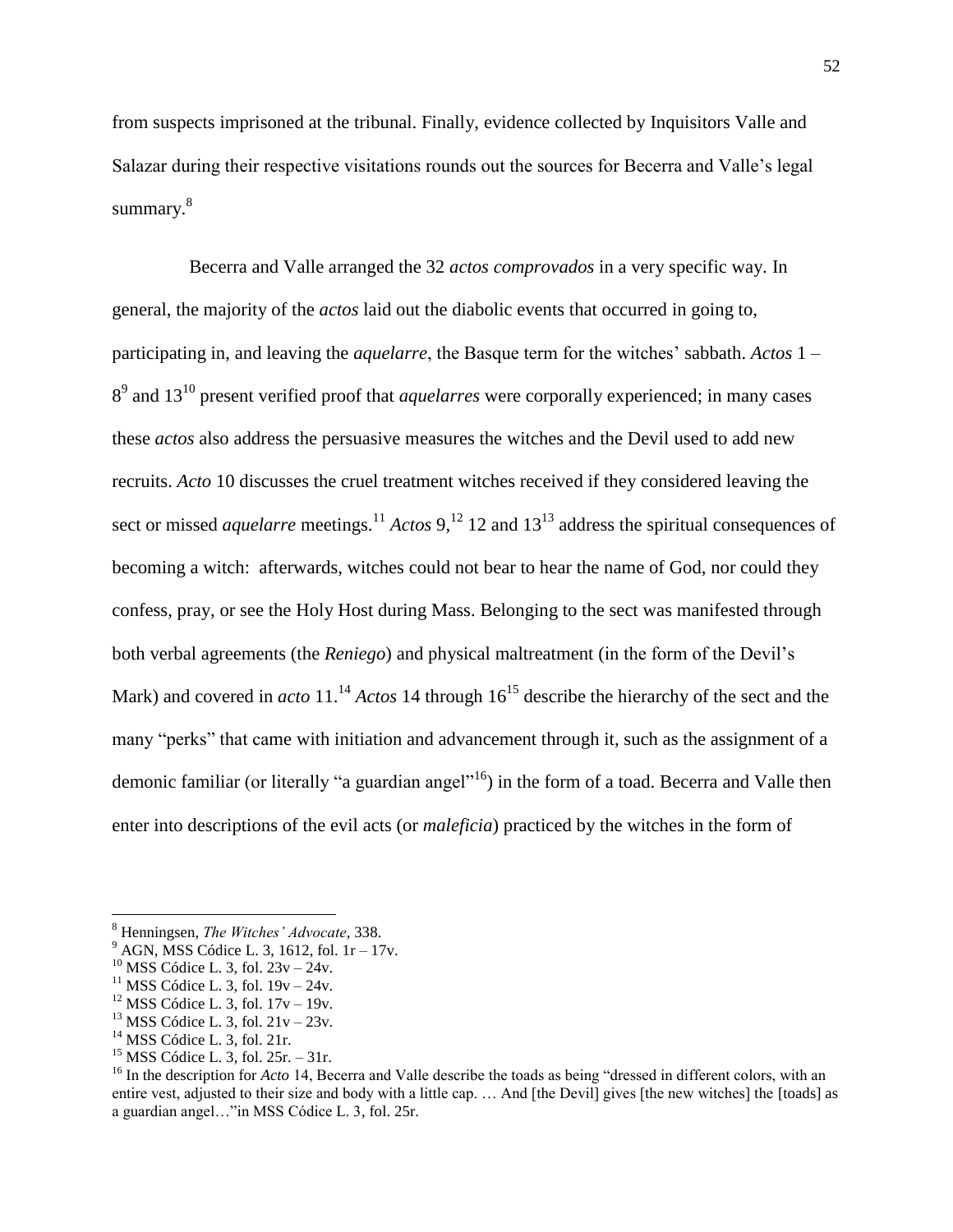potions and powders in  $actos$  17 – 19.<sup>17</sup>  $Actos$  20 – 22<sup>18</sup> deal with the cannibalistic practices of the witches. The evidence only becomes more shocking and horrific as Becerra and Valle spend the next three  $\arccos (23 - 25)^{19}$  discussing the sexual acts of the Devil and his witch consorts. In *actos* 26 and 27,<sup>20</sup> Becerra and Valle amass evidence which proves not only that the Devil meets with his witches to discuss usual diabolical activities during the day, but also that he attempts to intervene in their efforts to confess to the Holy Office. *Actos* 28 and  $29<sup>21</sup>$  address the thorny issue of whether the witches leave their beds or not to attend the *aquelarre* and how they sometimes leave a visible demon resembling themselves in their beds. Becerra and Valle inject religious fear into *acto*  $30^{22}$  which describes the practices of the witches' Black Mass even during the solemn festivals of the Christian calendar. Finally, *actos* 31 and 32<sup>23</sup> narrate the effects of the Inquisition"s investigation into the Devil"s sect: evidence describing how the Devil verbally persuades or physically punishes those who leave the sect or confess their guilt makes up the last of the *actos*. So not only do Becerra and Valle bring the reader through time to the present dealings with the witches' sect in the arrangement of the *actos*, but they also weave a narrative of life-long involvement with the Devil and all that such an unholy alliance entails; in fact, many of the most cited and notorious witches in *el cuaderno* are those witches who are over 60 years of age.

After the *actos* a few folios are used to list the names, ages and villages of witches reconciled during visitations and at the tribunal.<sup>24</sup> And finally, curiously tacked on at the end of

 $\overline{a}$ 

 $17$  MSS Códice L. 3, fol.  $31r - 38v$ .

 $18$  MSS Códice L. 3, fol.  $38v - 40v$ .

 $19$  MSS Códice L. 3, fol.  $40v - 42v$ .

<sup>&</sup>lt;sup>20</sup> MSS Códice L. 3, fol.  $42v - 46r$ .

<sup>&</sup>lt;sup>21</sup> MSS Códice L. 3, fol.  $46r - 48v$ .

<sup>&</sup>lt;sup>22</sup> MSS Códice L. 3, fol.  $48v - 49v$ . <sup>23</sup> MSS Códice L. 3, fol.  $49v - 53v$ .

<sup>&</sup>lt;sup>24</sup> MSS Códice L. 3, fol.  $54r - 60r$ .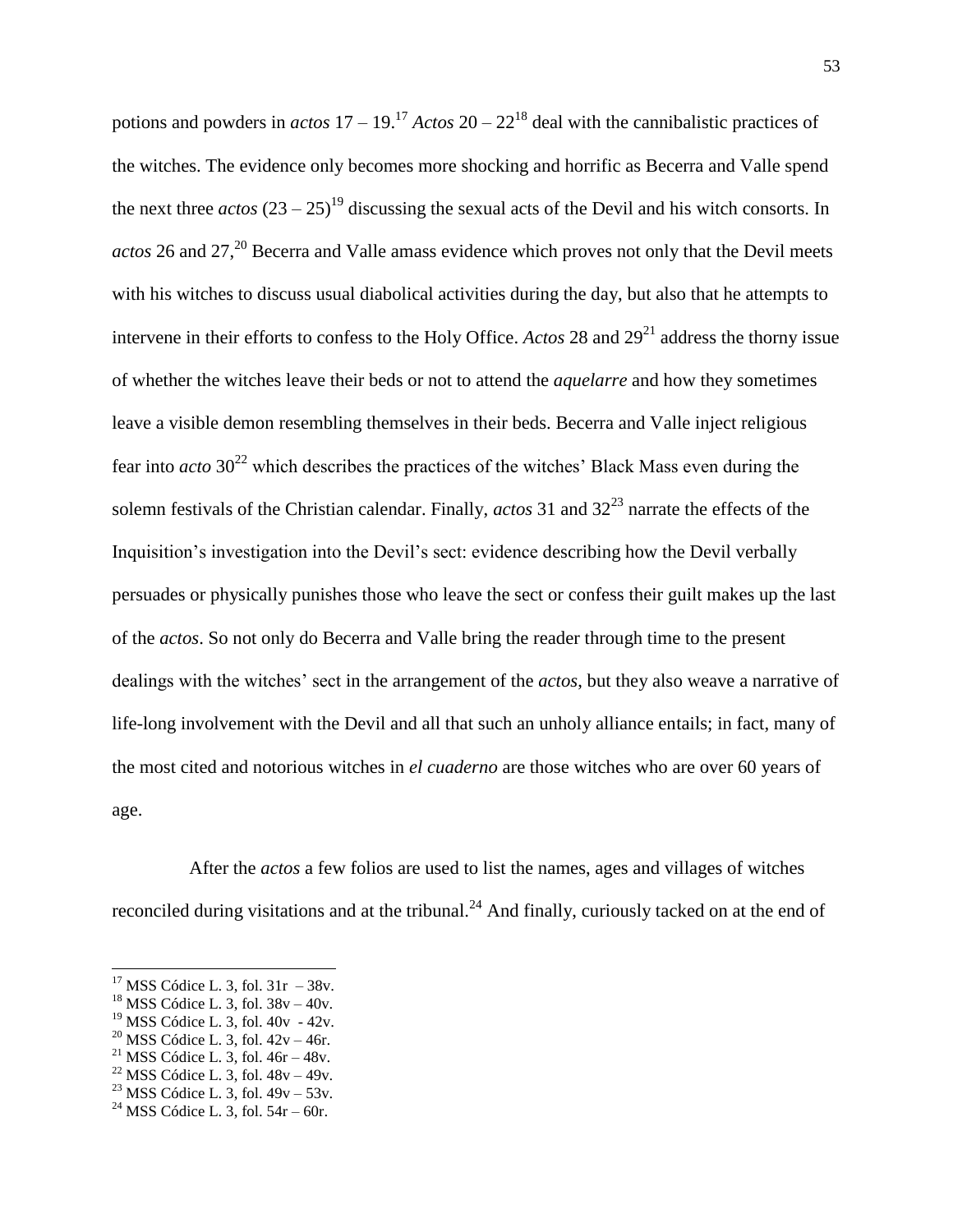the 32 *actos comprovados* is a 9-page copy of the 1611 confession of Doña María de Endara of the village of Lesaca.<sup>25</sup> Although the first references to María de Endara are in the actual body of the *actos*, her stirring fairy tale-like confession of meeting the handsome Devil and becoming a witch caps off *el cuaderno* on a dramatic note.

Though not my goal, *el cuaderno* might be used as a tool to recreate the content of the lost trials precisely because of its extensive organization and source-filled notes. Such organizational and filing expertise is an often-overlooked consequence of the bureaucracy of the Spanish Inquisition. In reading *el cuaderno* with its many lists, tables and indexing notes for every piece of supporting testimony, we are provided with a prime example of Inquisitorial process and obsession with paper; this manuscript was supposed to searchable, and its contents verifiable, for its readers. But, although some historians have used *el cuaderno* as such a sourcebook for the missing testimony, Becerra and Valle organized their manuscript in order to convince readers of the truth of their argument. They were aware that an effective defensive document relied on referenced sources. Including references to supplementary visitation confessions and writing additional case numbers in the margins contributed not just paper weight, but argumentative weight as well. $^{26}$ 

 $\overline{a}$ 

<sup>&</sup>lt;sup>25</sup> María de Endara's confession covers folios  $61r - 65r$ . Henningsen infers that this 1611 confession by María de Endara should have constituted the beginning of the second verdict document created by Inquisitors Becerra and Valle; in fact, Henningsen asserts that the confession is copied in Valle"s own hand. I must disagree with Henningsen for in no way does the transition into María de Endara"s confession contain any preface material to denote it as the beginning of a second entirely separate document. Moreover, on the verso side of the last folio of the Endara confession, there is a table sketched out which seems to bookend the manuscript. I would assert that *el cuaderno* should be viewed as one single manuscript and not a compilation of other that might have belonged in additional "memorials." There does seem to be sufficient evidence to suggest that other verdict documents may have been written; but *el cuaderno* is a complete manuscript and should be interpreted as such. See Henningsen, "Chapter 12.4: The Verdict of Becerra and Valle," "12.5: The Pamplona Manuscript (Memorial A)," and "12.6: The Lost Memorials" in *The Witches' Advocate*, 336-346.

<sup>26</sup> See the end of *Acto* 1 for just such a list of supplementary evidence: MSS Códice L. 3, fol. 3v.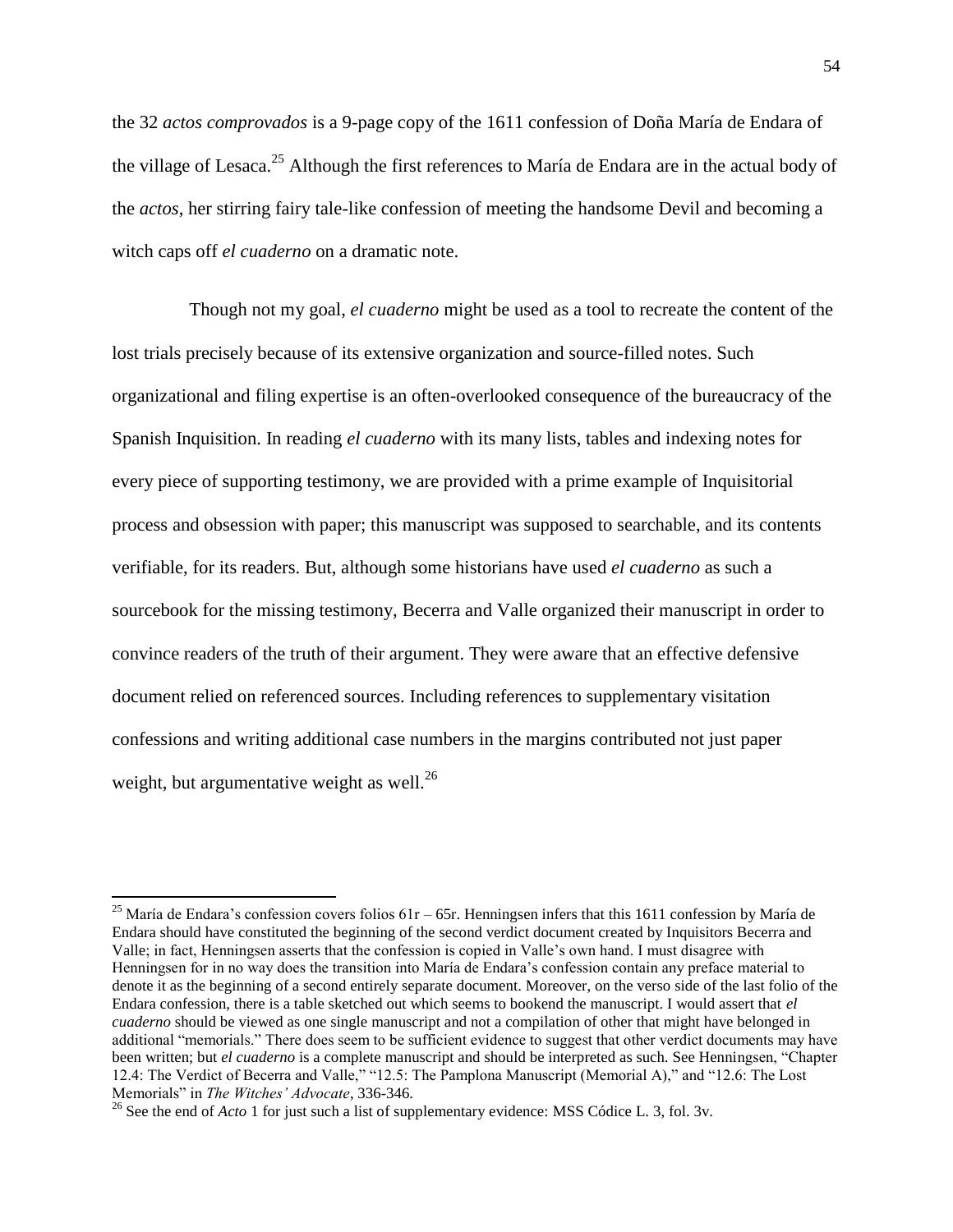Furthermore, in *el cuaderno* Becerra and Valle created an especially unique and novel document in comparison to the usual records of the Spanish Inquisition. Typically, Spanish inquisitors relied on trial records to substantiate their opinions with the *Suprema*, but *el cuaderno*  appears to have been a substitute or a supplement for that process: the manuscript mentions such a large number of individuals that the paper involved in shipping the records would have swamped the already inundated *Suprema*. And, of course, the rift between Becerra and Valle and inquisitor Salazar made this document part of an intra-tribunal debate. The fact that *el cuaderno* was not just a legal summary, but a defensive document for Becerra and Valle against their junior inquisitor also makes it unique and sets it apart from typical tribunal records.

Of course, the "usual" tribunal record of a tribunal in the Spanish Inquisition could vary widely. Letters were extremely common and may have come from *comisarios* placed in locations far from the tribunal, inquisitors on visitation, or even the *Suprema* itself. Records of actual witness testimony, denunciations against suspected heretics, and the confessions of the accused also number among the documents written by the inquisitors and their secretaries. A full trial record could include the words (though mediated through the secretary"s hand) of denunciation against a suspected heretic, the responses of the heretic to allegations or the inquisitors' questions, statements of witnesses, and the whole chronological flow of the trial. $^{27}$ Visitation records were also included in the archives of tribunals and could be as simple as Valle"s narrative letters or as lengthy as Salazar"s Reports. Tribunals also stored many annual trial summaries called *relaciones de causas* in which (ideally) the bare basics of every trial were recorded including the charges against a suspected heretic, their conduct during the trial, and the

<sup>27</sup> For an excellent example of such a trial record, see "Document 4" in Homza, *The Spanish Inquisition,* 17 -26.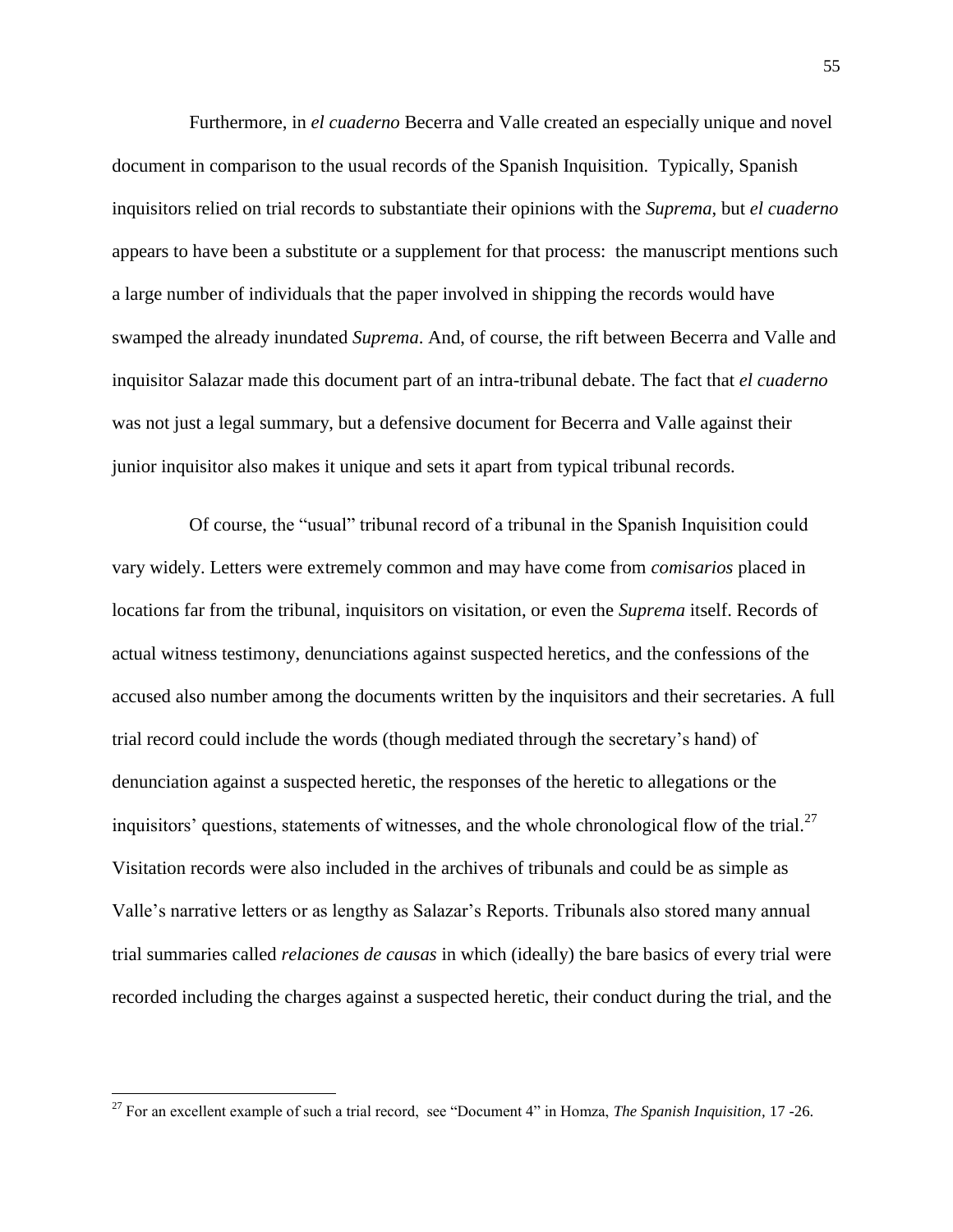sentence. <sup>28</sup> Finally, written records of the proceedings of *autos de fe* round out the usual texts written by and archived for future use in tribunals.<sup>29</sup> *El cuaderno*, by contrast, does not easily fit into any of these usual document types and is therefore a notable exception.

Inquisitors were especially adept in their use of such diverse records. Although James Given"s conclusions about the technologies of medieval French inquisitorial documentation seem far afield both in time and place from the Zugarramurdi witch-hunt, his assertion that "[inquisitors] seem to have made unusually skillful use of their records…" certainly applies to *el cuaderno*. Given says "the care with which the inquisitors prepared and ordered their documents gave them unusual control of the written word;"<sup>30</sup> Becerra and Valle presented their argument in a precise way as well, using section headings, copying the text included in *el cuaderno* from the original record sources, and indexing their evidence topographically and thematically, just as Given claims the French inquisitors did. $31$  In dealing with the confessions of heretics, Given also asserts that inquisitors were well prepared to shape the dangerous and "oblique discourse [of suspected heretics' confessions] so as to reveal the damning 'truth' that they believed lay hidden within it."<sup>32</sup> For Becerra and Valle, this truth -- which they certainly manipulated within the arrangement and argumentation of *el cuaderno* -- was made up the verified acts of witchcraft,

<sup>28</sup> *Relaciones de causa* are popular documents for Spanish Inquisition historians to use since so many statistics can be calculated from them. See the initial pages of William Monter"s "Chapter 2: The Aragonese century of the Spanish Inquisition, 1530 – 1630" in *Frontiers of Heresy: The Spanish Inquisition from the Basque Lands to Sicily* (Cambridge: Cambridge University Press, 1990) 29 – 32.

<sup>&</sup>lt;sup>29</sup> See Homza, "Document 26" in *The Spanish Inquisition 1478 – 1614*, 257 – 266.

<sup>30</sup> James Given, *The Inquisition & Medieval Society: Power, Discipline, and Resistance in Languedoc* (Ithaca and London: Cornell University Press, 1997) 50.

<sup>31</sup> Given, *The Inquisition & Medieval Society*, 26 – 35. In the lists which follow the *Actos comprovados* and precede the Endara confession, the witnesses are more or less grouped topographically just as Given claims. See MSS Códice L. 3, fol. 54r – 60r.

<sup>32</sup> Given, *The Inquisition & Medieval Society*, 51.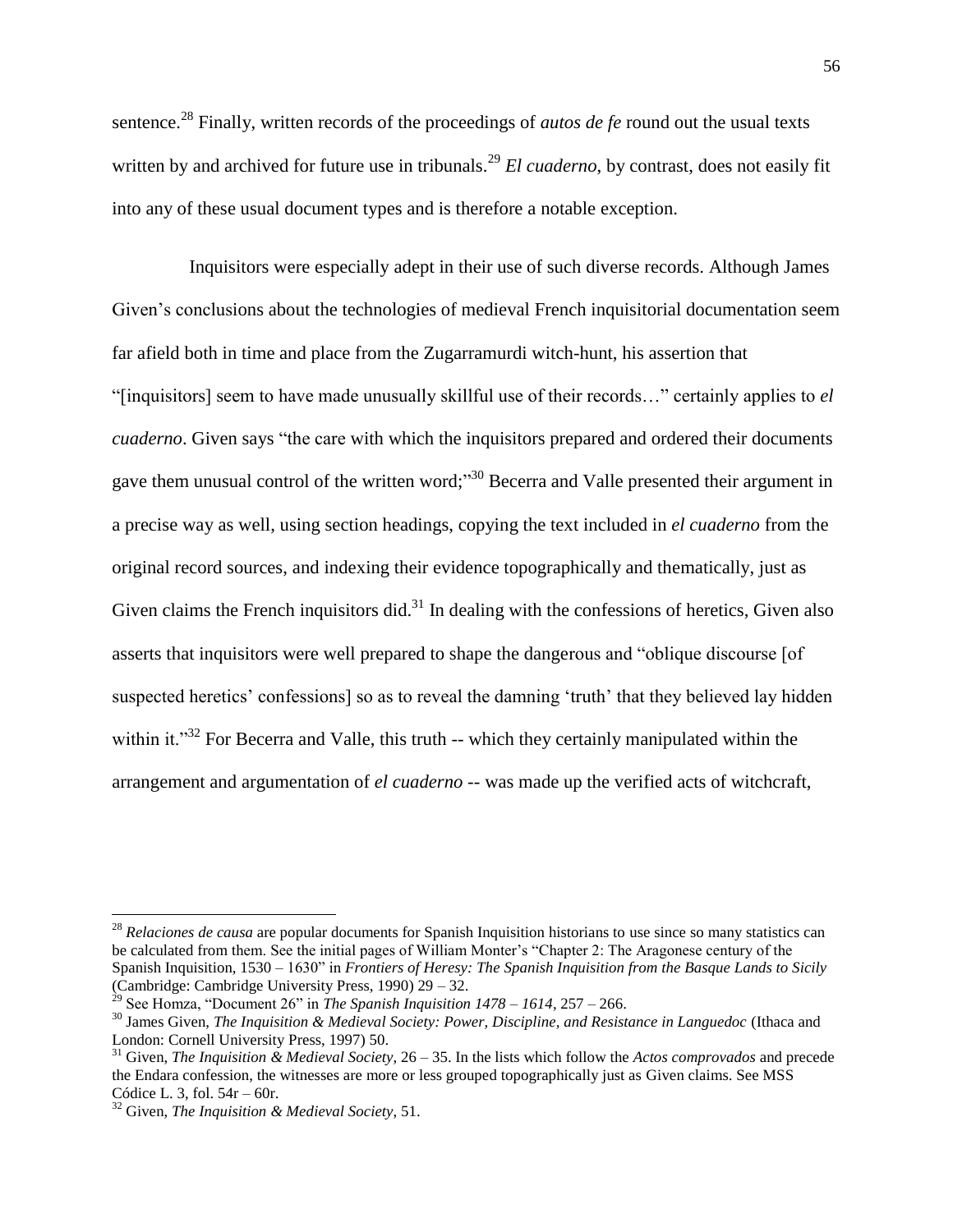"…which happened really and truly, without being able to claim that dream or illusion intervened<sup>"33</sup>

Though the purpose of their text was unusual, Becerra and Valle may have taken argumentative cues from several earlier sources, such as the second report that Salazar wrote on March 24 and sent to the Inquisitor General. Salazar's reports, as Henningsen calls them, were the summaries of his visitation trip, which lasted from May 22, 1611 to January 10, 1612, when he returned to the tribunal in Logroño.<sup>34</sup> With an Edict of Grace, Salazar traveled extensively through upper Navarre, into Guipúzcoa and Vizcaya, and finally through Alava before returning to his colleagues.<sup>35</sup> Upon his return, he shut himself up with the two secretaries who had accompanied him<sup>36</sup> and immediately set to work preparing the five thousand folios of notes taken during his visitation, as he himself stated.<sup>37</sup> Both Salazar's first and second reports are dated the same day, right before the expiration of the Edict of Grace under which he conducted his visitation.<sup>38</sup> The second report, which most resembles *el cuaderno* in content and layout, serves as an interesting comparison to the manuscript of Becerra and Valle. Salazar orders an account of his entire visitation under four section headings: the first discusses the *aquelarres* and how the witches arrive at and depart from the sabbath, the second describes what witches do, the third discusses the *actos positibos* Salazar endeavored to prove, and the last heading provides an assessment of the evidence and what guilt might be derived from it.<sup>39</sup>

<sup>33</sup> " …las quales pasan real y verdaderamente, sin que se pueda pretender que interbenga sueño ni ylusion…" AGN, MSS Códice L. 3, fol. 1r.

<sup>34</sup> Henningsen, *The Witches' Advocate*, 235 and 307.

<sup>&</sup>lt;sup>35</sup> Henningsen provides both a brief description of Salazar's Edict of Grace and a map of the visitation route in *The Witches' Advocate,* 237-238.

<sup>&</sup>lt;sup>36</sup> Ibid., 307. Henningsen makes no reference to whether the two Basque translators, Fray Doming de Sardo and Fray Josef de Elizondo, helped the inquisitor to write his reports. See *ibid*., 235.

<sup>37</sup> Hennginsen, *The Salazar Documents*, 349.

<sup>38</sup> Henningsen, *The Salazar Documents,* 252.

<sup>39</sup> Henningsen, *The Salazar Documents*, 269.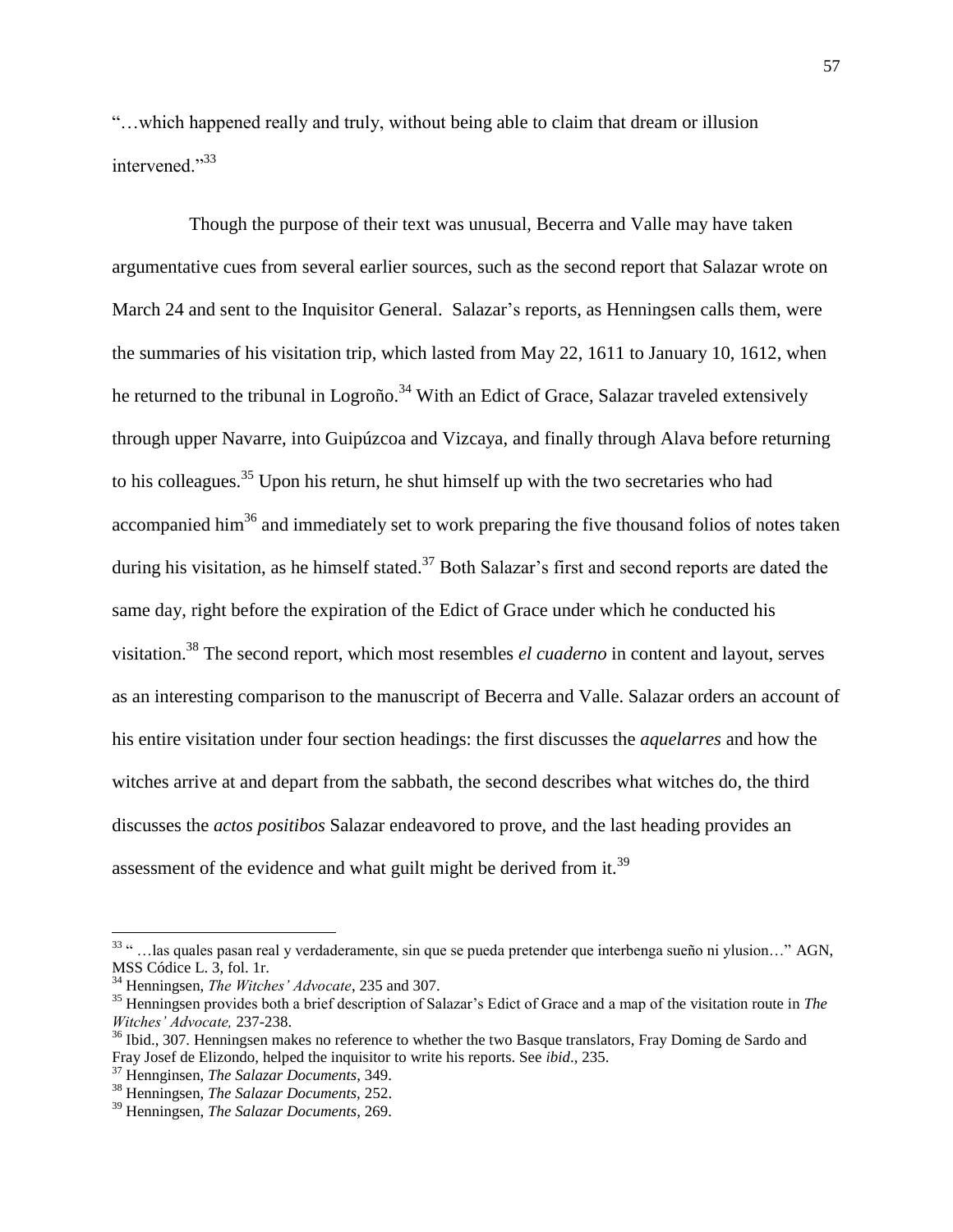Initially, the organizational and narrative differences between Salazar"s second report and *el cuaderno* grab the reader"s attention; for example, at no point do Becerra and Valle discuss the legal consequences of their chosen *actos comprovados*. Salazar does gloss his evidence in a similar style to the indexing preference of *el cuaderno*, but the way in which he presents his argument and evidence is very different from Becerra and Valle. First, Salazar often counts: in other words, he uses numbers to describe and support his evidence. Besides beginning his second report with exact numbers of *revocantes*, relapsed, absolved, and reconciled witches,<sup>40</sup> Salazar regularly gives the number of witnesses who appeared before him at a given time to declare or make a revocation. Throughout, Salazar commits himself to a narrative and persuasive style with little naming of actual witches until his third article. He focuses on facts and events. He often inserts his opinion on the proper interpretation of the confessions and evidence presented. He even lingers on his own experiences, relating the stories of *maleficia* supposedly perpetrated against him.<sup>41</sup> And, perhaps most importantly, he consistently focuses on the necessary requirements for proving heretical guilt within the inquisition"s court.

One of the ways in which these requirements crop up in Salazar"s second report is in the many references to witnesses who were not suspected of witchcraft. According to the law requirements of the Spanish Inquisition, confession of guilt or testimony of two witnesses was necessary for "complete proof" of heretical guilt.<sup>42</sup> With the problematic confessions of the witches, Salazar was forced to consider the alternative of eye witnesses. In his third article, numbers  $25 - 47$  all deal with the fact that pertinent witnesses to acts of witchcraft did not in fact verify the events described by the witches. Parents who kept vigil over their children at night,

<sup>40</sup> Henningsen, *The Salazar Documents*, 267.

<sup>&</sup>lt;sup>41</sup> See number 16 under Salazar's second article for an example of his first-person experiences; Henningsen, *The Salazar Documents*, 287 – 289.

<sup>42</sup> Homza, *The Spanish Inquisition,* xi.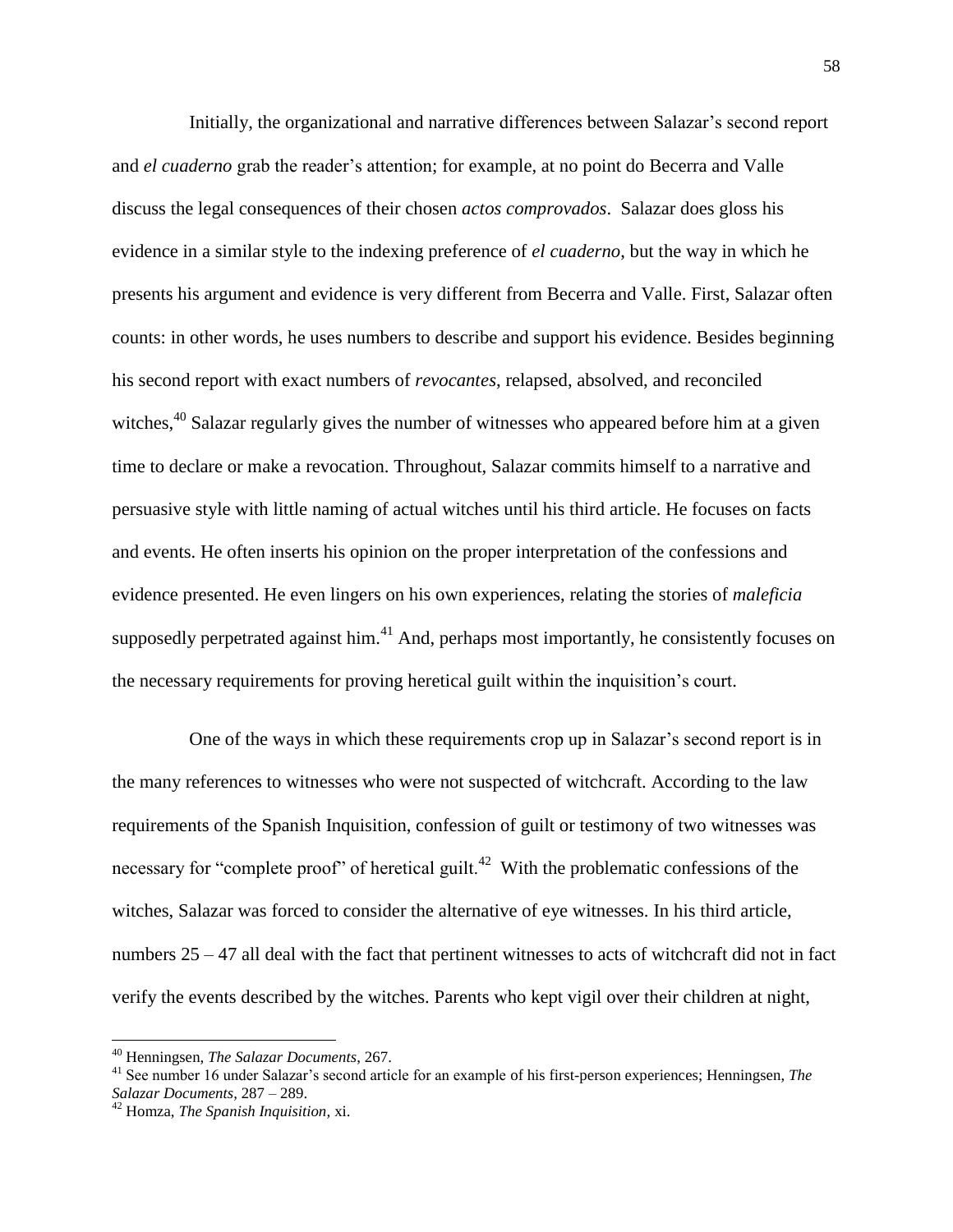matrons who inspected the virginity of young girls raped by the Devil, shepherds, doctors, masters of servants, other *comisarios* and *licenciados* of the Holy Office, and even Salazar himself all round out a group of witnesses who were unable to testify to the truth of the witches' testimony. 43

Moreover, throughout the report, Salazar places an emphasis on describing witnesses or witches as being responsible, mature, reasonable, or "of sound disposition."<sup>44</sup> Salazar applies these adjectives to older men, $45$  and only once each to a 16-year-old girl and a 40-year-old nonwitch male.<sup>46</sup> He seems, then, very concerned with the ability of witnesses (both witch and nonwitch alike) to testify accurately and without falling prey to the apparent hysteria gripping the countryside. These witches and witness who are labeled as "possessing reason" give very detailed accounts of their experiences; they mention specifics such as where they were when the diabolical event occurred, how long ago it happened, and what they saw and heard.<sup>47</sup> Salazar's usage of the "reasonable" adjective for both witch and non-witch is curious, though; perhaps he describes these witnesses as "of sound disposition" to impress upon the reader the seriousness of the witch hysteria. If even reasonable older men can admit to being witches and viewing unexplainable witch-like activity, how dangerous must this mass hysteria be?

In contrast, Becerra and Valle rarely cite the testimony of outside witnesses. To be fair, this matches the initial goal of *el cuaderno* to focus only on the testimony of the witches and not outside witnesses, which another evidence book was meant to cover. But in a handful of

<sup>43</sup> Henningsen, *The Salazar Documents*, 295 – 311.

<sup>44</sup> "…un Juan de Saldías, hombre de ochenta años y *de muy buen natural y discurso*…" [my italics], Henningsen, *The Salazar Documents*, 277.

<sup>&</sup>lt;sup>45</sup> Juan de Saldías and Martin de Igunen are the two male witches Salazar labels as possessing "sound reason." See Henningsen, *The Salazar Documents*, 283.

<sup>&</sup>lt;sup>46</sup> The sixteen year old girl is María de Larralde and the non-witch male is Francisco Martínez de Aranoz. See Henningsen, *The Salazar Documents*, 291.

<sup>47</sup> See de Aranoz"s statements in number 19 of the second article as an example, Henningsen, *The Salazar Documents*, 291 – 293.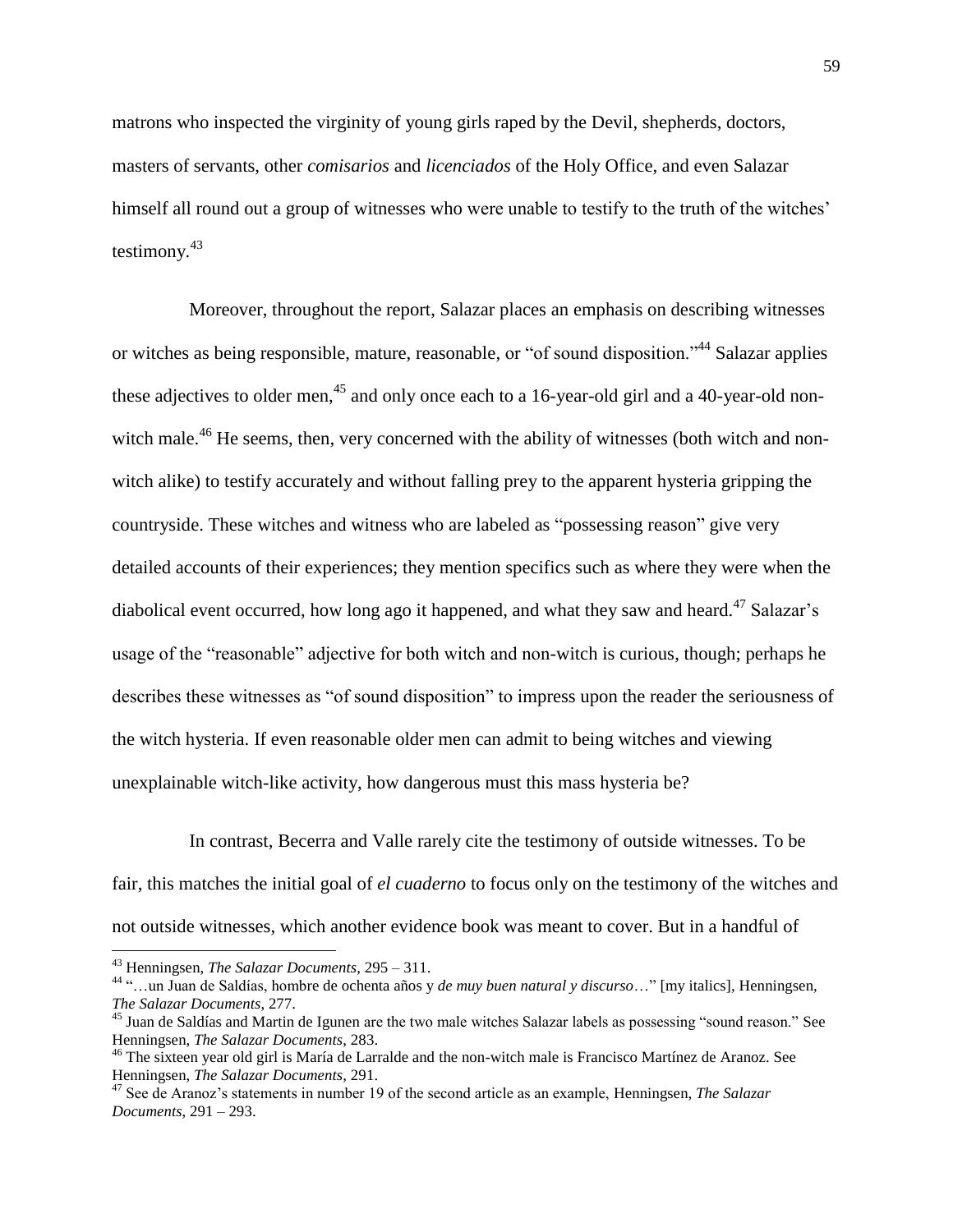instances, Becerra and Valle do in fact use testimony from non-witches, albeit in a very limited fashion.<sup>48</sup> Otherwise, they often conveniently overlook the possibility for outside witness testimony. In the  $17<sup>th</sup>$  *acto*, testimony of individuals who are not witches is neglected in order to support the claims of potion-making; despite one witch declaring that holding potion-making sessions in her mother"s home was not comfortable given the fact that many non-witches lived in the home, Becerra and Valle do not do anything to substantiate the claim with evidence from the non-witches of the household.<sup>49</sup> Instead, they focus on the uniformity with which a large number of witches confessed to the same thing (as stated in the prefatory statement on the cover of *el cuaderno*) or the astonishing nature of some of the older women's testimony.

Still, Becerra and Valle often make the physical evidence of witchcraft a central theme to the *actos.* For example, digging up and quartering dead bodies for meat to eat during the *aquelarres* required knives and shovels which went missing from the witches' homes.<sup>50</sup> In Salazar"s third article on the *actos positibos*, the inquisitor seems to emphasize the physical evidence of witchcraft too; however, Salazar deviates from Becerra and Valle"s treatment of physical evidence in one notable fashion. He does not simply rely on the confessions of the witches in regards to their missing knives, wet garments, and pots of evil powders. Salazar describes the work of a number of doctors and apothecaries to verify the nature of the 22 pots of the witches' potions and powders collected for inspection.<sup>51</sup> In fact, the doctors and apothecaries went so far as to perform experiments with the unctions, feeding them to animals and even to a reputed witch. The potions were ruled ineffectual by the professionals. Salazar proves himself

<sup>&</sup>lt;sup>48</sup> After the name of the individual is listed, "que no es bruxo/a" follows to delineate a witness who was not suspected of witchcraft themselves. Very few of these outside witness are included in *el cuaderno,* however. See the last entry for *Acto* 29, Magdalena de Masalde, as one of the few examples; AGN, MSS Códice L. 3, fol. 48v.

<sup>&</sup>lt;sup>49</sup> Maria de Yriarte makes this claim saying that her father, her sister, her brother-in-law and other children all live in the home. See MSS Códice L. 3, fol. 32r.

<sup>50</sup> MSS Códice L. 3, fol. 40r.

<sup>51</sup> No. 50, Third Article of Salazar"s Second Report in Henningsen*, The Salazar Documents*, 313.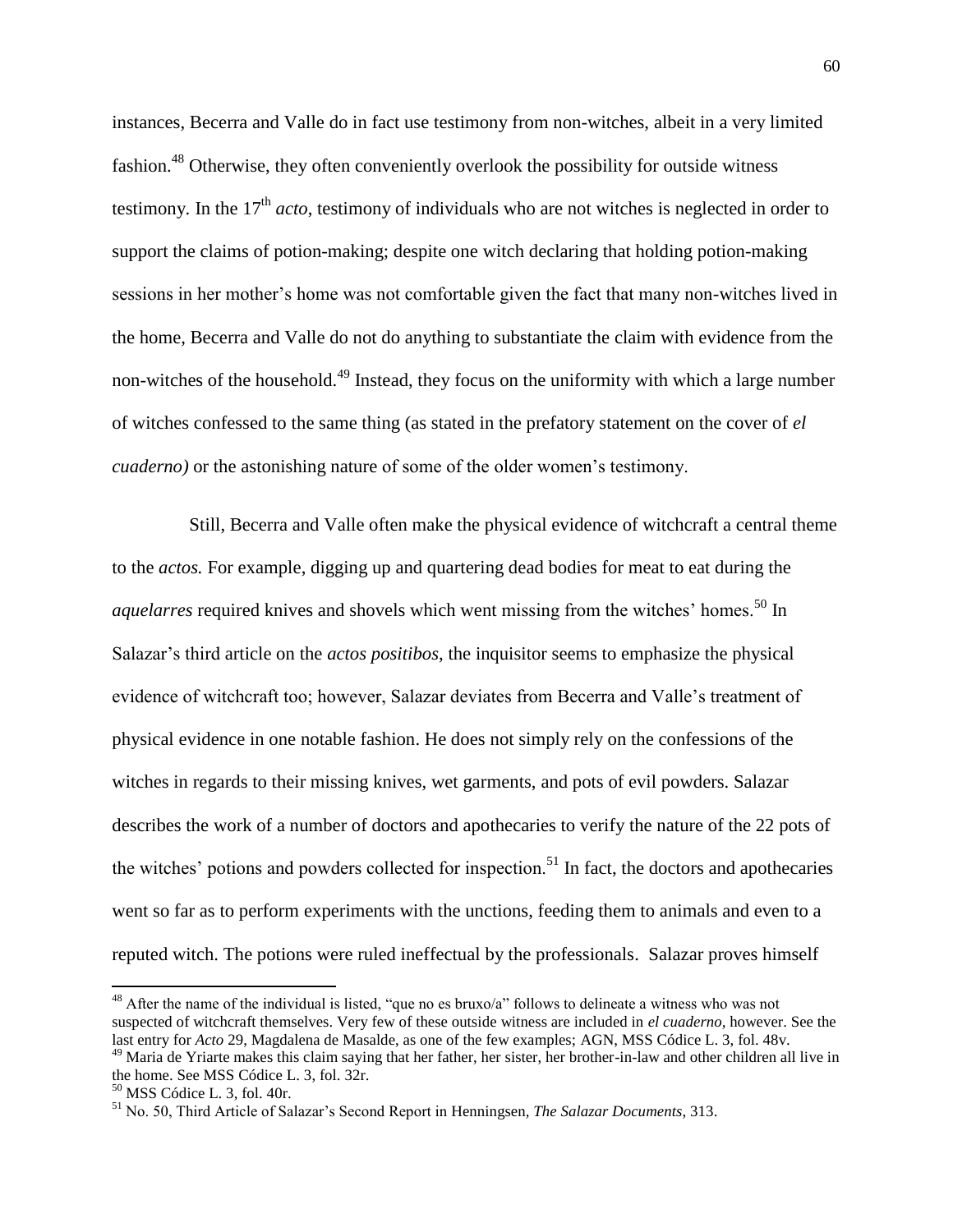deeply committed to uncovering positive and verified evidence; he even goes out into a field to inspect grass with his fellow secretaries for the signs of trampling that should accompany a possible *aquelarre* site.<sup>52</sup> But the *actos positibos* Salazar finds only point to the unreality of the witches' claims.

In comparison, Becerra and Valle occasionally include evidence that physical proof of witchcraft, like the Devil"s Mark, was tested for its veracity. Although they regularly esteem those *actos comprovados* which the witches confess uniformly, they do not always regard the witches" statements about physical abuse as true simply because the witches have testified it. In one case in the 13th *acto*, Becerra and Valle recount a needle test performed upon a Devil"s Mark in the tribunal:

"And to perform the test, a prick was made with a needle on [the mark] and the needle was pressed until it stayed stuck, without falling and well stuck, and [Johanes de Yribarren] said that he could not feel anything."<sup>53</sup>

But overall, Becerra and Valle were less concerned with relaying reports of experiments or evidence-collecting. Simply including the words of the witches about their acts seemed to be sufficient evidence for most of the *actos,* without the proof of first-hand examination that Salazar loved to add. For example, in the case of the toads birthed by the most senior witches, physical proof of such hideous births is absent from *el cuaderno*. Only three witches" testimonies are used in this *acto* (number 25) and just their confessions of pain, midwifery assistance by the Devil himself, and feeling the toads moving in their wombs suffice as evidence for Becerra and Valle.<sup>54</sup>

<sup>52</sup> Henningsen*, The Salazar Documents*, 307.

<sup>&</sup>lt;sup>53</sup> "Y para hazer la prueva, con un afiler se le pico en ella y apreto hasta que el afiler se quedo hincado, sin caerse y bien apegado, y dixo que no sintia cosa ninguna." MSS Códice L. 3, fol. 23v.

<sup>54</sup> MSS Códice L. 3, *Acto* 25, fols. 41v – 42v.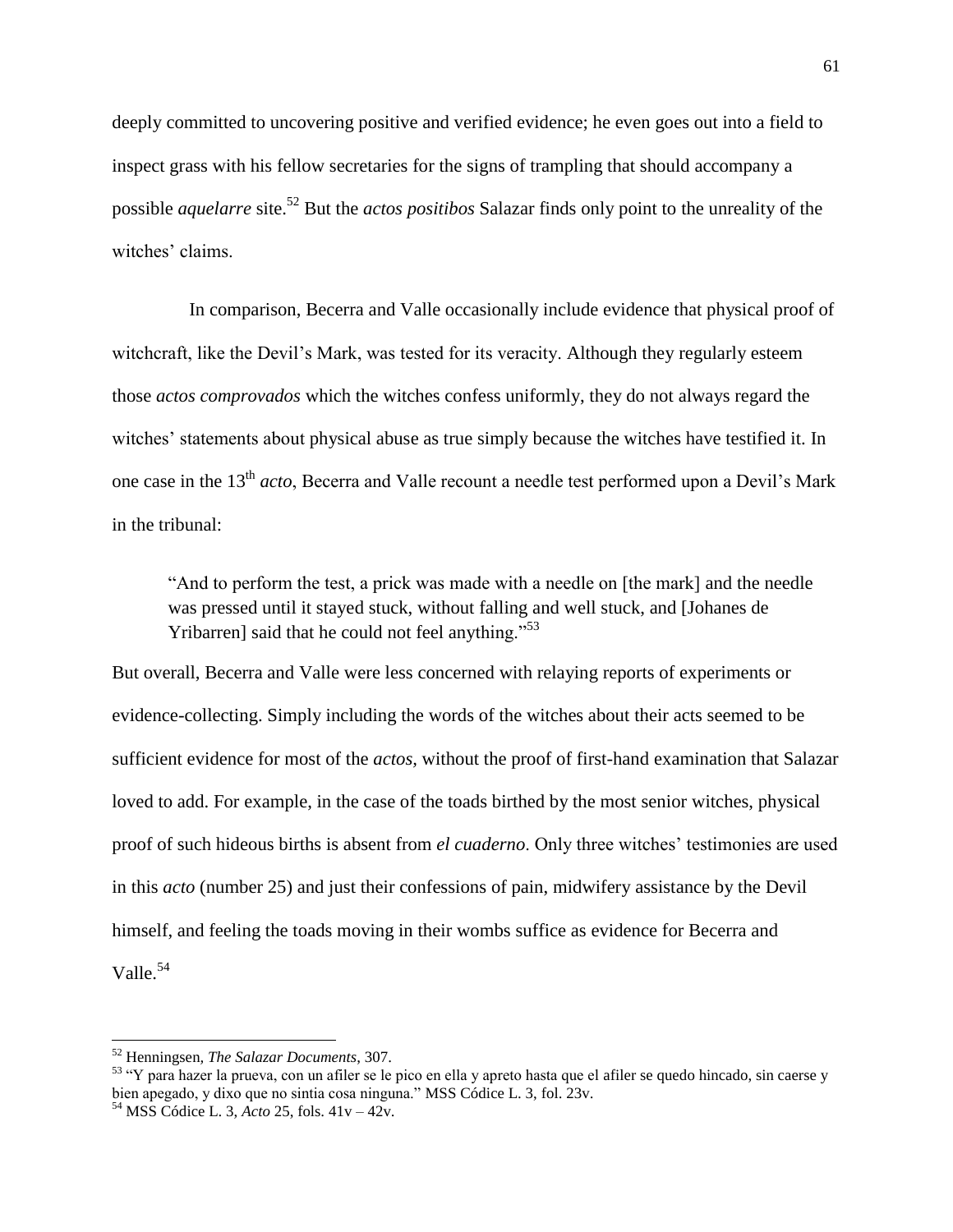This seems to suggest that Becerra and Valle were either less concerned about the role of hysteria in creating such lurid tales or perhaps they simply believed what they heard. In her book on Baroque German witch-hunts, Lyndal Roper asserts that interrogators of witches felt a deep empathy with the accused women they were questioning. Roper insists that interrogators (and in this case, inquisitors) "who had a certain sensitivity to the mental states of others, who had the capacity to enter into their emotional worlds, often made the best prosecutors."<sup>55</sup> Perhaps Salazar was in fact more detached from the fears of the thousands who accused their neighbors and members of their own family in his over-reliance on proof which could hold up in court; maybe Becerra and Valle were more in tune with the witches, especially the *anciana* women who confessed to lasting diabolical relationships. Such a reliance on the confession of the witches can be seen later in *el cuaderno* (specifically numbers  $23 - 25$ ) where relatively few witches are referenced, yet their confessions are longer and perhaps more emotionally charged. However, it may also be the case that Becerra and Valle were simply unwilling to allow the witches to revoke their initial confessions. On the other hand, Salazar spent a significant amount of his time during visitation listening to the witches" countless revocations.

Thus far, then, it is clear that Salazar's second report emphasizes different aspects of the witches" confessions in comparison to Becerra and Valle. It is worth noting how often Salazar dwells on the more fantastic elements of transvection, transformation, and invisibility in the confessions. In both the first and second articles, Salazar gives prominence to stories of witches flying to *aquelarres*, turning into houseflies, <sup>56</sup> and attempting to kill Salazar as he is listening to their confessions in the audience room.<sup>57</sup> Essentially, one may read a sarcastic tone

<sup>55</sup> Lyndal Roper, *Witch Craze,* 57-58.

<sup>56</sup> Henningsen, *Salazar Documents*, Article 1, number 2, 273.

<sup>57</sup> Henningsen, *Salazar Documents*, Article 2, number 16, 287.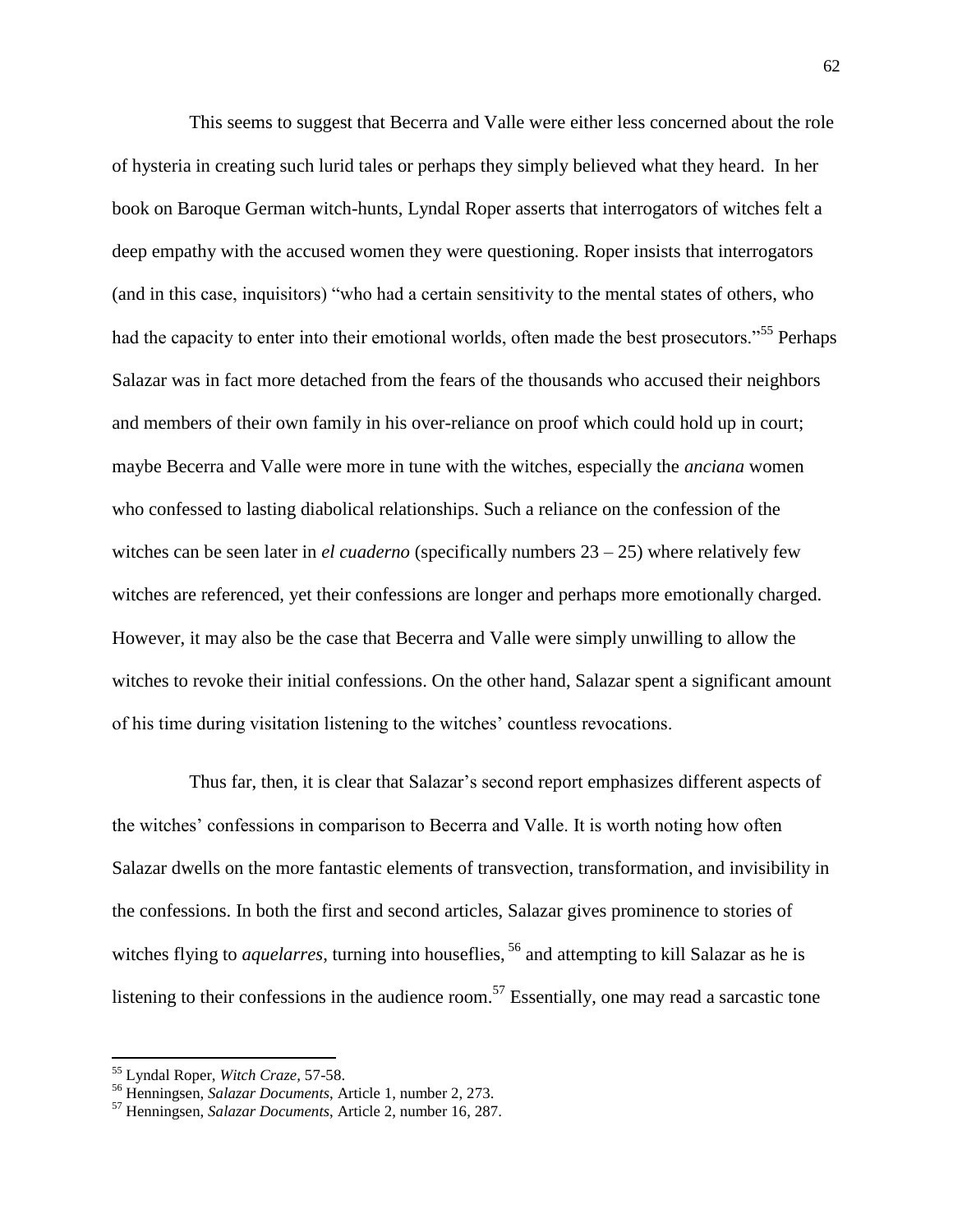into these sections, as it was clear to Salazar that he found insufficient evidence for such fantastic claims. Including such amazing "evidence" in his reports allowed him to place the witches" actions in the realm of dreams and illusions.

Surprisingly enough, Becerra and Valle include evidence of transvection in *el cuaderno* as well. Yet it is never what they emphasize; instead, any claims of flying through the air to an *aquelarre* are consistently paired with phrases which assert the regularity and unanimity of the witches" confessions that they *walk* to the sabbaths as well. For example, the testimony of María de Çozaya follows such a pattern:

"And then she would take some witches and this one sometimes went through the air, and other times, after anointing, she left through the front door of her house on foot and she closed the door with a key from the outside, and she went with her distaff, spinning, in order to fool the neighbors, until she had left the village."<sup>58</sup>

This confession of the 80-year-old woman provides believable elements for a walk to an *aquelarre*; María de Çozaya obviously gives physical evidence to the claim that she walks to the Devil-meetings, instead of flying; one can easily imagine her covering up a clandestine meeting with such a mundane, daylight activity as spinning after locking her front door behind her. Through such specific (and yet routine and relatable) evidence as this, Becerra and Valle meet their goal of making the witches and their *maleficia* into a daily reality.

Finally, Salazar offers an assessment of the evidence collected. In the fourth and last article, Salazar not only proposes a number of reasons which may explain the lack of supported evidence for the witches' testimony, but he also emphasizes the role that local hysteria and fear of the Holy Office itself played in creating false testimony. At most, he suggests in his Second

<sup>&</sup>lt;sup>58</sup> "Y entonces llevava consigo algunas bruxas y esta yba algunas bezes por el ayre, y otras bezes, despues de untada, se salia por la puerta principal de su casa a pie y la cerrava con llabe por fuera, y se yba con su rrueca, hilando, por disumular con las bezinas, hasta salir de la villa," MSS Códice L. 3, fol. 43r.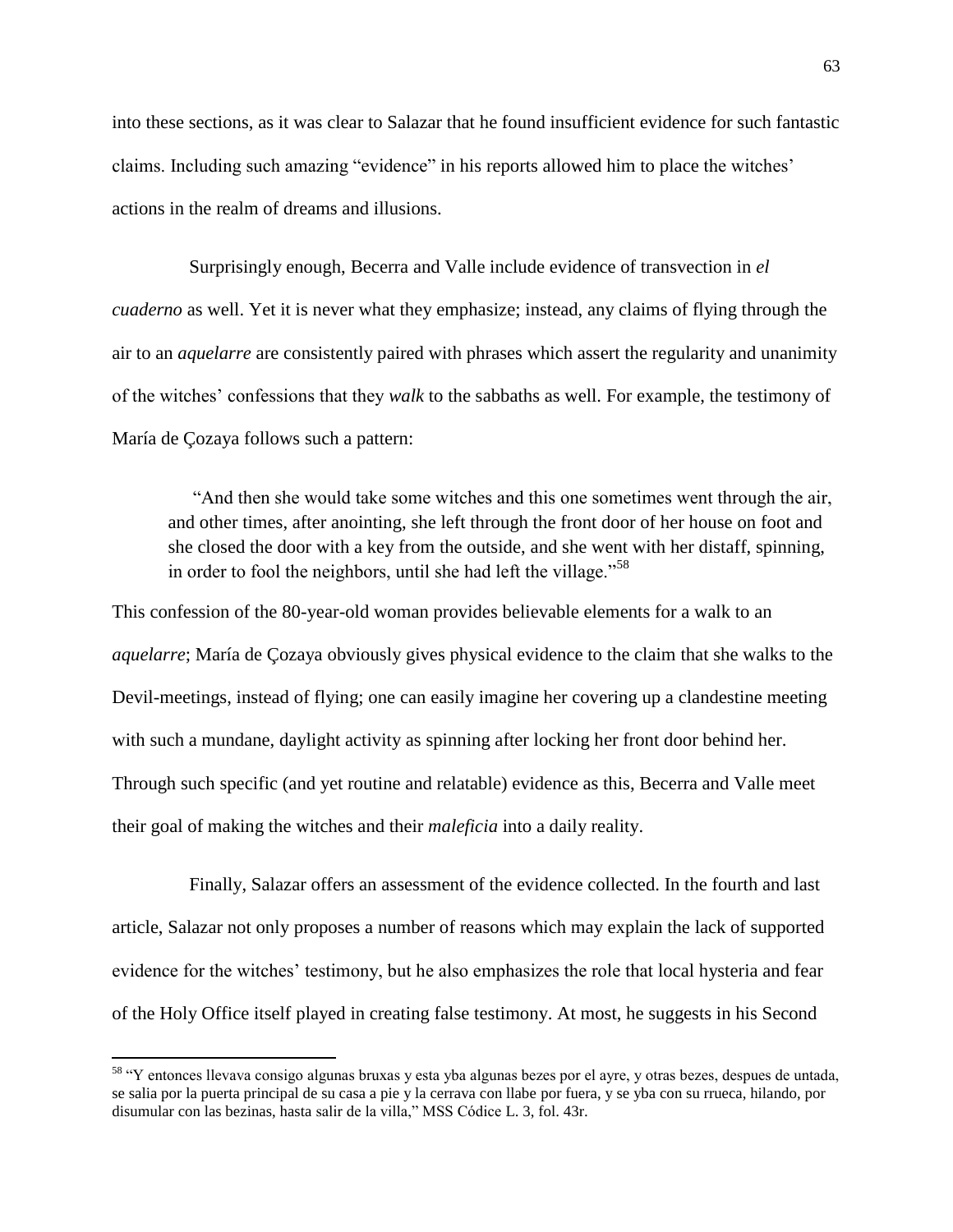Report that the witches were guilty of falsehood only. He believed the Devil was at work in Navarre, no doubt; but it was only through the "miseries and misfortunes"<sup>59</sup> caused by the thousands of empty accusations. One of his more popular quotes among contemporary historians summarizes his hypothesis of hysteria: "…there were neither witches nor bewitched in a place until one began to handle and write about them."<sup>60</sup> Salazar worries what the continuing public atmosphere of this witch-hunt will do in number 71 of his last article. Salazar doubts the efficacy of new edicts; in fact, he believes the edicts may instigate more false accusations which he must then waste his time in investigating.<sup>61</sup> These false accusations put the souls of the accusers in "danger of condemnation,"<sup>62</sup> and thus the people he and his fellow inquisitors are in charge of protecting against heresy and the Devil will continue to suffer from these disruptive evils.

No such blatant assessment exists in *el cuaderno*; instead of inserting explicit worries about the spiritual health of the witches in their manuscript, Becerra and Valle rely on the witches' testimony of the Devil's persuasion to reflect the troublesome spiritual tension of Navarre. Moreover, they do not consider the possible psychological or social origins of the witches" claims. They do not even seem to mention the fact that *el cuaderno* was written as a response to the intra-tribunal debate, either. Salazar does, though; his last clause, number 77, speaks of Becerra and Valle's staunch pledge to fight his opinion.<sup>63</sup> In contrast, an un-informed reader of *el cuaderno* might simply guess that the document was merely a compendium of evidence and not the product of a ferocious debate.

l

<sup>59</sup> Henningsen, *Salazar Documents*, Article 4, number 67, 339.

<sup>60</sup> "… de que no hubo brujas ni embrujadas en el lugar hasta que se comenzó a tratar y escribir de ellos." Henningsen, *Salazar Documents*, Article 4, number 71, 343.

<sup>61</sup> Henningsen, *Salazar Documents*, Article 4, number 71, 343.

<sup>62</sup> Henningsen, *Salazar Documents*, Article 4, number 70, 341.

<sup>63</sup> Henningsen, *Salazar Documents*, Article 4, number 77, 349.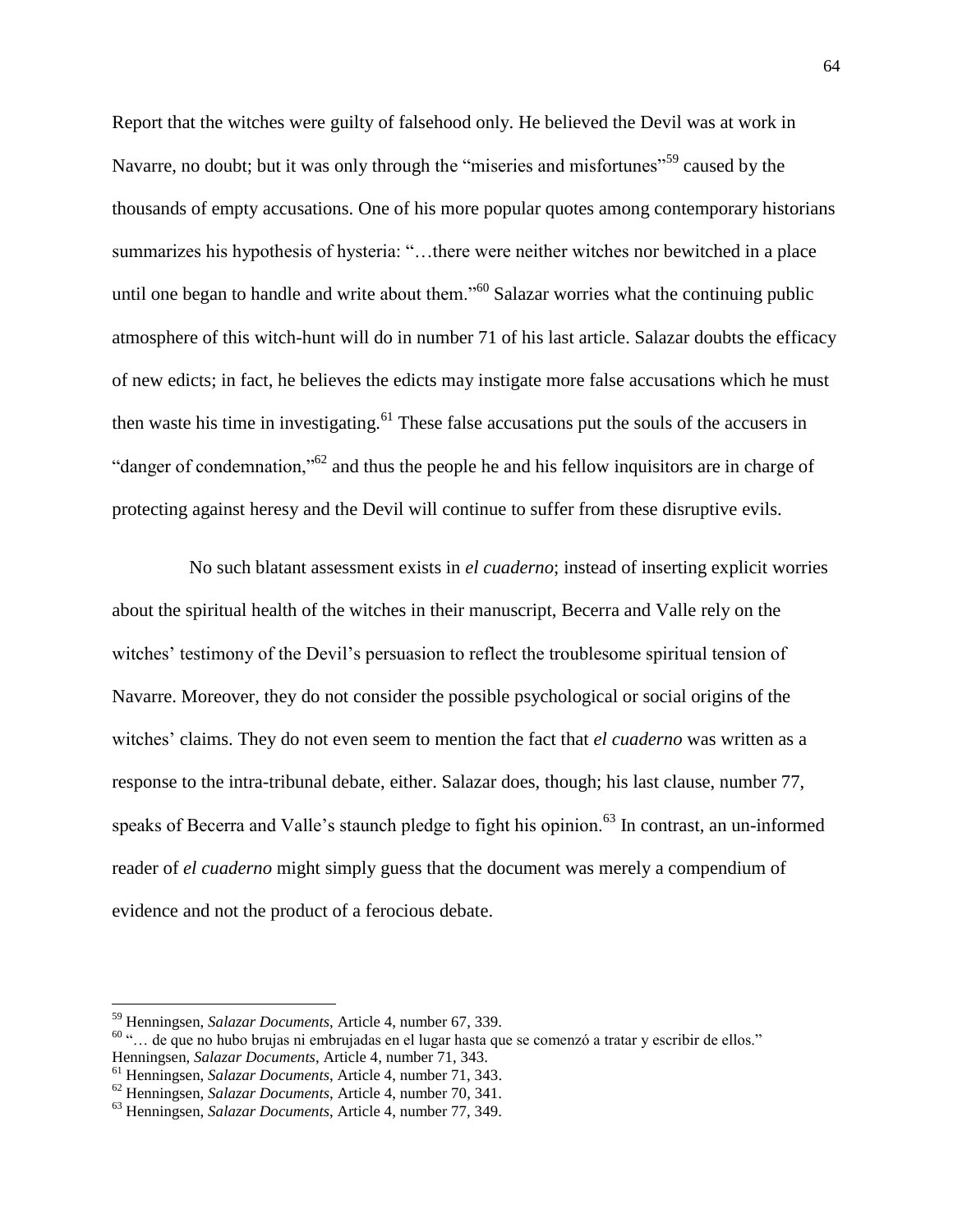So then, it seems that although Becerra and Valle read Salazar"s reports, *el cuaderno* differs too drastically to consider the second report as the only source which directly affected their verdict"s argumentative goals. Another even more relevant document for comparison with *el cuaderno* did exist for Becerra and Valle, though. This was the *Suprema* Questionnaire sent to the Logroño tribunal on March 11, 1609. This document, meant to help the inquisitors collect *actos positibos* of witchcraft, was certainly influential, for not only did *el cuaderno* directly answer the questions posed by the *Suprema*, but the *Actos* in some cases were copied verbatim from the format of the questionnaire. For example, the *Suprema's* first question reads

"1. On what days did they have the meetings and…when they were there or going and coming did they hear clock bells or dogs or cocks from the nearest place..."<sup>64</sup>

*El cuaderno* accordingly contains *actos* which address these concerns. For instance, *Acto* 5 deals with the sensory perception of noises heard on the way to and from the *aquelarres*; in some cases, the witches even confess to hearing exactly what the *Suprema* (and thus Becerra and Valle) expected them to hear.<sup>65</sup> The *Suprema* letter goes on to ask about the necessity of being anointed before leaving for the *aquelarre* in question 9. Becerra and Valle answer this question with an entire *acto*, number 2: "Like all the older witches, to go to the *aquelarre* they anoint themselves first…"<sup>66</sup> The same parallels continue between *el cuaderno*"s responses and the *Suprema* questions over and over again; it is as if *el cuaderno* was meant to be a mirror faithfully reflecting the concerns of the *Suprema* letter.<sup>67</sup> In a sense, one can imagine that Becerra and

<sup>&</sup>lt;sup>64</sup> "1. En que días tenían las juntas y quanto tiempo estaban en ellas y a que hora yvan y volvían y si estando alli o yendo o viniendo oyan relox campanas o perros o gallos del lugar mas cercano…" in Julio Caro Baroja, *De Nuevo sobre la historia de la brujería (1609-1619): Dos Legajos de la Inquisición con Papeles sobre la Brujería*, (Pamplona: Diputación Foral de Navarra, 1969) 746.

 $65$  Martin de Laspiria confesses to hearing the people that talk, dogs that bark, and bells that ring nearly verbatim to the questions of the *Suprema*. See AGN, MSS Códice L. 3, fol. 10r.

 $66$  MSS Códice L. 3, fol. 4r.

<sup>67</sup> For example, the *Suprema*"s question 10 about communication between witches is answered by *Acto* 7; question 7 about the power of the name of Jesus is answered by *Acto* 9; question 8 about the potions of the witches is answered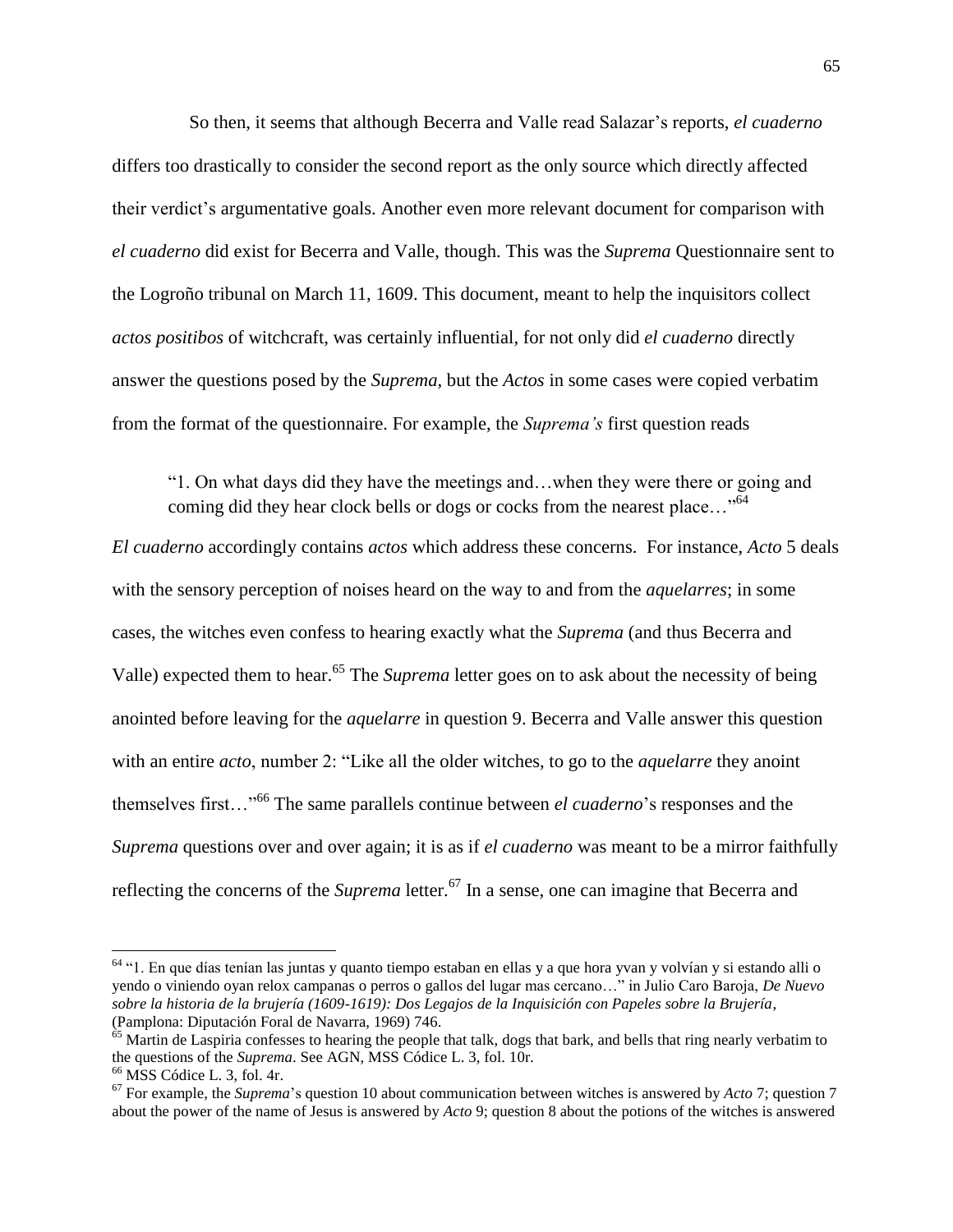Valle may have been working from these rules and questions sent to them from the beginning of the witch-hunt; maybe they merely sought to prove their adherence to the *Suprema's* desires by including so much of the requested proof. Becerra and Valle take this argumentative angle to such an extreme that they neglect much of the new visitation information collected by Salazar. Indeed, a majority of the witches included in *el cuaderno* were either among the first Zugarramurdi witches persecuted in the 1610 *auto de fe* or those interrogated by Valle during his earlier visitation. Although it was likely that Becerra and Valle were able to read Salazar's reports before he sent them to the Inquisitor-General,<sup>68</sup> they composed *el cuaderno* as if only the events up to the end of Valle"s visitation were worthy of inclusion in their defense, and as if they were responding to the *Suprema* alone.

Even so, the close resemblance of *el cuaderno* to the questionnaire still does not account for all of the *actos*. Why include such religiously sensitive evidence from *actos* 9, 11 and 12?<sup>69</sup> Why dwell on sex with the Devil and the demonic familiars in the form of toads? Why include the confession of María de Endara at the very end? I proposed earlier that Becerra and Valle seemed to be aware of the arch of their argument. In noting the sequence of the *actos* and the evidence Becerra and Valle chose to include outside of the *Suprema's* interest (and in some cases, not mentioned in Salazar"s reports either) we may try to understand the specific persuasive aims of *el cuaderno*.

by *Actos* 16 – 19; question 11 about the possibility of going to the *aquelarres* in fantasy only is answered by *Actos* 2 – 4. See MSS Códice L. 3, "Sumario de lo que contienen…" and Julio Caro Baroja, *De Nuevo sobre la historia de la brujería (1609-1619): Dos Legajos de la Inquisición con Papeles sobre la Brujería*, 746-747. <sup>68</sup> See note 36 above.

<sup>69</sup> *Acto* 9 discusses the power of the name of Jesus to dispel the witches; *Acto* 11 describes how the witch can no longer perform the acts of the Christian once initiated into the sect; *Acto* 12 illustrates the process of the *Reniego*, AGN, MSS Códice L. 3, "Sumario de lo que contienen…"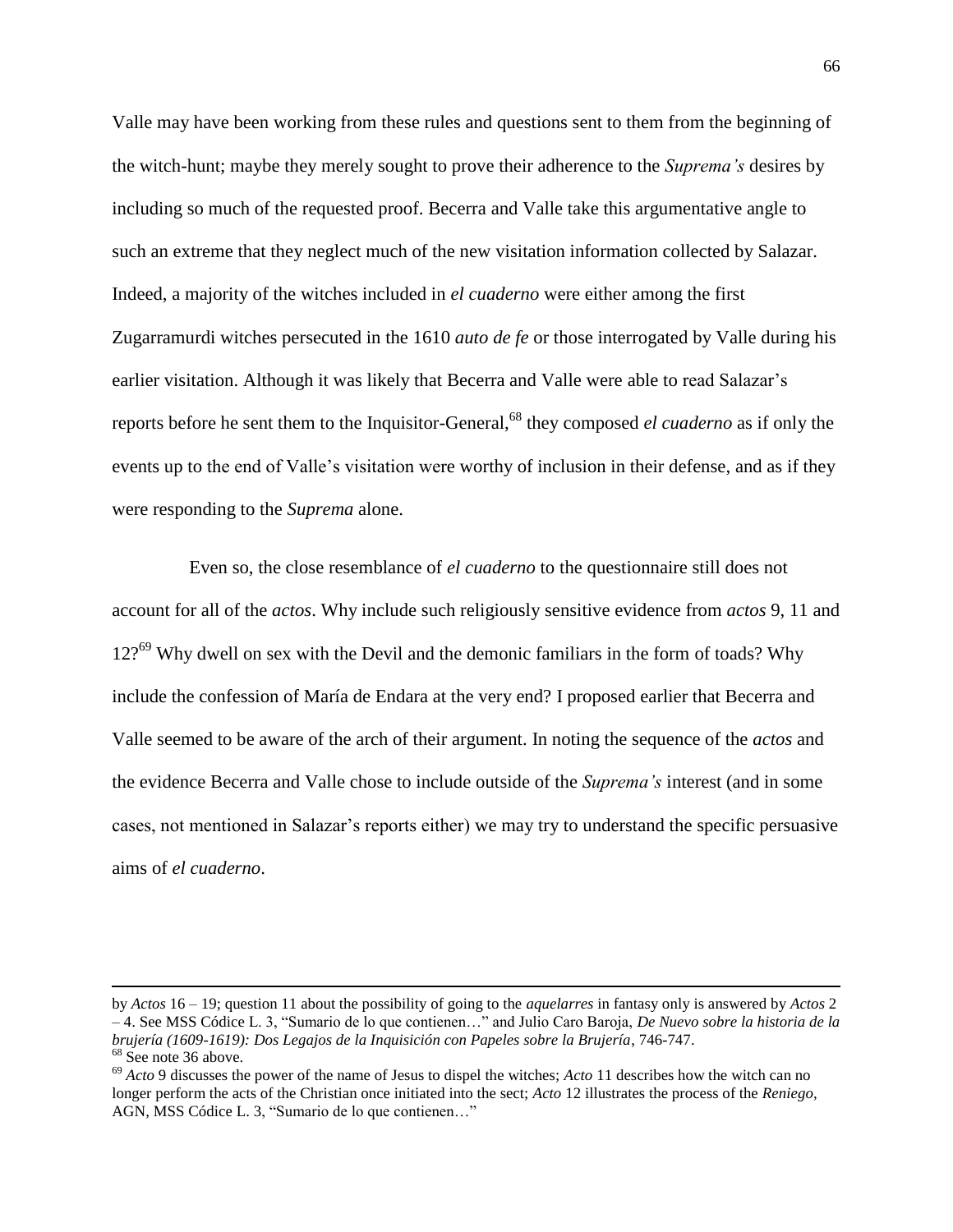One thing is quite clear: Becerra and Valle relied heavily on "sensational proof" of witchcraft. "Sensational proof" refers to that evidence which could be seen, heard, felt, smelled, and even tasted. "Sensational proof" also describes proof with a kind of shock value, a fairy talelike narration of heinous and *nearly* unbelievable diabolical activity which inspires wonder and terror in the reader. Initially, basic sensory evidence of the witches is confirmed through seeing and hearing. But the witches' sect becomes more and more dangerous as the sensory evidence becomes not only more heinous – such as the taste of dead flesh which turns the stomachs of the witches<sup>70</sup> -- but more difficult to trust. In particular, the  $28<sup>th</sup> acto$  discusses how the spouses of witches are deceived by a demon into believing their husbands and wives never left their beds.<sup>71</sup>

Becerra and Valle also rely heavily upon volume to persuade the reader in *el cuaderno*. Here, Becerra and Valle reveal their statistical and organizational tendencies: the first ten *actos* contain the largest number of indexed people to support their claims. Essentially, the first third of the *actos* are those pieces of evidence that the witches most uniformly and consistently confessed to practicing. Near the middle of *el cuaderno* though*,* these large numbers of witches dwindle in some cases (*acto* 25) to only three witches. However, in this case the volume which Becerra and Valle so value is offset by the fact that the testimony of each witch is much longer, or in some cases more shocking. These *actos* consistently include the testimony of either the oldest witches or those middle-aged witches with a notable length of exposure to the sect. Finally, for the last third or fourth of the *actos*, Becerra and Valle emphasize the more fairytale, wonder-inducing elements of the witches" confessions. These confessions are also longer in length despite listing fewer actual witches. And as the capstone, the confession of María de Endara increases the sensational shock for a dramatic final note to *el cuaderno*.

<sup>70</sup> MSS Códice L. 3, *Acto* 20, fol. 37v.

 $71$  MSS Códice L. 3, fol. 46r.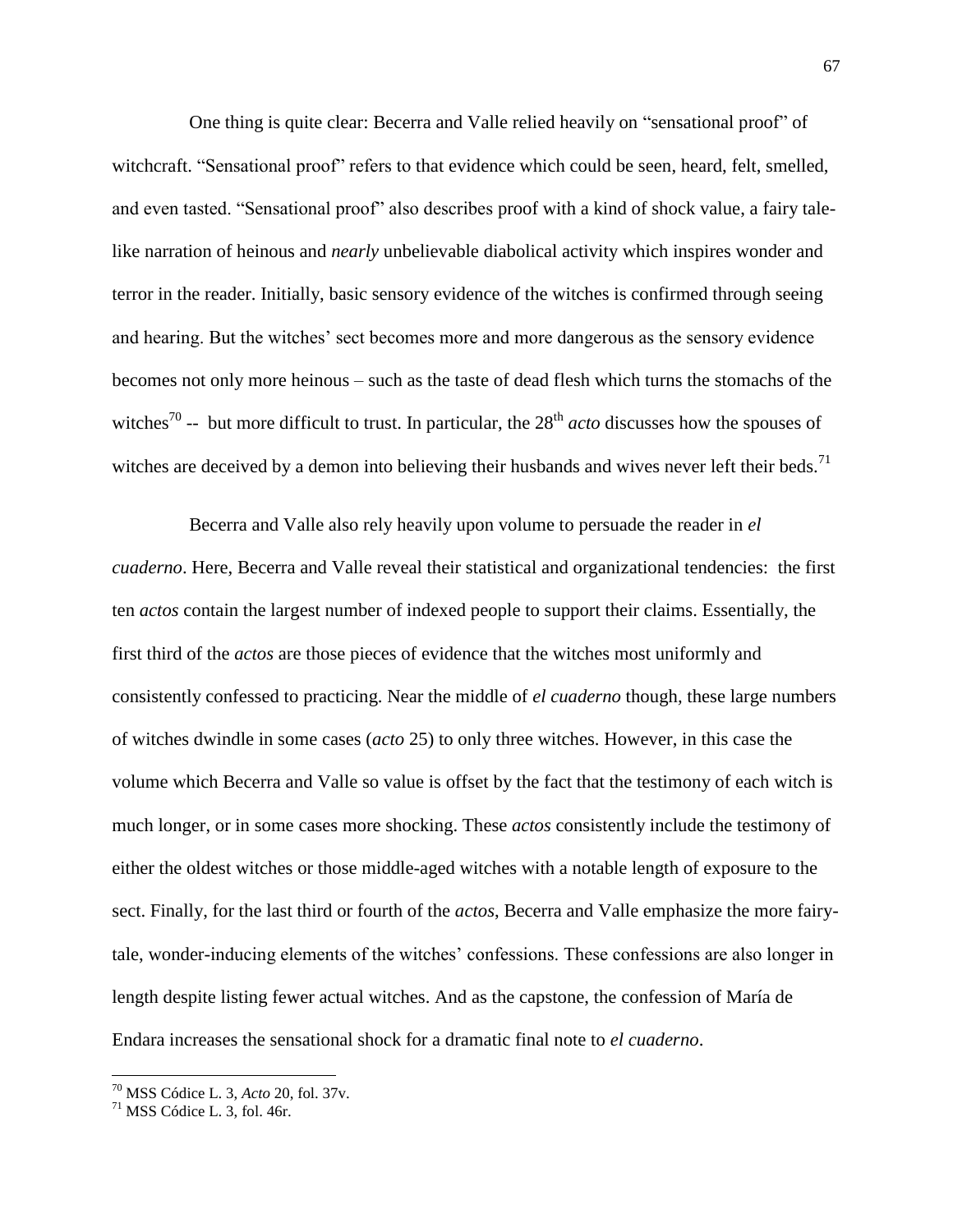The initial third of *el cuaderno* relies heavily on *actos comprovados* proved through sensory experience which negates the possibility for dreams or illusions. The second *acto* reads "that all of the senior witches to go to the *aquelarre* first anoint themselves and always go awake."<sup>72</sup> Focusing on the impossibility of dreaming the *aquelarre* is one of the main goals of Becerra and Valle. In fact, throughout most of the *actos* and the following testimonials, emphasis is given to information that the witness was not asleep in their bed or that they did in fact remember leaving their bed to attend the *aquelarre*. In one case, Joana de Telechea reported being unable to attend the *aquelarre* because when her husband slept at home instead of at his workplace, she was forced to stay in bed.<sup>73</sup>

Often, precedence is given to testimony which holds that *aquelarres* were held during the day; María de Endara"s first encounter with the Devil was during the day: "…they went on foot to a meadow that is here very close and next to the Aranduriarecha border, very near to the river, where they saw that some people were swimming."<sup>74</sup> This kind of evidence, which proves the witches were fully awake and in control of their senses, helps to ward off the illusory possibility of *aquelarres* or other devil-meetings. According to *el cuaderno*, the Devil seems able to invade the lives of his witches at any point during their day: for instance, the Devil may force the witches into sexual intercourse whether they may be in their kitchen, outside in the countryside, at the *aquelarres*, or in their beds at night.<sup>75</sup> Becerra and Valle make the Devil a daily experience for the witches.

 $\overline{a}$ 

 $72$  MSS Códice L. 3, "Sumario de lo que contienen..."

<sup>73</sup> MSS Códice L. 3, *Acto* 10, fol. 19v.

<sup>74</sup> "… y se fueron a pie a un prado, que esta allí muy cerca y junto a la borda Aranduriarecha, muy cerca del rio, donde vieron que se estaban nadando algunas personas…" MSS Códice L. 3, fol. 61v.

<sup>75</sup> See *Acto* 24, MSS, Códice L. 3, fol. 41r. – 41v.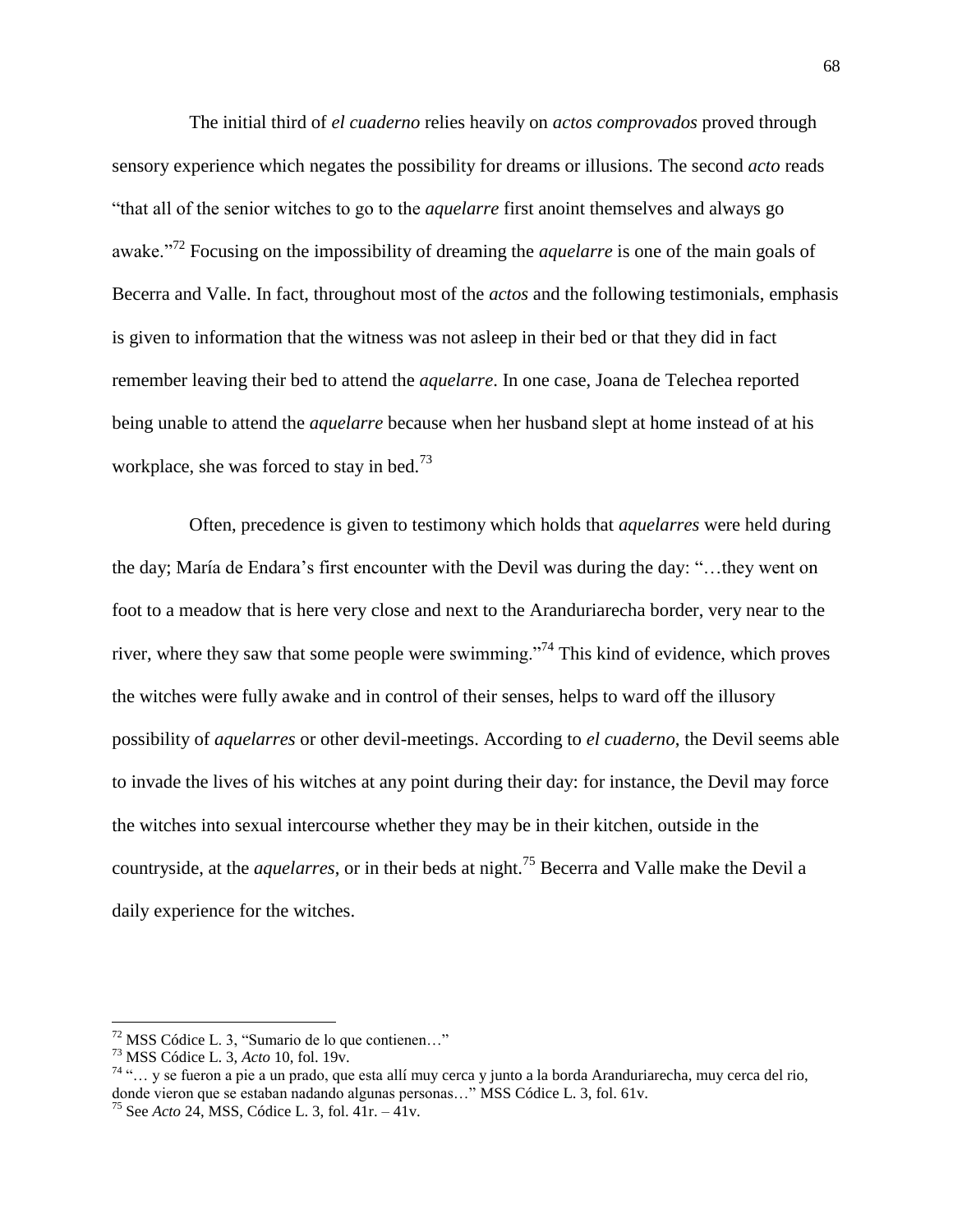Furthermore, the repeated mention of the witches returning to their homes from *aquelarres* with wet feet and wet clothes<sup>76</sup> helps further the reality of their experience. Witnesses speak of the Devil encircling them in a dark cloud once they arrive at the sabbath, since he dislikes the water.<sup>77</sup> But the cloud departs as they make their way home and many of their family members then question the wet dresses of their wives, daughters and sisters the next morning. Over forty witches are counted in confessing to this verified act,  $^{78}$  showing yet again Becerra and Valle"s concern for volume and acknowledging those acts which were most uniformly confessed.

The emphasis Becerra and Valle place on the fact that the witches often walked rather than flew to their witch-meetings also strengthens their argument. The difficulty in being able to prove that witches fly to their *aquelarres* is avoided by the third *acto*, which specifically says that many times the witches all walk together.<sup>79</sup> This way, Becerra and Valle avoid the skepticism which Salazar levels against the confessions of flying witches in his second report. This *acto* works in conjunction with the sixth *acto,* which states that in coming and going from the sabbath, the witches all recognize and talk to one another along the way.<sup>80</sup> Becerra and Valle literally bring the witches back down to earth, and in doing so increase the likelihood of the truth of their statements. Again, this could be read as yet another attempt to make the daily lives of the witches accessible and relatable. Were Becerra and Valle to fill *el cuaderno* with animal transformations and flying stories, the witches would become absolute fairy tales rather than the

<sup>76</sup> MSS Códice L. 3, *Acto* 4, fol 8r.

<sup>77</sup>"Y mientras estan en el aquelarre, el demonio los defiende del agua con una nube que les pone encima." MSS Códice L. 3, *Acto* 4, fol. 8r.

<sup>78</sup> Actually, Becerra and Valle stop listing additional references for this *acto*. See MSS Códice L. 3, fol. 9v.

<sup>79</sup> "3. Como muchas beces los bruxos van al aquelarre andando por sus pies." MSS Códice L. 3, "Sumario de lo que contiene…"

<sup>&</sup>lt;sup>80</sup> "6. Que en el camino, hiendo y biniendo del aquelarre, topan y conocen las personas pasajeras y los bruxos de su complicidad." MSS Códice L. 3, "Sumario de lo que contiene…"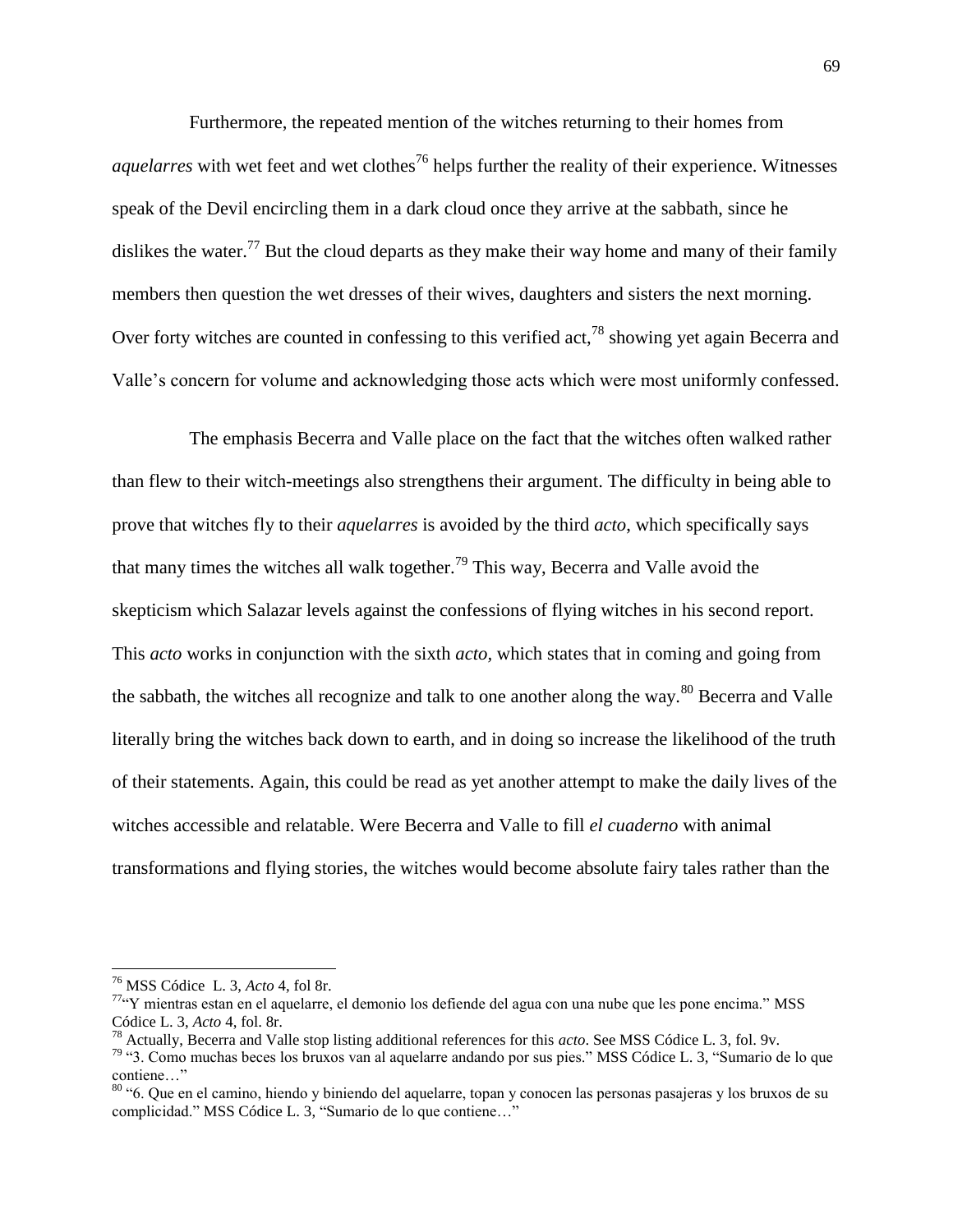day-to-day menace the senior inquisitors believed them to be.<sup>81</sup> *El cuaderno* narrates the daily sensory experience of the witches, and in the process the manuscript becomes like a guidebook for understanding witch behavior.

On a more sinister note, "sensational evidence" of contact with the Devil or attendance at the *aquelarres* can take the form of bodily harm. *Acto* 13 in particular describes the Mark of the Devil. It reads, "The Devil marks his witches, scratching them in some part of the body with his nail, which makes them bleed and gives them pain; and the mark remains permanently."<sup>82</sup> Witches precisely report how the mark remains the following day; the pain lasts anywhere from 20 to 30 days to more than two months in some cases. Becerra and Valle also report seeing the marks and testing them in their court. This *acto* is notable in terms of religious inversion, for these evil marks can be seen as diabolical opposites to a common Catholic practice; the *reniego* and the devil"s mark is a mirror to the Profession of faith and mark of the cross of Christ, with which both the witches and the inquisitors would be familiar from their own Catholic baptisms and confirmations.

More sensational evidence in the form of physical harm is also manifested in whippings. The fear that the Devil and the older witches may severely beat a witch for disobedience furthers Becerra and Valle"s idea that his influence over the witches runs deep, affects many, and terrifies countless villages. In one notable case, 11-year old Pascuala Miguel and her 6-year old sister Gracia confessed to being witches in the village of Uztárroz and declared that their teacher witches "…have beaten them cruelly and the last time they were very mistreated and their bodies

 $81$  Becerra and Valle aren't even consistent in this endeavor, though; in a few cases they include information about witches transforming into animals. For example, Miguel de Goiburu confesses to seeing a group of witches transformed into pigs outside his house. MSS Códice L. 3, fol. 10r.

<sup>&</sup>lt;sup>82</sup> "13. Marca el demonio sus bruxos, incandoles en alguna parte del cuerpo la uña, de que sale sangre, sienten dolor y queda perpetuamente la marca." MSS Códice L. 3, *Acto* 13, "Sumario de lo que contiene…"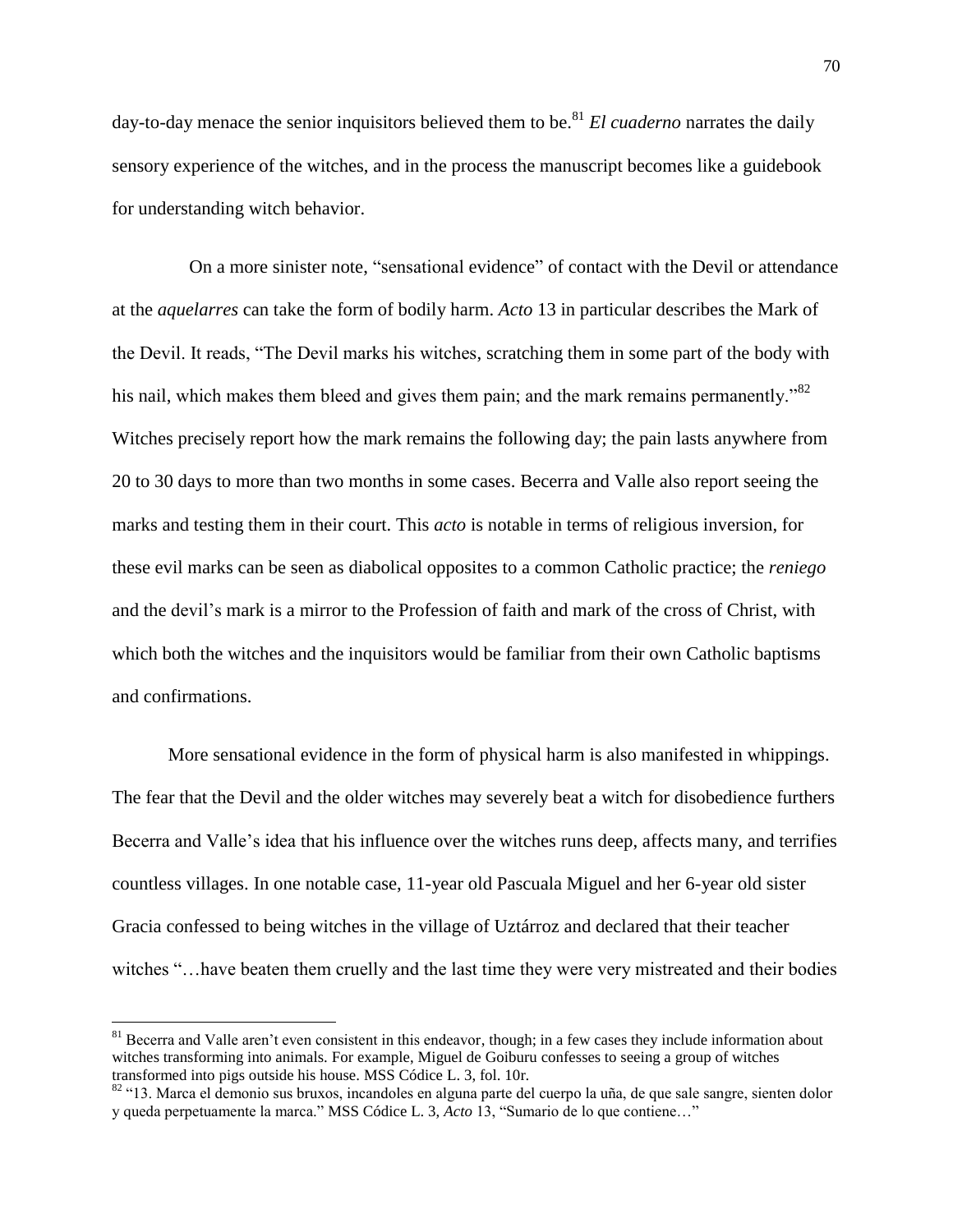[were] full of the signs and bruises of the whippings."<sup>83</sup> As the two sisters testified, witches were supposedly beaten for not attending the *aquelarres* regularly, for coming to confess before the Inquisitorial tribunal, for returning before the Holy Office to revoke their confessions, or for other crimes against the Devil"s sect. In the case of the Miguel sisters, their mother was so horrified by the bruises that she brought them to the door of the church at the hour of Vespers, and "teaching the town[,] clamored and pleaded for justice." The description continues, "This was verified with a large number of witnesses who saw the signs [of the whipping]."<sup>84</sup>

Finally, to round out the sensory proof of the *aquelarres*, Becerra and Valle include the sickness that ensues from eating the Devil"s Black Mass. In effect, an entire *acto* (number 20) describes the vomiting that often follows the consumption of bad meat at the *aquelarre*. This meat is described as being the bodies of witches who have died, as well as other deceased people. Becerra and Valle write:

**"…**And of the meats that they eat, they are of dead people that they disinter and take out of the cemeteries, and especially all the bodies of those who have been witches. Many declare that they know very well the things that they eat there, and others say that it disgusts them and their stomachs rebel and they vomit...in their homes."<sup>85</sup>

The stomach-turning reality of the witches' diet and the sickness that could last for days afterwards serves as yet another convincing physical proof for Becerra and Valle, especially since a large number of people confessed to this *acto*.

<sup>&</sup>lt;sup>83</sup> "...las an açotado en el cruelmente. Y la ultima se quedaron muy maltradas y sus cuerpos, llenos de las señales y cardenales de los açotes." MSS Códice L. 3, *Acto* 32, fol. 52r.

<sup>84</sup> "…y que las enseñaron al pueblo, clamando y pidiendo justicia. Esta comprovado con mucho numero de testigos, que vieron las señales…" MSS Códice L. 3, fol. 52v.

 $85$  "Y que las carnes que comen, son de personas difuntas que desentierran y sacan de los cemeterios, y en especial todos los cuerpos de los que an sido bruxos. Y muchos declaran que les saben muy bien las cosas que allí comen, y otros dizen que les causan asco y se les rebuelde el esotomago, y las vomitan … en sus casas." MSS Códice L. 3, *Acto* 20, fol. 37v.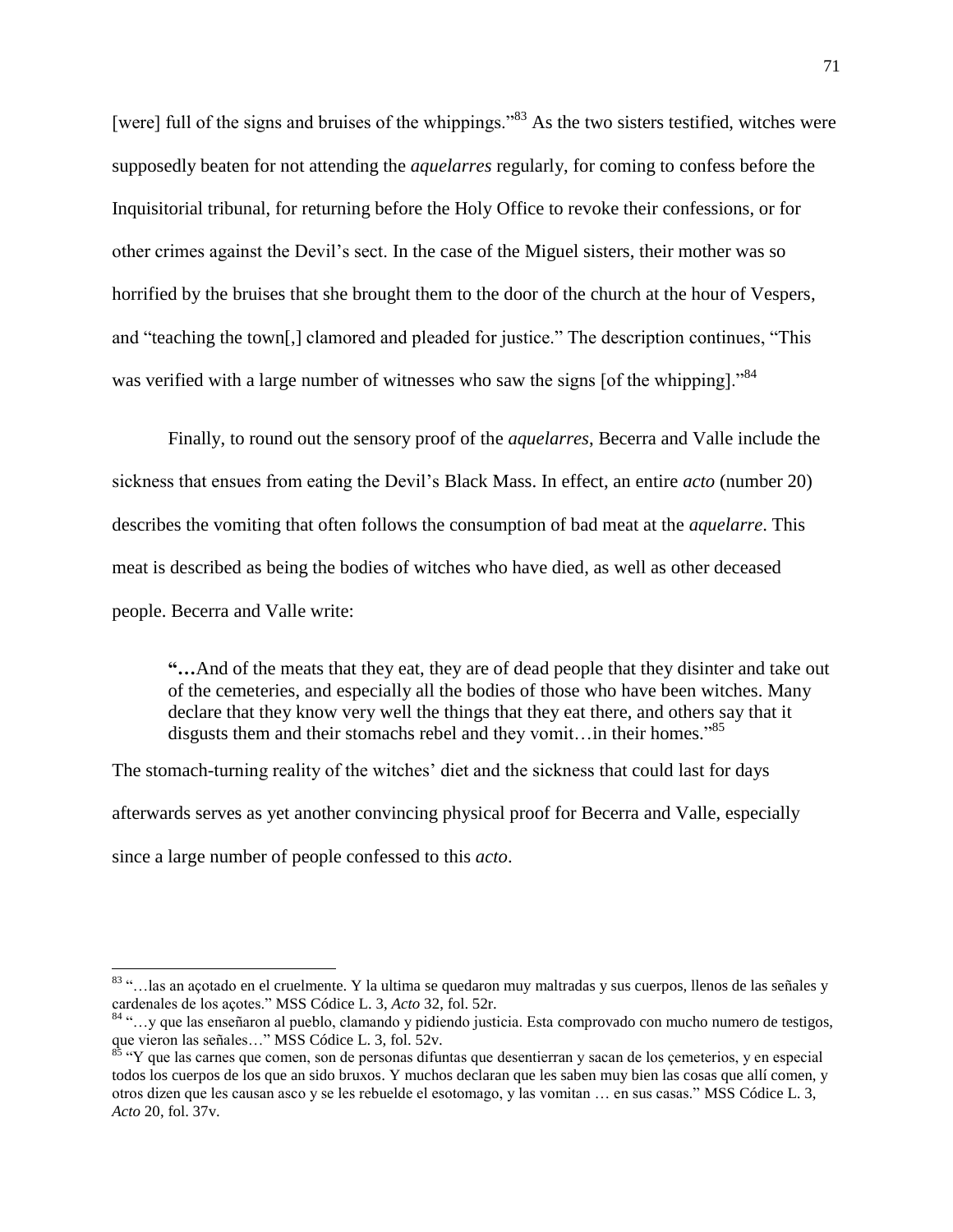Another prevalent type of physical proof included in *el cuaderno* was the inability of the heretical witch to perform certain Christian acts after her conversion. In committing the *Reniego*, or Denial, the novice witch denies God, the Virgin Mary, all of the saints, their Baptism and Confirmation, the Holy Oils which they have received, their Godparents and Parents, and all of the sacraments.<sup>86</sup> The moment the witches commit this fatal heresy and join the Devil's sect, they cease to perform the works of a Christian. And even if they do try to return to the Holy Faith, they are unable to see the Holy Host during the Sacrament of the Eucharist, and a black cloud is put before their eyes so that they cannot even view the altar. The inability to perform the external actions of the Christian life in itself becomes an *acto comprovado* of the heresy present in the practice of witchcraft. Oddly enough, despite it being a major part of the life of the witch, Becerra and Valle only mention that 374 people have confessed this; in other words, this *acto* contains no additional names or snippets of testimony. It stands alone. Unfortunately, I do not have a satisfactory reason for why Becerra and Valle leave such an integral *acto* seemingly incomplete compared to all the others.

The heretical nature of the witches' religious inversion does comprise a number of other *actos*, though. Witches confess to gathering on the holy days of the Catholic faith to perform their own diabolical mass at their *aquelarres*. <sup>87</sup> So, not only are the witches not performing the external actions of the Christian faith, but they *are* performing diabolical ceremonies. This kind of inversion was a notable characteristic of all witchcraft trials in Europe, and in their Black Mass, the Navarrese witches were only taking a prevalent trope to the extreme. Thus, these external actions, which take place truthfully and bodily, can only prove the heretical nature of the witch.

<sup>86</sup> MSS Códice L. 3, *Acto* 11, fol. 21r.

<sup>87</sup> MSS Códice L. 3, *Acto* 30, "Sumario de lo que contienen…"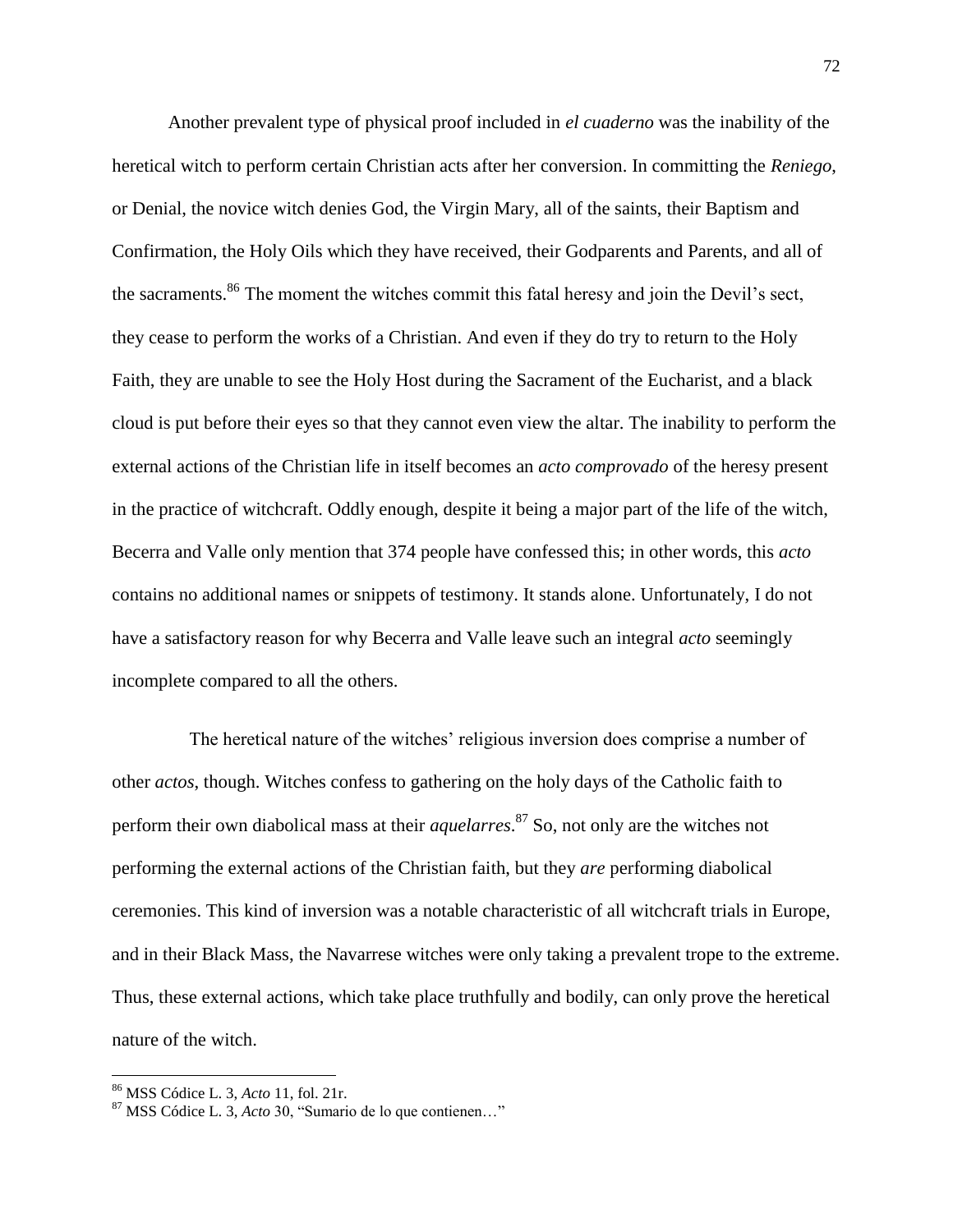Finally, in their conception of the Devil himself, Becerra and Valle were sure to include physical evidence reported at their tribunal. The Devil gives his new witches money -- physical coins which could be carried and held.<sup>88</sup> *El cuaderno* reports the coins as sometimes disappearing, but other times the coins remain and can actually be spent. The Devil is also a giver of a guardian angel in the form of a toad. These little toads are reported to be dressed in clothes, carried around and kept in the homes of the witches, and always present at the *aquelarres*, although to Becerra and Valle"s regret one was never actually brought before the tribunal as substantial proof of this unusual and fantastic claim.

But the most basic sensory evidence contained in *el cuaderno* was the pure sight of the Devil, often described as an ugly black man, fully dressed, with lighted horns and often bearing a tail.<sup>89</sup> Most of the time, *el cuaderno* reports the Devil as being evilly persuasive, physically abusive, and sexually depraved. He marks his witches with a painful scratch, he beats them, and he rapes them. *Actos* 23, 24, 25 and 30 all contain evidence of sex with the Devil. Pregnancies resulting in birthing multiple toads were common among the senior witches.<sup>90</sup> Although these *actos* usually contain fewer pieces of supporting testimony, each devil-sex testimonial is very long compared to earlier snippets, and they often feature women brought before the tribunal who are in their 60s, 70s, and 80s. These women report to have been with the Devil many times throughout their witching career. The pain associated with the rape and subsequent toad births, the time of day of the carnal act (which happens as often during the day as during the night), and the blood that is left after the completed act all makes the Devil a very real presence for Becerra and Valle.

<sup>88</sup> MSS Códice L. 3, *Acto* 15, "Sumario de lo que contienen…"

<sup>89</sup> MSS Códice L. 3, *Acto* 27, "Sumario de lo que contienen…"

<sup>90</sup> See *Acto* 25 for more on toad births. MSS Códice L. 3, fol. 41r.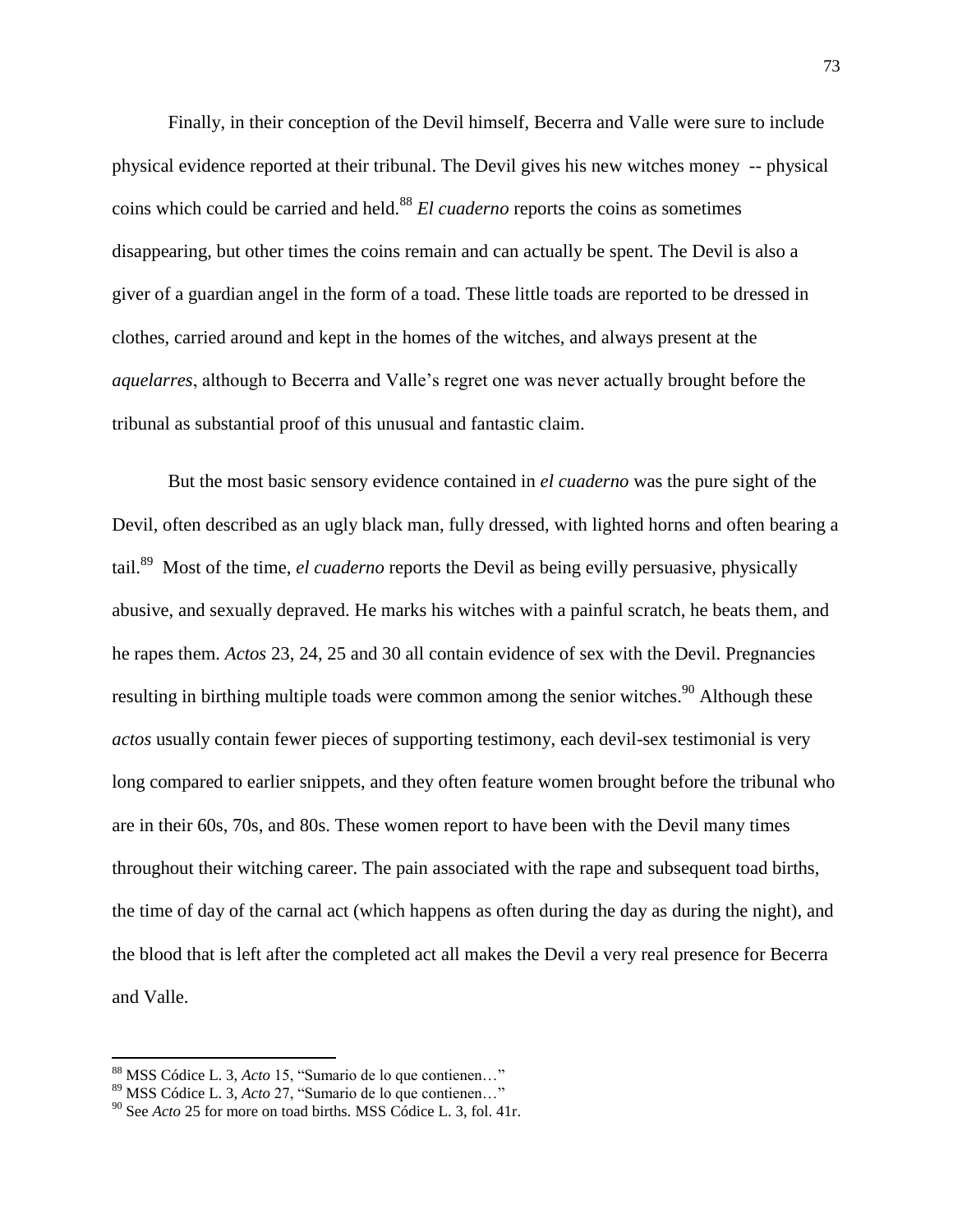These last few descriptions in which the Devil is given a terrifying appearance and an anti-Christ-like personality close the *actos comprovados* before María de Endara"s confession begins. Again, the volume of witnesses decreases by the end, despite the initial goal of including those *actos* which were uniformly confessed by a majority of witches. But horrific, sensational proof is at its peak, especially in describing the interest of the Devil in each of his witches. In tracking this shift from an emphasis on numbers and basic sensory perception in the first *actos*, to a growing sense of social and religious disruption by the middle of *el cuaderno*, ultimately culminating in the zenith of María de Endara"s fairy-tale-like confession, I believe that Becerra and Valle intended this progression to contain a clear rhetorical goal.

María de Endara"s confession certainly fits the ending of such a persuasive arc. Despite its unique characteristics which in some ways contrasted greatly with the rest of the *actos*, the confession was the perfect ending for Becerra and Valle"s argumentative discourse. Described by the inquisitors as young and wealthy, she is singled out in the first *acto*:

"And for the notable way in which she became a witch and because it resulted from other *actos positibos*, and because she is of good understanding, illustrious, and rich, we have taken a copy of the beginning her confession, which is in the *cuaderno de actos comprovados*, fol. 27. I tell you that it comes at the end of this *cuaderno* …"<sup>91</sup>

María"s confession is notable for a few reasons; she was rich, and titled as a "doña." Most of the other witches were shepherds or agriculturalists, servants, old women, and children, all people with little power or authority. Her confession is also unusual in that she describes the Devil in anomalous terms: he is dressed in gold, handsome, and well-spoken.<sup>92</sup> Granted, the Devil still

<sup>&</sup>lt;sup>91</sup> "Y por ser notable el modo como se hizo ser bruxa y resultar del otros Actos positibos, y ella ser de buen entendimiento principal y rrica, se sacara una copia del principio de su confession, en el que va en el cuaderno de actos comprovados, fol. 27. Digo que va al fin deste cuaderno …" MSS Codice L. 3, *Acto* 1, fol. 3v.

<sup>92</sup> "…y luego el demonio se bino …en figura de hombre hermoso y de buen talle." MSS Codice L. 3, "Confesion de María de Endara," fol. 62r.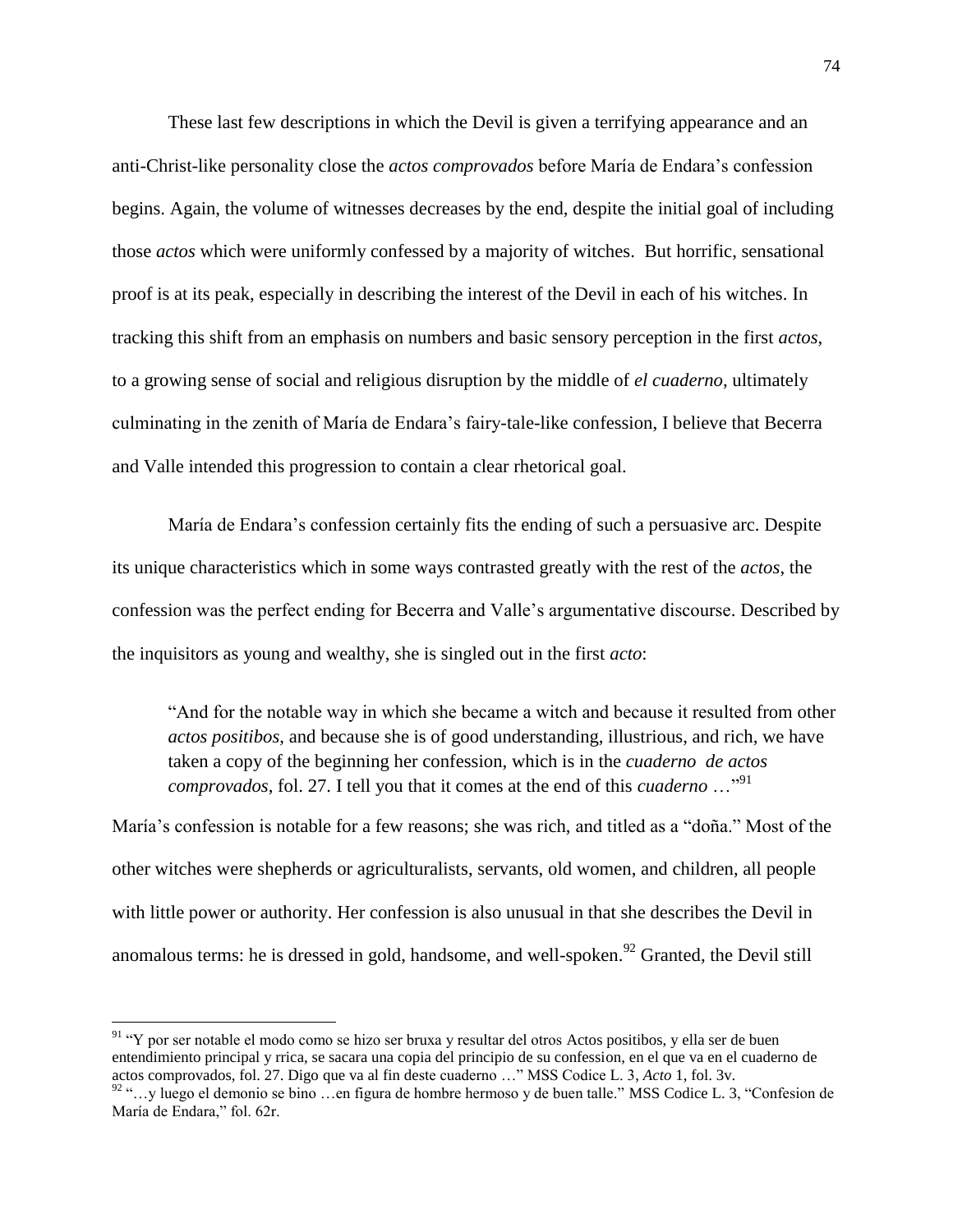had a peculiar gold cap with flaps like a skirt to cover his two horns; he was still not a real man by any means.

After meeting the Devil in the well-lit meadow, the story deepens as the Devil offers María money; when she doubts his ability to deliver, a fountain of golden *reales* appears.<sup>93</sup> The Devil then pushes her to commit the *Reniego*, but María wisely skirts the issue and gets away without actually saying the words. She is invited to a dance, where the witches dance with partners appropriate for their wealth and social standing. For a few more days and devil-meetings, María succeeds in deflecting the *Reniego*, but eventually, she gives in. She is finally taken to an actual *aquelarre* to celebrate the Black Mass, and the Devil suddenly does not seem so handsome.<sup>94</sup> She refuses to commit the denial yet again, but when she is fetched from her kitchen a few days later and flown to the *aquelarre*, she finally submits.<sup>95</sup> She is offered a large toad dressed in yellow for agreeing to join the sect. And the confession ends with her *serora* friend (who is also a witch) telling her to be happy and content.

María"s confession seems to exemplify ideas of spiritual struggle. Though such struggles are common throughout *el cuaderno*, María"s confession relates the process of devilish persuasion with a true story-telling flourish. She refuses to commit the *Reniego* a surprising number of times. And yet the Devil still seeks her membership in his sect; in her confession, the Devil"s greed for more followers (and especially ones of influence) surmounts all else. Such a confession would surely capture the notice of Becerra and Valle for these reasons beyond María"s unique social status.

 $93$  MSS Codice L. 3, fol. 62v.

<sup>94</sup> "…y el demonio y todos los demas, no le parecio tan bien como la primera noche." MSS Codice L. 3, fol. 64r.

 $95$  MSS Codice L. 3, fol. 64v.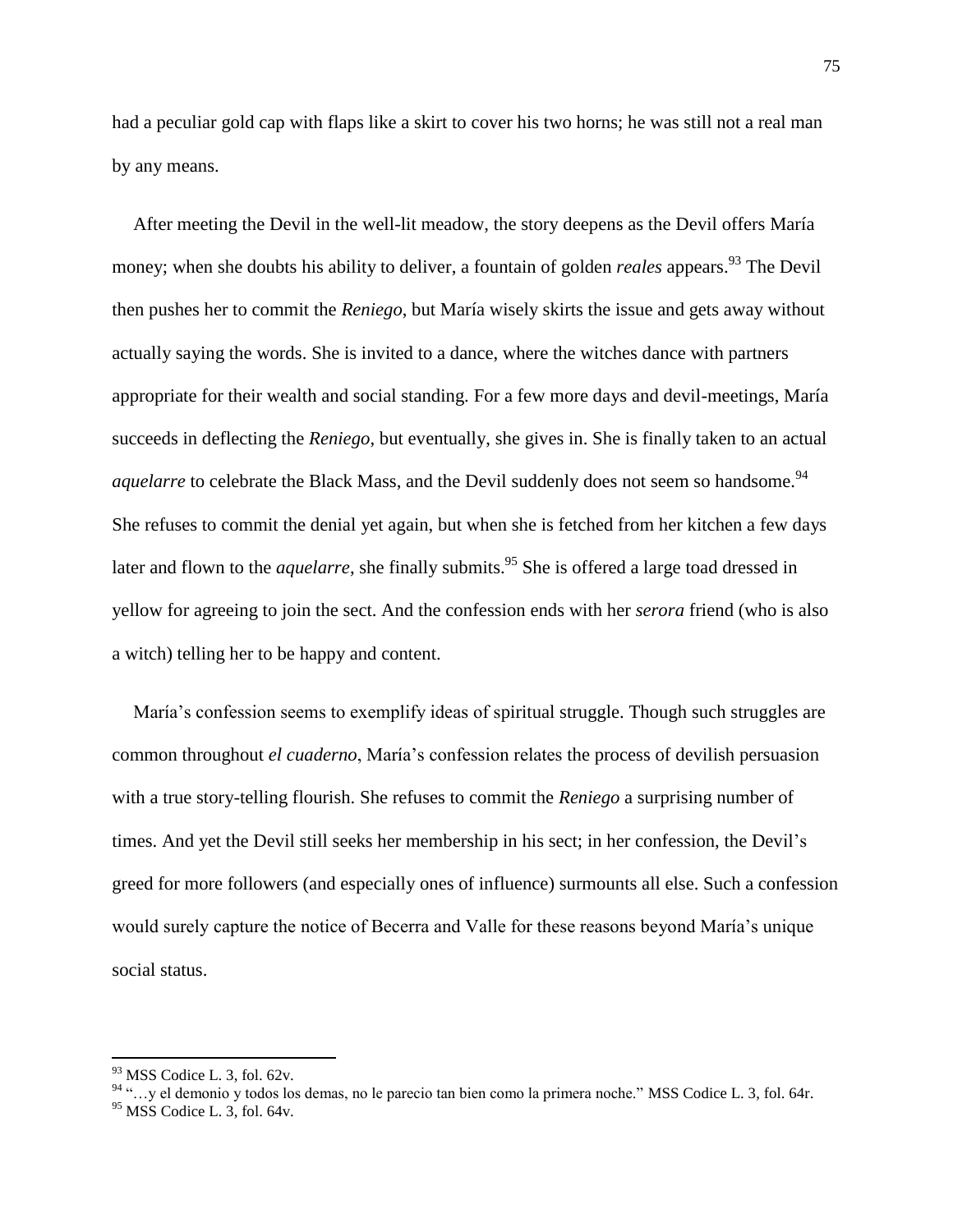Perhaps then it is unfair to present the two inquisitors as being insensitive to issues of spirituality or individual psychology. Maybe instead of Salazar's blunt presentation of his opinions and facts, Becerra and Valle preferred to tell the story of witchcraft in Navarre more subtly through the engaging confessions of many unanimous witches. It is for this reason that something of the victim"s voice is more discernable in *el cuaderno* than in the reports of Salazar. In fact, Becerra and Valle may have made a very calculated decision to allow *el cuaderno* to speak and persuade through the confessions of the accused. Just as María de Endara"s confession seems to bear her voice and story-telling ability, so too do the Devil sex *actos* supported by few older women. When the reader encounters such confessions as the following, it becomes easier to imagine these women as they might have been before their inquisitorial interviews:

"And some nights [the Devil] would lie down with her in her bed and they would stay three or four hours together, hugging and kissing one another like man and wife, and talking and chatting about amorous things, and he would tell her that she should enjoy herself and take pleasure."<sup>96</sup>

When we consider, then, all of the persuasive techniques Becerra and Valle employed in *el cuaderno*, it is clear that the men carefully crafted their legal summary. They relied upon unanimity to convince the readers of the virulence of the witches" sect. Becerra and Valle encapsulated spiritual struggle and personal concerns of the witches in moving confessions. And they highlighted those *actos comprovados* which most directly pointed to the true corporal experience of the witches – one that took place out in the open, during the day, and certainly not amid dreams nor Devil-created illusions. To reduce the meaning of *el cuaderno* into a repetitive collection of unexplained witchcraft confessions overlooks the attention the two inquisitors paid to their argumentative arc and their careful selection of evidence. They certainly had no notion of

<sup>&</sup>lt;sup>96</sup> "Y algunas noches se acostava con ella en su cama y se estavan tres o quarto oras juntos, abraçados y besándose el uno al otro como hombre y muger, y hablando y platicando cosas amorosas, y el le dezia que se holgase y tomase placer." See the confession of Catalina de Porto, age 60 in MSS Codice L. 3. *Acto* 24, fol. 41v.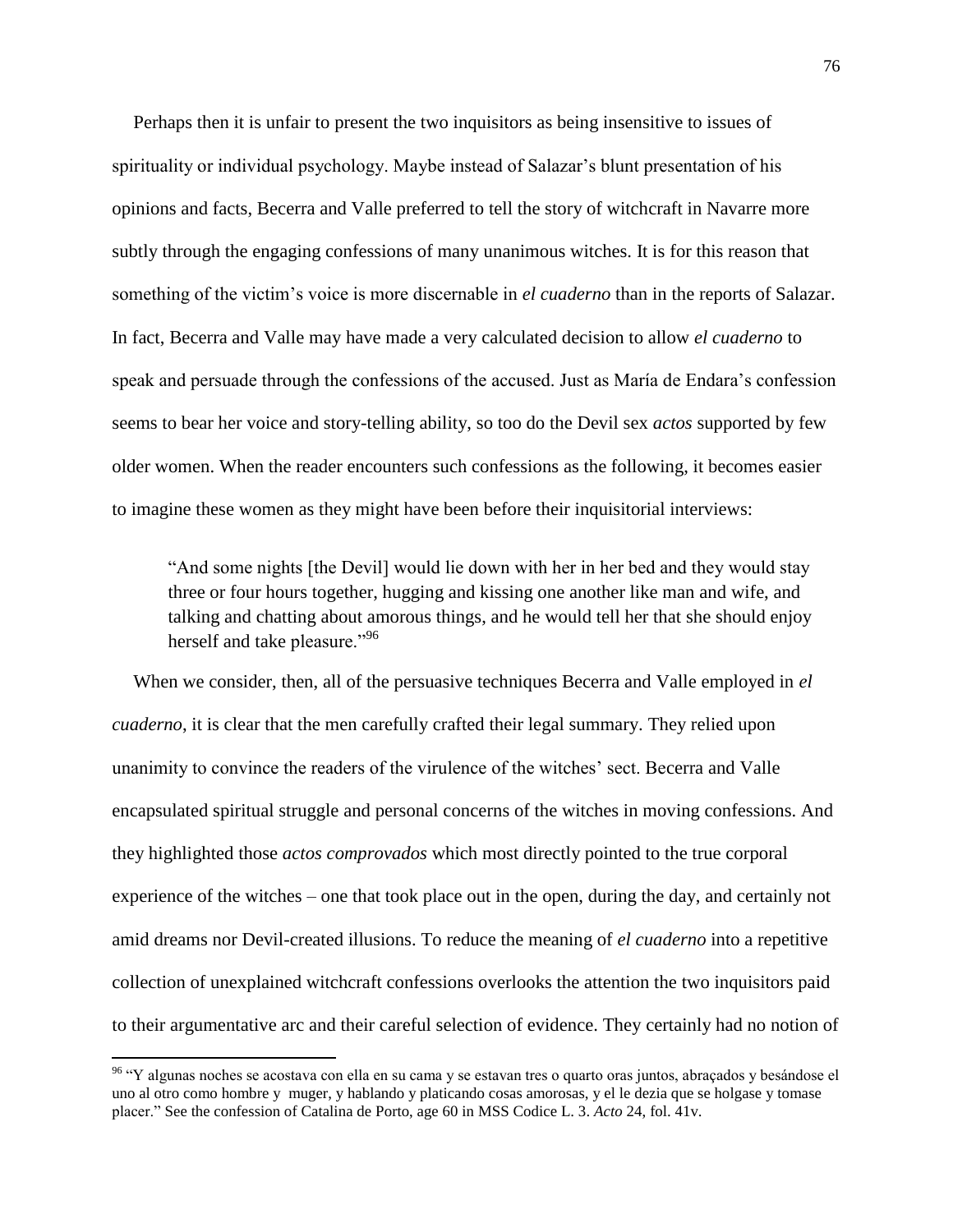who would win the debate in the end; but the idea that they simply threw together evidence they liked best to create their defensive document is a misleading and short-sighted interpretation.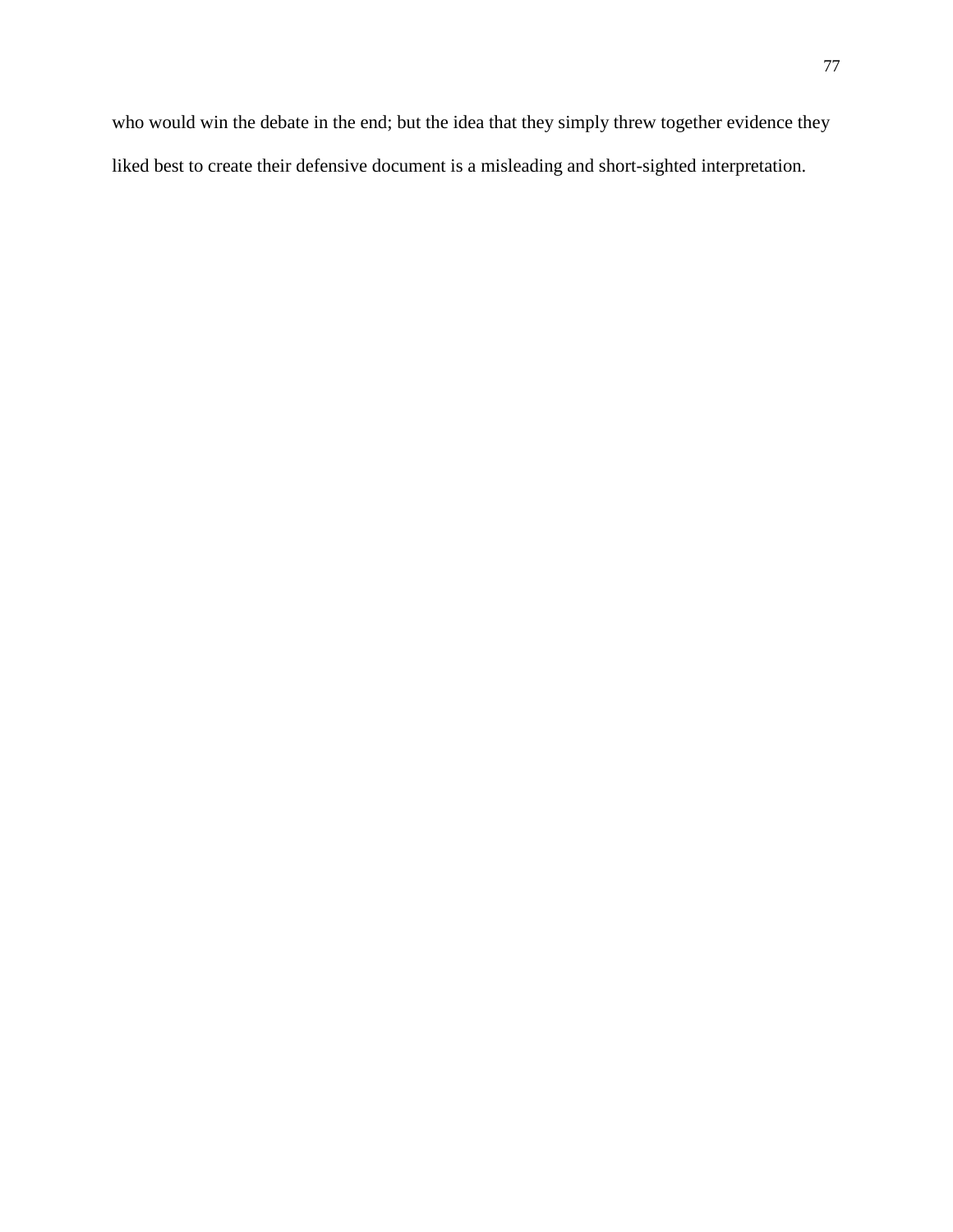## **Conclusion**

The debate over the treatment of witchcraft in the Logroño tribunal did not end with the writing of *el cuaderno*. Rather, a number of letters discussing fresh outbreaks of witchcraft, grievances among the inquisitors, and a number of other matters flew between Logroño and Madrid from 1612 – 1614. Becerra, Valle and Salazar each implored the *Suprema* to quickly make a decision regarding the future of the witches involved.<sup>1</sup> Salazar in particular continued to write his own exhaustive reports, examining in detail the arguments of Becerra and Valle and pointing out their shortcomings.<sup>2</sup> Not to be outdone, Becerra and Valle also wrote letters to the *Suprema* and Bishops attempting to persuade the Council and others in positions of influence to recognize the merits of their verdicts on the witch-hunts.<sup>3</sup>

It wasn"t until two years after Salazar presented his first reports and *el cuaderno* was written that the *Suprema* finally began to deliberate on the witch-hunt. Both Becerra and Salazar were in Madrid participating in the discussions, leaving Valle to lead the tribunal in Logroño.<sup>4</sup> After about four months of deliberation, the *Suprema* sent the witch-infested tribunal new instructions. These instructions began with a statement acknowledging the gravity and complexity of the situation, the errors committed by "relatives [of the witches], justices, and other persons," and establishing the succeeding 32 clauses as the definitive instructions in future witchcraft cases.<sup>5</sup> According to Henningsen's table of the clauses, all of the instruction's content

<sup>&</sup>lt;sup>1</sup> For more background on the actions of the Logroño tribunal from  $1612 - 1614$ , see "Chapter 12.3 The Long Wait" in Henningsen, *The Witches' Advocate*, 322 – 336.

<sup>&</sup>lt;sup>2</sup> See "Chapter 12.7: Salazar's Rejoinder" in Henningsen, *The Witches' Advocate*, 346 – 355.

<sup>&</sup>lt;sup>3</sup> Becerra and Valle also made a number of excuses; they went so far as to request permission to withdraw from normal inquisitorial activities so that they could write their verdicts. This petition was soundly denied by the *Suprema* in a prompt response letter. See Henningsen, *The Witches' Advocate*, 326.

<sup>4</sup> In fact, Becerra had become the new *fiscal* to the *Suprema* in fall of 1613. Henningsen, *The Witches' Advocate*, 364.

<sup>5</sup> Henningsen, *The Witches' Advocate*, 370.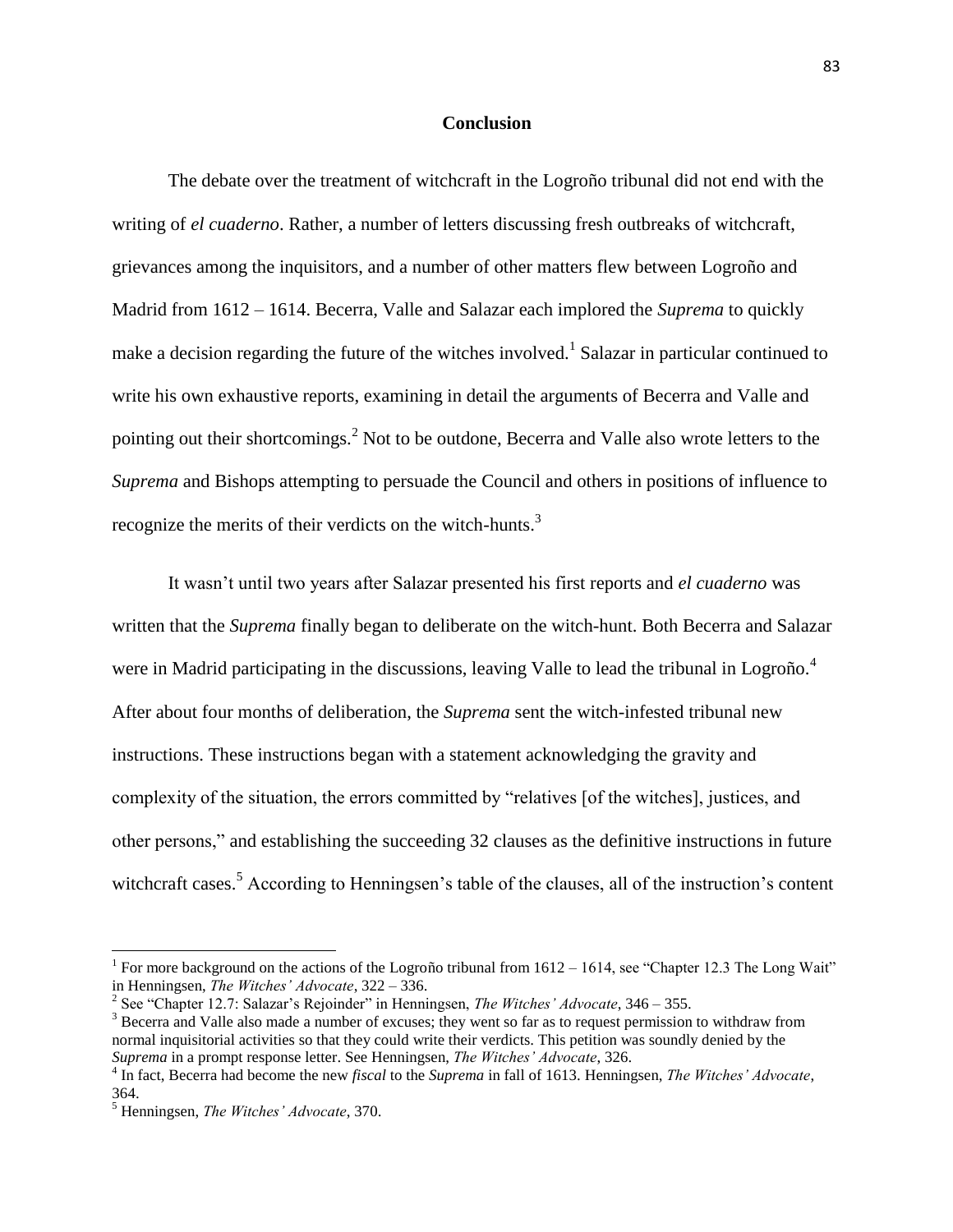is traceable to past *Suprema* instructions to the tribunal or Salazar's reports.<sup>6</sup> Becerra and Valle unequivocally lost the debate. The new instructions were put into operation immediately, and not just in Logroño. Throughout the Empire, witches continued to appear; but, because of the implementation of these 1614 Instructions, the tenor of witch-hunting was drastically transformed and not a single witch was ever burned at the stake again by the Spanish Inquisition.<sup>7</sup>

However, just because Becerra and Valle"s argument (and thus, *el cuaderno*) was abandoned does not mean that their example is not still worthy of study. These last rules bring to the forefront the bigger and deeper questions embedded in the Zugarramurdi Witch-Hunt and the documents and people involved. In the end, this entire event only proves further that although understanding the *Suprema* and the bureaucratic practices of the Spanish Inquisition is important, the individual methods and personal goals of every inquisitor have a more powerful effect on events on the ground. Despite the many instructions from Madrid, the inquisitors operated on their own directives and on occasion ignored or neglected the council"s advice. On the periphery of *Suprema* governance, the inquisitors exercised their own control over their jobs, concerns and beliefs about heretical activity.

Although they could ignore the *Suprema* at times, Becerra and Valle were not immune to the effects of time. Throughout the witch-hunt, new confessions from witnesses, new instructions from the *Suprema*, and new evidence from *comisarios* in the field gave the men new challenges to address. Sometimes this new evidence resulted in drastic changes in approach: visitations were notable examples of shifts in tactics against the witches' sect. Other times, new evidence could

<sup>6</sup> Henningsen, *The Witches' Advocate*, 371 – 376.

<sup>7</sup> Henningsen, *The Witches' Advocate*, 389.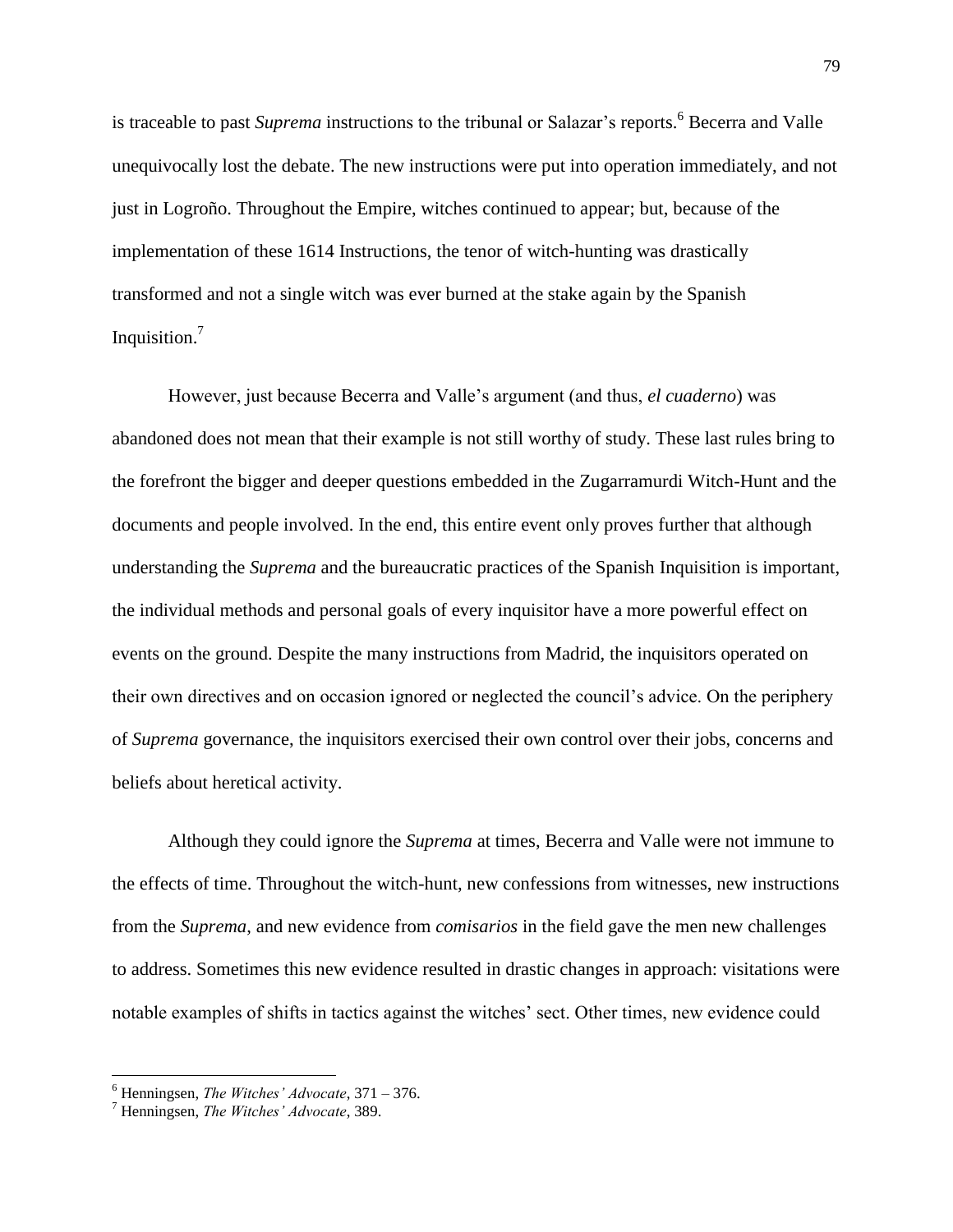be ignored; for Becerra and Valle this is most clear in their reluctance to acknowledge the revocations of many of their star witnesses. In the face of such changes, it is clear that they altered their persuasive strategies in order to reach their own goals. And the main goal of Becerra and Valle was to prove that the Devil was at work in their little piece of Christendom. They proved to be independent thinkers who skillfully crafted their own discourse on what witchcraft in Navarre looked like, despite the convincing evidence collected by their opponent Salazar.

One of their main concerns revolved around the issue of time. They placed special emphasis on the confessions of *ancianas* (old witches) throughout the 32 *actos*. 8 The stories of life-long diabolical activity only proved the troublesome duration of the sect. Furthermore, these witches who often confessed to being converted by their mothers as children bring up another concern for Becerra and Valle. The role of families is extremely important in *el cuaderno*. The Barrenechea and Yriarte families invoked throughout the manuscript give weight to this concern.<sup>9</sup> Furthermore, witches could not reproduce themselves to grow their sect; they were forced to recruit, and Becerra and Valle believed they were often successful in this recruitment. In one view, the inverted families created by the recruitment of children and other young people into hierarchies of reliance on older witches in the sect also invoke this preoccupation with familial relationships.

Becerra and Valle"s favorite witches in *el cuaderno* are also the ones who tell unique stories. Despite the initial claims of *el cuaderno* to focus on the shared and repetitive confessions of the witches, the inquisitors seem to care for individuals and their personal suffering at the

l

<sup>8</sup> The Queen of the Zugarramurdi *aquelarre*, 80-year-old Graciana de Barrenechea, is a prime example of such an over-reliance on the testimony of old witches; she is featured in 16 of the 32 *Actos*. Miguel de Goiburu (aged 66) and María de Zozaya y Arramendi (aged 80) are each referenced in 19 *Actos*. See "Table 11. Contents of the Confessiones of the Nineteen Witch Confitentes at the Auto de Fe (1610), According to the Pamplona Manuscript (1613) in Henningsen, *The Witches' Advocate*, 339 – 340.

<sup>9</sup> Henningsen, *The Witches' Advocate*, 33.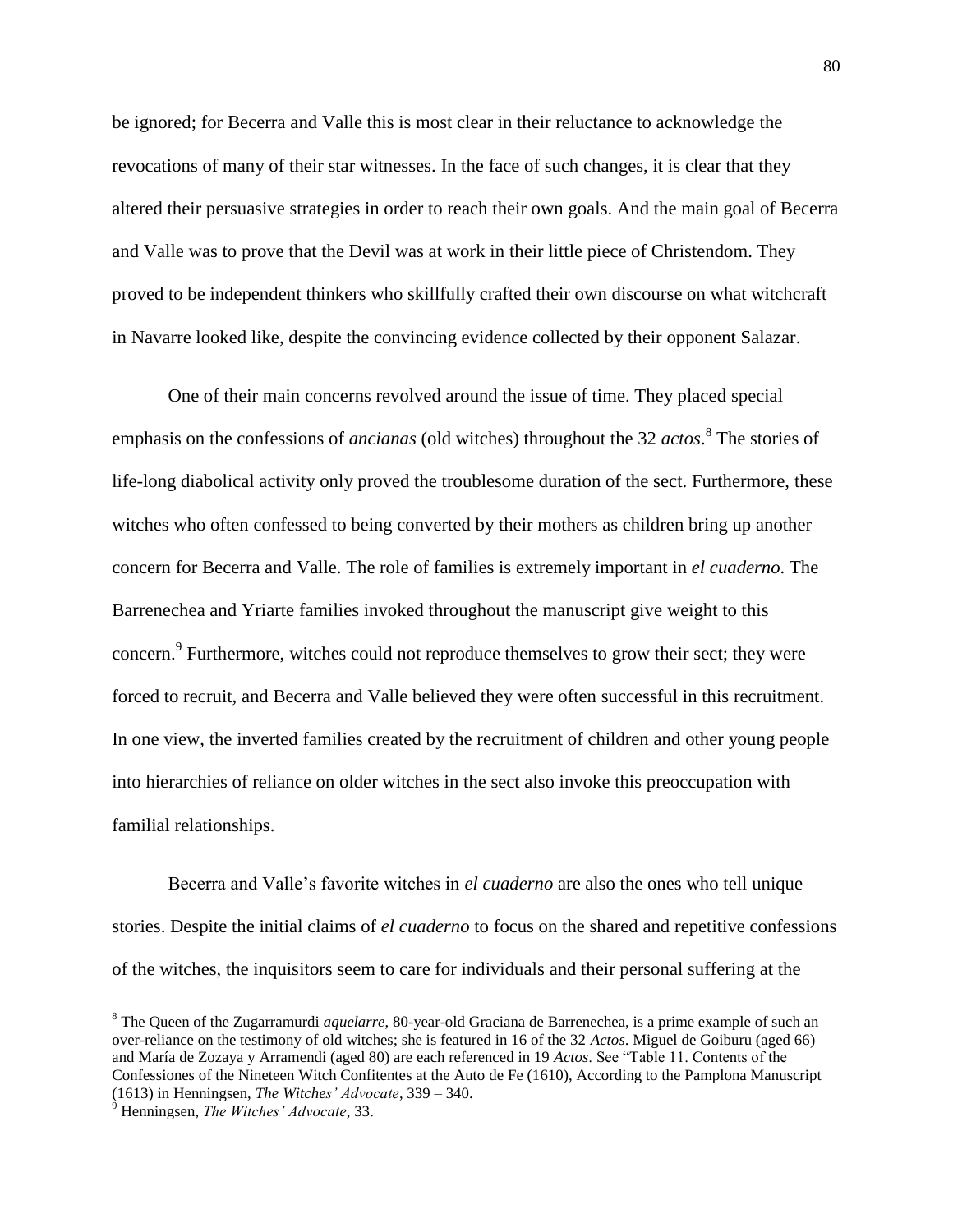hands of the Devil. Personalized confessions full of emotion, pain and daily experience characterize *el cuaderno* and problematize our belief that elite authorities always attempted to place witches into a set model.

Finally, Becerra and Valle's conception of the Devil was unique in many ways. Their Devil deeply cares about his witches; he warns them against the work of the Holy Office and personally seeks to convert many of the witches himself. The Devil protects his witches from the water he so despises with a black cloud, he assists them in fooling their spouses by leaving a demon in their image at home.  $^{10}$  He is incredibly patient with his witches, giving them chances to correct their bad behavior (following punishment of course) and visiting many of them to solidify his bond with them intimately.<sup>11</sup> He wants them to worship him often and him alone.

In all ways, the Devil is like an inverted Christ, wishing to expand his hold on Spanish Christians by recruiting more people and increasing his number of worshiping communities.<sup>12</sup> This in turn reveals a concern with numbers and geography. How many witches are there? How many are children? Where are the largest *aquelarres*? How many new sects are springing up and where? All of these rather terrifying questions regarding the souls of their flock preoccupied Becerra and Valle to the extent that their image of the witches" sect became ever more complicated, nuanced and difficult to describe.

For molding such an intricate scene of spiritual battle between the dangerously persuasive Devil and the weak souls of their Christian brothers and sisters, Becerra and Valle used the confessions of thousands of men, women, and children to fit their own means. In spite of this

<sup>&</sup>lt;sup>10</sup> See *Actos* 27 – 29 and 31 – 32 respectively, AGN, MSS Códice L. 3, 1612, "Sumario de lo que contiene..."

<sup>&</sup>lt;sup>11</sup> See *Actos*  $31 - 32$  and 24 respectively, AGN, MSS Códice L. 3, 1612.

 $12$  The confession of Miguel de Gioburu is the probable source for evidence of a regional bishopric of the witches' sect with large general meetings held in Pamplona. Another Devil, the "Lord of Pamplona" presides over the meeting of 12 other covens. See Henningsen, *The Witches' Advocate*, 92 – 93.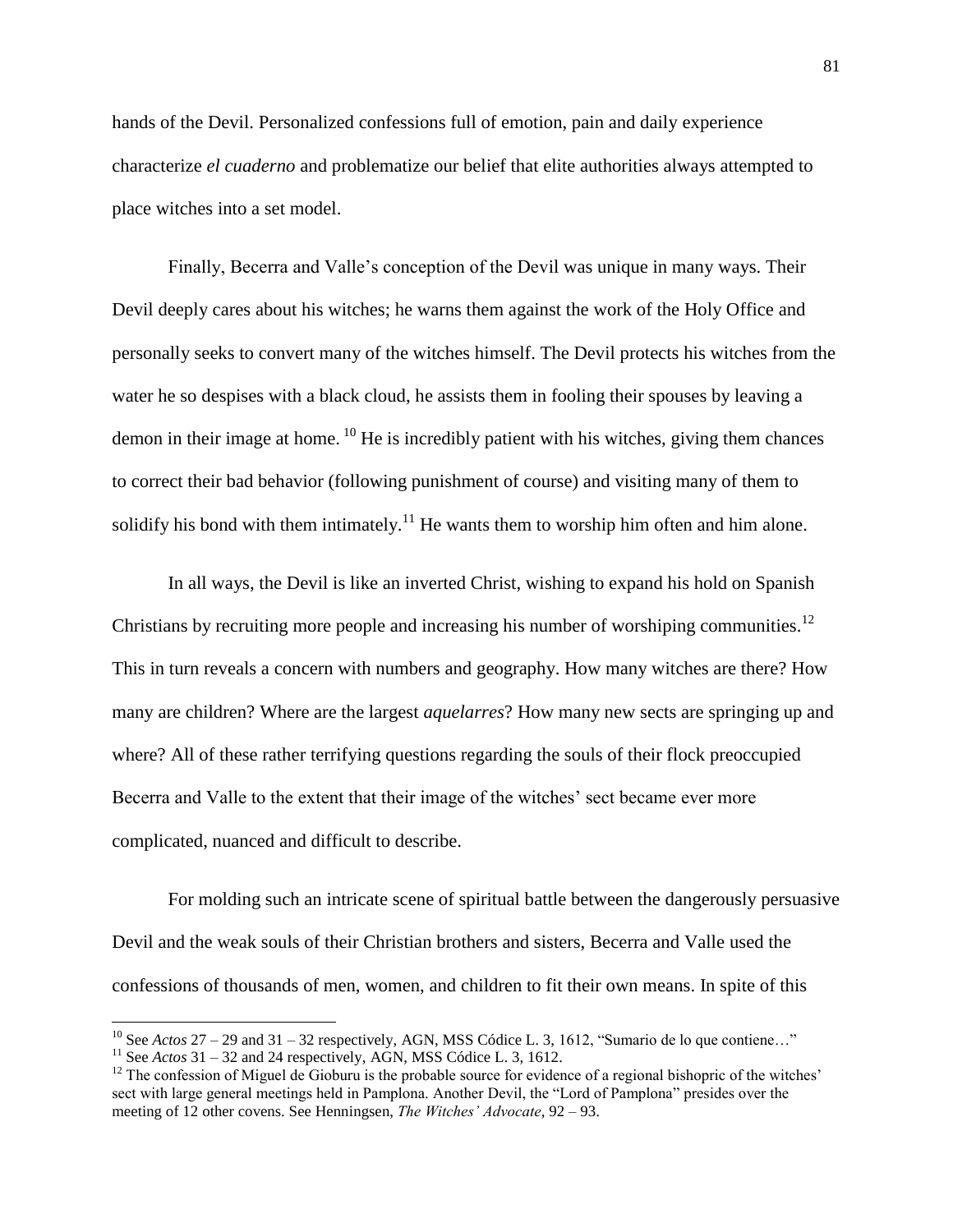powerful hold over the stories (and sometimes, fates) of these people, it might have been possible for these Navarrese suspects to exercise some limited form of agency over their fates. It is well known that many victims of the Spanish Inquisition were able to communicate with one another even from within the tribunal's prisons.<sup>13</sup> And for groups of neighbors sequestered together in secular prisons or traveling together to revoke confessions, collusion was inevitable. In many ways, they may have been fed by their interrogators; but the witches certainly were able to inject some of their daily lives and concerns into their stories of witchcraft. The witch who walked to the *aquelarre* while spinning wool is a prime example of this in *el cuaderno*. <sup>14</sup> Even in an undeniably elite-mediated document, the voices and personalities of the accused cannot be denied their place in this manuscript.

The ability to unearth the lives, emotions and concerns of all of these people from the past in one document is truly amazing. Inquisition documents often tend to reveal something personal and stirring about the people they describe. But *el cuaderno* is unique in that it allows so many different people to speak at once: the Devil, scared shepherds, worried priests, imaginative servant girls, coerced young children, nervous yet embattled inquisitors, and lonely old Basque women speak from one manuscript. My test in this research has been to try to listen to them all and determine what their lives and concerns may have been like during an otherwise insignificant five-year period in the history of northern Spain. At least for the memory of the losers in this case, Inquisitors Becerra and Valle, I hope I have rubbed a bit of polish on their otherwise tarnished memories in history"s textbooks.

<sup>13</sup> Henningsen, *The Witches' Advocate*, 34.

<sup>&</sup>lt;sup>14</sup> This is 80-year-old María de Cozaya; see MSS Códice L. 3, fol. 43r.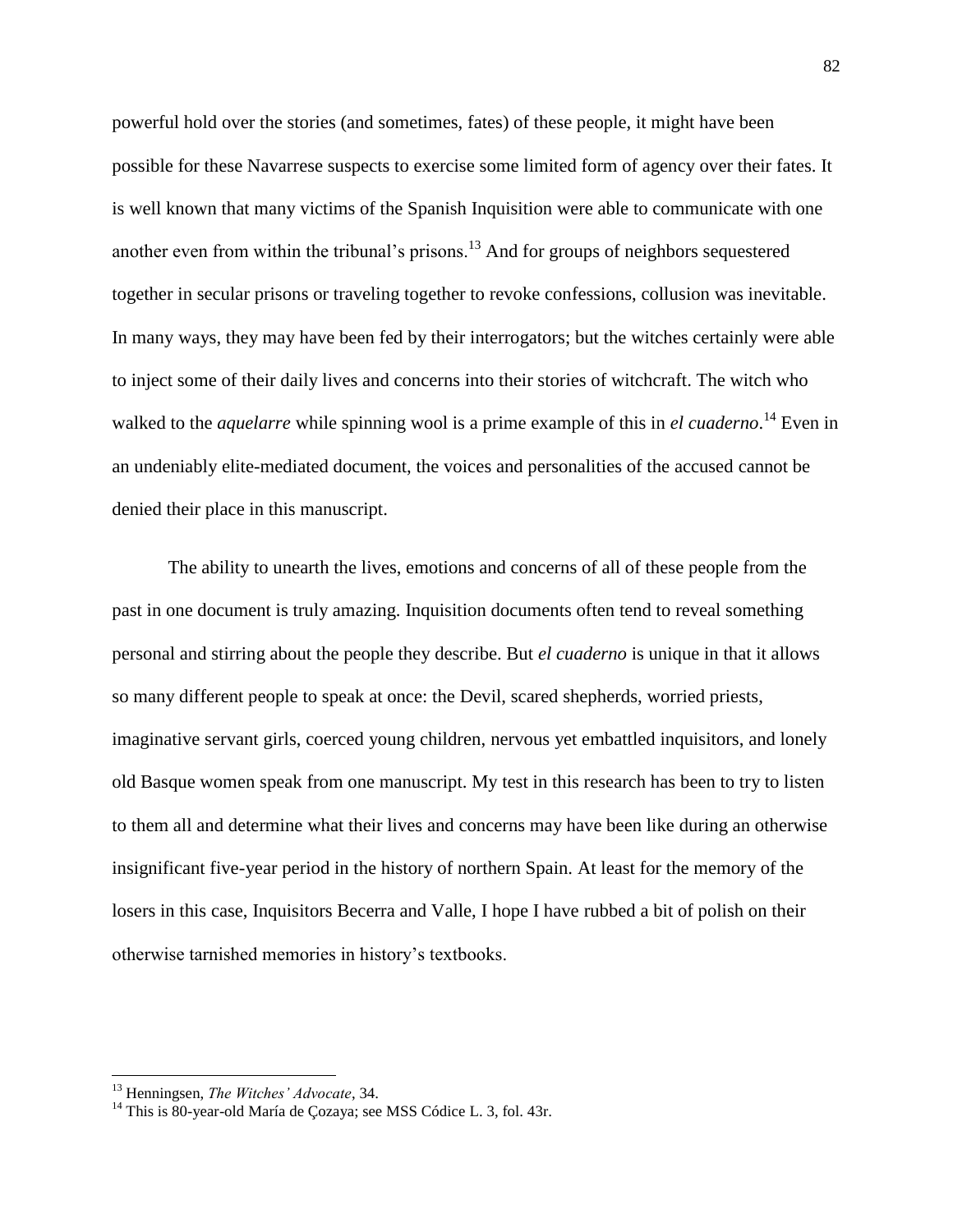## **Bibliography**

*Primary Sources*

- Aranibar, León de. *Letter from Frayle Juán de Aranibar to Inquisitorial Tribunal in Logroño*: *8 September 1609.* Libro 794. Fol. 434r – v. AHN, Sección de la Inquisición.
- Argüello, Gaspar Isidro de. *Instructions of the Holy Office of the Inquisition, Handled Summarily, Both Old and New* (Madrid, 1627). Translated by LuAnn Homza. *The Spanish Inquisition 1478 – 1614: An Anthology of Sources*. Indianapolis and Cambridge: Hackett Publishing Company, Inc., 2004.
- Becerra Holguín, Alonso and Juan de Valle Alvarado. *Letter to the Superma: February 1609*. Legajo 1679, no. 18. Archivo Histórico Nacional, Sección de la Inquisición.
- Ciruelo, Pedro. *Reprobación de Las Supersticiones y Hechizerías*. Edited by Alva V. Ebersole. Spain, Albatros Hispanofila, 1978.
- Kramer, Heinrich and Jacob Sprenger. *Malleus Maleficarum* or *The Hammer of Witches*. Edited and Translated by Christopher Mackay. Cambridge: Cambridge University Press, 2009.
- *Letter from Suprema to Logroño Tribunal: February 1526*. Libro 319. Fol. 270v. Archivo

Histórico Nacional, Sección de la Inquisición.

- ------: *23 November 1538*. Libro 322. Fol. 216v 217r. Archivo Histórico Nacional, Sección de la Inquisición.
- ------: *11 March 1609*. Libro 332. Fol. 231v 232r. Archivo Histórico Nacional, Sección de la Inquisición.
- -----: *24 July 1609.* Libro 332. Fol. 252v. Archivo Histórico Nacional, Sección de la Inquisición.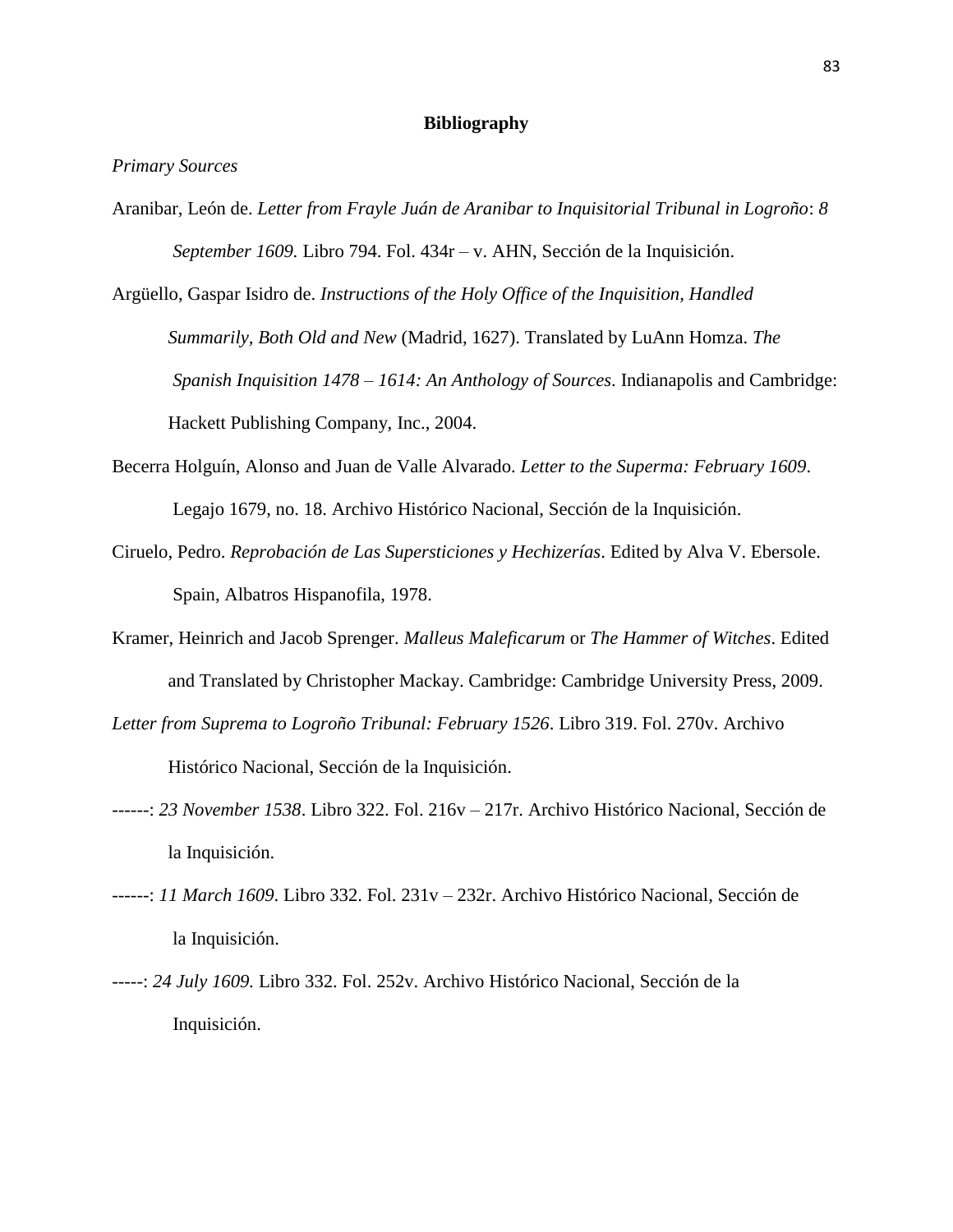- Mongastón, Juan de. *El auto de fé de Logroño de 1610.* Edited by Manuel Fernández Nieto. Madrid: Editorial Tecnos, 1989.
- *MSS Códice L. 3*: *Inquisición de Navarra – actos comprabados de brujos* (Logroño, 1612). Archivo General de Navarra.
- -----. *Un Documento de la Inquisición Sobre Brujería en Navarra*. Translated by Florencio Idoate. Pamplona: Editorial Aranzandi, 1972.
- Regino of Prüm. *the Canon Episcopi*. Edited and Translated by Alan Charles Kors and Edward Peters. *Witchcraft in Europe 400 – 1700: A Documentary History.* Philadelphia: University of Pennsylvania Press, 2001.
- *Trial Record*. Processo 100796: 1611. Archivo General de Navarra.
- Valle de Alvarado, Juan. *Letter from Inquisitor Valle on Visitation*: *24 August 1609.* Libro 794. Fol. 459r-v. Archivo Histórico Nacional, Sección de la Inquisición.
- -----. *Letter from Inquisitor Valle on Visitation*: *4 November 1609.* Libro 794. Fol. 445r. Archivo Histórico Nacional, Sección de la Inquisición.

## *Secondary Sources*

- Caro Baroja, Julio. *The World of the Witches*. Trans. O.N.V. Glendinning. Chicago: University of Chicago Press, 1964.
- -----. *De nuevo de la historia de la brujería: 1609 – 1619.* Pamplona: Diputación Foral de Navarra, 1969.
- Clark, Stuart. *Thinking with Demons: The Idea of Witchcraft in Early Modern Europe*. Oxford: Clarendon Press, 1997.
- Given, James. *The Inquisition & Medieval Society: Power, Discipline, and Resistance in Languedoc*. Ithaca and London: Cornell University Press, 1997.